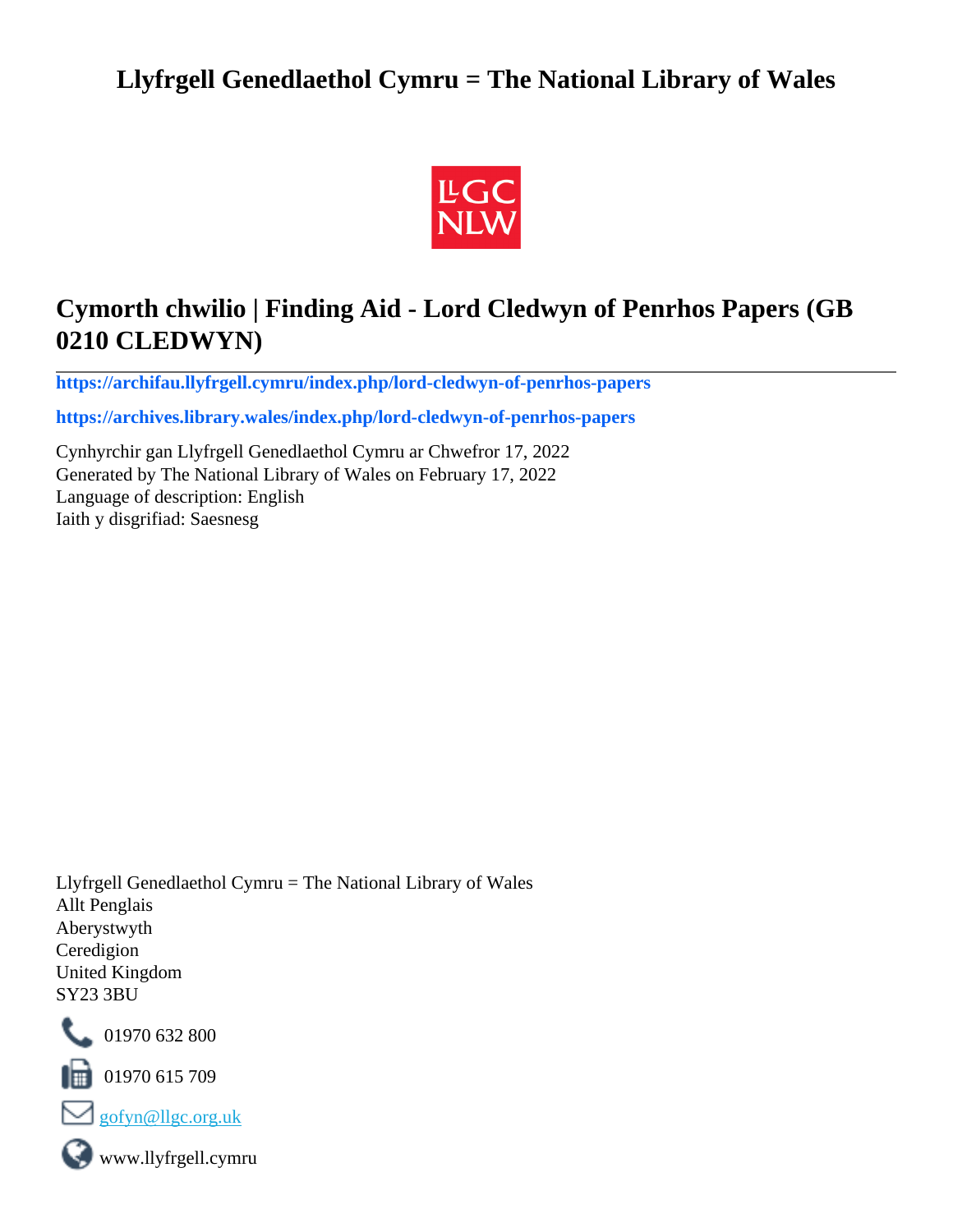# **Tabl cynnwys | Table of contents**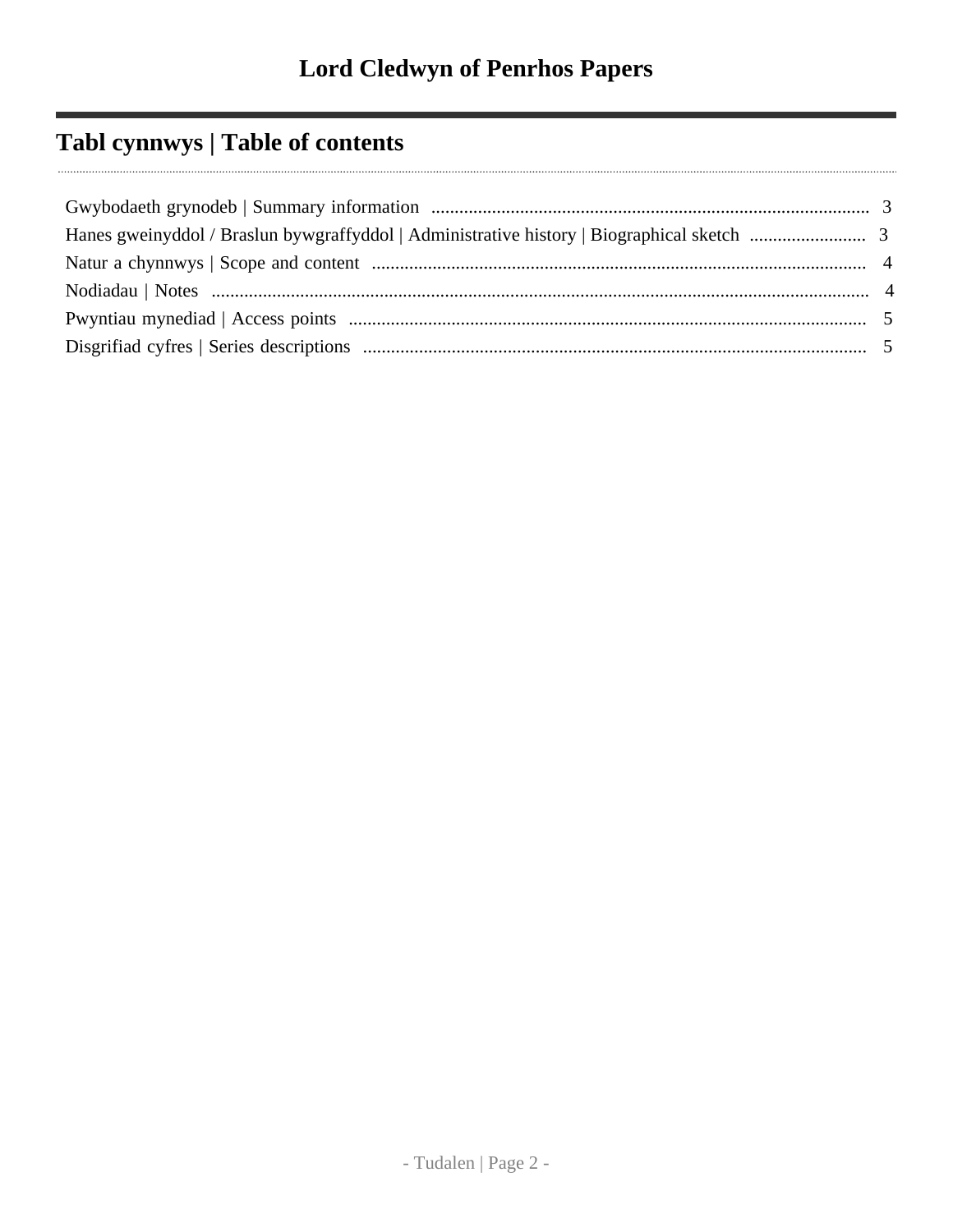## <span id="page-2-0"></span>**Crynodeb o wybodaeth | Summary of information**

| <b>Lleoliad   Repository:</b>                                                       | Llyfrgell Genedlaethol Cymru $=$ The National Library of Wales |
|-------------------------------------------------------------------------------------|----------------------------------------------------------------|
| <b>Teitl   Title:</b>                                                               | Lord Cledwyn of Penrhos Papers                                 |
| Cod cyfeirnod  <br><b>Reference code:</b>                                           | GB 0210 CLEDWYN                                                |
| Virtua system control<br>number [alternative]:                                      | vtls004250821                                                  |
| <b>GEAC</b> system control<br>number [alternative]:                                 | (WIAbNL)0000250821                                             |
| <b>Dyddiad</b>   Date:                                                              | 1944-2001 (dyddiad creu   date of creation)                    |
| Disgrifiad ffisegol  <br><b>Physical description:</b>                               | 0.878 cubic metres (80 boxes and 1 vol.)                       |
| <b>Iaith   Language:</b>                                                            | English                                                        |
| <b>Iaith   Language:</b>                                                            | Welsh                                                          |
| Dyddiadau creu,<br>golygu a dileu   Dates<br>of creation, revision<br>and deletion: | September 2002                                                 |

# <span id="page-2-1"></span>**Hanes gweinyddol / Braslun bywgraffyddol | Administrative history | Biographical sketch**

#### **Nodyn | Note**

Cledwyn Hughes, Lord Cledwyn of Penrhos, (1916-2001), was a prominent Labour politician and Welshman.

Cledwyn Hughes, a native of Holyhead, a son of the manse, graduated in law from Aberystwyth in 1937, qualified as a solicitor in 1940, served in the RAF during the war and worked as a solicitor in Anglesey from 1946. After standing twice in the Labour interest against Lady Megan Lloyd George in 1945 and 1950, he captured Anglesey in 1951, thereafter serving continuously until his retirement in 1979. A fervent devolutionist, Hughes was the second Secretary of State for Wales, 1966-1968, succeeding the veteran Jim Griffiths, and pressing successfully to extend the powers and authority of the new department. He was also Minister of Agriculture, 1968-1970, and Chairman of the Labour Party, 1974-1979. Hughes held a large number of offices within the Labour Party and at Westminster.

Following his retirement from the Commons, he became the Lord Cledwyn of Penrhos, acting as opposition leader in the Lords, 1982-1992, fighting against some of the excesses of the Conservative governments. He was an active president of the University College of Wales, Aberystwyth, 1975-1985,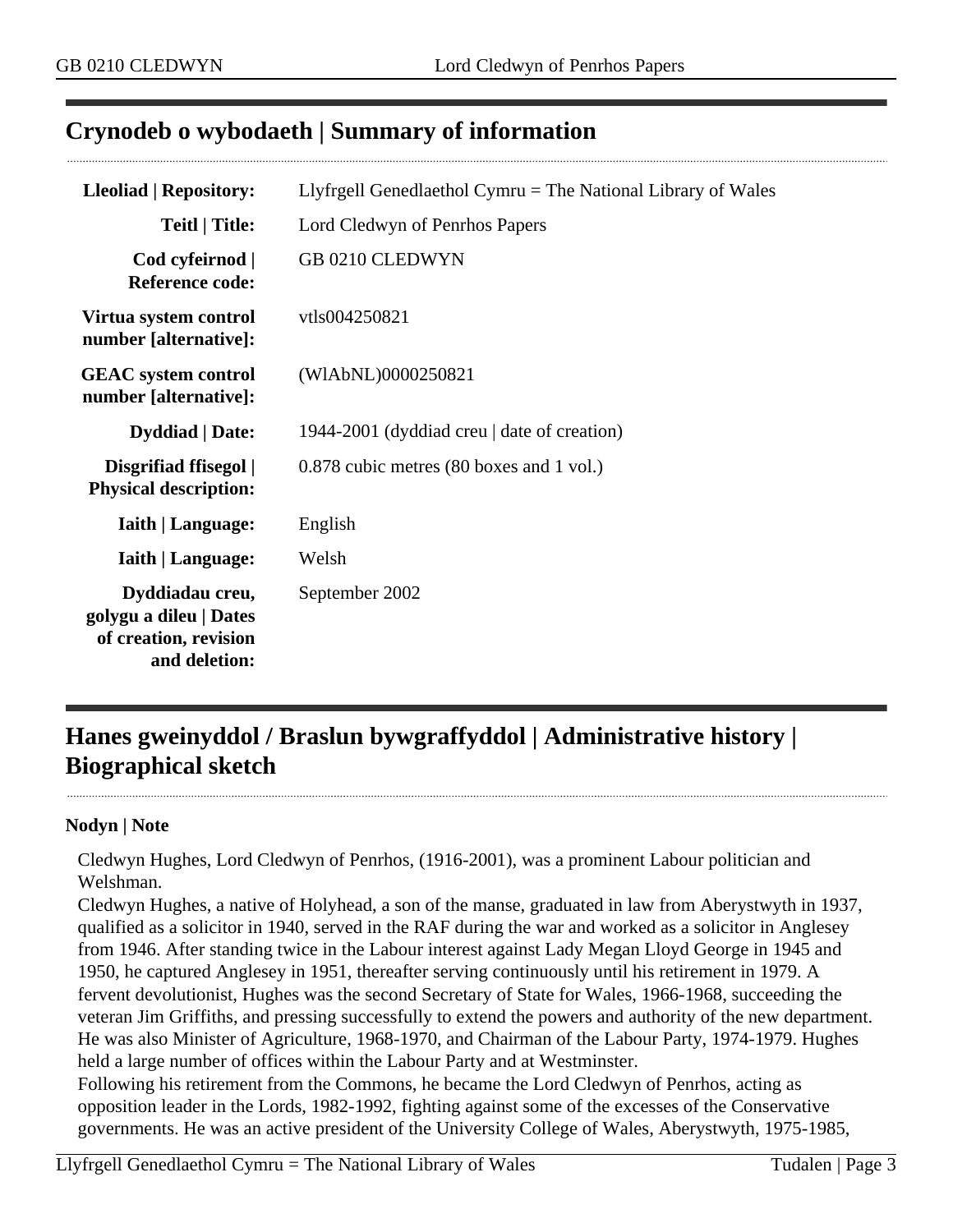and subsequently Pro-Chancellor of the University of Wales, 1985-1994. Lord Cledwyn was also an erudite, cultured, patriotic Welshman who remained passionately supportive of the National Eisteddfod.

## **Hanes Gwarchodol | Custodial history**

Most of the papers received in 2002 came from Lord Cledwyn's Anglesey home at Trearddur Bay, a few were received from his London office.

## <span id="page-3-0"></span>**Natur a chynnwys | Scope and content**

The papers donated by Lord Cledwyn of Penrhos in five groups between 1990 and 1997 comprise Lord Cledwyn's diaries, 1970-1978; his engagement diaries, 1966-1984; general correspondence files, 1956-1997; subject files, 1958-1997, including papers relating to Welsh affairs, 1962-1997, and to the Parliamentary Labour Party, 1968-1979; constituency papers, 1955-1996; speech notes, 1952-1979; and printed matter, 1945-1997. The The further papers donated by Lady Cledwyn in May 2001 comprise correspondence files, 1964-2001, including many letters from prominent politicians and individuals, files on specific subjects, 1989-2000, and miscellaneous papers, 1980-1999. --

# <span id="page-3-1"></span>**Nodiadau | Notes**

## **Nodiadau teitl | Title notes**

## **Ffynhonnell | Immediate source of acquisition**

Donated by Lord Cledwyn of Penrhos in April 1990, July 1991, October 1992, July 1997 and November 1997, and by Lady Cledwyn of Penrhos in May 2002.; A1990/46, A1991/98, A1992/180, A1997/124, A1997/190, 0200208016

## **Trefniant | Arrangement**

The papers donated by Lord Cledwyn of Penrhos in five groups between 1990 and 1997 have been arranged at NLW into six groups: diaries, general correspondence, subject files, constituency papers, miscellaneous papers, and printed material. The further papers donated by Lady Cledwyn in May 2001 have been arranged at NLW into three series: correspondence files, subject files, and miscellaneous papers.

## **Cyfyngiadau ar fynediad | Restrictions on access**

Readers consulting modern papers in the National Library of Wales are required to sign the 'Modern papers - data protection' form.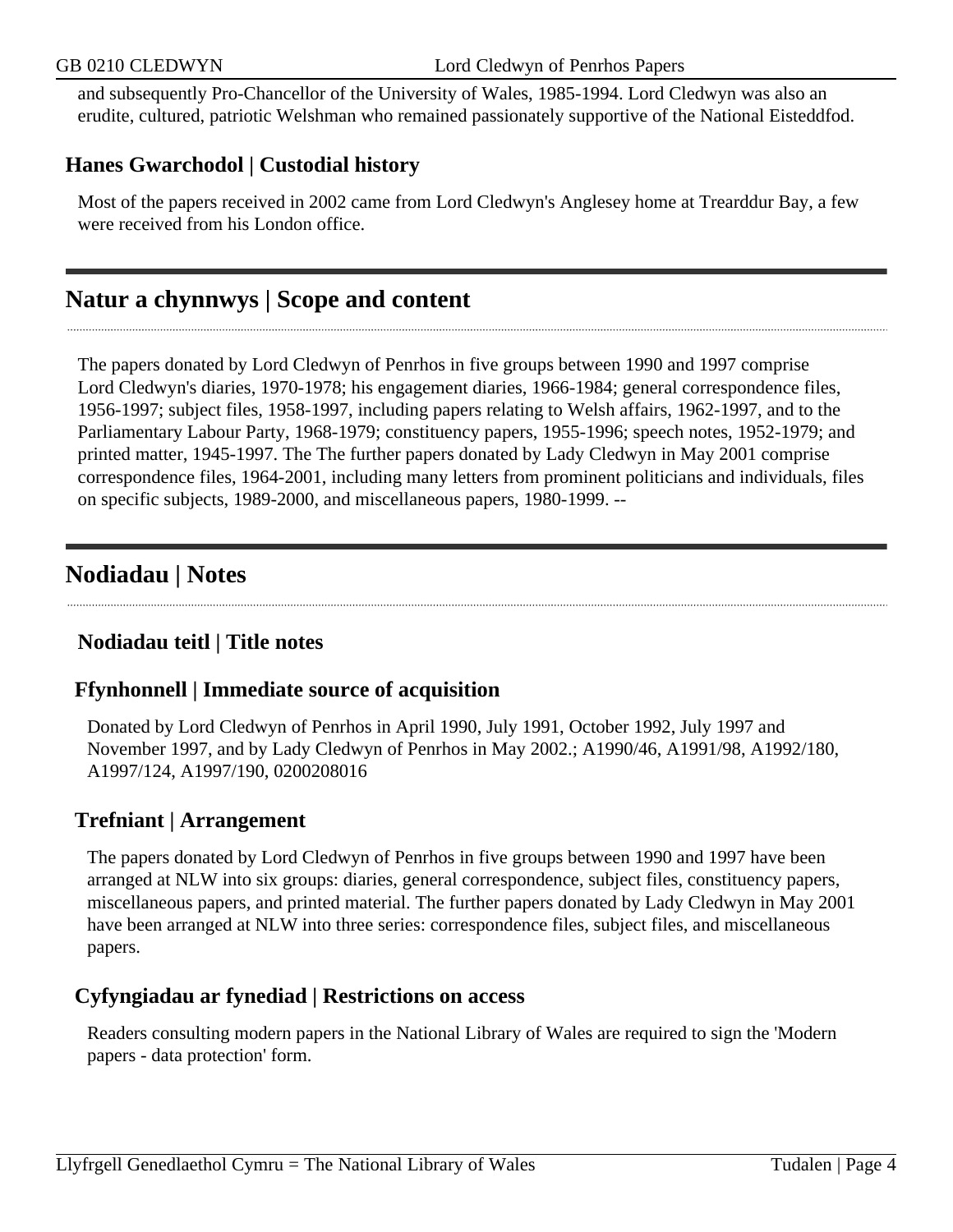# **Amodau rheoli defnydd | Conditions governing use**

Usual copyright laws apply.

#### **Rhestrau cymorth | Finding aids**

A hard copy of this list is available at NLW.

#### **Ychwanegiadau | Accruals**

Additional papers are unlikely.

#### **Nodiadau eraill | Other notes**

# <span id="page-4-0"></span>**Pwyntiau mynediad | Access points**

• Cledwyn of Penrhos, Cledwyn Hughes, Baron, 1916-2001 -- Archives (pwnc) | (subject)

## <span id="page-4-1"></span>**Disgrifiad cyfres | Series descriptions**

|                             |                                                                | Is-fonds   Subfonds A. vtls005330912 ISYSARCHB60: Diaries, |                                |
|-----------------------------|----------------------------------------------------------------|------------------------------------------------------------|--------------------------------|
|                             | Dyddiad   Date: 1960-1984. (dyddiad creu)   (date of creation) |                                                            |                                |
|                             | Lleoliad ffisegol   Physical location: ARCH/MSS (GB0210)       |                                                            |                                |
| Nodyn   Note [generalNote]: |                                                                |                                                            |                                |
| Preferred citation: A.      |                                                                |                                                            |                                |
|                             |                                                                |                                                            |                                |
|                             |                                                                | Cyfres   Series A1. vtls005330913 ISYSARCHB60: Diary,      |                                |
|                             | Dyddiad   Date: 1970-1978. (dyddiad creu)   (date of creation) |                                                            |                                |
|                             | Lleoliad ffisegol   Physical location: ARCH/MSS (GB0210)       |                                                            |                                |
| Nodyn   Note [generalNote]: |                                                                |                                                            |                                |
| Preferred citation: A1.     |                                                                |                                                            |                                |
|                             |                                                                |                                                            |                                |
|                             |                                                                | FFeil / rhestr eitemau   File / item list                  |                                |
| Cod cyfeirnod               | Teitl   Title                                                  | Dyddiadau   Dates                                          | Disgrifiad ffisegol   Physical |
| Reference code              |                                                                |                                                            | description                    |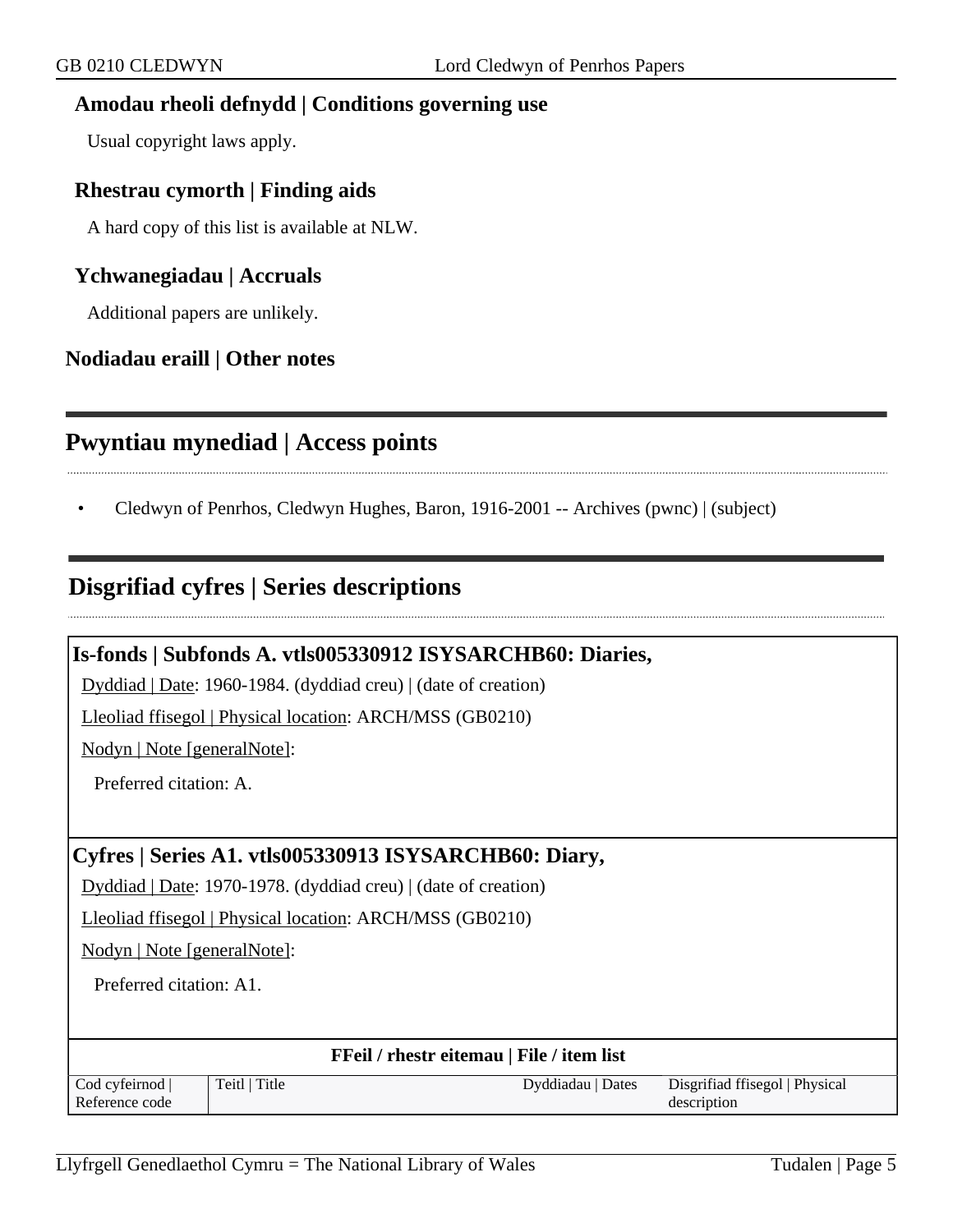| A1. vtls005330914 | File - Lord Cledwyn's diary comprises<br>1970-78.                                                                                                                                                                                                                                                                                                                                                                                                                                                                                                                                                                                                                                                                                                                                                                                                                                                                                                                                                                                                                                                                                                                                                                                                                                                                                                                                                                                                                                                                                                                                                                                                                                                                                                                                                                                                                                                                                                                                                                                                                  |
|-------------------|--------------------------------------------------------------------------------------------------------------------------------------------------------------------------------------------------------------------------------------------------------------------------------------------------------------------------------------------------------------------------------------------------------------------------------------------------------------------------------------------------------------------------------------------------------------------------------------------------------------------------------------------------------------------------------------------------------------------------------------------------------------------------------------------------------------------------------------------------------------------------------------------------------------------------------------------------------------------------------------------------------------------------------------------------------------------------------------------------------------------------------------------------------------------------------------------------------------------------------------------------------------------------------------------------------------------------------------------------------------------------------------------------------------------------------------------------------------------------------------------------------------------------------------------------------------------------------------------------------------------------------------------------------------------------------------------------------------------------------------------------------------------------------------------------------------------------------------------------------------------------------------------------------------------------------------------------------------------------------------------------------------------------------------------------------------------|
| ISYSARCHB60       | 111 ff. of notes, some holograph and some                                                                                                                                                                                                                                                                                                                                                                                                                                                                                                                                                                                                                                                                                                                                                                                                                                                                                                                                                                                                                                                                                                                                                                                                                                                                                                                                                                                                                                                                                                                                                                                                                                                                                                                                                                                                                                                                                                                                                                                                                          |
|                   | typescript, kept intermittently between                                                                                                                                                                                                                                                                                                                                                                                                                                                                                                                                                                                                                                                                                                                                                                                                                                                                                                                                                                                                                                                                                                                                                                                                                                                                                                                                                                                                                                                                                                                                                                                                                                                                                                                                                                                                                                                                                                                                                                                                                            |
|                   | 1970 and 1978. The ,                                                                                                                                                                                                                                                                                                                                                                                                                                                                                                                                                                                                                                                                                                                                                                                                                                                                                                                                                                                                                                                                                                                                                                                                                                                                                                                                                                                                                                                                                                                                                                                                                                                                                                                                                                                                                                                                                                                                                                                                                                               |
|                   | Natur a chynnwys / Scope and content:                                                                                                                                                                                                                                                                                                                                                                                                                                                                                                                                                                                                                                                                                                                                                                                                                                                                                                                                                                                                                                                                                                                                                                                                                                                                                                                                                                                                                                                                                                                                                                                                                                                                                                                                                                                                                                                                                                                                                                                                                              |
|                   | Lord Cledwyn's diary comprises 111 ff. of notes, some holograph and some typescript, kept<br>intermittently between 1970 and 1978. The diary has now been bound at the National Library. The<br>covering dates and a brief description of the diary's contents are given below:. 26 Oct.-5 Nov. 1970.<br>Discussion with James Callaghan regarding the leadership of the Labour Party; comments on Anthony<br>Barber; assessment of the work and attitudes of the Welsh Labour Group; comments on Geoffrey<br>Rippon and Michael Foot; discussion with Roy Jenkins, Elwyn Jones and John Mackie over George<br>Brown's resignation; refs to Peter Thomas, the Secretary of State for Wales; comments on Harold<br>Wilson and the 1964-70 Labour government. 16 March-21 Dec. 1976. Harold Wilson's resignation<br>as Prime Minister; arrangements made by CH, as chairman of the Parliamentary Labour Party, for<br>the election of a successor; election of James Callaghan; Harold Wilson's resignation Honour's List;<br>difficulties over government's legislative programme; devolution; discussion with Roy Jenkins over<br>their future plans; the Labour Party conference at Blackpool; comments on Richard Crossman; left<br>wing infiltration into the Labour Party; CH's election to the Presidency of the University College of<br>Wales, Aberystwyth; the opening of Parliament, 24 Nov. 1976; refs to Margaret Thatcher. 7 Jan.-3 Nov.<br>1977. UCW, Aberystwyth; meeting with NFU and FUW officials regarding possible amalgamation;<br>government's difficulties over devolution; the pact with the Liberals; visit to USSR. 2 Feb.-10 April<br>1978. The Conservative candidacy in Anglesey; comments on Bill Rodgers; discussion with James<br>Callaghan over possible future Lord Chancellors and the House of Lords; UCW Aberystwyth; the<br>CBI and the PLP; discussion with Denis Healey; comments on Leo Abse; discussion with Tony Benn;<br>comments on Neil Kinnock. The diary cannot be consulted without the written permission of Lady |
|                   | Cledwyn: exemption s41, Freedom of Information Act 2000.<br>Nodyn   Note [generalNote]:                                                                                                                                                                                                                                                                                                                                                                                                                                                                                                                                                                                                                                                                                                                                                                                                                                                                                                                                                                                                                                                                                                                                                                                                                                                                                                                                                                                                                                                                                                                                                                                                                                                                                                                                                                                                                                                                                                                                                                            |
|                   | Preferred citation: A1.                                                                                                                                                                                                                                                                                                                                                                                                                                                                                                                                                                                                                                                                                                                                                                                                                                                                                                                                                                                                                                                                                                                                                                                                                                                                                                                                                                                                                                                                                                                                                                                                                                                                                                                                                                                                                                                                                                                                                                                                                                            |
|                   | Lleoliad ffisegol   Physical location:                                                                                                                                                                                                                                                                                                                                                                                                                                                                                                                                                                                                                                                                                                                                                                                                                                                                                                                                                                                                                                                                                                                                                                                                                                                                                                                                                                                                                                                                                                                                                                                                                                                                                                                                                                                                                                                                                                                                                                                                                             |
|                   | ARCH/MSS (GB0210)                                                                                                                                                                                                                                                                                                                                                                                                                                                                                                                                                                                                                                                                                                                                                                                                                                                                                                                                                                                                                                                                                                                                                                                                                                                                                                                                                                                                                                                                                                                                                                                                                                                                                                                                                                                                                                                                                                                                                                                                                                                  |
|                   | Cyfres   Series A2-18. vtls005330915 ISYSARCHB60: Engagement diaries,                                                                                                                                                                                                                                                                                                                                                                                                                                                                                                                                                                                                                                                                                                                                                                                                                                                                                                                                                                                                                                                                                                                                                                                                                                                                                                                                                                                                                                                                                                                                                                                                                                                                                                                                                                                                                                                                                                                                                                                              |
|                   | Dyddiad   Date: 1966-84. (dyddiad creu)   (date of creation)                                                                                                                                                                                                                                                                                                                                                                                                                                                                                                                                                                                                                                                                                                                                                                                                                                                                                                                                                                                                                                                                                                                                                                                                                                                                                                                                                                                                                                                                                                                                                                                                                                                                                                                                                                                                                                                                                                                                                                                                       |
|                   | Lleoliad ffisegol   Physical location: ARCH/MSS (GB0210)                                                                                                                                                                                                                                                                                                                                                                                                                                                                                                                                                                                                                                                                                                                                                                                                                                                                                                                                                                                                                                                                                                                                                                                                                                                                                                                                                                                                                                                                                                                                                                                                                                                                                                                                                                                                                                                                                                                                                                                                           |

Nodyn | Note [generalNote]:

Preferred citation: A2-18.

|                                  | FFeil / rhestr eitemau   File / item list |                   |                                |
|----------------------------------|-------------------------------------------|-------------------|--------------------------------|
| Cod cyfeirnod                    | Teitl   Title                             | Dyddiadau   Dates | Disgrifiad ffisegol   Physical |
| Reference code                   |                                           |                   | description                    |
| A2. vtls005330916<br>ISYSARCHB60 | File - Engagement Diary,                  | 1966.             |                                |
|                                  | Nodyn   Note [generalNote]:               |                   |                                |
|                                  | Preferred citation: A2.                   |                   |                                |
|                                  | Lleoliad ffisegol   Physical location:    |                   |                                |
|                                  | ARCH/MSS (GB0210)                         |                   |                                |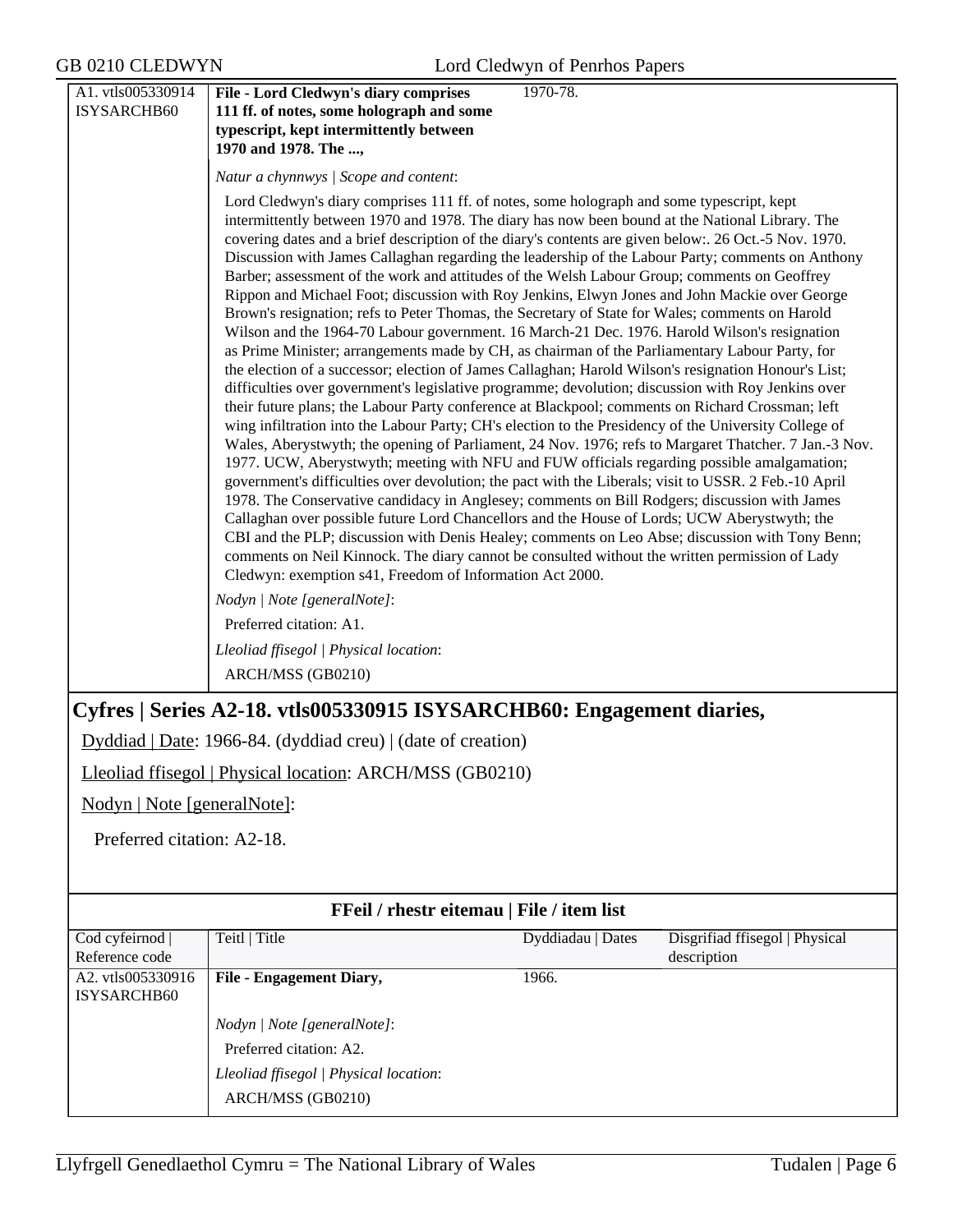| A3. vtls005330917<br>File - Engagement Diary,<br>1968.<br>ISYSARCHB60<br>Nodyn   Note [generalNote]:<br>Preferred citation: A3.<br>Lleoliad ffisegol   Physical location:<br>ARCH/MSS (GB0210)<br><b>File - Engagement Diary,</b><br>A4. vtls005330918<br>1969.<br>ISYSARCHB60<br>Nodyn   Note [generalNote]:<br>Preferred citation: A4.<br>Lleoliad ffisegol   Physical location:<br>ARCH/MSS (GB0210)<br><b>File - Engagement Diary,</b><br>A5. vtls005330919<br>1971.<br>ISYSARCHB60<br>Nodyn   Note [generalNote]:<br>Preferred citation: A5.<br>Lleoliad ffisegol   Physical location:<br>ARCH/MSS (GB0210)<br>1972.<br>A6. vtls005330920<br>File - Engagement Diary,<br>ISYSARCHB60<br>Nodyn   Note [generalNote]:<br>Preferred citation: A6.<br>Lleoliad ffisegol   Physical location:<br>ARCH/MSS (GB0210)<br>A7. vtls005330921<br><b>File - Engagement Diary,</b><br>1973.<br>ISYSARCHB60<br>Nodyn   Note [generalNote]:<br>Preferred citation: A7.<br>Lleoliad ffisegol   Physical location:<br>ARCH/MSS (GB0210)<br>A8. vtls005330922<br><b>File - Engagement Diary,</b><br>1974.<br>ISYSARCHB60<br>Nodyn   Note [generalNote]:<br>Preferred citation: A8. |
|-----------------------------------------------------------------------------------------------------------------------------------------------------------------------------------------------------------------------------------------------------------------------------------------------------------------------------------------------------------------------------------------------------------------------------------------------------------------------------------------------------------------------------------------------------------------------------------------------------------------------------------------------------------------------------------------------------------------------------------------------------------------------------------------------------------------------------------------------------------------------------------------------------------------------------------------------------------------------------------------------------------------------------------------------------------------------------------------------------------------------------------------------------------------------|
|                                                                                                                                                                                                                                                                                                                                                                                                                                                                                                                                                                                                                                                                                                                                                                                                                                                                                                                                                                                                                                                                                                                                                                       |
|                                                                                                                                                                                                                                                                                                                                                                                                                                                                                                                                                                                                                                                                                                                                                                                                                                                                                                                                                                                                                                                                                                                                                                       |
|                                                                                                                                                                                                                                                                                                                                                                                                                                                                                                                                                                                                                                                                                                                                                                                                                                                                                                                                                                                                                                                                                                                                                                       |
|                                                                                                                                                                                                                                                                                                                                                                                                                                                                                                                                                                                                                                                                                                                                                                                                                                                                                                                                                                                                                                                                                                                                                                       |
|                                                                                                                                                                                                                                                                                                                                                                                                                                                                                                                                                                                                                                                                                                                                                                                                                                                                                                                                                                                                                                                                                                                                                                       |
|                                                                                                                                                                                                                                                                                                                                                                                                                                                                                                                                                                                                                                                                                                                                                                                                                                                                                                                                                                                                                                                                                                                                                                       |
|                                                                                                                                                                                                                                                                                                                                                                                                                                                                                                                                                                                                                                                                                                                                                                                                                                                                                                                                                                                                                                                                                                                                                                       |
|                                                                                                                                                                                                                                                                                                                                                                                                                                                                                                                                                                                                                                                                                                                                                                                                                                                                                                                                                                                                                                                                                                                                                                       |
|                                                                                                                                                                                                                                                                                                                                                                                                                                                                                                                                                                                                                                                                                                                                                                                                                                                                                                                                                                                                                                                                                                                                                                       |
|                                                                                                                                                                                                                                                                                                                                                                                                                                                                                                                                                                                                                                                                                                                                                                                                                                                                                                                                                                                                                                                                                                                                                                       |
|                                                                                                                                                                                                                                                                                                                                                                                                                                                                                                                                                                                                                                                                                                                                                                                                                                                                                                                                                                                                                                                                                                                                                                       |
|                                                                                                                                                                                                                                                                                                                                                                                                                                                                                                                                                                                                                                                                                                                                                                                                                                                                                                                                                                                                                                                                                                                                                                       |
|                                                                                                                                                                                                                                                                                                                                                                                                                                                                                                                                                                                                                                                                                                                                                                                                                                                                                                                                                                                                                                                                                                                                                                       |
|                                                                                                                                                                                                                                                                                                                                                                                                                                                                                                                                                                                                                                                                                                                                                                                                                                                                                                                                                                                                                                                                                                                                                                       |
|                                                                                                                                                                                                                                                                                                                                                                                                                                                                                                                                                                                                                                                                                                                                                                                                                                                                                                                                                                                                                                                                                                                                                                       |
|                                                                                                                                                                                                                                                                                                                                                                                                                                                                                                                                                                                                                                                                                                                                                                                                                                                                                                                                                                                                                                                                                                                                                                       |
|                                                                                                                                                                                                                                                                                                                                                                                                                                                                                                                                                                                                                                                                                                                                                                                                                                                                                                                                                                                                                                                                                                                                                                       |
|                                                                                                                                                                                                                                                                                                                                                                                                                                                                                                                                                                                                                                                                                                                                                                                                                                                                                                                                                                                                                                                                                                                                                                       |
|                                                                                                                                                                                                                                                                                                                                                                                                                                                                                                                                                                                                                                                                                                                                                                                                                                                                                                                                                                                                                                                                                                                                                                       |
|                                                                                                                                                                                                                                                                                                                                                                                                                                                                                                                                                                                                                                                                                                                                                                                                                                                                                                                                                                                                                                                                                                                                                                       |
|                                                                                                                                                                                                                                                                                                                                                                                                                                                                                                                                                                                                                                                                                                                                                                                                                                                                                                                                                                                                                                                                                                                                                                       |
|                                                                                                                                                                                                                                                                                                                                                                                                                                                                                                                                                                                                                                                                                                                                                                                                                                                                                                                                                                                                                                                                                                                                                                       |
|                                                                                                                                                                                                                                                                                                                                                                                                                                                                                                                                                                                                                                                                                                                                                                                                                                                                                                                                                                                                                                                                                                                                                                       |
|                                                                                                                                                                                                                                                                                                                                                                                                                                                                                                                                                                                                                                                                                                                                                                                                                                                                                                                                                                                                                                                                                                                                                                       |
|                                                                                                                                                                                                                                                                                                                                                                                                                                                                                                                                                                                                                                                                                                                                                                                                                                                                                                                                                                                                                                                                                                                                                                       |
|                                                                                                                                                                                                                                                                                                                                                                                                                                                                                                                                                                                                                                                                                                                                                                                                                                                                                                                                                                                                                                                                                                                                                                       |
|                                                                                                                                                                                                                                                                                                                                                                                                                                                                                                                                                                                                                                                                                                                                                                                                                                                                                                                                                                                                                                                                                                                                                                       |
|                                                                                                                                                                                                                                                                                                                                                                                                                                                                                                                                                                                                                                                                                                                                                                                                                                                                                                                                                                                                                                                                                                                                                                       |
|                                                                                                                                                                                                                                                                                                                                                                                                                                                                                                                                                                                                                                                                                                                                                                                                                                                                                                                                                                                                                                                                                                                                                                       |
| Lleoliad ffisegol   Physical location:                                                                                                                                                                                                                                                                                                                                                                                                                                                                                                                                                                                                                                                                                                                                                                                                                                                                                                                                                                                                                                                                                                                                |
| ARCH/MSS (GB0210)                                                                                                                                                                                                                                                                                                                                                                                                                                                                                                                                                                                                                                                                                                                                                                                                                                                                                                                                                                                                                                                                                                                                                     |
| 1975.<br>A9. vtls005330923<br>File - Engagement Diary,<br>ISYSARCHB60                                                                                                                                                                                                                                                                                                                                                                                                                                                                                                                                                                                                                                                                                                                                                                                                                                                                                                                                                                                                                                                                                                 |
| Nodyn   Note [generalNote]:                                                                                                                                                                                                                                                                                                                                                                                                                                                                                                                                                                                                                                                                                                                                                                                                                                                                                                                                                                                                                                                                                                                                           |
| Preferred citation: A9.                                                                                                                                                                                                                                                                                                                                                                                                                                                                                                                                                                                                                                                                                                                                                                                                                                                                                                                                                                                                                                                                                                                                               |
| Lleoliad ffisegol   Physical location:                                                                                                                                                                                                                                                                                                                                                                                                                                                                                                                                                                                                                                                                                                                                                                                                                                                                                                                                                                                                                                                                                                                                |
| ARCH/MSS (GB0210)                                                                                                                                                                                                                                                                                                                                                                                                                                                                                                                                                                                                                                                                                                                                                                                                                                                                                                                                                                                                                                                                                                                                                     |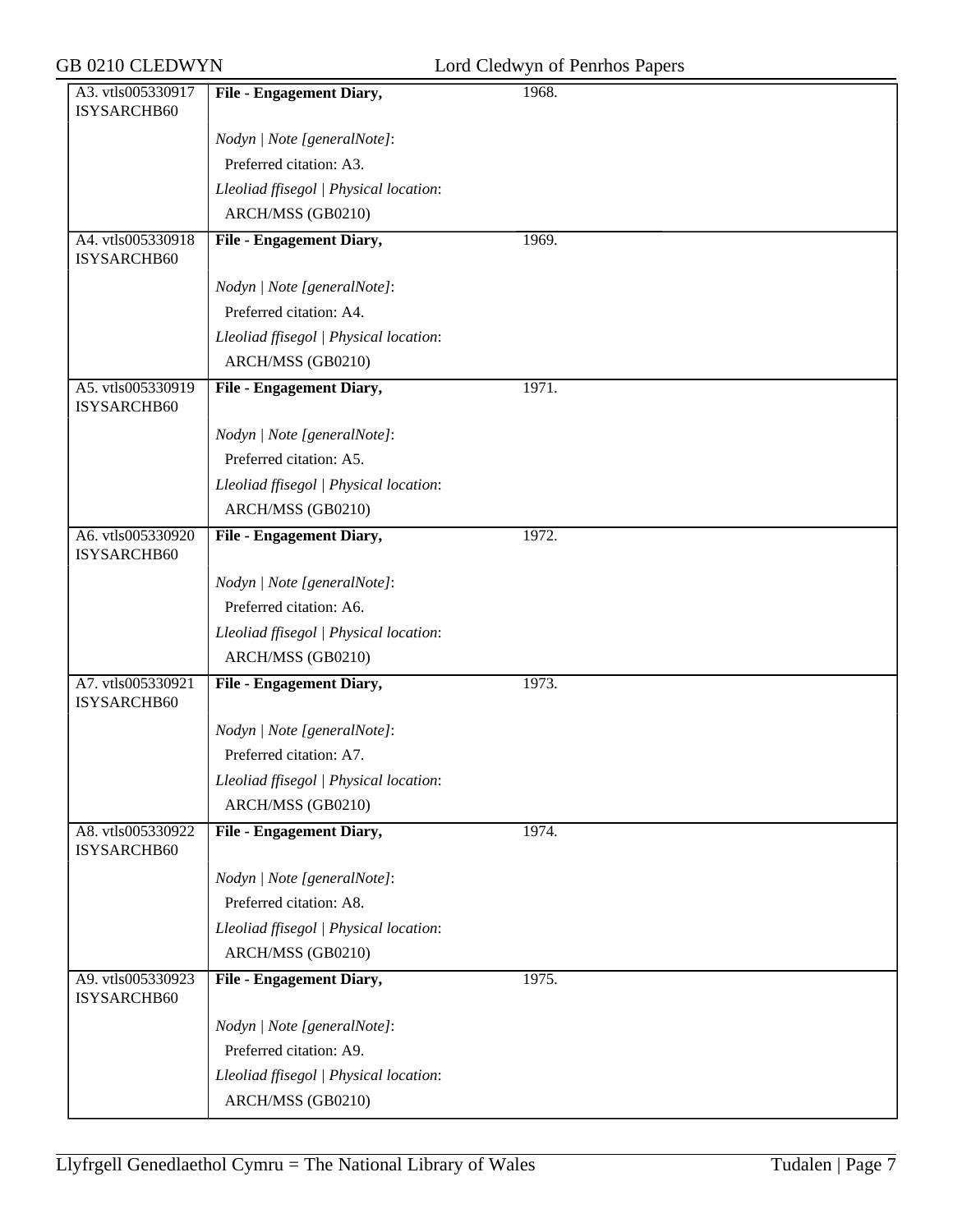| Lord Cledwyn of Penrhos Papers |  |  |
|--------------------------------|--|--|
|--------------------------------|--|--|

| GB 0210 CLEDWYN                      |                                        | Lord Cledwyn of Penrhos Papers |
|--------------------------------------|----------------------------------------|--------------------------------|
| A10.<br>vtls005330924<br>ISYSARCHB60 | File - Engagement Diary,               | 1976.                          |
|                                      | Nodyn   Note [generalNote]:            |                                |
|                                      | Preferred citation: A10.               |                                |
|                                      | Lleoliad ffisegol   Physical location: |                                |
|                                      | ARCH/MSS (GB0210)                      |                                |
| A11.<br>vtls005330925<br>ISYSARCHB60 | <b>File - Engagement Diary,</b>        | 1977.                          |
|                                      | Nodyn   Note [generalNote]:            |                                |
|                                      | Preferred citation: A11.               |                                |
|                                      | Lleoliad ffisegol   Physical location: |                                |
|                                      | ARCH/MSS (GB0210)                      |                                |
| A12.<br>vtls005330926<br>ISYSARCHB60 | File - Engagement Diary,               | 1978.                          |
|                                      | Nodyn   Note [generalNote]:            |                                |
|                                      | Preferred citation: A12.               |                                |
|                                      | Lleoliad ffisegol   Physical location: |                                |
|                                      | ARCH/MSS (GB0210)                      |                                |
| A13.<br>vtls005330927<br>ISYSARCHB60 | File - Engagement Diary,               | 1979.                          |
|                                      | Nodyn   Note [generalNote]:            |                                |
|                                      | Preferred citation: A13.               |                                |
|                                      | Lleoliad ffisegol   Physical location: |                                |
|                                      | ARCH/MSS (GB0210)                      |                                |
| A14.<br>vtls005330928<br>ISYSARCHB60 | File - Engagement Diary,               | 1980.                          |
|                                      | Nodyn   Note [generalNote]:            |                                |
|                                      | Preferred citation: A14.               |                                |
|                                      | Lleoliad ffisegol   Physical location: |                                |
|                                      | ARCH/MSS (GB0210)                      |                                |
| A15.<br>vtls005330929<br>ISYSARCHB60 | File - Engagement Diary,               | 1981.                          |
|                                      | Nodyn   Note [generalNote]:            |                                |
|                                      | Preferred citation: A15.               |                                |
|                                      | Lleoliad ffisegol   Physical location: |                                |
|                                      | ARCH/MSS (GB0210)                      |                                |
| A16.<br>vtls005330930<br>ISYSARCHB60 | File - Engagement Diary,               | 1982.                          |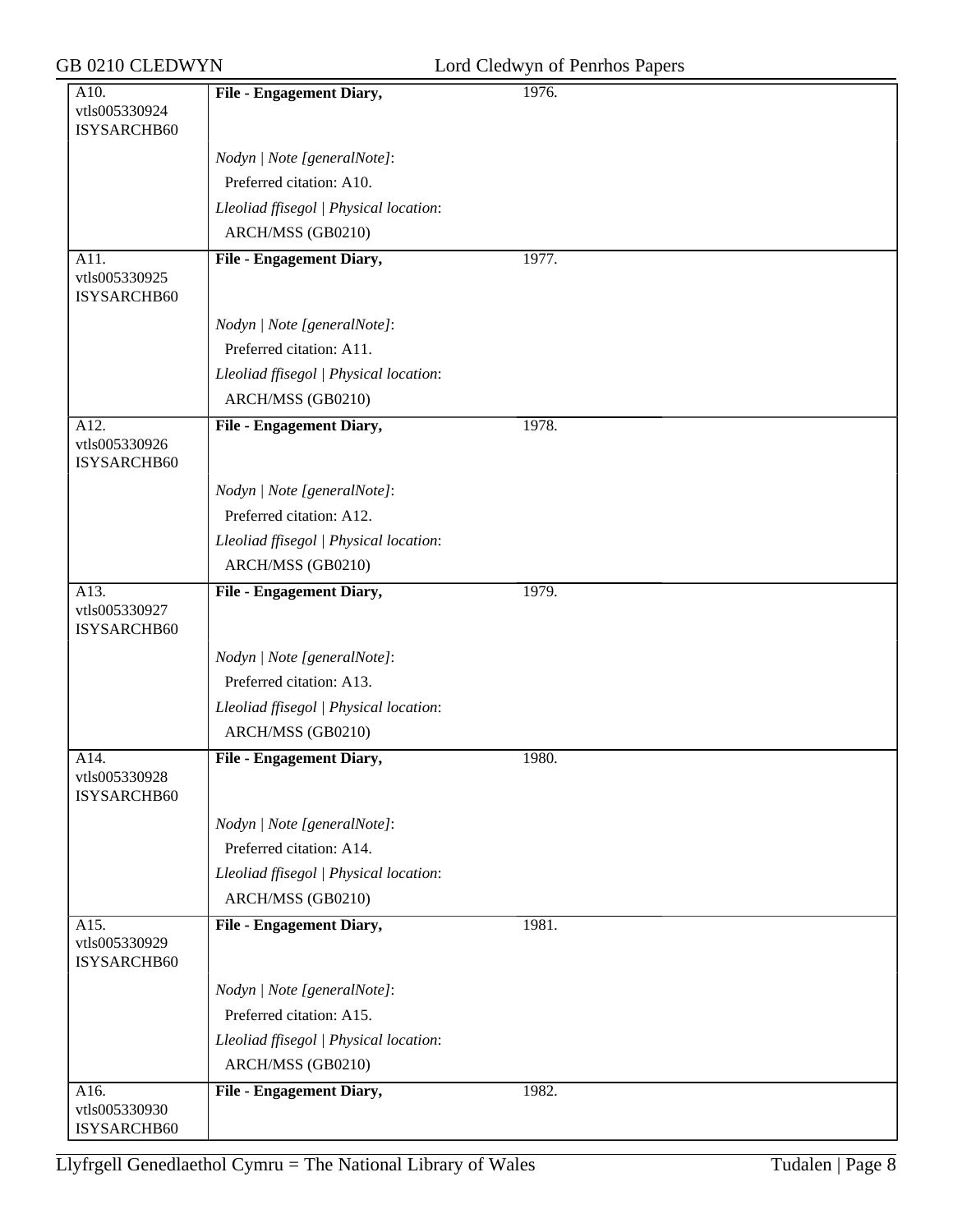|                                      | Nodyn   Note [generalNote]:                                                                                       |                   |                                               |
|--------------------------------------|-------------------------------------------------------------------------------------------------------------------|-------------------|-----------------------------------------------|
|                                      | Preferred citation: A16.                                                                                          |                   |                                               |
|                                      | Lleoliad ffisegol   Physical location:                                                                            |                   |                                               |
|                                      | ARCH/MSS (GB0210)                                                                                                 |                   |                                               |
| A17.<br>vtls005330931<br>ISYSARCHB60 | File - Engagement Diary,                                                                                          | 1983.             |                                               |
|                                      | Nodyn   Note [generalNote]:                                                                                       |                   |                                               |
|                                      | Preferred citation: A17.                                                                                          |                   |                                               |
|                                      | Lleoliad ffisegol   Physical location:                                                                            |                   |                                               |
|                                      | ARCH/MSS (GB0210)                                                                                                 |                   |                                               |
| A18.<br>vtls005330932<br>ISYSARCHB60 | <b>File - Engagement Diary,</b>                                                                                   | 1984.             |                                               |
|                                      | Nodyn   Note [generalNote]:                                                                                       |                   |                                               |
|                                      | Preferred citation: A18.                                                                                          |                   |                                               |
|                                      | Lleoliad ffisegol   Physical location:                                                                            |                   |                                               |
|                                      | ARCH/MSS (GB0210)                                                                                                 |                   |                                               |
|                                      | Is-fonds   Subfonds B. vtls005330933 ISYSARCHB60: General correspondence,                                         |                   |                                               |
|                                      | Dyddiad   Date: 1947-1997. (dyddiad creu)   (date of creation)                                                    |                   |                                               |
|                                      | Lleoliad ffisegol   Physical location: ARCH/MSS (GB0210)                                                          |                   |                                               |
| Nodyn   Note [generalNote]:          |                                                                                                                   |                   |                                               |
| Preferred citation: B.               |                                                                                                                   |                   |                                               |
|                                      | Cyfres   Series B1-21. vtls005330934 ISYSARCHB60: Correspondence,                                                 |                   |                                               |
|                                      | Dyddiad   Date: 1956-1992. (dyddiad creu)   (date of creation)                                                    |                   |                                               |
|                                      | Lleoliad ffisegol   Physical location: ARCH/MSS (GB0210)                                                          |                   |                                               |
| Nodyn   Note [generalNote]:          |                                                                                                                   |                   |                                               |
| Preferred citation: B1-21.           |                                                                                                                   |                   |                                               |
|                                      |                                                                                                                   |                   |                                               |
|                                      | FFeil / rhestr eitemau   File / item list                                                                         |                   |                                               |
| Cod cyfeirnod<br>Reference code      | Teitl   Title                                                                                                     | Dyddiadau   Dates | Disgrifiad ffisegol   Physical<br>description |
| B1. vtls005330935<br>ISYSARCHB60     | <b>File - Correspondence, including letters</b><br>from Aubrey Jones, Iorrie Thomas MP,<br>and G. W. Madoc Jones, | $1956-63.$        |                                               |
|                                      | Nodyn   Note [generalNote]:                                                                                       |                   |                                               |
|                                      | Preferred citation: B1.                                                                                           |                   |                                               |
|                                      | Lleoliad ffisegol   Physical location:                                                                            |                   |                                               |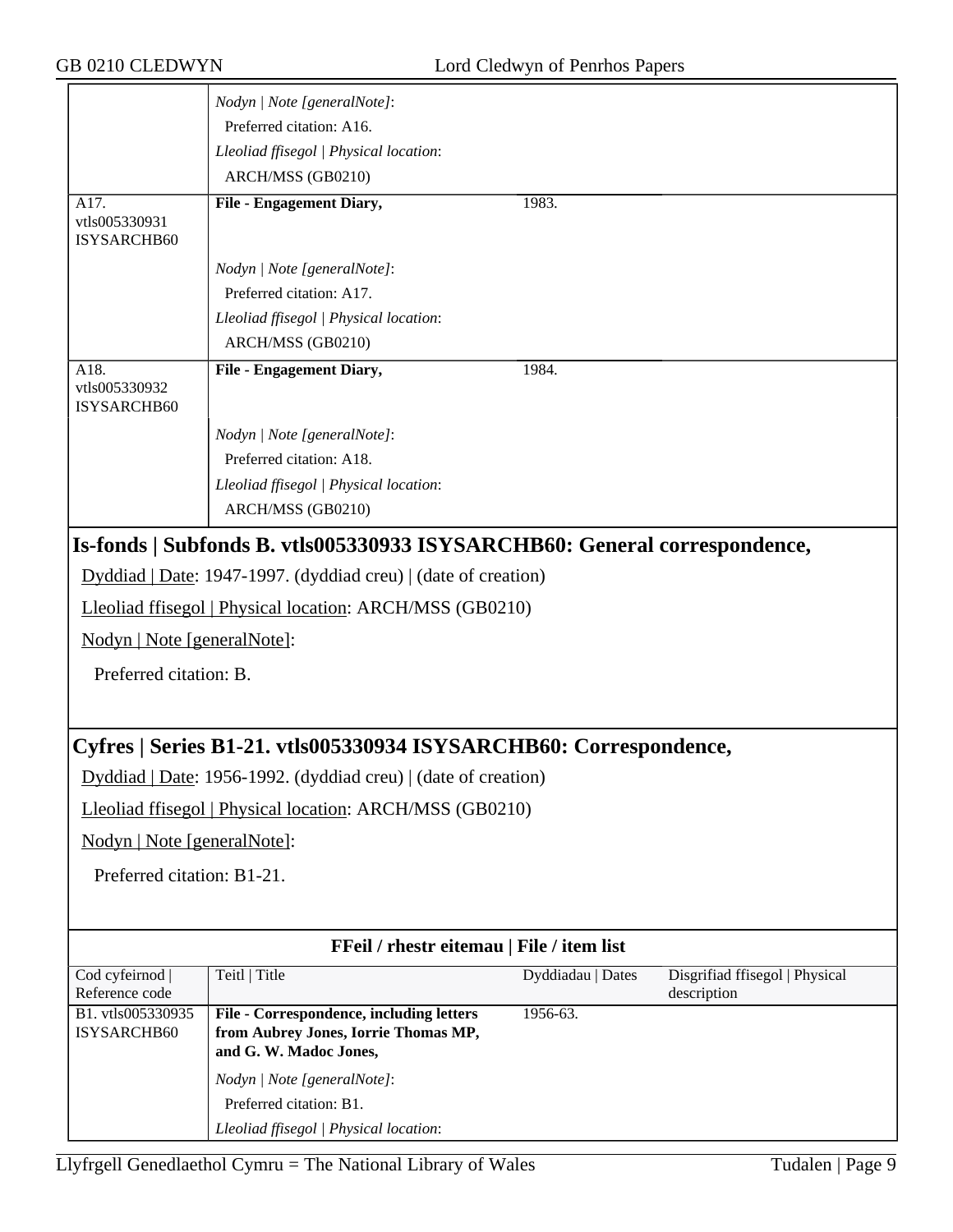|                                  | ARCH/MSS (GB0210)                                                                                                                                                                                                                                                                                                                                                                                                                                          |
|----------------------------------|------------------------------------------------------------------------------------------------------------------------------------------------------------------------------------------------------------------------------------------------------------------------------------------------------------------------------------------------------------------------------------------------------------------------------------------------------------|
| B2. vtls005330936<br>ISYSARCHB60 | 1964.<br>File - Letters, telegrams and cards<br>congratulating Lord Cledwyn on his                                                                                                                                                                                                                                                                                                                                                                         |
|                                  | victory in the 1964 General Election and on<br>his appointment as ,                                                                                                                                                                                                                                                                                                                                                                                        |
|                                  | Natur a chynnwys / Scope and content:                                                                                                                                                                                                                                                                                                                                                                                                                      |
|                                  | Letters, telegrams and cards congratulating Lord Cledwyn on his victory in the 1964 General Election<br>and on his appointment as Minister of State at the Commonwealth Office, Oct. 1964. The most important<br>letters are from Wyn Roberts, Jeremy Thorpe MP and Gwilym Prys Davies.                                                                                                                                                                    |
|                                  | Nodyn   Note [generalNote]:                                                                                                                                                                                                                                                                                                                                                                                                                                |
|                                  | Preferred citation: B2.                                                                                                                                                                                                                                                                                                                                                                                                                                    |
|                                  | Lleoliad ffisegol   Physical location:                                                                                                                                                                                                                                                                                                                                                                                                                     |
|                                  | ARCH/MSS (GB0210)                                                                                                                                                                                                                                                                                                                                                                                                                                          |
| B3. vtls005330937<br>ISYSARCHB60 | File - Correspondence, including letters<br>1967-68.<br>congratulating Lord Cledwyn on his<br>appointment as Secretary of State for<br>Wales. Among the correspondents are<br>the ,                                                                                                                                                                                                                                                                        |
|                                  | Natur a chynnwys / Scope and content:                                                                                                                                                                                                                                                                                                                                                                                                                      |
|                                  | Correspondence, including letters congratulating Lord Cledwyn on his appointment as Secretary of State<br>for Wales. Among the correspondents are the Marquess of Anglesey, James Callaghan, Duncan Sandys<br>MP, Huw T. Edwards, Sir Archie Lush and Sir Thomas Parry.                                                                                                                                                                                    |
|                                  | Nodyn   Note [generalNote]:                                                                                                                                                                                                                                                                                                                                                                                                                                |
|                                  | Preferred citation: B3.                                                                                                                                                                                                                                                                                                                                                                                                                                    |
|                                  | Lleoliad ffisegol   Physical location:                                                                                                                                                                                                                                                                                                                                                                                                                     |
|                                  | ARCH/MSS (GB0210)                                                                                                                                                                                                                                                                                                                                                                                                                                          |
| B4. vtls005330938<br>ISYSARCHB60 | File - Correspondence, 1967-68, including<br>1967-68.<br>letters congratulating Lord Cledwyn on his<br>appointment as Minister of Agriculture,<br>1968. Among the correspondents are<br>George ,<br>Natur a chynnwys / Scope and content:                                                                                                                                                                                                                  |
|                                  | Correspondence, 1967-68, including letters congratulating Lord Cledwyn on his appointment as<br>Minister of Agriculture, 1968. Among the correspondents are George Thomas MP, Trefor Evans (British<br>Embassy, Damascus), Loti Rees Hughes, Ness Edwards MP (copy of a letter to Richard Crossman), T.<br>M. Haydn Rees (2), Vice-President Hubert H. Humphrey, Dr Glyn Tegai Hughes, Lord Hill, Sir Archie<br>Lush, Gwilym Prys Davies and Neil Kinnock. |
|                                  | Nodyn   Note [generalNote]:                                                                                                                                                                                                                                                                                                                                                                                                                                |
|                                  | Preferred citation: B4.                                                                                                                                                                                                                                                                                                                                                                                                                                    |
|                                  | Lleoliad ffisegol   Physical location:                                                                                                                                                                                                                                                                                                                                                                                                                     |
|                                  | ARCH/MSS (GB0210)                                                                                                                                                                                                                                                                                                                                                                                                                                          |
| B5. vtls005330939<br>ISYSARCHB60 | File - Correspondence, including letters<br>1969-73.<br>from Sir Archie Lush, Peter Thomas<br>(Secretary of State for Wales), James<br>Griffiths MP, Sir Ben Bowen ,<br>Natur a chynnwys / Scope and content:                                                                                                                                                                                                                                              |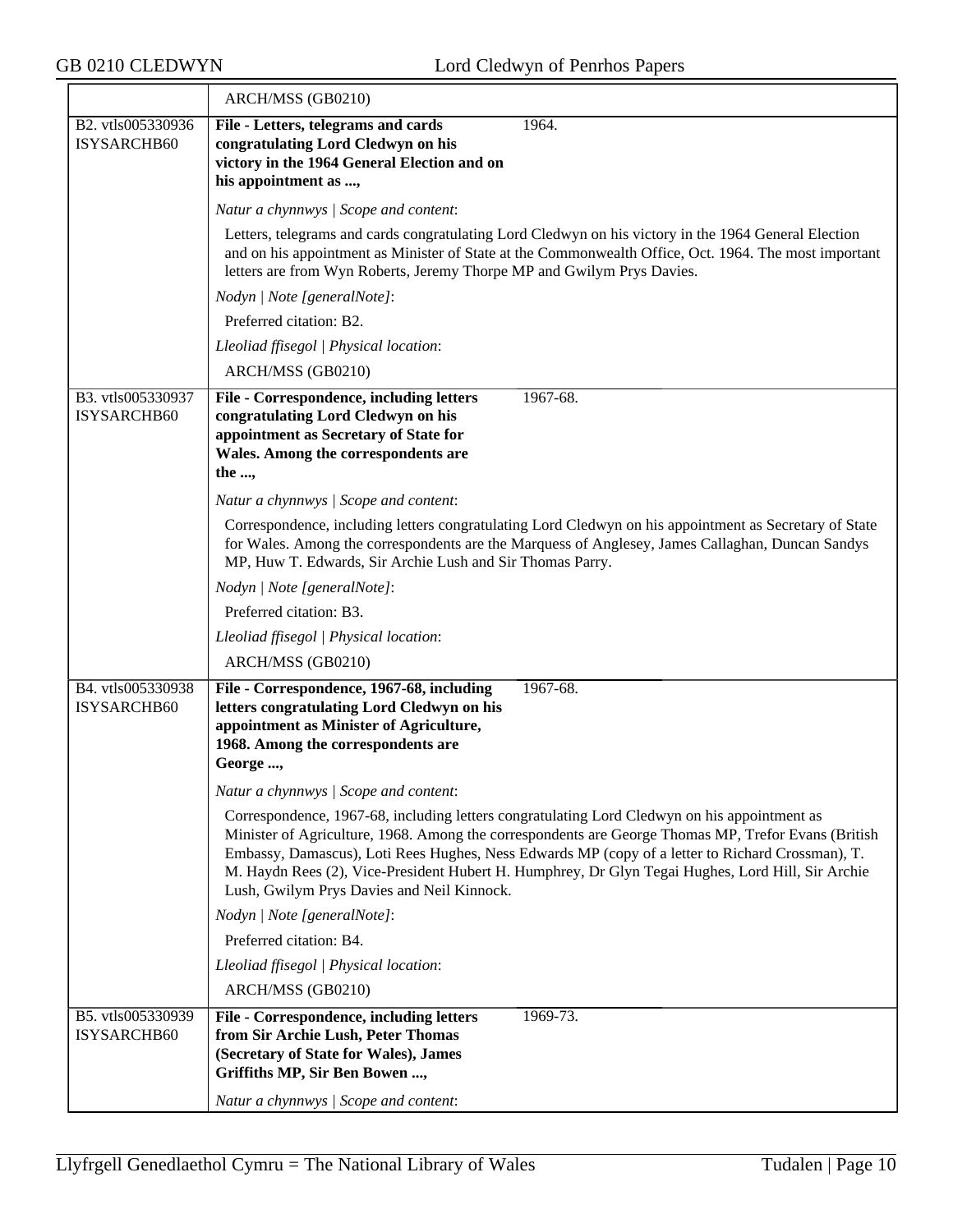|                                  | Correspondence, including letters from Sir Archie Lush, Peter Thomas (Secretary of State for Wales),<br>James Griffiths MP, Sir Ben Bowen Thomas, J. B. Priestley, Goronwy Roberts MP, James Prior<br>(Minister of Agriculture), Hubert H. Humphrey, Lord Napier, Zulfikar Ali Bhutto (President of Pakistan),<br>Robert Carr MP (Lord President of the Council), Caerwyn Roderick MP, George Thomson, Lord<br>Hailsham (Lord Chancellor), A. J. P. Taylor and John Grigg.                                                                 |
|----------------------------------|--------------------------------------------------------------------------------------------------------------------------------------------------------------------------------------------------------------------------------------------------------------------------------------------------------------------------------------------------------------------------------------------------------------------------------------------------------------------------------------------------------------------------------------------|
|                                  | Nodyn   Note [generalNote]:                                                                                                                                                                                                                                                                                                                                                                                                                                                                                                                |
|                                  | Preferred citation: B5.                                                                                                                                                                                                                                                                                                                                                                                                                                                                                                                    |
|                                  | Lleoliad ffisegol   Physical location:                                                                                                                                                                                                                                                                                                                                                                                                                                                                                                     |
|                                  | ARCH/MSS (GB0210)                                                                                                                                                                                                                                                                                                                                                                                                                                                                                                                          |
| B6. vtls005330940<br>ISYSARCHB60 | 1974.<br>File - Correspondence, including letters<br>congratulating him on his election<br>as chairman of the Parliamentary<br>Labour Party, Nov. 1974. Among the<br>correspondents ,                                                                                                                                                                                                                                                                                                                                                      |
|                                  | Natur a chynnwys / Scope and content:                                                                                                                                                                                                                                                                                                                                                                                                                                                                                                      |
|                                  | Correspondence, including letters congratulating him on his election as chairman of the Parliamentary<br>Labour Party, Nov. 1974. Among the correspondents are George Thomson, Sir Ronald Waterhouse, Dr<br>Kate Roberts, Gwynfor Evans MP, Marquis of Anglesey (2), James Griffiths (2), Sir Idris Foster, Tom<br>Jones, Emrys Roberts, Harold Finch, Mervyn Jones, Sir Goronwy Daniel, Lord Watkins and Roy Jenkins<br>(Home Secretary).                                                                                                 |
|                                  | Nodyn   Note [generalNote]:                                                                                                                                                                                                                                                                                                                                                                                                                                                                                                                |
|                                  | Preferred citation: B6.                                                                                                                                                                                                                                                                                                                                                                                                                                                                                                                    |
|                                  | Lleoliad ffisegol   Physical location:                                                                                                                                                                                                                                                                                                                                                                                                                                                                                                     |
|                                  | ARCH/MSS (GB0210)                                                                                                                                                                                                                                                                                                                                                                                                                                                                                                                          |
| B7. vtls005330941<br>ISYSARCHB60 | File - Correspondence, including letters<br>1975-76.<br>from James Griffiths, Michael Swann,                                                                                                                                                                                                                                                                                                                                                                                                                                               |
|                                  | Denis Healey MP, Lord Elwyn-Jones (2),<br>George Thomas MP, James Callaghan,<br>Dafydd ,                                                                                                                                                                                                                                                                                                                                                                                                                                                   |
|                                  | Natur a chynnwys / Scope and content:                                                                                                                                                                                                                                                                                                                                                                                                                                                                                                      |
|                                  | Correspondence, including letters from James Griffiths, Michael Swann, Denis Healey MP, Lord Elwyn-<br>Jones (2), George Thomas MP, James Callaghan, Dafydd Elis Thomas MP (2), John Morris (2), Roy<br>Jenkins, Lord Watkins, Caerwyn Roderick MP, Michael Foot, Sir Ben Bowen Thomas, Professor Jac L.<br>Williams, Lady White (2), Mervyn Jones and Robert Maxwell. There is also a copy of a letter, dated 13<br>Jan. 1975, from Lord Cledwyn to Merlin Rees (Northern Ireland Secretary) relating to a possible deal<br>with the IRA. |
|                                  | Nodyn   Note [generalNote]:                                                                                                                                                                                                                                                                                                                                                                                                                                                                                                                |
|                                  | Preferred citation: B7.                                                                                                                                                                                                                                                                                                                                                                                                                                                                                                                    |
|                                  | Lleoliad ffisegol   Physical location:                                                                                                                                                                                                                                                                                                                                                                                                                                                                                                     |
|                                  | ARCH/MSS (GB0210)                                                                                                                                                                                                                                                                                                                                                                                                                                                                                                                          |
| B8. vtls005330942<br>ISYSARCHB60 | File - Letters congratulating Lord Cledwyn<br>1977.<br>on his becoming a Companion of Honour<br>in the New Year's Honours List. Among<br>the correpondents ,                                                                                                                                                                                                                                                                                                                                                                               |
|                                  | Natur a chynnwys / Scope and content:                                                                                                                                                                                                                                                                                                                                                                                                                                                                                                      |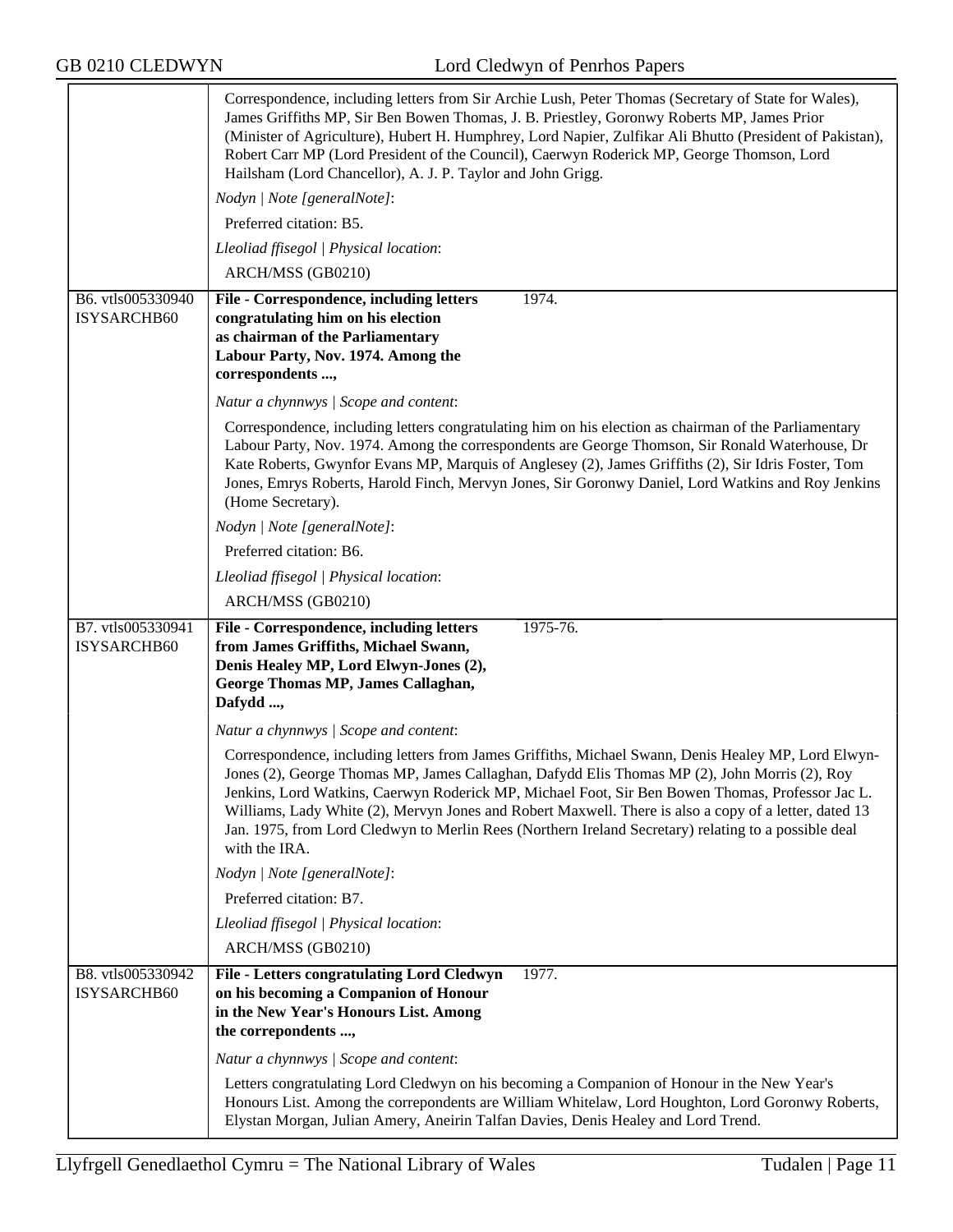|                                      | Nodyn   Note [generalNote]:                                                                                                                                                                                                                                                                                                                                                                                                                                               |
|--------------------------------------|---------------------------------------------------------------------------------------------------------------------------------------------------------------------------------------------------------------------------------------------------------------------------------------------------------------------------------------------------------------------------------------------------------------------------------------------------------------------------|
|                                      | Preferred citation: B8.                                                                                                                                                                                                                                                                                                                                                                                                                                                   |
|                                      | Lleoliad ffisegol   Physical location:                                                                                                                                                                                                                                                                                                                                                                                                                                    |
|                                      | ARCH/MSS (GB0210)                                                                                                                                                                                                                                                                                                                                                                                                                                                         |
| B9. vtls005330943                    | File - Correspondence, including letters<br>1977-78.                                                                                                                                                                                                                                                                                                                                                                                                                      |
| ISYSARCHB60                          | from John Morris (Secretary of State for                                                                                                                                                                                                                                                                                                                                                                                                                                  |
|                                      | Wales), Viscount Hall, James Callaghan<br>(Prime Minister), Professor Glanmor                                                                                                                                                                                                                                                                                                                                                                                             |
|                                      | Williams ,                                                                                                                                                                                                                                                                                                                                                                                                                                                                |
|                                      | Natur a chynnwys / Scope and content:                                                                                                                                                                                                                                                                                                                                                                                                                                     |
|                                      | Correspondence, including letters from John Morris (Secretary of State for Wales), Viscount Hall, James<br>Callaghan (Prime Minister), Professor Glanmor Williams, Lord Elwyn-Jones, Cliff Prothero, Geraint<br>Morgan MP, Roy Jenkins (2), Tam Dalyell MP, Emyr Currie-Jones and Ivor Roberts-Jones (5).                                                                                                                                                                 |
|                                      | Nodyn   Note [generalNote]:                                                                                                                                                                                                                                                                                                                                                                                                                                               |
|                                      | Preferred citation: B9.                                                                                                                                                                                                                                                                                                                                                                                                                                                   |
|                                      | Lleoliad ffisegol   Physical location:                                                                                                                                                                                                                                                                                                                                                                                                                                    |
|                                      | ARCH/MSS (GB0210)                                                                                                                                                                                                                                                                                                                                                                                                                                                         |
| B10.                                 | 1979.<br>File - Correspondence, including letters                                                                                                                                                                                                                                                                                                                                                                                                                         |
| vtls005330944                        | congratulating him on his peerage.                                                                                                                                                                                                                                                                                                                                                                                                                                        |
| ISYSARCHB60                          | Among the correspondents are Lord                                                                                                                                                                                                                                                                                                                                                                                                                                         |
|                                      | <b>Snowdon, George Thomas, Jack Ashley</b><br>MP, James ,                                                                                                                                                                                                                                                                                                                                                                                                                 |
|                                      | Natur a chynnwys / Scope and content:                                                                                                                                                                                                                                                                                                                                                                                                                                     |
|                                      | Correspondence, including letters congratulating him on his peerage. Among the correspondents are<br>Lord Snowdon, George Thomas, Jack Ashley MP, James Callaghan (as Prime Minister), Richard<br>Attenborough, Edward Heath, Dr David Owen, Lord Goronwy Roberts, John Smith MP, Lord Elwyn-<br>Jones, Roy Jenkins, Wyn Roberts, Keith Best, Lord Soames, Elystan Morgan, Robert Maxwell, William<br>Whitelaw and Sir Goronwy Daniel.                                    |
|                                      | Nodyn   Note [generalNote]:                                                                                                                                                                                                                                                                                                                                                                                                                                               |
|                                      | Preferred citation: B10.                                                                                                                                                                                                                                                                                                                                                                                                                                                  |
|                                      | Lleoliad ffisegol   Physical location:                                                                                                                                                                                                                                                                                                                                                                                                                                    |
|                                      | ARCH/MSS (GB0210)                                                                                                                                                                                                                                                                                                                                                                                                                                                         |
| B11.<br>vtls005330945<br>ISYSARCHB60 | File - Correspondence, including letters<br>1980-81.<br>from Margaret Thatcher (2), Kyffin<br>Williams (4), Lord Callaghan (2), Lord<br><b>Goronwy Roberts, Lord Edmund-Davies,</b><br>Dr Kenneth ,                                                                                                                                                                                                                                                                       |
|                                      | Natur a chynnwys / Scope and content:                                                                                                                                                                                                                                                                                                                                                                                                                                     |
|                                      | Correspondence, including letters from Margaret Thatcher (2), Kyffin Williams (4), Lord Callaghan<br>(2), Lord Goronwy Roberts, Lord Edmund-Davies, Dr Kenneth O. Morgan, Marchioness of Anglesey,<br>Shirley Williams (enclosing a copy of the Limehouse Declaration), Lord Elystan Morgan, Marquis of<br>Anglesey, Edward du Cann, Lord Shawcross (3), 'Tiny' Rowland, Joan Nathan, Emrys Evans, George<br>Thomas and Mark Carlisle (Secretary of State for Education). |
|                                      | Nodyn   Note [generalNote]:                                                                                                                                                                                                                                                                                                                                                                                                                                               |
|                                      | Preferred citation: B11.                                                                                                                                                                                                                                                                                                                                                                                                                                                  |
|                                      | Lleoliad ffisegol   Physical location:                                                                                                                                                                                                                                                                                                                                                                                                                                    |
|                                      | ARCH/MSS (GB0210)                                                                                                                                                                                                                                                                                                                                                                                                                                                         |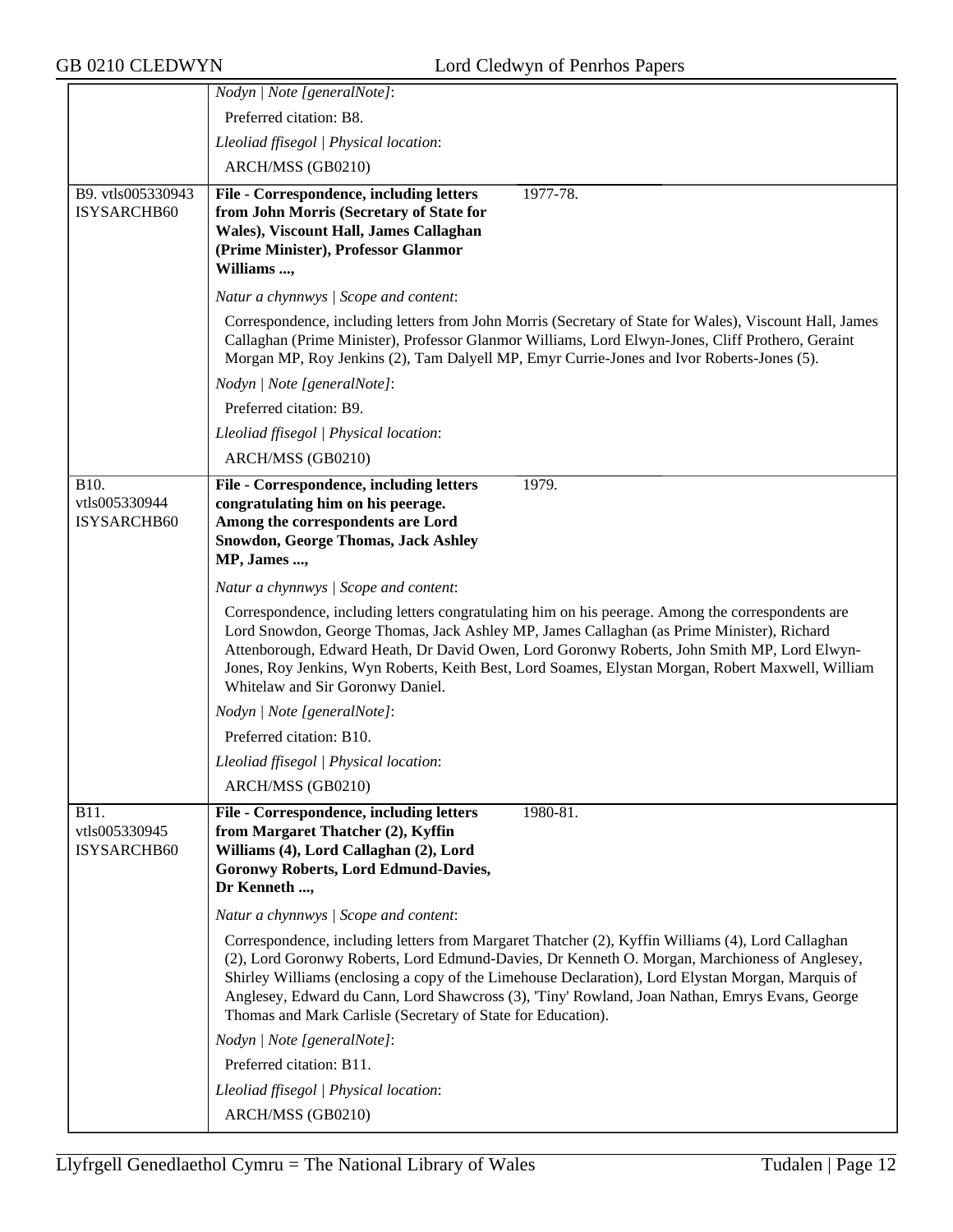| B12.<br>vtls005330946                | File - Correspondence, including letters<br>1982-85.<br>from Michael Foot (2), James Callaghan                                                                                                                                                                                                                                                                       |  |  |
|--------------------------------------|----------------------------------------------------------------------------------------------------------------------------------------------------------------------------------------------------------------------------------------------------------------------------------------------------------------------------------------------------------------------|--|--|
| ISYSARCHB60                          | (5), Lady Olwen Carey-Evans, George<br>Thomas (2), Joan Lester, Dr David ,                                                                                                                                                                                                                                                                                           |  |  |
|                                      | Natur a chynnwys / Scope and content:                                                                                                                                                                                                                                                                                                                                |  |  |
|                                      | Correspondence, including letters from Michael Foot (2), James Callaghan (5), Lady Olwen Carey-<br>Evans, George Thomas (2), Joan Lester, Dr David Owen, Ivor Roberts-Jones, Sir Goronwy Daniel, David<br>Attenborough, Lord Home (2), Lord Shinwell, Lord Hailsham, Ben Jones, Earl of Avon, Lord Scarman,<br>Marquis of Anglesey, Glenys Kinnock and Edward Heath. |  |  |
|                                      | Nodyn   Note [generalNote]:                                                                                                                                                                                                                                                                                                                                          |  |  |
|                                      | Preferred citation: B12.                                                                                                                                                                                                                                                                                                                                             |  |  |
|                                      | Lleoliad ffisegol   Physical location:                                                                                                                                                                                                                                                                                                                               |  |  |
|                                      | ARCH/MSS (GB0210)                                                                                                                                                                                                                                                                                                                                                    |  |  |
| B13.<br>vtls005330947<br>ISYSARCHB60 | File - Correspondence, including letters<br>1986.<br>from Lord Callaghan of Cardiff (2),<br><b>Charles Prince of Wales, Dr Emyr Wyn</b><br>Jones, Neil Kinnock, Lord ,                                                                                                                                                                                               |  |  |
|                                      | Natur a chynnwys / Scope and content:                                                                                                                                                                                                                                                                                                                                |  |  |
|                                      | Correspondence, including letters from Lord Callaghan of Cardiff (2), Charles Prince of Wales, Dr Emyr<br>Wyn Jones, Neil Kinnock, Lord Longford, Lord Gordon Parry, Cliff Prothero, Mati Rees, Sir Cenydd<br>Traherne, and Lord Whitelaw (2).                                                                                                                       |  |  |
|                                      | Nodyn   Note [generalNote]:                                                                                                                                                                                                                                                                                                                                          |  |  |
|                                      | Preferred citation: B13.                                                                                                                                                                                                                                                                                                                                             |  |  |
|                                      | Lleoliad ffisegol   Physical location:                                                                                                                                                                                                                                                                                                                               |  |  |
|                                      | ARCH/MSS (GB0210)                                                                                                                                                                                                                                                                                                                                                    |  |  |
| B14.<br>vtls005330948<br>ISYSARCHB60 | File - Correspondence, including letters<br>1987.<br>from Lord Callaghan of Cardiff, Emyr<br>Jenkins, Professor Bedwyr Lewis Jones, R.<br>Gerallt Jones, Roy Mason, Lord ,                                                                                                                                                                                           |  |  |
|                                      | Natur a chynnwys / Scope and content:                                                                                                                                                                                                                                                                                                                                |  |  |
|                                      | Correspondence, including letters from Lord Callaghan of Cardiff, Emyr Jenkins, Professor Bedwyr<br>Lewis Jones, R. Gerallt Jones, Roy Mason, Lord Rodgers, and Lord Whitelaw (2).                                                                                                                                                                                   |  |  |
|                                      | Nodyn   Note [generalNote]:                                                                                                                                                                                                                                                                                                                                          |  |  |
|                                      | Preferred citation: B14.                                                                                                                                                                                                                                                                                                                                             |  |  |
|                                      | Lleoliad ffisegol   Physical location:                                                                                                                                                                                                                                                                                                                               |  |  |
|                                      | ARCH/MSS (GB0210)                                                                                                                                                                                                                                                                                                                                                    |  |  |
| B15.<br>vtls005330949<br>ISYSARCHB60 | File - Correspondence, including letters<br>1988.<br>from Per Denez, Owen Edwards, Roy<br>Hughes MP, Ieuan Wyn Jones MP, Earl<br>Lloyd-George of Dwyfor, Neil ,                                                                                                                                                                                                      |  |  |
|                                      | Natur a chynnwys / Scope and content:                                                                                                                                                                                                                                                                                                                                |  |  |
|                                      | Correspondence, including letters from Per Denez, Owen Edwards, Roy Hughes MP, Ieuan Wyn Jones<br>MP, Earl Lloyd-George of Dwyfor, Neil Kinnock, Robert Maxwell, E. G. Millward, Professor Kenneth<br>O. Morgan, Emrys Pride and Lord Tonypandy.                                                                                                                     |  |  |
|                                      | Nodyn   Note [generalNote]:                                                                                                                                                                                                                                                                                                                                          |  |  |
|                                      | Preferred citation: B15.                                                                                                                                                                                                                                                                                                                                             |  |  |
|                                      | Lleoliad ffisegol   Physical location:                                                                                                                                                                                                                                                                                                                               |  |  |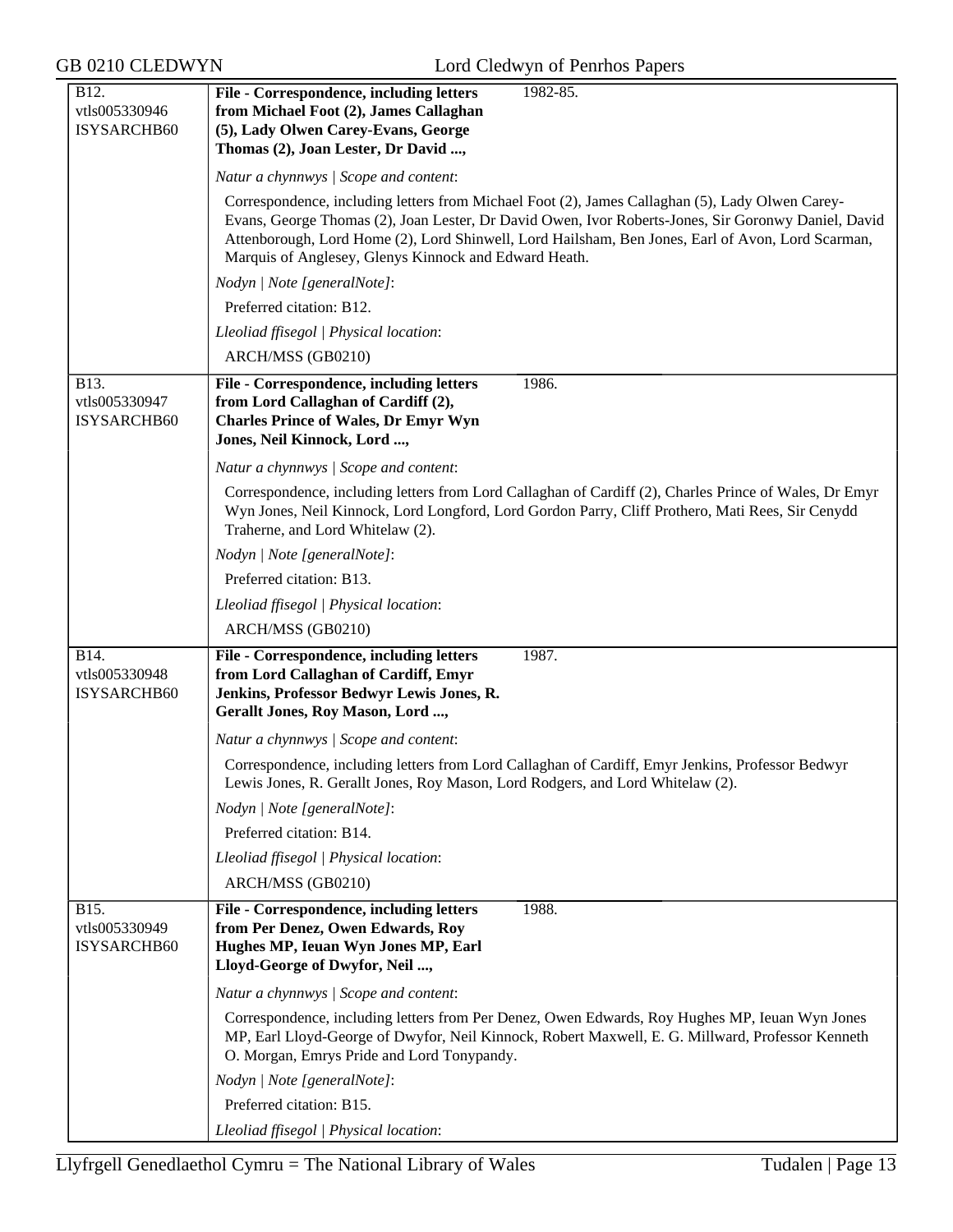|                                      | ARCH/MSS (GB0210)                                                                                                                                                                                                                                                                          |  |  |
|--------------------------------------|--------------------------------------------------------------------------------------------------------------------------------------------------------------------------------------------------------------------------------------------------------------------------------------------|--|--|
| B16.<br>vtls005330950<br>ISYSARCHB60 | File - Correspondence, including letters<br>1989-91.<br>from Sir Frederick Dainton, John Selwyn<br><b>Gummer, James Molyneaux MP, Professor</b><br>D. Llwyd Morgan, Lord Morris of ,                                                                                                       |  |  |
|                                      | Natur a chynnwys / Scope and content:                                                                                                                                                                                                                                                      |  |  |
|                                      | Correspondence, including letters from Sir Frederick Dainton, John Selwyn Gummer, James Molyneaux<br>MP, Professor D. Llwyd Morgan, Lord Morris of Castle Morris (2), Lady White and Professor J. Gwynn<br>Williams.                                                                       |  |  |
|                                      | Nodyn   Note [generalNote]:                                                                                                                                                                                                                                                                |  |  |
|                                      | Preferred citation: B16.                                                                                                                                                                                                                                                                   |  |  |
|                                      | Lleoliad ffisegol   Physical location:                                                                                                                                                                                                                                                     |  |  |
|                                      | ARCH/MSS (GB0210)                                                                                                                                                                                                                                                                          |  |  |
| B17.<br>vtls005330951<br>ISYSARCHB60 | File - Correspondence, including letters<br>from Sam Silkin and Lord Whitelaw (2).                                                                                                                                                                                                         |  |  |
|                                      | Nodyn   Note [generalNote]:                                                                                                                                                                                                                                                                |  |  |
|                                      | Preferred citation: B17.                                                                                                                                                                                                                                                                   |  |  |
|                                      | Lleoliad ffisegol   Physical location:                                                                                                                                                                                                                                                     |  |  |
|                                      | ARCH/MSS (GB0210)                                                                                                                                                                                                                                                                          |  |  |
| B18.<br>vtls005330952<br>ISYSARCHB60 | File - Correspondence, including letters<br>1985-88.<br>from Donald Anderson, Jack Ashley,<br>Nicholas Edwards, W. Emrys Evans, Lord<br>Hailsham, Hugh Jenkins, Lord Elwyn<br>Jones ,                                                                                                      |  |  |
|                                      | Natur a chynnwys / Scope and content:                                                                                                                                                                                                                                                      |  |  |
|                                      | Correspondence, including letters from Donald Anderson, Jack Ashley, Nicholas Edwards, W. Emrys<br>Evans, Lord Hailsham, Hugh Jenkins, Lord Elwyn Jones, Professor R. Tudur Jones, Principal Brian<br>Morris, Lord Gordon Parry, Nicholas Soames, Sir John Meurig Thomas and Peter Walker. |  |  |
|                                      | Nodyn   Note [generalNote]:                                                                                                                                                                                                                                                                |  |  |
|                                      | Preferred citation: B18.                                                                                                                                                                                                                                                                   |  |  |
|                                      | Lleoliad ffisegol   Physical location:                                                                                                                                                                                                                                                     |  |  |
|                                      | ARCH/MSS (GB0210)                                                                                                                                                                                                                                                                          |  |  |
| B19.<br>vtls005330953<br>ISYSARCHB60 | File - Correspondence: A-D,<br>1989-92.                                                                                                                                                                                                                                                    |  |  |
|                                      | Natur a chynnwys / Scope and content:                                                                                                                                                                                                                                                      |  |  |
|                                      | Correspondence, including letters from Lord Belstead, Keith Best, Tony Blair MP, Baroness Chalker of<br>Wallasey, John Cunningham MP, W. R. Davies, Cardiff, Lord Donoughue and Patrick Duffy MP.                                                                                          |  |  |
|                                      | Nodyn   Note [generalNote]:                                                                                                                                                                                                                                                                |  |  |
|                                      | Preferred citation: B19.                                                                                                                                                                                                                                                                   |  |  |
|                                      | Lleoliad ffisegol   Physical location:                                                                                                                                                                                                                                                     |  |  |
|                                      | ARCH/MSS (GB0210)                                                                                                                                                                                                                                                                          |  |  |
| B20.<br>vtls005330954<br>ISYSARCHB60 | File - Correspondence: E-M,<br>1989-92.                                                                                                                                                                                                                                                    |  |  |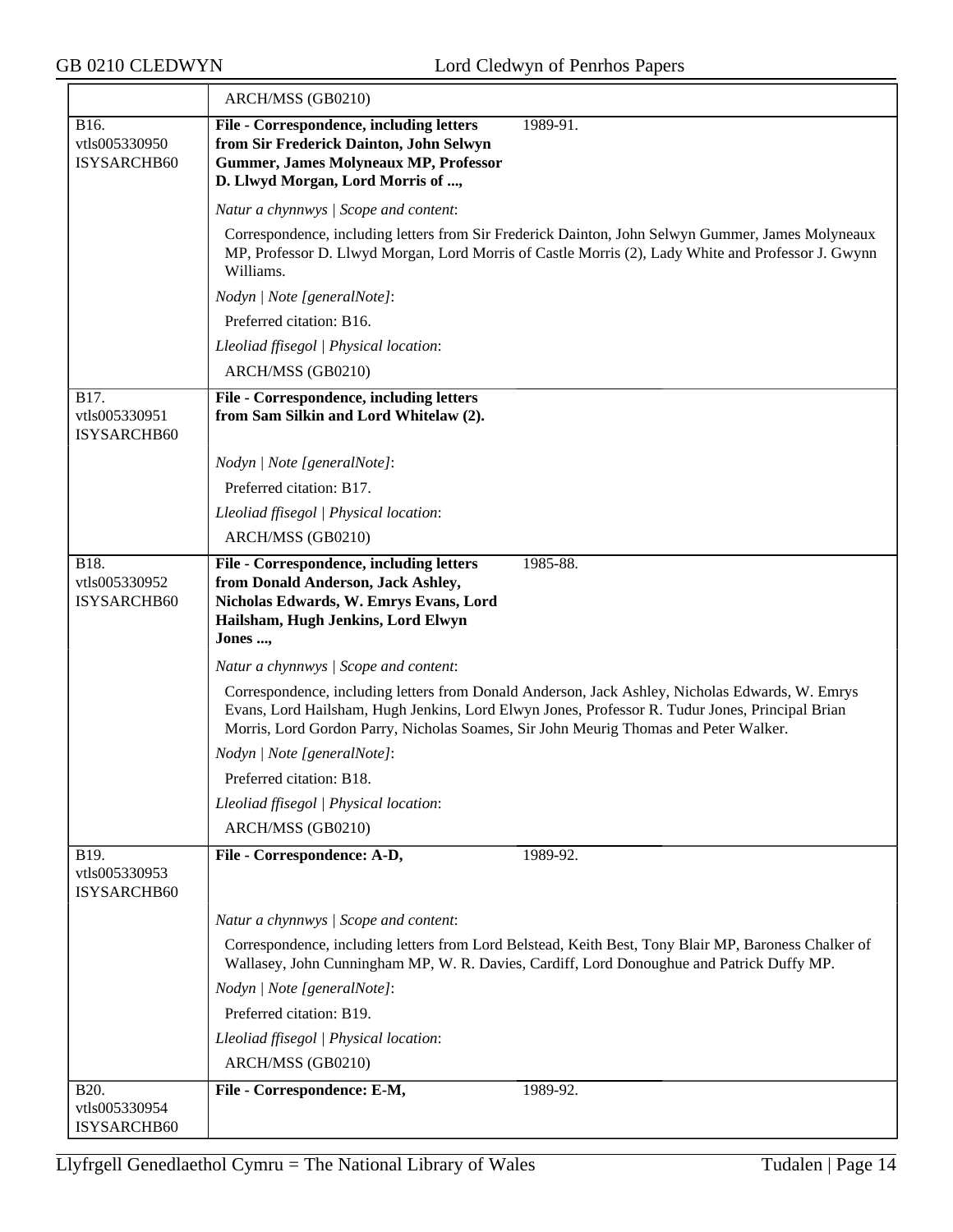|                                                                                                                       | Natur a chynnwys / Scope and content:<br>Correspondence, including letters from Lord Elton, Anita Gale, Lord Gibson-Watt, Lady Elspeth Howe,<br>Lord Howe of Aberavon, Denis Howell MP, Greville Janner MP, Lord Jellicoe, Barry Jones MP, John<br>Elfed Jones, Mervyn Jones, Gerald Kaufman MP, Lord Mackay of Clashfern, Alun Michael MP and<br>Professor Kenneth O. Morgan. |  |  |
|-----------------------------------------------------------------------------------------------------------------------|--------------------------------------------------------------------------------------------------------------------------------------------------------------------------------------------------------------------------------------------------------------------------------------------------------------------------------------------------------------------------------|--|--|
|                                                                                                                       | Nodyn   Note [generalNote]:                                                                                                                                                                                                                                                                                                                                                    |  |  |
|                                                                                                                       | Preferred citation: B20.                                                                                                                                                                                                                                                                                                                                                       |  |  |
|                                                                                                                       | Lleoliad ffisegol   Physical location:                                                                                                                                                                                                                                                                                                                                         |  |  |
|                                                                                                                       | ARCH/MSS (GB0210)                                                                                                                                                                                                                                                                                                                                                              |  |  |
| <b>B21.</b><br>vtls005330955<br>ISYSARCHB60                                                                           | File - Correspondence: N-Z,<br>1989-92.                                                                                                                                                                                                                                                                                                                                        |  |  |
|                                                                                                                       | Natur a chynnwys / Scope and content:                                                                                                                                                                                                                                                                                                                                          |  |  |
|                                                                                                                       | Correspondence, including letters from Sir David Nicholas, Emma Nicholson MP, Lord Gordon Parry,<br>Professor Ben Pimlott, Cliff Prothero, Rev Dr D. Ben Rees, Jack Straw MP, Professor Eric Sunderland,<br>Lord Swansea, Sir Peter Swinnerton-Dyer, Jeremy Thorpe, Lord Waddington and Lord Wakeham.                                                                          |  |  |
|                                                                                                                       | Nodyn   Note [generalNote]:                                                                                                                                                                                                                                                                                                                                                    |  |  |
|                                                                                                                       | Preferred citation: B21.                                                                                                                                                                                                                                                                                                                                                       |  |  |
|                                                                                                                       | Lleoliad ffisegol   Physical location:                                                                                                                                                                                                                                                                                                                                         |  |  |
|                                                                                                                       | ARCH/MSS (GB0210)                                                                                                                                                                                                                                                                                                                                                              |  |  |
| Cyfres   Series B22-26. vtls005330956 ISYSARCHB60: Files of correspondence<br>between Lord Cledwyn and the following, |                                                                                                                                                                                                                                                                                                                                                                                |  |  |
|                                                                                                                       |                                                                                                                                                                                                                                                                                                                                                                                |  |  |
| $Dyddiad   Date: 1985-92. (dyddiad creu)   (date of creation)$                                                        |                                                                                                                                                                                                                                                                                                                                                                                |  |  |
|                                                                                                                       | Natur a chynnwys   Scope and content:                                                                                                                                                                                                                                                                                                                                          |  |  |

Files of correspondence between Lord Cledwyn and the following:.

Lleoliad ffisegol | Physical location: ARCH/MSS (GB0210)

Nodyn | Note [generalNote]:

Preferred citation: B22-26.

| <b>FFeil</b> / rhestr eitemau   File / item list |                                                                                                                        |                   |                                |
|--------------------------------------------------|------------------------------------------------------------------------------------------------------------------------|-------------------|--------------------------------|
| Cod cyfeirnod  <br>Reference code                | Teitl   Title                                                                                                          | Dyddiadau   Dates | Disgrifiad ffisegol   Physical |
| <b>B22.</b><br>vtls005330957<br>ISYSARCHB60      | File - Dr Nicholas D. J. Baldwin, Director<br>of Wroxton College, Wroxton,                                             | 1989-92.          | description                    |
|                                                  | Nodyn   Note [generalNote]:<br>Preferred citation: B22.<br>Lleoliad ffisegol   Physical location:<br>ARCH/MSS (GB0210) |                   |                                |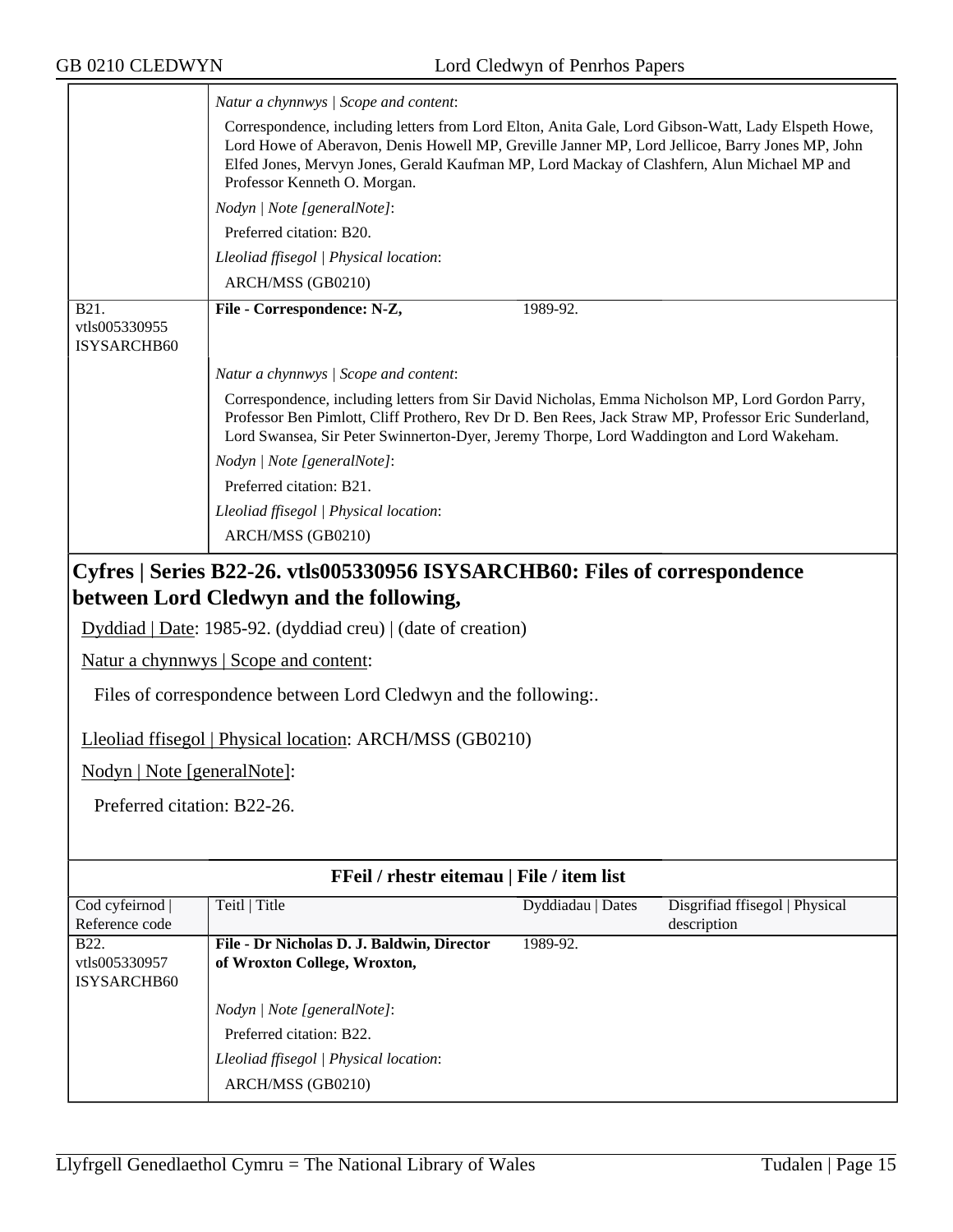| GB 0210 CLEDWYN<br>Lord Cledwyn of Penrhos Papers |                                                                                                                                                                                |                                                                                                                                                                                                             |
|---------------------------------------------------|--------------------------------------------------------------------------------------------------------------------------------------------------------------------------------|-------------------------------------------------------------------------------------------------------------------------------------------------------------------------------------------------------------|
| B23.<br>vtls005330958<br>ISYSARCHB60              | <b>File - Humphry Berkeley,</b>                                                                                                                                                | 1985-92.                                                                                                                                                                                                    |
|                                                   | Nodyn   Note [generalNote]:                                                                                                                                                    |                                                                                                                                                                                                             |
|                                                   | Preferred citation: B23.                                                                                                                                                       |                                                                                                                                                                                                             |
|                                                   | Lleoliad ffisegol   Physical location:                                                                                                                                         |                                                                                                                                                                                                             |
|                                                   | ARCH/MSS (GB0210)                                                                                                                                                              |                                                                                                                                                                                                             |
| <b>B24.</b><br>vtls005330959<br>ISYSARCHB60       | <b>File - The British Veterinary Association,</b>                                                                                                                              | 1989-92.                                                                                                                                                                                                    |
|                                                   | Nodyn   Note [generalNote]:                                                                                                                                                    |                                                                                                                                                                                                             |
|                                                   | Preferred citation: B24.                                                                                                                                                       |                                                                                                                                                                                                             |
|                                                   | Lleoliad ffisegol   Physical location:                                                                                                                                         |                                                                                                                                                                                                             |
|                                                   | ARCH/MSS (GB0210)                                                                                                                                                              |                                                                                                                                                                                                             |
| B25.<br>vtls005330960<br>ISYSARCHB60              | File - Dr Eric Cresswell,                                                                                                                                                      | 1988-91.                                                                                                                                                                                                    |
|                                                   | Nodyn   Note [generalNote]:                                                                                                                                                    |                                                                                                                                                                                                             |
|                                                   | Preferred citation: B25.                                                                                                                                                       |                                                                                                                                                                                                             |
|                                                   | Lleoliad ffisegol   Physical location:                                                                                                                                         |                                                                                                                                                                                                             |
|                                                   | ARCH/MSS (GB0210)                                                                                                                                                              |                                                                                                                                                                                                             |
| B26.<br>vtls005330961<br>ISYSARCHB60              | File - Mrs J. Nathan, Crickhowell,                                                                                                                                             | 1991-92.                                                                                                                                                                                                    |
|                                                   | Nodyn   Note [generalNote]:                                                                                                                                                    |                                                                                                                                                                                                             |
|                                                   | Preferred citation: B26.                                                                                                                                                       |                                                                                                                                                                                                             |
|                                                   | Lleoliad ffisegol   Physical location:                                                                                                                                         |                                                                                                                                                                                                             |
|                                                   | ARCH/MSS (GB0210)                                                                                                                                                              |                                                                                                                                                                                                             |
| B27.<br>vtls005330963<br>ISYSARCHB60              | File - Papers and correspondence relating<br>to a reception held at the House of Lords,<br>12 June 1992, to celebrate the centenary ,                                          | 1990-92.                                                                                                                                                                                                    |
|                                                   | Natur a chynnwys / Scope and content:                                                                                                                                          |                                                                                                                                                                                                             |
|                                                   |                                                                                                                                                                                | Papers and correspondence relating to a reception held at the House of Lords, 12 June 1992, to celebrate<br>the centenary of the Old Students' Association of the University College of Wales, Aberystwyth. |
|                                                   | Nodyn   Note [generalNote]:                                                                                                                                                    |                                                                                                                                                                                                             |
|                                                   | Preferred citation: B27.                                                                                                                                                       |                                                                                                                                                                                                             |
|                                                   | Lleoliad ffisegol   Physical location:                                                                                                                                         |                                                                                                                                                                                                             |
|                                                   | ARCH/MSS (GB0210)                                                                                                                                                              |                                                                                                                                                                                                             |
| B28.<br>vtls005330964<br>ISYSARCHB60              | File - The correspondents include Lord<br>Anglesey, 1968, James Callaghan, Lord<br>Callaghan of Cardiff, 1958 and 1976,<br><b>Baron Edmund-Davies of Aberpennar,</b><br>1979 , | 1947-79.                                                                                                                                                                                                    |
|                                                   | Natur a chynnwys / Scope and content:                                                                                                                                          |                                                                                                                                                                                                             |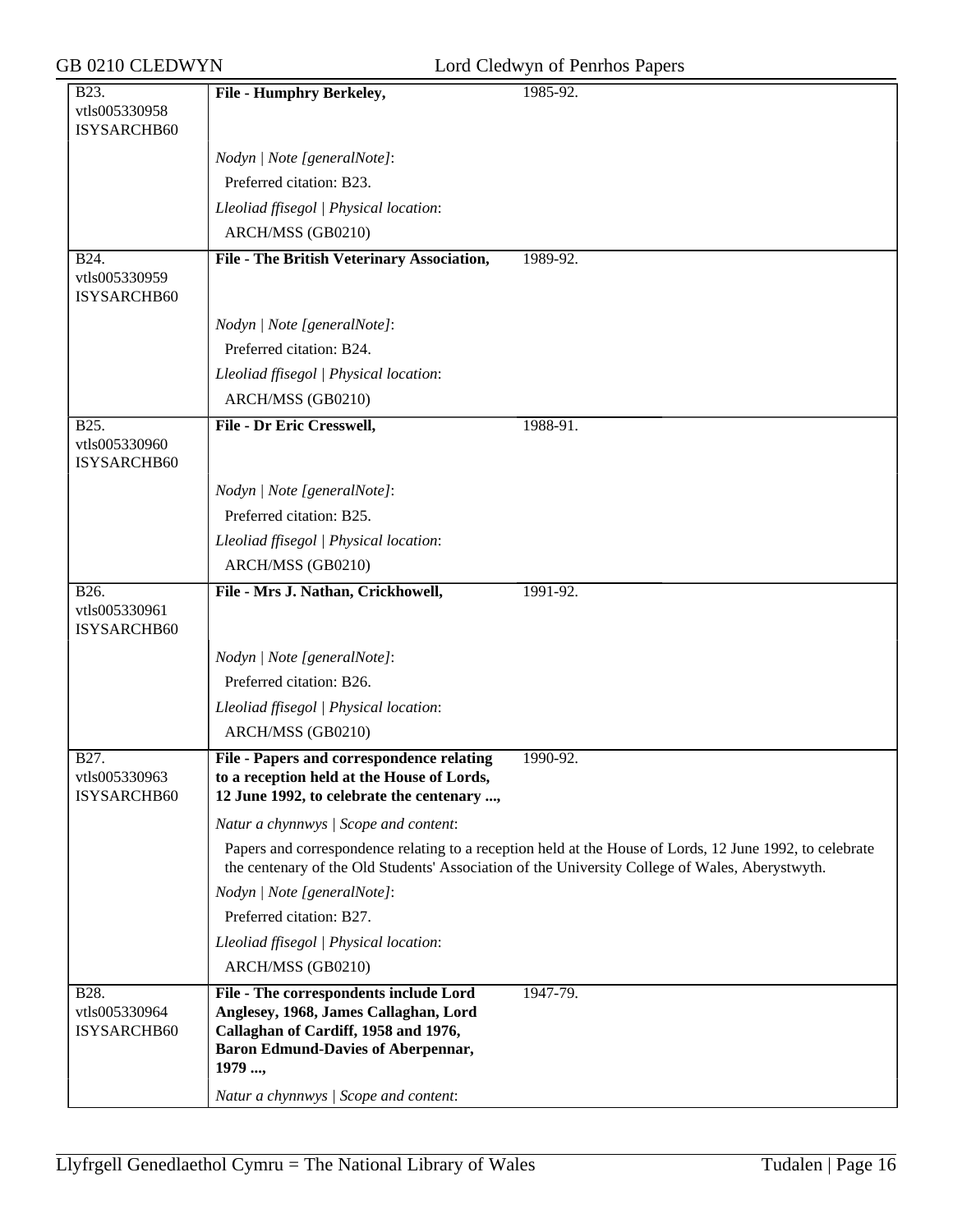|                                      | The correspondents include Lord Anglesey, 1968, James Callaghan, Lord Callaghan of Cardiff, 1958 and<br>1976, Baron Edmund-Davies of Aberpennar, 1979, John Grigg, 1978, Roy Hattersley, 1975, Sir Edward<br>Heath, 1975, T. Rowland Hughes, 1947, Charles Pannell, MP, undated, and George Thomas, Viscount<br>Tonypandy, 1976.                                                                                                                                                                                                                                                                                                                                                                                                                                                                                                                                                         |  |  |
|--------------------------------------|------------------------------------------------------------------------------------------------------------------------------------------------------------------------------------------------------------------------------------------------------------------------------------------------------------------------------------------------------------------------------------------------------------------------------------------------------------------------------------------------------------------------------------------------------------------------------------------------------------------------------------------------------------------------------------------------------------------------------------------------------------------------------------------------------------------------------------------------------------------------------------------|--|--|
|                                      | Nodyn   Note [generalNote]:                                                                                                                                                                                                                                                                                                                                                                                                                                                                                                                                                                                                                                                                                                                                                                                                                                                              |  |  |
|                                      | Preferred citation: B28.                                                                                                                                                                                                                                                                                                                                                                                                                                                                                                                                                                                                                                                                                                                                                                                                                                                                 |  |  |
|                                      | Lleoliad ffisegol   Physical location:                                                                                                                                                                                                                                                                                                                                                                                                                                                                                                                                                                                                                                                                                                                                                                                                                                                   |  |  |
|                                      | ARCH/MSS (GB0210)                                                                                                                                                                                                                                                                                                                                                                                                                                                                                                                                                                                                                                                                                                                                                                                                                                                                        |  |  |
| B <sub>29</sub> .                    | File - The correspondents include James<br>1984-96.                                                                                                                                                                                                                                                                                                                                                                                                                                                                                                                                                                                                                                                                                                                                                                                                                                      |  |  |
| vtls005330965<br>ISYSARCHB60         | Callaghan, Lord Callaghan of Cardiff,<br>1986-94, Principal Brian Clarkson, 1994,                                                                                                                                                                                                                                                                                                                                                                                                                                                                                                                                                                                                                                                                                                                                                                                                        |  |  |
|                                      | Sir Alun Talfan Davies, 1989, Lord ,                                                                                                                                                                                                                                                                                                                                                                                                                                                                                                                                                                                                                                                                                                                                                                                                                                                     |  |  |
|                                      | Natur a chynnwys / Scope and content:                                                                                                                                                                                                                                                                                                                                                                                                                                                                                                                                                                                                                                                                                                                                                                                                                                                    |  |  |
|                                      | The correspondents include James Callaghan, Lord Callaghan of Cardiff, 1986-94, Principal Brian<br>Clarkson, 1994, Sir Alun Talfan Davies, 1989, Lord Gwilym Prys-Davies, 1995, Per Denez, 1992,<br>Owen Edwards, 1989, Dr Meredydd Evans, 1989, Dr W. R. P. George, 1987-9, Professor R. Geraint<br>Gruffydd, 1989, Sir Alec Douglas Home, Lord Home of the Hirsel, 1990, Mervyn Jones, undated, John<br>Major, 1991, Roy Mason, 1987, Lord Elystan Morgan, 1987 and 1994, Mary Robinson, President of<br>Ireland, 1994, Lord Robert Runcie, Archbishop of Canterbury, 1989, Principal Eric Sunderland, 1995, Sir<br>John Meurig Thomas, 1994, Peter Thomas, Lord Thomas of Gwydir, 1987, Lord Thomson, 1989, Lord<br>John Wakeham, 1996, Sir Glanmor Williams, 1995, Kyffin Williams, 1993-4, Marcia Williams, Lady<br>Falkender, undated, and Baroness Mary Wilson of Rievaulx, 1995. |  |  |
|                                      | Nodyn   Note [generalNote]:                                                                                                                                                                                                                                                                                                                                                                                                                                                                                                                                                                                                                                                                                                                                                                                                                                                              |  |  |
|                                      | Preferred citation: B29.                                                                                                                                                                                                                                                                                                                                                                                                                                                                                                                                                                                                                                                                                                                                                                                                                                                                 |  |  |
|                                      | Lleoliad ffisegol   Physical location:                                                                                                                                                                                                                                                                                                                                                                                                                                                                                                                                                                                                                                                                                                                                                                                                                                                   |  |  |
|                                      | ARCH/MSS (GB0210)                                                                                                                                                                                                                                                                                                                                                                                                                                                                                                                                                                                                                                                                                                                                                                                                                                                                        |  |  |
| B30.<br>vtls005330966<br>ISYSARCHB60 | 1968-95.<br>File - Letters, mainly photocopies, to<br>Lord Cledwyn from members of the<br>Royal Family. Most of the letters are from<br>Charles, Prince ,                                                                                                                                                                                                                                                                                                                                                                                                                                                                                                                                                                                                                                                                                                                                |  |  |
|                                      | Natur a chynnwys / Scope and content:                                                                                                                                                                                                                                                                                                                                                                                                                                                                                                                                                                                                                                                                                                                                                                                                                                                    |  |  |
|                                      | Letters, mainly photocopies, to Lord Cledwyn from members of the Royal Family. Most of the letters are<br>from Charles, Prince of Wales.                                                                                                                                                                                                                                                                                                                                                                                                                                                                                                                                                                                                                                                                                                                                                 |  |  |
|                                      | Nodyn   Note [generalNote]:                                                                                                                                                                                                                                                                                                                                                                                                                                                                                                                                                                                                                                                                                                                                                                                                                                                              |  |  |
|                                      | Preferred citation: B30.                                                                                                                                                                                                                                                                                                                                                                                                                                                                                                                                                                                                                                                                                                                                                                                                                                                                 |  |  |
|                                      | Lleoliad ffisegol   Physical location:                                                                                                                                                                                                                                                                                                                                                                                                                                                                                                                                                                                                                                                                                                                                                                                                                                                   |  |  |
|                                      | ARCH/MSS (GB0210)                                                                                                                                                                                                                                                                                                                                                                                                                                                                                                                                                                                                                                                                                                                                                                                                                                                                        |  |  |
| B31.<br>vtls005330967<br>ISYSARCHB60 | 1972.<br>File - Correspondence relating to the<br>Holyhead boatyard,                                                                                                                                                                                                                                                                                                                                                                                                                                                                                                                                                                                                                                                                                                                                                                                                                     |  |  |
|                                      | Nodyn   Note [generalNote]:                                                                                                                                                                                                                                                                                                                                                                                                                                                                                                                                                                                                                                                                                                                                                                                                                                                              |  |  |
|                                      | Preferred citation: B31.                                                                                                                                                                                                                                                                                                                                                                                                                                                                                                                                                                                                                                                                                                                                                                                                                                                                 |  |  |
|                                      | Lleoliad ffisegol   Physical location:                                                                                                                                                                                                                                                                                                                                                                                                                                                                                                                                                                                                                                                                                                                                                                                                                                                   |  |  |
|                                      | ARCH/MSS (GB0210)                                                                                                                                                                                                                                                                                                                                                                                                                                                                                                                                                                                                                                                                                                                                                                                                                                                                        |  |  |
| <b>B</b> 32.                         | File - Correspondence concerning the<br>1985.                                                                                                                                                                                                                                                                                                                                                                                                                                                                                                                                                                                                                                                                                                                                                                                                                                            |  |  |
| vtls005330968                        | establishment of the Lloyd George                                                                                                                                                                                                                                                                                                                                                                                                                                                                                                                                                                                                                                                                                                                                                                                                                                                        |  |  |
| ISYSARCHB60                          | <b>Parliamentary Centenary Appeal,</b>                                                                                                                                                                                                                                                                                                                                                                                                                                                                                                                                                                                                                                                                                                                                                                                                                                                   |  |  |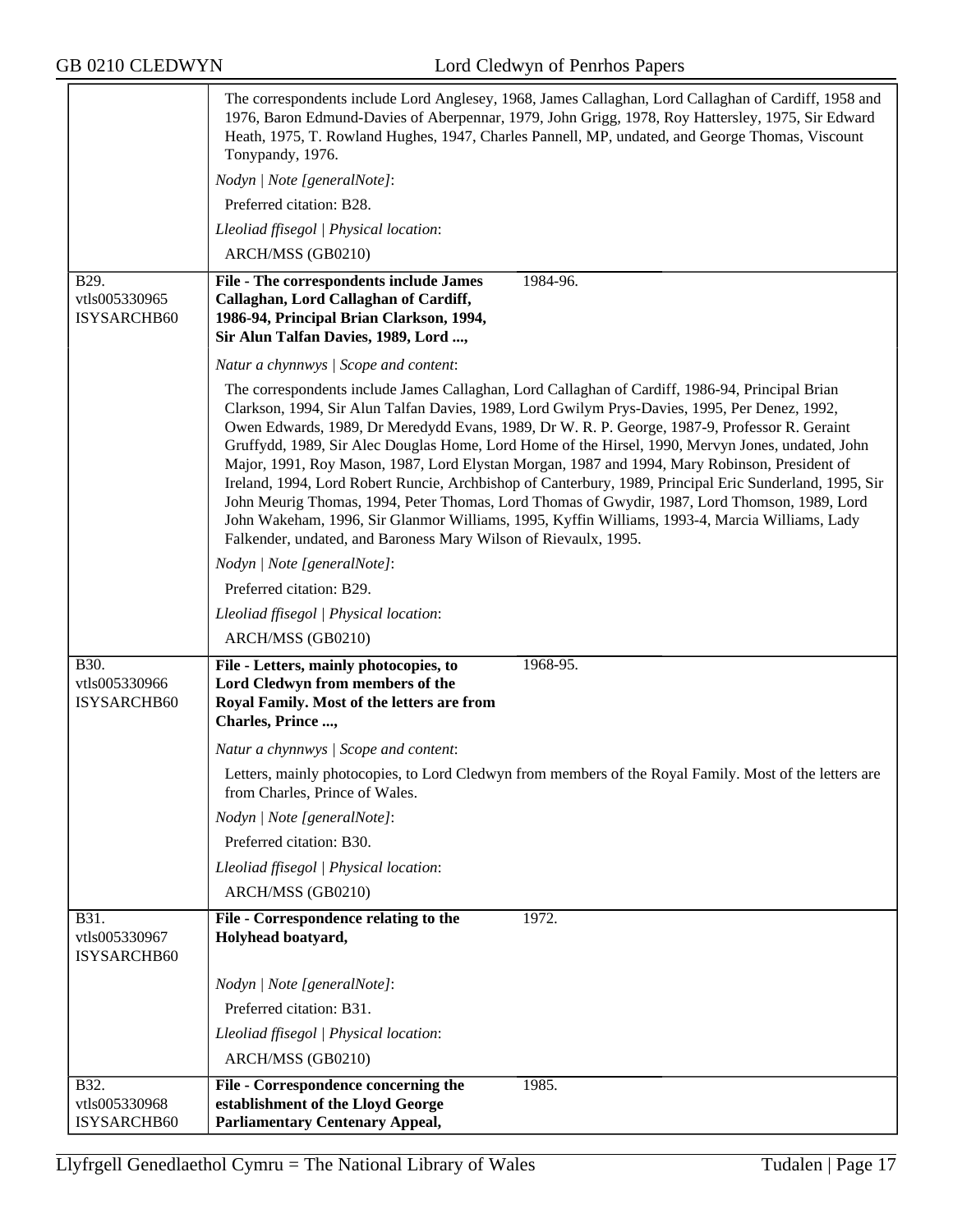|                                      | including letters from Lord Cledwyn of<br>Penrhos, Dr W ,                                                                                                                                                                                                                     |
|--------------------------------------|-------------------------------------------------------------------------------------------------------------------------------------------------------------------------------------------------------------------------------------------------------------------------------|
|                                      | Natur a chynnwys / Scope and content:                                                                                                                                                                                                                                         |
|                                      | Correspondence concerning the establishment of the Lloyd George Parliamentary Centenary Appeal,<br>including letters from Lord Cledwyn of Penrhos, Dr W. R. P. George and Baroness Thatcher.                                                                                  |
|                                      | Nodyn   Note [generalNote]:                                                                                                                                                                                                                                                   |
|                                      | Preferred citation: B32.                                                                                                                                                                                                                                                      |
|                                      | Lleoliad ffisegol   Physical location:                                                                                                                                                                                                                                        |
|                                      | ARCH/MSS (GB0210)                                                                                                                                                                                                                                                             |
| B33.<br>vtls005330969<br>ISYSARCHB60 | File - Correspondence relating to a<br>1987.<br>proposal to commission Robert Thomas to<br>prepare a sculpture of Diana, Princess of<br>Wales, and for ,                                                                                                                      |
|                                      | Natur a chynnwys / Scope and content:                                                                                                                                                                                                                                         |
|                                      | Correspondence relating to a proposal to commission Robert Thomas to prepare a sculpture of Diana,<br>Princess of Wales, and for Welsh Members of the House of Lords to present the sculpture to the Cardiff<br>City Council.                                                 |
|                                      | Nodyn   Note [generalNote]:                                                                                                                                                                                                                                                   |
|                                      | Preferred citation: B33.                                                                                                                                                                                                                                                      |
|                                      | Lleoliad ffisegol   Physical location:                                                                                                                                                                                                                                        |
|                                      | ARCH/MSS (GB0210)                                                                                                                                                                                                                                                             |
| B34.<br>vtls005330970<br>ISYSARCHB60 | File - A letter, 30 July 1990, from Dr<br>1990.<br>Nicholas D. J. Baldwin, Wrexton College<br>of Fairleigh Dickinson University, to Lord<br>Cledwyn ,                                                                                                                         |
|                                      | Natur a chynnwys / Scope and content:                                                                                                                                                                                                                                         |
|                                      | A letter, 30 July 1990, from Dr Nicholas D. J. Baldwin, Wrexton College of Fairleigh Dickinson<br>University, to Lord Cledwyn enclosing a photocopy of his chapter on 'The House of Lords', published in<br>Michael Rush (ed), Parliament and Pressure Groups (Oxford, 1990). |
|                                      | Nodyn   Note [generalNote]:                                                                                                                                                                                                                                                   |
|                                      | Preferred citation: B34.                                                                                                                                                                                                                                                      |
|                                      | Lleoliad ffisegol   Physical location:                                                                                                                                                                                                                                        |
|                                      | ARCH/MSS (GB0210)                                                                                                                                                                                                                                                             |
| B35.<br>vtls005330971<br>ISYSARCHB60 | File - Letters enclosing copies of the guest<br>1993.<br>list for a reception to be held at Oriel Môn<br>on 6 April 1993 ,                                                                                                                                                    |
|                                      | Nodyn   Note [generalNote]:                                                                                                                                                                                                                                                   |
|                                      | Preferred citation: B35.                                                                                                                                                                                                                                                      |
|                                      | Lleoliad ffisegol   Physical location:                                                                                                                                                                                                                                        |
|                                      | ARCH/MSS (GB0210)                                                                                                                                                                                                                                                             |
| B36.<br>vtls005330972<br>ISYSARCHB60 | File - A letter, 18 Feb. 1993, from Eddie<br>1993.<br>Doylerush, Conwy, to Lord Cledwyn<br>enclosing a print-out of his proposed<br>volume The ,                                                                                                                              |
|                                      | Natur a chynnwys / Scope and content:                                                                                                                                                                                                                                         |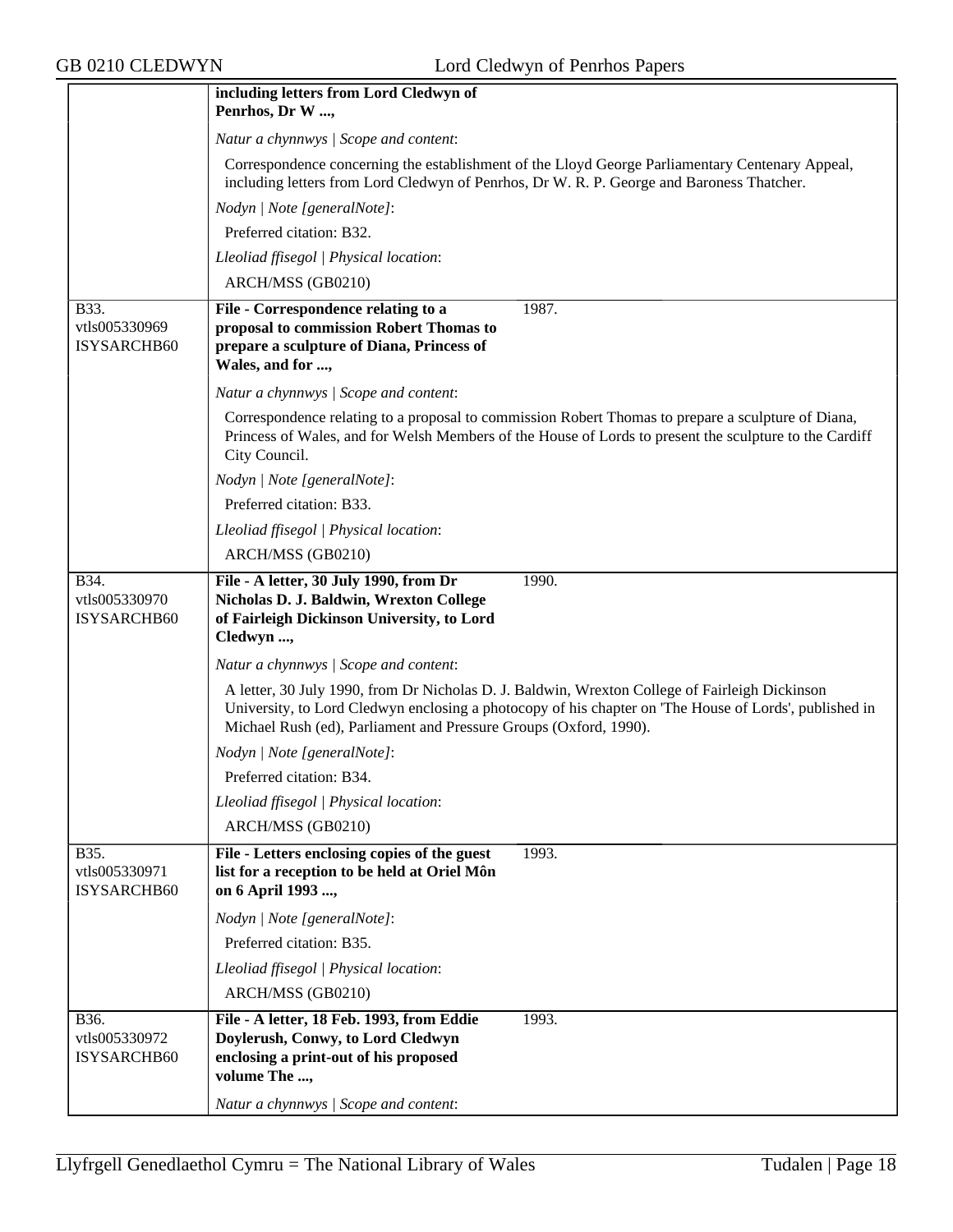| A letter, 18 Feb. 1993, from Eddie Doylerush, Conwy, to Lord Cledwyn enclosing a print-out of his<br>proposed volume The Legend of Llandwrog: Birth of the RAF Mountain Rescue Service for which Lord<br>Cledwyn had agreed to write a foreword.                                                                                                                                                                                                                                                                                                                                                                                                                                                                                                                                                                                                                                                                                                                                                                                                                                                                                                                                                                                                                                                                                                                                                                                                                                                                                      |                                         |
|---------------------------------------------------------------------------------------------------------------------------------------------------------------------------------------------------------------------------------------------------------------------------------------------------------------------------------------------------------------------------------------------------------------------------------------------------------------------------------------------------------------------------------------------------------------------------------------------------------------------------------------------------------------------------------------------------------------------------------------------------------------------------------------------------------------------------------------------------------------------------------------------------------------------------------------------------------------------------------------------------------------------------------------------------------------------------------------------------------------------------------------------------------------------------------------------------------------------------------------------------------------------------------------------------------------------------------------------------------------------------------------------------------------------------------------------------------------------------------------------------------------------------------------|-----------------------------------------|
| Nodyn   Note [generalNote]:                                                                                                                                                                                                                                                                                                                                                                                                                                                                                                                                                                                                                                                                                                                                                                                                                                                                                                                                                                                                                                                                                                                                                                                                                                                                                                                                                                                                                                                                                                           |                                         |
| Preferred citation: B36.                                                                                                                                                                                                                                                                                                                                                                                                                                                                                                                                                                                                                                                                                                                                                                                                                                                                                                                                                                                                                                                                                                                                                                                                                                                                                                                                                                                                                                                                                                              |                                         |
| Lleoliad ffisegol   Physical location:                                                                                                                                                                                                                                                                                                                                                                                                                                                                                                                                                                                                                                                                                                                                                                                                                                                                                                                                                                                                                                                                                                                                                                                                                                                                                                                                                                                                                                                                                                |                                         |
| ARCH/MSS (GB0210)                                                                                                                                                                                                                                                                                                                                                                                                                                                                                                                                                                                                                                                                                                                                                                                                                                                                                                                                                                                                                                                                                                                                                                                                                                                                                                                                                                                                                                                                                                                     |                                         |
| File - Correspondence and papers relating<br>to a dispute over a public right-of-way at<br><b>Llanfihangel Ysceifiog,</b>                                                                                                                                                                                                                                                                                                                                                                                                                                                                                                                                                                                                                                                                                                                                                                                                                                                                                                                                                                                                                                                                                                                                                                                                                                                                                                                                                                                                             | 1996.                                   |
| Nodyn   Note [generalNote]:                                                                                                                                                                                                                                                                                                                                                                                                                                                                                                                                                                                                                                                                                                                                                                                                                                                                                                                                                                                                                                                                                                                                                                                                                                                                                                                                                                                                                                                                                                           |                                         |
| Preferred citation: B37.                                                                                                                                                                                                                                                                                                                                                                                                                                                                                                                                                                                                                                                                                                                                                                                                                                                                                                                                                                                                                                                                                                                                                                                                                                                                                                                                                                                                                                                                                                              |                                         |
| Lleoliad ffisegol   Physical location:                                                                                                                                                                                                                                                                                                                                                                                                                                                                                                                                                                                                                                                                                                                                                                                                                                                                                                                                                                                                                                                                                                                                                                                                                                                                                                                                                                                                                                                                                                |                                         |
| ARCH/MSS (GB0210)                                                                                                                                                                                                                                                                                                                                                                                                                                                                                                                                                                                                                                                                                                                                                                                                                                                                                                                                                                                                                                                                                                                                                                                                                                                                                                                                                                                                                                                                                                                     |                                         |
| <b>File - Correspondence and papers</b><br>concerning the proposed closure of the<br><b>Magistrates Court and Magistrate Clerks'</b><br>Office, Holyhead,                                                                                                                                                                                                                                                                                                                                                                                                                                                                                                                                                                                                                                                                                                                                                                                                                                                                                                                                                                                                                                                                                                                                                                                                                                                                                                                                                                             | 1996-97.                                |
| Nodyn   Note [generalNote]:                                                                                                                                                                                                                                                                                                                                                                                                                                                                                                                                                                                                                                                                                                                                                                                                                                                                                                                                                                                                                                                                                                                                                                                                                                                                                                                                                                                                                                                                                                           |                                         |
| Preferred citation: B38.                                                                                                                                                                                                                                                                                                                                                                                                                                                                                                                                                                                                                                                                                                                                                                                                                                                                                                                                                                                                                                                                                                                                                                                                                                                                                                                                                                                                                                                                                                              |                                         |
| Lleoliad ffisegol   Physical location:                                                                                                                                                                                                                                                                                                                                                                                                                                                                                                                                                                                                                                                                                                                                                                                                                                                                                                                                                                                                                                                                                                                                                                                                                                                                                                                                                                                                                                                                                                |                                         |
| ARCH/MSS (GB0210)                                                                                                                                                                                                                                                                                                                                                                                                                                                                                                                                                                                                                                                                                                                                                                                                                                                                                                                                                                                                                                                                                                                                                                                                                                                                                                                                                                                                                                                                                                                     |                                         |
| File - Miscellaneous letters and many                                                                                                                                                                                                                                                                                                                                                                                                                                                                                                                                                                                                                                                                                                                                                                                                                                                                                                                                                                                                                                                                                                                                                                                                                                                                                                                                                                                                                                                                                                 | 1947-89.                                |
| Cledwyn Hughes to 'Auntie Liz',                                                                                                                                                                                                                                                                                                                                                                                                                                                                                                                                                                                                                                                                                                                                                                                                                                                                                                                                                                                                                                                                                                                                                                                                                                                                                                                                                                                                                                                                                                       |                                         |
| Nodyn   Note [generalNote]:                                                                                                                                                                                                                                                                                                                                                                                                                                                                                                                                                                                                                                                                                                                                                                                                                                                                                                                                                                                                                                                                                                                                                                                                                                                                                                                                                                                                                                                                                                           |                                         |
| Preferred citation: B39.                                                                                                                                                                                                                                                                                                                                                                                                                                                                                                                                                                                                                                                                                                                                                                                                                                                                                                                                                                                                                                                                                                                                                                                                                                                                                                                                                                                                                                                                                                              |                                         |
| Lleoliad ffisegol   Physical location:                                                                                                                                                                                                                                                                                                                                                                                                                                                                                                                                                                                                                                                                                                                                                                                                                                                                                                                                                                                                                                                                                                                                                                                                                                                                                                                                                                                                                                                                                                |                                         |
| ARCH/MSS (GB0210)                                                                                                                                                                                                                                                                                                                                                                                                                                                                                                                                                                                                                                                                                                                                                                                                                                                                                                                                                                                                                                                                                                                                                                                                                                                                                                                                                                                                                                                                                                                     |                                         |
| <b>File - Political and personal</b><br>correspondence,                                                                                                                                                                                                                                                                                                                                                                                                                                                                                                                                                                                                                                                                                                                                                                                                                                                                                                                                                                                                                                                                                                                                                                                                                                                                                                                                                                                                                                                                               | 1969-97.                                |
| Natur a chynnwys / Scope and content:                                                                                                                                                                                                                                                                                                                                                                                                                                                                                                                                                                                                                                                                                                                                                                                                                                                                                                                                                                                                                                                                                                                                                                                                                                                                                                                                                                                                                                                                                                 |                                         |
| The correspondents include: B40/2 Colin Cole, Garter Principal King of Arms, 11 June 1979. B40/3<br>Joseph Godber, Lord Godber, 26 June 1979. B40/4 Quintin Hogg, Lord Hailsham of Marylebone, 3 July<br>1979. B40/6 Charles Haughey, 11 January 1980. B40/7 Osian Wyn Jones, 18 February 1981. B40/13<br>Emanuel Shinwell, Lord Shinwell, 13 April 1986. B40/15 Sir Goronwy Daniel, 23 September 1986.<br>B40/17 Emyr Price, 2 December 1986. B40/18 Emyr Jenkins, 4 March 1987. B40/19 Principal Gareth<br>Owen, UCW, Aberystwyth, 18 June 1987. B40/27 Dr Brynley F. Roberts, Librarian of the National<br>Library of Wales, 16 May 1989. B40/30 Councillor Dafydd Orwig, 19 November 1989. B40/33 Sir Wyn<br>Roberts, 19 June 1990. B40/34 Barry Jones, MP, 20 June 1990. B40/36 Professor Derec Llwyd Morgan,<br>2 November 1990. B40/40 Lord Belstead, 2 December 1990. B40/42 James Callaghan, Lord Callaghan<br>of Cardiff, 22 January 1991. B40/43 Bernard Donoughue, Lord Donoughue of Ashton, 15 January 1991.<br>B40/44 Robert Runcie, Archbishop of Canterbury, 25 January 1991. B40/45 Lord Williams of Elvel, 5<br>March 1991. B40/46 Sir Wyn Roberts, 30 April 1991. B40/47 Sir Wyn Roberts, 19 June 1991. B40/48<br>Robert Rhodes James, MP, 22 June 1991. B40/49 Mervyn Jones, 26 June 1991. B40/50 Principal Brian<br>Morris, Lord Morris of Castle Morris, 30 November 1991. B40/52 Jo Grimond, 9 December 1991.<br>B40/53 Lord Simon of Glaisdale, 11 December 1991. B40/55 Trystan Garyl Jones, 6 January 1992. |                                         |
|                                                                                                                                                                                                                                                                                                                                                                                                                                                                                                                                                                                                                                                                                                                                                                                                                                                                                                                                                                                                                                                                                                                                                                                                                                                                                                                                                                                                                                                                                                                                       | undated, including a letter, 1947, from |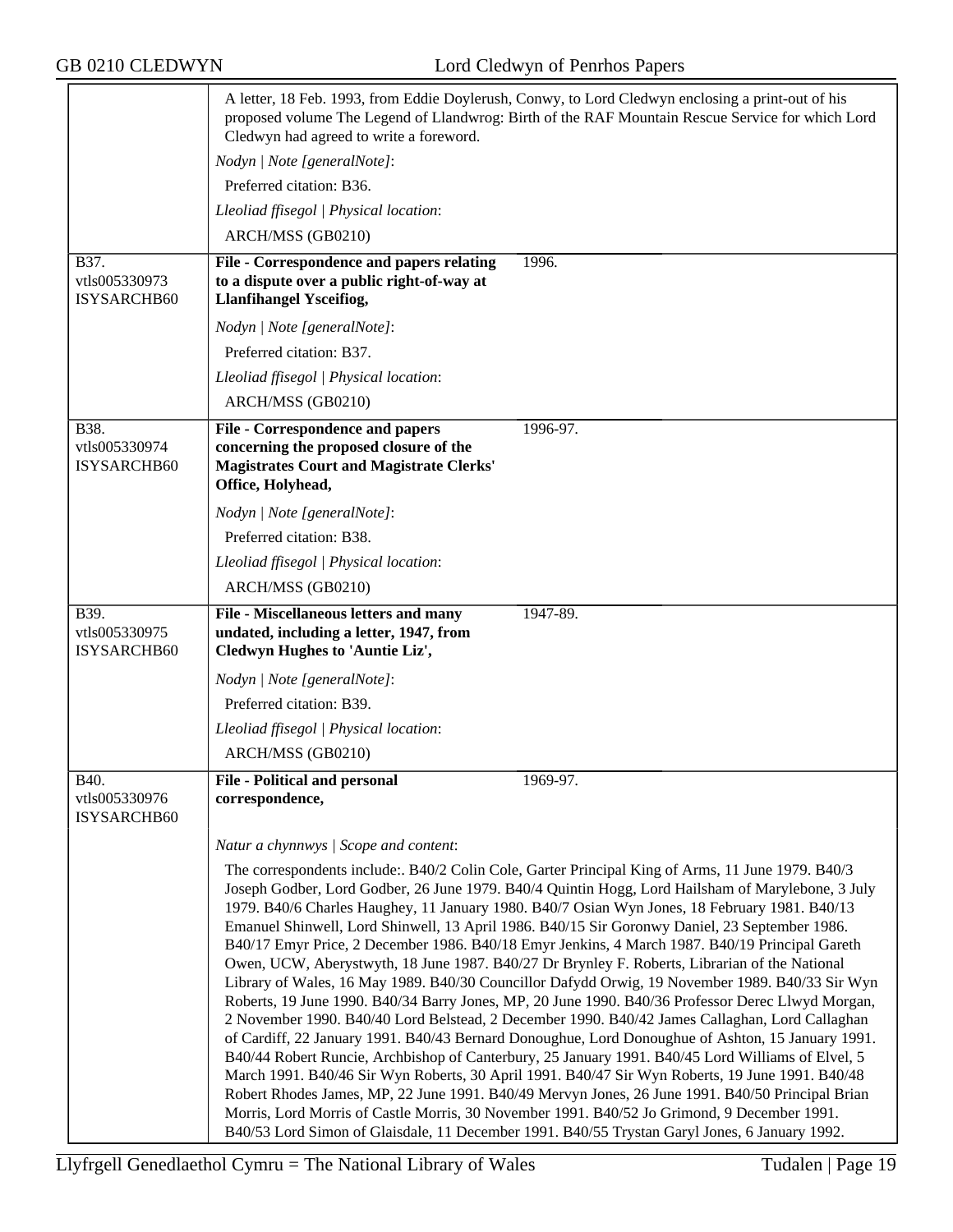|                                      | B40/56 Judith Hart, 15 January 1992. B40/57 Lord Denning, 27 January 1992. B40/60 Lord Longford,<br>23 February 1992. B40/61 Neil Kinnock, 23 April 1992. B40/63 David Waddington, Lord Waddington,<br>26 April 1992. B40/66 Lord Boston of Faversham, 6 May 1992. B40/67 Betty Boothroyd, Speaker of the<br>House of Commons, 11 May 1992. B40/69 Lord Mishcon, 29 December 1992. B40/70 Professor Hywel<br>Teifi Edwards, 26 February 1993. B40/73 Lord Hunt of Llanfair Waterdine, 30 April 1993. B40/74<br>Lord (Richard) Attenborough, 28 May 1993. B40/77 Conrad Swan, Garter Principal King of Arms, 25<br>October 1993. B40/79 Lord (Richard) Attenborough, 31 October 1993. B40/81 Lord Williams of Elvel,<br>22 November 1993. B40/82 Mary Robinson, President of Ireland, 31 January 1994. B40/83 Professor Sir<br>Glanmor Williams, 9 July 1994. B40/84-6 Lord (Richard) Attenborough, 15 November 1994 - 4 April<br>1995. B40/89 Sir Melvyn Rosser, 3 July 1995. B40/90 His Honour Judge Elystan Morgan, 5 November<br>1995. B40/92 Lord (Richard) Attenborough, 14 November 1995. B40/93 Lord Williams of Elvel, [?<br>1995]. B40/95 I. Prys Edwards, S4C, 30 October 1997. B40/96 Denis Healey, undated. B40/101 Sir Wyn<br>Roberts, undated. B40/103 Bernard Donoughue, Lord Donoughue of Ashton, undated [?c. November<br>1991]. |                                                                                                                                                                                                        |  |
|--------------------------------------|---------------------------------------------------------------------------------------------------------------------------------------------------------------------------------------------------------------------------------------------------------------------------------------------------------------------------------------------------------------------------------------------------------------------------------------------------------------------------------------------------------------------------------------------------------------------------------------------------------------------------------------------------------------------------------------------------------------------------------------------------------------------------------------------------------------------------------------------------------------------------------------------------------------------------------------------------------------------------------------------------------------------------------------------------------------------------------------------------------------------------------------------------------------------------------------------------------------------------------------------------------------------------------------------------------------------------------------------------|--------------------------------------------------------------------------------------------------------------------------------------------------------------------------------------------------------|--|
|                                      | Nodyn   Note [generalNote]:                                                                                                                                                                                                                                                                                                                                                                                                                                                                                                                                                                                                                                                                                                                                                                                                                                                                                                                                                                                                                                                                                                                                                                                                                                                                                                                       |                                                                                                                                                                                                        |  |
|                                      | Preferred citation: B40.                                                                                                                                                                                                                                                                                                                                                                                                                                                                                                                                                                                                                                                                                                                                                                                                                                                                                                                                                                                                                                                                                                                                                                                                                                                                                                                          |                                                                                                                                                                                                        |  |
|                                      | Lleoliad ffisegol   Physical location:<br>ARCH/MSS (GB0210)                                                                                                                                                                                                                                                                                                                                                                                                                                                                                                                                                                                                                                                                                                                                                                                                                                                                                                                                                                                                                                                                                                                                                                                                                                                                                       |                                                                                                                                                                                                        |  |
|                                      |                                                                                                                                                                                                                                                                                                                                                                                                                                                                                                                                                                                                                                                                                                                                                                                                                                                                                                                                                                                                                                                                                                                                                                                                                                                                                                                                                   |                                                                                                                                                                                                        |  |
| B41.<br>vtls005330977<br>ISYSARCHB60 | File - General correspondence,                                                                                                                                                                                                                                                                                                                                                                                                                                                                                                                                                                                                                                                                                                                                                                                                                                                                                                                                                                                                                                                                                                                                                                                                                                                                                                                    | 1991, Dec.-1993,<br>May.                                                                                                                                                                               |  |
|                                      | Natur a chynnwys / Scope and content:                                                                                                                                                                                                                                                                                                                                                                                                                                                                                                                                                                                                                                                                                                                                                                                                                                                                                                                                                                                                                                                                                                                                                                                                                                                                                                             |                                                                                                                                                                                                        |  |
|                                      | Mostyn.                                                                                                                                                                                                                                                                                                                                                                                                                                                                                                                                                                                                                                                                                                                                                                                                                                                                                                                                                                                                                                                                                                                                                                                                                                                                                                                                           | The correspondents include Lord Graham of Edmonton, Robert Rhodes James, MP, Lord Kennet, Lord<br>Stallard, Lord Stanley of Alderley, Lord (John) Wakeham, Lord Williams of Elvel and Lord Williams of |  |
|                                      | Nodyn   Note [generalNote]:                                                                                                                                                                                                                                                                                                                                                                                                                                                                                                                                                                                                                                                                                                                                                                                                                                                                                                                                                                                                                                                                                                                                                                                                                                                                                                                       |                                                                                                                                                                                                        |  |
|                                      | Preferred citation: B41.                                                                                                                                                                                                                                                                                                                                                                                                                                                                                                                                                                                                                                                                                                                                                                                                                                                                                                                                                                                                                                                                                                                                                                                                                                                                                                                          |                                                                                                                                                                                                        |  |
|                                      | Lleoliad ffisegol   Physical location:                                                                                                                                                                                                                                                                                                                                                                                                                                                                                                                                                                                                                                                                                                                                                                                                                                                                                                                                                                                                                                                                                                                                                                                                                                                                                                            |                                                                                                                                                                                                        |  |
|                                      | ARCH/MSS (GB0210)                                                                                                                                                                                                                                                                                                                                                                                                                                                                                                                                                                                                                                                                                                                                                                                                                                                                                                                                                                                                                                                                                                                                                                                                                                                                                                                                 |                                                                                                                                                                                                        |  |
| B42.                                 | File - General correspondence,                                                                                                                                                                                                                                                                                                                                                                                                                                                                                                                                                                                                                                                                                                                                                                                                                                                                                                                                                                                                                                                                                                                                                                                                                                                                                                                    | 1991, Dec.-1994,                                                                                                                                                                                       |  |
| vtls005330978<br>ISYSARCHB60         |                                                                                                                                                                                                                                                                                                                                                                                                                                                                                                                                                                                                                                                                                                                                                                                                                                                                                                                                                                                                                                                                                                                                                                                                                                                                                                                                                   | Jan.                                                                                                                                                                                                   |  |
|                                      | Natur a chynnwys / Scope and content:                                                                                                                                                                                                                                                                                                                                                                                                                                                                                                                                                                                                                                                                                                                                                                                                                                                                                                                                                                                                                                                                                                                                                                                                                                                                                                             |                                                                                                                                                                                                        |  |
|                                      | The correspondents include Stuart Bell, MP, Professor Per Denez, Lord (Jack) Diamond, Robert Rhodes<br>James, MP, Tim Rathbone, MP, and Lord (John) Wakeham.                                                                                                                                                                                                                                                                                                                                                                                                                                                                                                                                                                                                                                                                                                                                                                                                                                                                                                                                                                                                                                                                                                                                                                                      |                                                                                                                                                                                                        |  |
|                                      | Nodyn   Note [generalNote]:                                                                                                                                                                                                                                                                                                                                                                                                                                                                                                                                                                                                                                                                                                                                                                                                                                                                                                                                                                                                                                                                                                                                                                                                                                                                                                                       |                                                                                                                                                                                                        |  |
|                                      | Preferred citation: B42.                                                                                                                                                                                                                                                                                                                                                                                                                                                                                                                                                                                                                                                                                                                                                                                                                                                                                                                                                                                                                                                                                                                                                                                                                                                                                                                          |                                                                                                                                                                                                        |  |
|                                      | Lleoliad ffisegol   Physical location:                                                                                                                                                                                                                                                                                                                                                                                                                                                                                                                                                                                                                                                                                                                                                                                                                                                                                                                                                                                                                                                                                                                                                                                                                                                                                                            |                                                                                                                                                                                                        |  |
|                                      | ARCH/MSS (GB0210)                                                                                                                                                                                                                                                                                                                                                                                                                                                                                                                                                                                                                                                                                                                                                                                                                                                                                                                                                                                                                                                                                                                                                                                                                                                                                                                                 |                                                                                                                                                                                                        |  |
| B43.<br>vtls005330979<br>ISYSARCHB60 | File - General correspondence,                                                                                                                                                                                                                                                                                                                                                                                                                                                                                                                                                                                                                                                                                                                                                                                                                                                                                                                                                                                                                                                                                                                                                                                                                                                                                                                    | 1992, March-1994,<br>June.                                                                                                                                                                             |  |
|                                      | Natur a chynnwys / Scope and content:                                                                                                                                                                                                                                                                                                                                                                                                                                                                                                                                                                                                                                                                                                                                                                                                                                                                                                                                                                                                                                                                                                                                                                                                                                                                                                             |                                                                                                                                                                                                        |  |
|                                      | The correspondents include Lord Deedes and Lord Holderness.                                                                                                                                                                                                                                                                                                                                                                                                                                                                                                                                                                                                                                                                                                                                                                                                                                                                                                                                                                                                                                                                                                                                                                                                                                                                                       |                                                                                                                                                                                                        |  |
|                                      | Nodyn   Note [generalNote]:                                                                                                                                                                                                                                                                                                                                                                                                                                                                                                                                                                                                                                                                                                                                                                                                                                                                                                                                                                                                                                                                                                                                                                                                                                                                                                                       |                                                                                                                                                                                                        |  |
|                                      | Preferred citation: B43.                                                                                                                                                                                                                                                                                                                                                                                                                                                                                                                                                                                                                                                                                                                                                                                                                                                                                                                                                                                                                                                                                                                                                                                                                                                                                                                          |                                                                                                                                                                                                        |  |
|                                      | Lleoliad ffisegol   Physical location:                                                                                                                                                                                                                                                                                                                                                                                                                                                                                                                                                                                                                                                                                                                                                                                                                                                                                                                                                                                                                                                                                                                                                                                                                                                                                                            |                                                                                                                                                                                                        |  |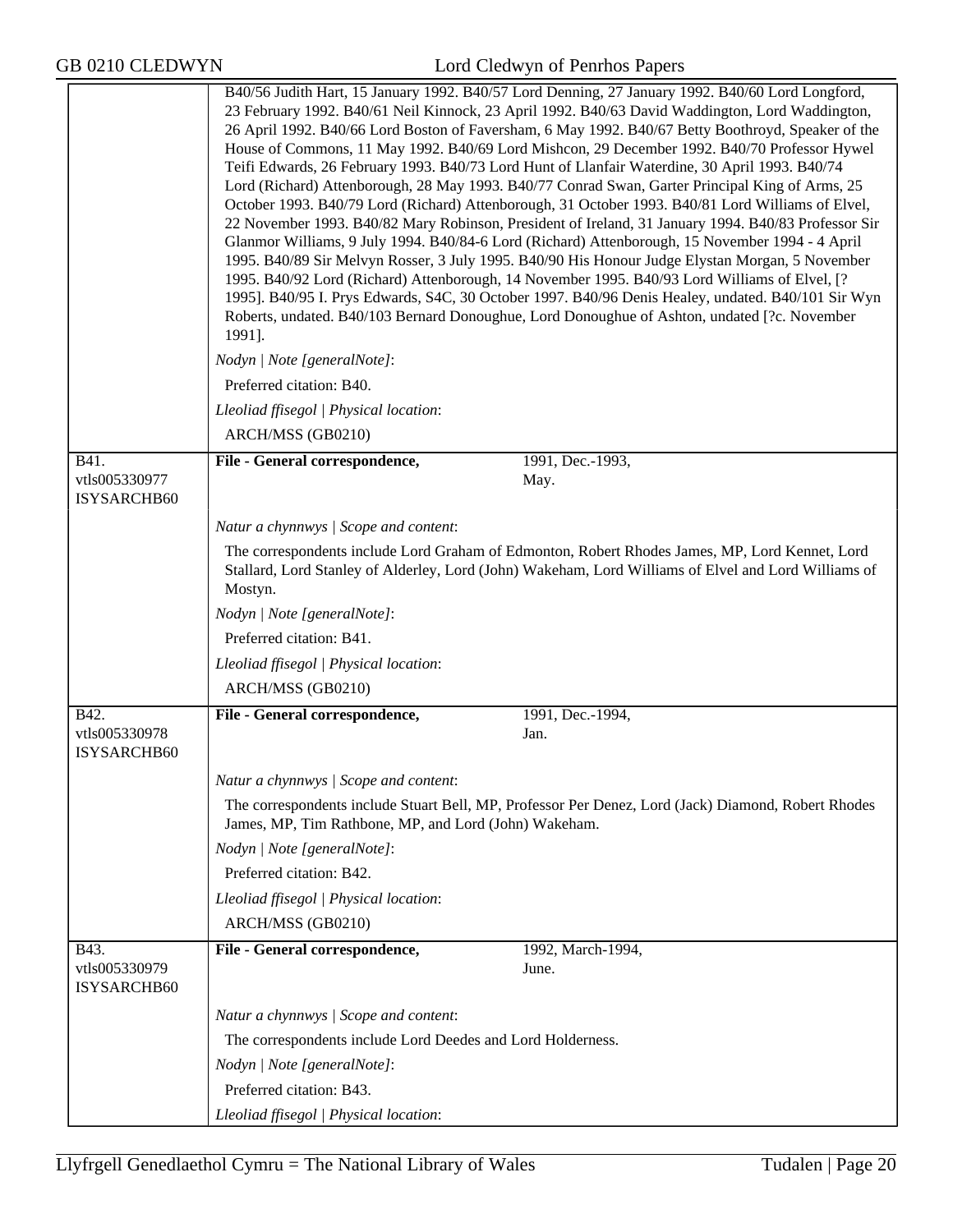|                                      | ARCH/MSS (GB0210)                                                                                                                                                                                                                                                                                                                |                   |  |
|--------------------------------------|----------------------------------------------------------------------------------------------------------------------------------------------------------------------------------------------------------------------------------------------------------------------------------------------------------------------------------|-------------------|--|
| B44.<br>vtls005330980<br>ISYSARCHB60 | File - General correspondence,<br>April.                                                                                                                                                                                                                                                                                         | 1993, March-1994, |  |
|                                      | Natur a chynnwys / Scope and content:                                                                                                                                                                                                                                                                                            |                   |  |
|                                      | The correspondents include Lord (Emlyn) Hooson, Robert Rhodes James, MP, Lord (Douglas) Jay, Barry<br>Jones, MP, Mervyn Jones, Conrad Swan, Garter Principal King of Arms, and Lady Strauss.                                                                                                                                     |                   |  |
|                                      | Nodyn   Note [generalNote]:                                                                                                                                                                                                                                                                                                      |                   |  |
|                                      | Preferred citation: B44.                                                                                                                                                                                                                                                                                                         |                   |  |
|                                      | Lleoliad ffisegol   Physical location:                                                                                                                                                                                                                                                                                           |                   |  |
|                                      | ARCH/MSS (GB0210)                                                                                                                                                                                                                                                                                                                |                   |  |
| B45.<br>vtls005330981<br>ISYSARCHB60 | File - General correspondence,<br>Sept.                                                                                                                                                                                                                                                                                          | 1994, March-1996, |  |
|                                      | Natur a chynnwys / Scope and content:                                                                                                                                                                                                                                                                                            |                   |  |
|                                      | The correspondents include Lord (Richard) Attenborough, Dr Douglas Bassett, Lord Boston of<br>Faversham, Sir Aubrey Trotman-Dickenson, W. Emrys Evans, Lady (Marcia) Falkender, Lord Graham<br>of Edmonton, William Hague, MP, Professor Kenneth O. Morgan, Principal Gareth Owen, Lord (Brian)<br>Rix and Baroness Trumpington. |                   |  |
|                                      | Nodyn   Note [generalNote]:                                                                                                                                                                                                                                                                                                      |                   |  |
|                                      | Preferred citation: B45.                                                                                                                                                                                                                                                                                                         |                   |  |
|                                      | Lleoliad ffisegol   Physical location:                                                                                                                                                                                                                                                                                           |                   |  |
|                                      | ARCH/MSS (GB0210)                                                                                                                                                                                                                                                                                                                |                   |  |
| B46.<br>vtls005330982<br>ISYSARCHB60 | File - Correspondence relating to the<br>1991, Aug.-Nov.<br>celebrations held at the House of Lords<br>to mark Lord Cledwyn's forty years in<br>Parliament. Most ,                                                                                                                                                               |                   |  |
|                                      | Natur a chynnwys / Scope and content:                                                                                                                                                                                                                                                                                            |                   |  |
|                                      | Correspondence relating to the celebrations held at the House of Lords to mark Lord Cledwyn's forty<br>years in Parliament. Most of the letters are notes from members of the House of Lords accepting or<br>declining the invitation to attend the celebrations.                                                                |                   |  |
|                                      | Nodyn   Note [generalNote]:                                                                                                                                                                                                                                                                                                      |                   |  |
|                                      | Preferred citation: B46.                                                                                                                                                                                                                                                                                                         |                   |  |
|                                      | Lleoliad ffisegol   Physical location:                                                                                                                                                                                                                                                                                           |                   |  |
|                                      | ARCH/MSS (GB0210)                                                                                                                                                                                                                                                                                                                |                   |  |
| B47.<br>vtls005330983<br>ISYSARCHB60 | File - Correspondence received by Lord<br>1992, July-Dec.<br>Cledwyn in response to the announcement<br>that he was to retire as the Leader of the ,                                                                                                                                                                             |                   |  |
|                                      | Natur a chynnwys / Scope and content:                                                                                                                                                                                                                                                                                            |                   |  |
|                                      | Correspondence received by Lord Cledwyn in response to the announcement that he was to retire as the<br>Leader of the Opposition in the House of Lords. Many of the letters are from members of the House of<br>Lords.                                                                                                           |                   |  |
|                                      | Nodyn   Note [generalNote]:                                                                                                                                                                                                                                                                                                      |                   |  |
|                                      | Preferred citation: B47.                                                                                                                                                                                                                                                                                                         |                   |  |
|                                      | Lleoliad ffisegol   Physical location:                                                                                                                                                                                                                                                                                           |                   |  |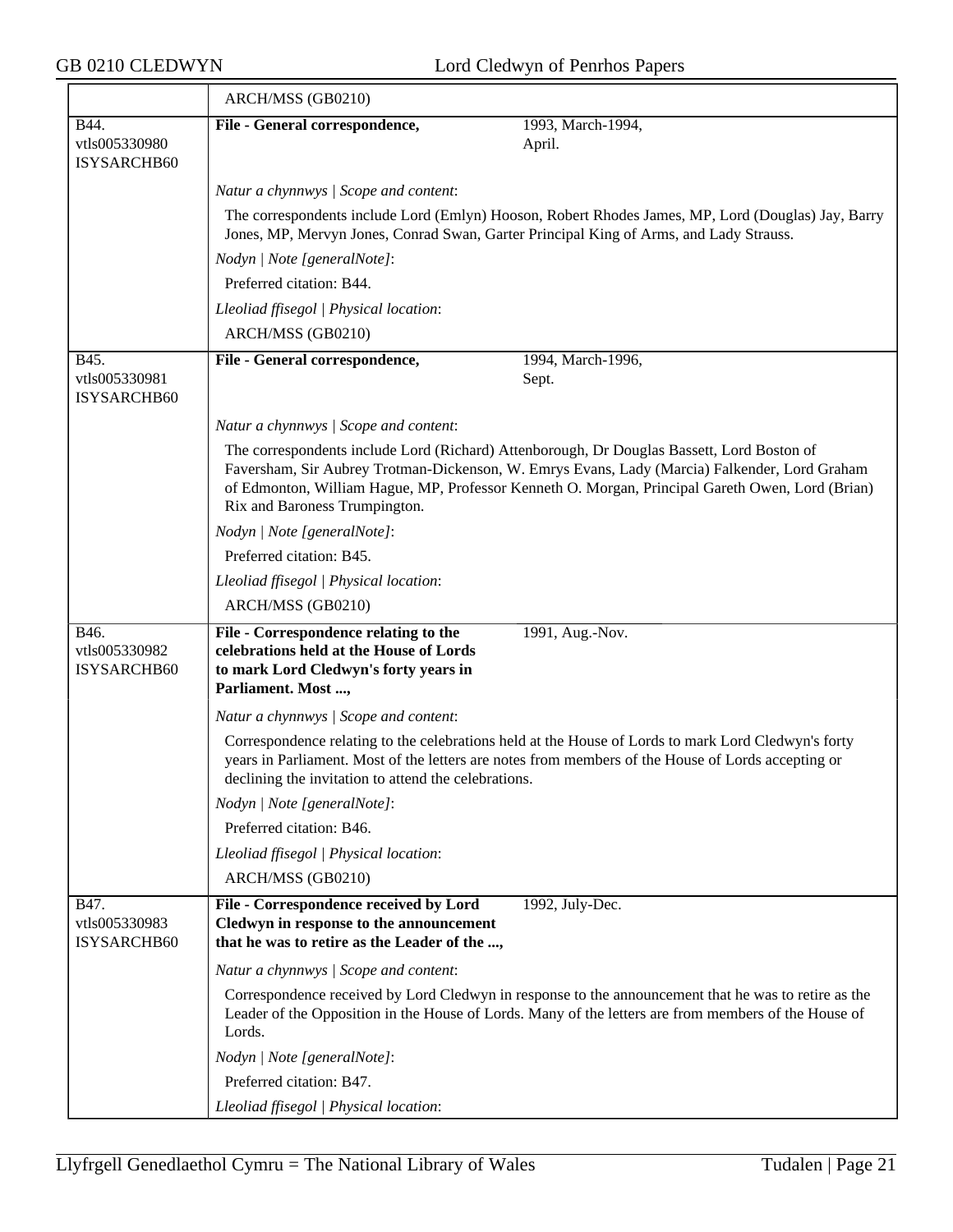|               | ARCH/MSS (GB0210)                                                          |                                                                                                                                                                                                                   |
|---------------|----------------------------------------------------------------------------|-------------------------------------------------------------------------------------------------------------------------------------------------------------------------------------------------------------------|
| B48.          | <b>File - Photocopies of political</b>                                     | 1969, June-1973,                                                                                                                                                                                                  |
| vtls005330984 | correspondence, including three letters                                    | May.                                                                                                                                                                                                              |
| ISYSARCHB60   | from George Thomas to Harold Wilson                                        |                                                                                                                                                                                                                   |
|               | and one letter from Judith Hart to ,                                       |                                                                                                                                                                                                                   |
|               | Natur a chynnwys / Scope and content:                                      |                                                                                                                                                                                                                   |
|               | 'J', JN Electronic Supplies Ltd, Wandsworth, London SW18, to Lord Cledwyn. | Photocopies of political correspondence, including three letters from George Thomas to Harold Wilson<br>and one letter from Judith Hart to Harold Wilson, together with a covering letter, 14 February 1990, from |
|               | Nodyn   Note [generalNote]:                                                |                                                                                                                                                                                                                   |
|               | Preferred citation: B48.                                                   |                                                                                                                                                                                                                   |
|               | Lleoliad ffisegol   Physical location:                                     |                                                                                                                                                                                                                   |
|               | ARCH/MSS (GB0210)                                                          |                                                                                                                                                                                                                   |

## **Is-fonds | Subfonds C. vtls005330985 ISYSARCHB60: Subject files,**

Dyddiad | Date: 1958-1997. (dyddiad creu) | (date of creation)

Natur a chynnwys | Scope and content:

Arranged into Commonwealth, 1958-79 (C1-4), Welsh affairs, 1962-68 (C5-14), Parliamentary Labour Party, 1968-79 (C15-17), Rhodesia, 1978-79 (C18-23), House of Lords, 1983-86 (C24), Welsh affairs, 1980-85 (C25), foreign affairs, 1981-89 (C26-29), domestic politics, 1983-88 (C30-32), University of Wales, 1984-88 (C33-38), Welsh affairs, 1988-92 (C39-44), Anglesey, 1983-92 (C46-53), University of Wales, 1977-94 (C54-71), Welsh affairs, 1993-97 (C72-73), and miscellaneous, 1968-96 (C74-78).

Lleoliad ffisegol | Physical location: ARCH/MSS (GB0210)

Nodyn | Note [generalNote]:

Preferred citation: C.

#### **Cyfres | Series C1-4. vtls005330986 ISYSARCHB60: Commonwealth,**

Dyddiad | Date: 1958-79. (dyddiad creu) | (date of creation)

Natur a chynnwys | Scope and content:

Lord Cledwyn was Minister of State at the Commonwealth Office from October 1964 to 1966. He had previously been on a mission to St Helena in 1958. See also B1, C18-23, and F2.

Lleoliad ffisegol | Physical location: ARCH/MSS (GB0210)

Nodyn | Note [generalNote]:

Preferred citation: C1-4.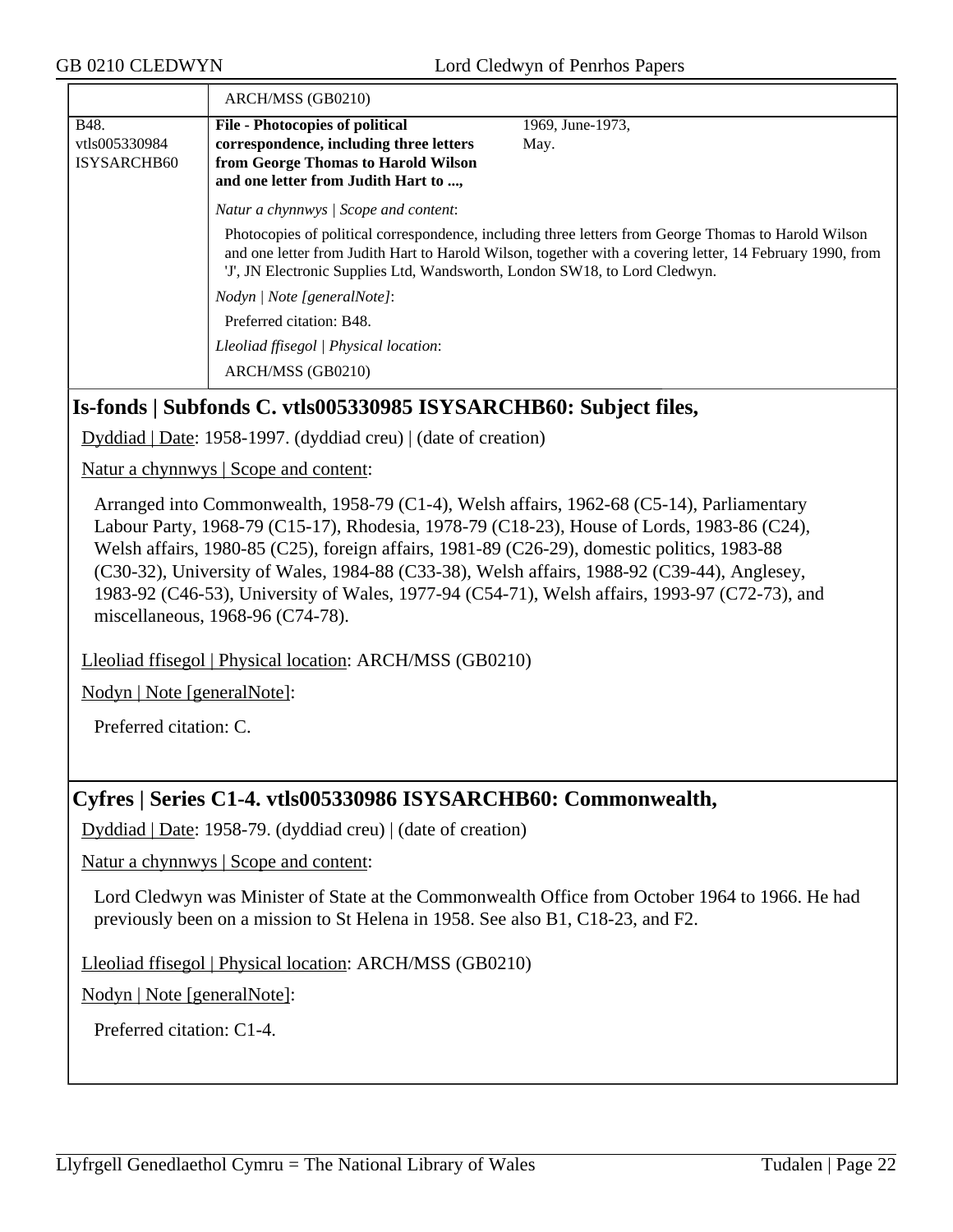$\overline{\mathsf{r}}$ 

|                                   | FFeil / rhestr eitemau   File / item list                                                                                                                                                                                                |                   |                                               |
|-----------------------------------|------------------------------------------------------------------------------------------------------------------------------------------------------------------------------------------------------------------------------------------|-------------------|-----------------------------------------------|
| Cod cyfeirnod  <br>Reference code | Teitl   Title                                                                                                                                                                                                                            | Dyddiadau   Dates | Disgrifiad ffisegol   Physical<br>description |
| C1. vtls005330987<br>ISYSARCHB60  | File - Correspondence and papers relating<br>to Lord Cledwyn's mission to St Helena,<br>1958, and subsequent association with the<br>island. Among the ,                                                                                 | 1958-79.          |                                               |
|                                   | Natur a chynnwys / Scope and content:                                                                                                                                                                                                    |                   |                                               |
|                                   | Correspondence and papers relating to Lord Cledwyn's mission to St Helena, 1958, and subsequent<br>association with the island. Among the correspondents are James Callaghan (2), Tony Benn MP, Alan<br>Lennox-Boyd and Julian Amery MP. |                   |                                               |
|                                   | Nodyn   Note [generalNote]:                                                                                                                                                                                                              |                   |                                               |
|                                   | Preferred citation: C1.                                                                                                                                                                                                                  |                   |                                               |
|                                   | Lleoliad ffisegol   Physical location:                                                                                                                                                                                                   |                   |                                               |
|                                   | ARCH/MSS (GB0210)                                                                                                                                                                                                                        |                   |                                               |
| C2. vtls005330988<br>ISYSARCHB60  | File - Correspondence and papers dating<br>from the period when Lord Cledwyn was<br>Minister of State,                                                                                                                                   | 1964-66.          |                                               |
|                                   | Nodyn   Note [generalNote]:                                                                                                                                                                                                              |                   |                                               |
|                                   | Preferred citation: C2.                                                                                                                                                                                                                  |                   |                                               |
|                                   | Lleoliad ffisegol   Physical location:                                                                                                                                                                                                   |                   |                                               |
|                                   | ARCH/MSS (GB0210)                                                                                                                                                                                                                        |                   |                                               |
| C3. vtls005330989<br>ISYSARCHB60  | <b>File - Papers concerning Lord Cledwyn's</b><br>visit to Gambia for the independence<br>celebrations, Feb 1965, to Malta, April<br>1965, and to Trinidad ,                                                                             | 1965.             |                                               |
|                                   | Natur a chynnwys / Scope and content:                                                                                                                                                                                                    |                   |                                               |
|                                   | Papers concerning Lord Cledwyn's visit to Gambia for the independence celebrations, Feb 1965, to<br>Malta, April 1965, and to Trinidad, Sept. 1965, including drafts of speeches.                                                        |                   |                                               |
|                                   | Nodyn   Note [generalNote]:                                                                                                                                                                                                              |                   |                                               |
|                                   | Preferred citation: C3.                                                                                                                                                                                                                  |                   |                                               |
|                                   | Lleoliad ffisegol   Physical location:                                                                                                                                                                                                   |                   |                                               |
|                                   | ARCH/MSS (GB0210)                                                                                                                                                                                                                        |                   |                                               |
| C4. vtls005330990<br>ISYSARCHB60  | File - Personal correspondence of Lord<br><b>Cledwyn as Minister of State,</b>                                                                                                                                                           | 1965-66.          |                                               |
|                                   | Nodyn   Note [generalNote]:                                                                                                                                                                                                              |                   |                                               |
|                                   | Preferred citation: C4.                                                                                                                                                                                                                  |                   |                                               |
|                                   | Lleoliad ffisegol   Physical location:                                                                                                                                                                                                   |                   |                                               |
|                                   | ARCH/MSS (GB0210)                                                                                                                                                                                                                        |                   |                                               |
|                                   | Cyfres   Series C5-12. vtls005330991 ISYSARCHB60: Welsh affairs,<br>$Dyddiad   Date: 1962-68. (dyddiad creu)   (date of creation)$                                                                                                       |                   |                                               |
|                                   | Natur a chynnwys   Scope and content:                                                                                                                                                                                                    |                   |                                               |

#### **FFeil / rhestr eitemau | File / item list**

Lord Cledwyn was Secretary of State for Wales from 1966-1968.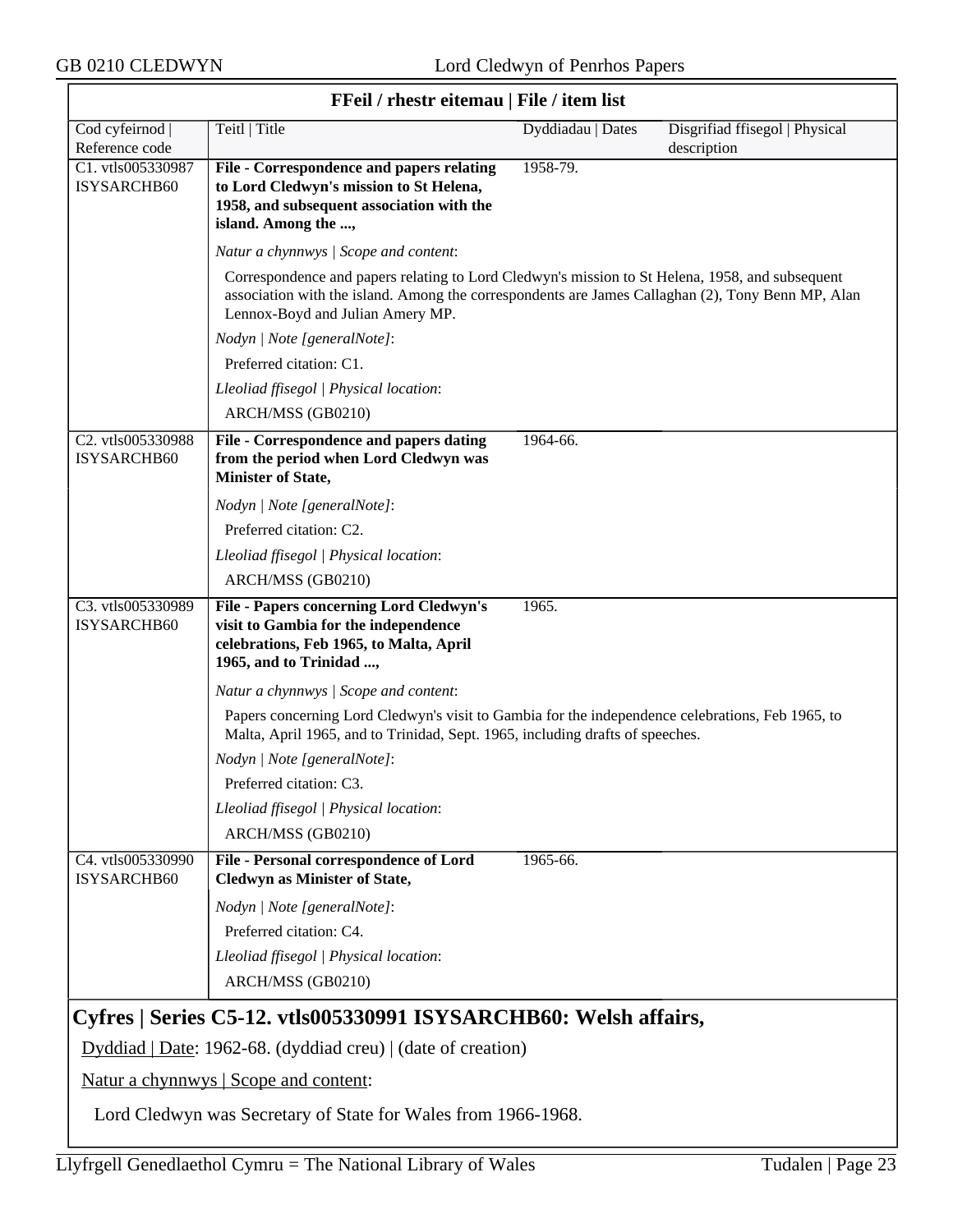Lleoliad ffisegol | Physical location: ARCH/MSS (GB0210)

Nodyn | Note [generalNote]:

Preferred citation: C5-12.

| FFeil / rhestr eitemau   File / item list |                                                                                                                                                                                                                                                                                                                                                                                                                                                                                                                                                                                                                                             |  |  |
|-------------------------------------------|---------------------------------------------------------------------------------------------------------------------------------------------------------------------------------------------------------------------------------------------------------------------------------------------------------------------------------------------------------------------------------------------------------------------------------------------------------------------------------------------------------------------------------------------------------------------------------------------------------------------------------------------|--|--|
| Cod cyfeirnod  <br>Reference code         | Teitl   Title<br>Dyddiadau   Dates<br>Disgrifiad ffisegol   Physical<br>description                                                                                                                                                                                                                                                                                                                                                                                                                                                                                                                                                         |  |  |
| C5. vtls005330992<br>ISYSARCHB60          | File - Papers of Lord Cledwyn as Secretary<br>1965-68.<br>of State for Wales, including papers on the<br>strengthening of the Welsh Office and ,                                                                                                                                                                                                                                                                                                                                                                                                                                                                                            |  |  |
|                                           | Natur a chynnwys / Scope and content:                                                                                                                                                                                                                                                                                                                                                                                                                                                                                                                                                                                                       |  |  |
|                                           | Papers of Lord Cledwyn as Secretary of State for Wales, including papers on the strengthening of the<br>Welsh Office and the Welsh Council, the Welsh language in the Courts, the proposal for a new town for<br>Mid-Wales, local government reorganisation, the location of the Royal Mint at Llantrisant.                                                                                                                                                                                                                                                                                                                                 |  |  |
|                                           | Nodyn   Note [generalNote]:                                                                                                                                                                                                                                                                                                                                                                                                                                                                                                                                                                                                                 |  |  |
|                                           | Preferred citation: C5.                                                                                                                                                                                                                                                                                                                                                                                                                                                                                                                                                                                                                     |  |  |
|                                           | Lleoliad ffisegol   Physical location:                                                                                                                                                                                                                                                                                                                                                                                                                                                                                                                                                                                                      |  |  |
|                                           | ARCH/MSS (GB0210)                                                                                                                                                                                                                                                                                                                                                                                                                                                                                                                                                                                                                           |  |  |
| C6. vtls005330993<br>ISYSARCHB60          | 1967.<br>File - Ministerial briefings on social<br>services, education, housing, industry,<br>health and the Welsh Language Act,                                                                                                                                                                                                                                                                                                                                                                                                                                                                                                            |  |  |
|                                           | Nodyn   Note [generalNote]:                                                                                                                                                                                                                                                                                                                                                                                                                                                                                                                                                                                                                 |  |  |
|                                           | Preferred citation: C6.                                                                                                                                                                                                                                                                                                                                                                                                                                                                                                                                                                                                                     |  |  |
|                                           | Lleoliad ffisegol   Physical location:                                                                                                                                                                                                                                                                                                                                                                                                                                                                                                                                                                                                      |  |  |
|                                           | ARCH/MSS (GB0210)                                                                                                                                                                                                                                                                                                                                                                                                                                                                                                                                                                                                                           |  |  |
| C7. vtls005330994<br>ISYSARCHB60          | 1962-79.<br>File - Papers relating to devolution,<br>including letters from Gwilym Prys Davies,<br>1962-7, with a memorandum by him to the<br>Lord President,                                                                                                                                                                                                                                                                                                                                                                                                                                                                               |  |  |
|                                           | Natur a chynnwys / Scope and content:                                                                                                                                                                                                                                                                                                                                                                                                                                                                                                                                                                                                       |  |  |
|                                           | Papers relating to devolution, including letters from Gwilym Prys Davies, 1962-7, with a memorandum<br>by him to the Lord President of the Council, R. H. Crossman, on the political situation in Wales, Nov.<br>1967; 'A Possible Home Rule Model for Wales : Note by the Secretary of State for Wales', March 1968;<br>The Government in Wales' by Sir Goronwy Daniel, 1969; Devolution memorandum by the TGWU,<br>[c. 1975]; six letters from Gwynfor Evans MP, 1976-9; letter from Michael Foot MP to Lord Cledwyn<br>relating to Plaid Cymru, Oct. 1978; press statement on the Devolution Referendum, 20 Feb. 1979. [see<br>also C9]. |  |  |
|                                           | Nodyn   Note [generalNote]:                                                                                                                                                                                                                                                                                                                                                                                                                                                                                                                                                                                                                 |  |  |
|                                           | Preferred citation: C7.                                                                                                                                                                                                                                                                                                                                                                                                                                                                                                                                                                                                                     |  |  |
|                                           | Lleoliad ffisegol   Physical location:                                                                                                                                                                                                                                                                                                                                                                                                                                                                                                                                                                                                      |  |  |
|                                           | ARCH/MSS (GB0210)                                                                                                                                                                                                                                                                                                                                                                                                                                                                                                                                                                                                                           |  |  |
| C8. vtls005330995<br>ISYSARCHB60          | File - Papers relating to the Investiture of<br>1969.<br><b>Prince Charles,</b>                                                                                                                                                                                                                                                                                                                                                                                                                                                                                                                                                             |  |  |
|                                           | Nodyn   Note [generalNote]:                                                                                                                                                                                                                                                                                                                                                                                                                                                                                                                                                                                                                 |  |  |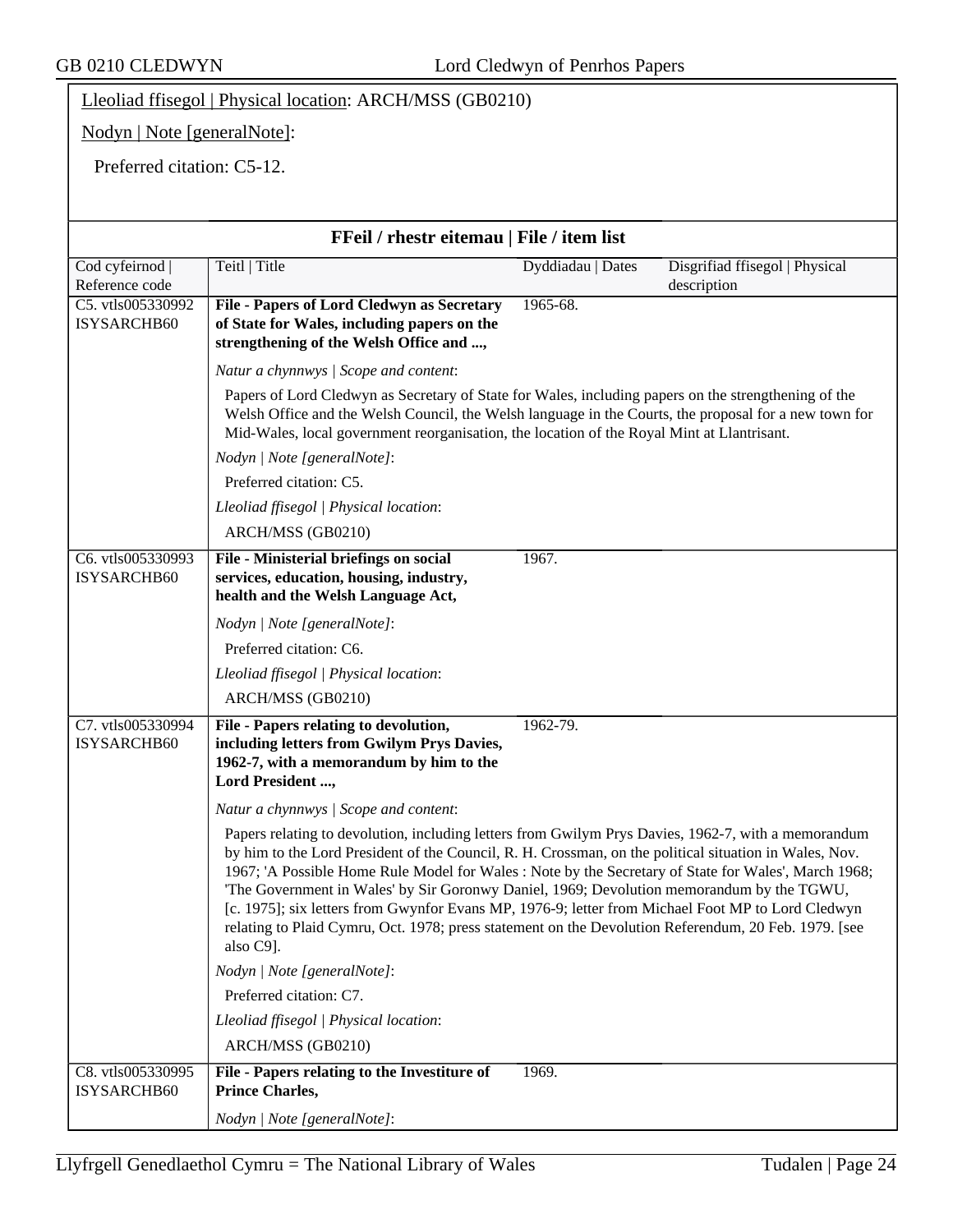|                                                    | Preferred citation: C8.                                                                                                                                                                                                                                                                                                                                                                                                                                                                  |  |
|----------------------------------------------------|------------------------------------------------------------------------------------------------------------------------------------------------------------------------------------------------------------------------------------------------------------------------------------------------------------------------------------------------------------------------------------------------------------------------------------------------------------------------------------------|--|
|                                                    | Lleoliad ffisegol   Physical location:                                                                                                                                                                                                                                                                                                                                                                                                                                                   |  |
|                                                    | ARCH/MSS (GB0210)                                                                                                                                                                                                                                                                                                                                                                                                                                                                        |  |
| C9. vtls005330996<br>ISYSARCHB60                   | 1979-83.<br>File - Correspondence and papers relating<br>to the campaign for a Welsh language<br>television channel, including letters and<br>papers concerning the deputation ,                                                                                                                                                                                                                                                                                                         |  |
|                                                    | Natur a chynnwys / Scope and content:                                                                                                                                                                                                                                                                                                                                                                                                                                                    |  |
|                                                    | Correspondence and papers relating to the campaign for a Welsh language television channel, including<br>letters and papers concerning the deputation led by Lord Cledwyn to see the Home Secretary, William<br>Whitelaw, 10 Sept. 1980, to try to resolve the dispute. Among the correspondents are: Gwilym O.<br>Williams, Archbishop of Wales, Ned Thomas, Sir Goronwy Daniel, Derec Llwyd Morgan, Hywel D.<br>Roberts, Roy Jenkins, Emyr Jenkins, William Whitelaw and Owen Edwards. |  |
|                                                    | Nodyn   Note [generalNote]:                                                                                                                                                                                                                                                                                                                                                                                                                                                              |  |
|                                                    | Preferred citation: C9.                                                                                                                                                                                                                                                                                                                                                                                                                                                                  |  |
|                                                    | Lleoliad ffisegol   Physical location:                                                                                                                                                                                                                                                                                                                                                                                                                                                   |  |
|                                                    | ARCH/MSS (GB0210)                                                                                                                                                                                                                                                                                                                                                                                                                                                                        |  |
| $C10-11.$<br>vtls005330997<br>ISYSARCHB60          | File - Correspondence, minutes and papers<br>1980-85.<br>concerning Cwmni Theatr Cymru, of<br>which Lord Cledwyn was chairman,<br>1980-5. Included is a copy of ,                                                                                                                                                                                                                                                                                                                        |  |
|                                                    | Natur a chynnwys / Scope and content:                                                                                                                                                                                                                                                                                                                                                                                                                                                    |  |
|                                                    | Correspondence, minutes and papers concerning Cwmni Theatr Cymru, of which Lord Cledwyn was<br>chairman, 1980-5. Included is a copy of the Report of the Joint Enquiry into the company by Haydn<br>Rees, 1984. Among the correspondents are Wilbert Lloyd Roberts, Gwilym Thomas, Dr J. A. Davies, Sir<br>Thomas Parry and T. Arfon Owen.                                                                                                                                               |  |
|                                                    | Nodyn   Note [generalNote]:                                                                                                                                                                                                                                                                                                                                                                                                                                                              |  |
|                                                    | Preferred citation: C10-11.                                                                                                                                                                                                                                                                                                                                                                                                                                                              |  |
|                                                    | Lleoliad ffisegol   Physical location:                                                                                                                                                                                                                                                                                                                                                                                                                                                   |  |
|                                                    | ARCH/MSS (GB0210)                                                                                                                                                                                                                                                                                                                                                                                                                                                                        |  |
| $\overline{C12}$ .<br>vtls005330998<br>ISYSARCHB60 | File - Correspondence and papers relating<br>1984.<br>to the campaign to oppose cuts in the<br>funding of the Welsh Plant Breeding<br>Station, Aberystwyth ,                                                                                                                                                                                                                                                                                                                             |  |
|                                                    | Nodyn   Note [generalNote]:                                                                                                                                                                                                                                                                                                                                                                                                                                                              |  |
|                                                    | Preferred citation: C12.                                                                                                                                                                                                                                                                                                                                                                                                                                                                 |  |
|                                                    | Lleoliad ffisegol   Physical location:                                                                                                                                                                                                                                                                                                                                                                                                                                                   |  |
|                                                    | ARCH/MSS (GB0210)                                                                                                                                                                                                                                                                                                                                                                                                                                                                        |  |
|                                                    | Cyfres   Series C13-14. vtls005330999 ISYSARCHB60: Agriculture,                                                                                                                                                                                                                                                                                                                                                                                                                          |  |
|                                                    | $Dyddiad   Date: 1969-70. (dyddiad creu)   (date of creation)$                                                                                                                                                                                                                                                                                                                                                                                                                           |  |
| <u>Natur a chynnwys</u>   Scope and content:       |                                                                                                                                                                                                                                                                                                                                                                                                                                                                                          |  |
|                                                    | [Lord Cledwyn was Minister of Agriculture from 1968-70].                                                                                                                                                                                                                                                                                                                                                                                                                                 |  |

Lleoliad ffisegol | Physical location: ARCH/MSS (GB0210)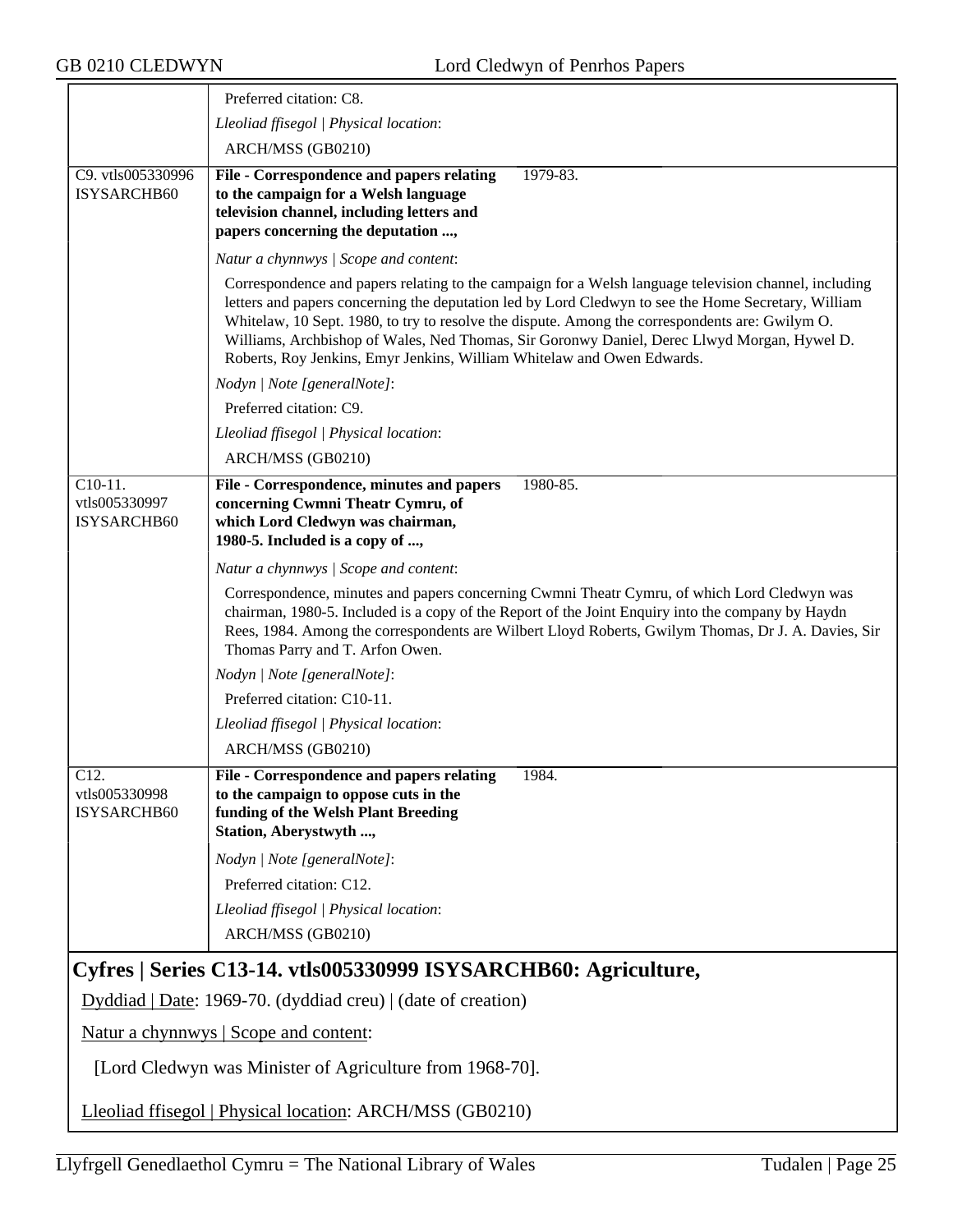#### Nodyn | Note [generalNote]:

Preferred citation: C13-14.

| FFeil / rhestr eitemau   File / item list                                                                                                                                                                                                                  |                                                                                                                                                                                                                                                                                                                                                                                     |                   |                                               |  |  |
|------------------------------------------------------------------------------------------------------------------------------------------------------------------------------------------------------------------------------------------------------------|-------------------------------------------------------------------------------------------------------------------------------------------------------------------------------------------------------------------------------------------------------------------------------------------------------------------------------------------------------------------------------------|-------------------|-----------------------------------------------|--|--|
| Cod cyfeirnod  <br>Reference code                                                                                                                                                                                                                          | Teitl   Title                                                                                                                                                                                                                                                                                                                                                                       | Dyddiadau   Dates | Disgrifiad ffisegol   Physical<br>description |  |  |
| $\overline{C13}$ .<br>vtls005331000<br><b>ISYSARCHB60</b>                                                                                                                                                                                                  | <b>File - Papers relating to Agriculture</b><br>including programmes, etc., of visits to<br>the Federal Republic of Germany and the<br>Netherlands, 1969; programme ,                                                                                                                                                                                                               | 1969-70.          |                                               |  |  |
|                                                                                                                                                                                                                                                            | Natur a chynnwys / Scope and content:                                                                                                                                                                                                                                                                                                                                               |                   |                                               |  |  |
|                                                                                                                                                                                                                                                            | Papers relating to Agriculture including programmes, etc., of visits to the Federal Republic of Germany<br>and the Netherlands, 1969; programme for the week ending 20 Feb. 1970; statement by the Minister<br>of Agriculture on Agricultural Objectives and letters and papers relating to a dinner with the Anglesey<br>Executive Comitteee of the National Farmers' Union, 1970. |                   |                                               |  |  |
|                                                                                                                                                                                                                                                            | Nodyn   Note [generalNote]:                                                                                                                                                                                                                                                                                                                                                         |                   |                                               |  |  |
| Preferred citation: C13.                                                                                                                                                                                                                                   |                                                                                                                                                                                                                                                                                                                                                                                     |                   |                                               |  |  |
|                                                                                                                                                                                                                                                            | Lleoliad ffisegol   Physical location:                                                                                                                                                                                                                                                                                                                                              |                   |                                               |  |  |
| $\overline{C14}$ .                                                                                                                                                                                                                                         | ARCH/MSS (GB0210)                                                                                                                                                                                                                                                                                                                                                                   |                   |                                               |  |  |
| vtls005331001<br>ISYSARCHB60                                                                                                                                                                                                                               | <b>File - File containing Lord Cledwyn's</b><br>1970.<br>personal correspondence as Minister of<br><b>Agriculture. Among the correspondents</b><br>are Roy Jenkins (Chancellor of the<br>Exchequer) ,                                                                                                                                                                               |                   |                                               |  |  |
|                                                                                                                                                                                                                                                            | Natur a chynnwys / Scope and content:                                                                                                                                                                                                                                                                                                                                               |                   |                                               |  |  |
| File containing Lord Cledwyn's personal correspondence as Minister of Agriculture. Among the<br>correspondents are Roy Jenkins (Chancellor of the Exchequer), James Callaghan (Home Secretary),<br>Spike Milligan and Fred Mulley (Minister of Transport). |                                                                                                                                                                                                                                                                                                                                                                                     |                   |                                               |  |  |
|                                                                                                                                                                                                                                                            | Nodyn   Note [generalNote]:                                                                                                                                                                                                                                                                                                                                                         |                   |                                               |  |  |
|                                                                                                                                                                                                                                                            | Preferred citation: C14.                                                                                                                                                                                                                                                                                                                                                            |                   |                                               |  |  |
|                                                                                                                                                                                                                                                            | Lleoliad ffisegol   Physical location:                                                                                                                                                                                                                                                                                                                                              |                   |                                               |  |  |
|                                                                                                                                                                                                                                                            | ARCH/MSS (GB0210)                                                                                                                                                                                                                                                                                                                                                                   |                   |                                               |  |  |
| Cyfres   Series C15-17. vtls005331002 ISYSARCHB60: Parliamentary Labour Party,                                                                                                                                                                             |                                                                                                                                                                                                                                                                                                                                                                                     |                   |                                               |  |  |
|                                                                                                                                                                                                                                                            | Dyddiad   Date: 1968-79. (dyddiad creu)   (date of creation)                                                                                                                                                                                                                                                                                                                        |                   |                                               |  |  |
|                                                                                                                                                                                                                                                            | Natur a chynnwys   Scope and content:                                                                                                                                                                                                                                                                                                                                               |                   |                                               |  |  |
| [Lord Cledwyn was chairman of the Parliamentary Labour Party, 1974-79].                                                                                                                                                                                    |                                                                                                                                                                                                                                                                                                                                                                                     |                   |                                               |  |  |
| Lleoliad ffisegol   Physical location: ARCH/MSS (GB0210)                                                                                                                                                                                                   |                                                                                                                                                                                                                                                                                                                                                                                     |                   |                                               |  |  |

Nodyn | Note [generalNote]:

Preferred citation: C15-17.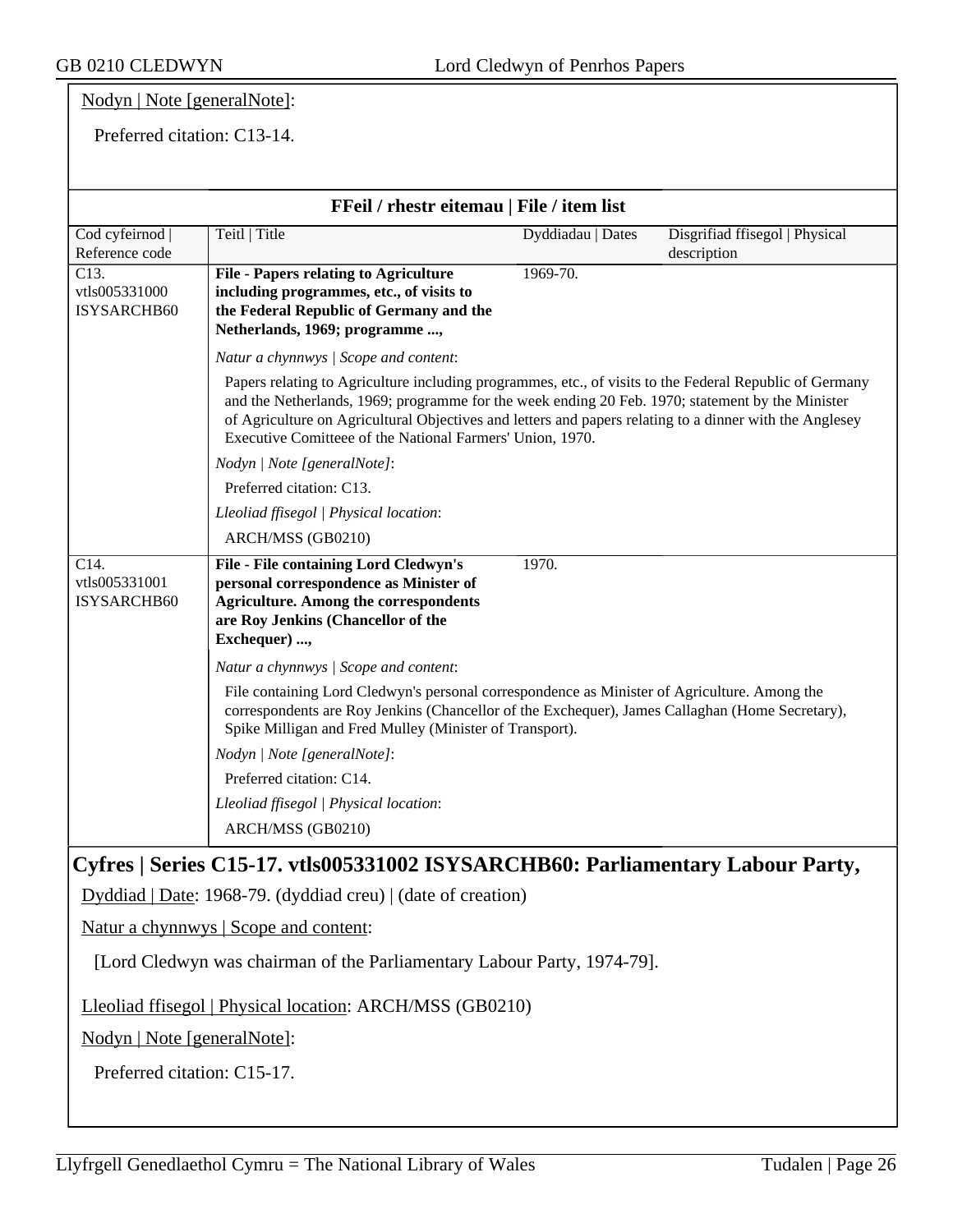$\overline{\mathsf{r}}$ 

|                                                    | <b>FFell</b> / rhestr eitemau   File / item list                                                                                                                                                                                                                                                                                                                                                                                                                                                                                                                                                                                                                                                                                                                                                                                                                                                                                                                                                                                                                                                                                                                                                                                                                              |                   |                                               |
|----------------------------------------------------|-------------------------------------------------------------------------------------------------------------------------------------------------------------------------------------------------------------------------------------------------------------------------------------------------------------------------------------------------------------------------------------------------------------------------------------------------------------------------------------------------------------------------------------------------------------------------------------------------------------------------------------------------------------------------------------------------------------------------------------------------------------------------------------------------------------------------------------------------------------------------------------------------------------------------------------------------------------------------------------------------------------------------------------------------------------------------------------------------------------------------------------------------------------------------------------------------------------------------------------------------------------------------------|-------------------|-----------------------------------------------|
| Cod cyfeirnod  <br>Reference code                  | Teitl   Title                                                                                                                                                                                                                                                                                                                                                                                                                                                                                                                                                                                                                                                                                                                                                                                                                                                                                                                                                                                                                                                                                                                                                                                                                                                                 | Dyddiadau   Dates | Disgrifiad ffisegol   Physical<br>description |
| C <sub>15</sub> .<br>vtls005331003<br>ISYSARCHB60  | File - Papers relating to the PLP, including<br>papers on the joint meeting of the National<br><b>Executive Committee and the Cabinet,</b><br>April ,                                                                                                                                                                                                                                                                                                                                                                                                                                                                                                                                                                                                                                                                                                                                                                                                                                                                                                                                                                                                                                                                                                                         | 1968-79.          |                                               |
|                                                    | Natur a chynnwys / Scope and content:                                                                                                                                                                                                                                                                                                                                                                                                                                                                                                                                                                                                                                                                                                                                                                                                                                                                                                                                                                                                                                                                                                                                                                                                                                         |                   |                                               |
|                                                    | Papers relating to the PLP, including papers on the joint meeting of the National Executive Committee<br>and the Cabinet, April 1968; report of the Special PLP committee on relations between Government and<br>Backbenchers, 1976, and draft response by the Government, 1977; reports of the TUC-Labour Party<br>liaison committee, 1976-8; memorandum being a summary of proposals made at the Special Meeting<br>of the PLP, 20 Oct. 1976; letter from Michael Foot on the election of Deputy Leader of the PLP, 21<br>Oct. 1976; letter from Michael Foot arranging a meeting, 25 Feb. 1977; copy of a letter from the Prime<br>Minister, James Callaghan, to Lord Cledwyn relating to the Horam Report on relations between the<br>Government and the PLP, Nov. 1976; papers relating to the Government's arrangements for consultation<br>with the Liberal Party, including a letter from David Steel, leader of the Liberal Party, and a copy of<br>a letter from Lord Cledwyn to the Prime Minister, March 1977; papers on the election of the leader of<br>the Labour Party, including a letter from the Prime Minister, James Callaghan, to Lord Cledwyn, 7 Feb.<br>1977; letter from John Cartwright MP, 2 Jan. 1979, regarding the European Assembly Elections. |                   |                                               |
|                                                    | Nodyn   Note [generalNote]:                                                                                                                                                                                                                                                                                                                                                                                                                                                                                                                                                                                                                                                                                                                                                                                                                                                                                                                                                                                                                                                                                                                                                                                                                                                   |                   |                                               |
|                                                    | Preferred citation: C15.                                                                                                                                                                                                                                                                                                                                                                                                                                                                                                                                                                                                                                                                                                                                                                                                                                                                                                                                                                                                                                                                                                                                                                                                                                                      |                   |                                               |
|                                                    | Lleoliad ffisegol   Physical location:                                                                                                                                                                                                                                                                                                                                                                                                                                                                                                                                                                                                                                                                                                                                                                                                                                                                                                                                                                                                                                                                                                                                                                                                                                        |                   |                                               |
|                                                    | ARCH/MSS (GB0210)                                                                                                                                                                                                                                                                                                                                                                                                                                                                                                                                                                                                                                                                                                                                                                                                                                                                                                                                                                                                                                                                                                                                                                                                                                                             |                   |                                               |
| C16.<br>vtls005331004<br>ISYSARCHB60               | File - Papers on the British Parliamentary<br>Delegation to the USSR, April,                                                                                                                                                                                                                                                                                                                                                                                                                                                                                                                                                                                                                                                                                                                                                                                                                                                                                                                                                                                                                                                                                                                                                                                                  | 1977.             |                                               |
|                                                    | Natur a chynnwys / Scope and content:                                                                                                                                                                                                                                                                                                                                                                                                                                                                                                                                                                                                                                                                                                                                                                                                                                                                                                                                                                                                                                                                                                                                                                                                                                         |                   |                                               |
|                                                    | Papers on the British Parliamentary Delegation to the USSR, April 1977.                                                                                                                                                                                                                                                                                                                                                                                                                                                                                                                                                                                                                                                                                                                                                                                                                                                                                                                                                                                                                                                                                                                                                                                                       |                   |                                               |
|                                                    | Nodyn   Note [generalNote]:                                                                                                                                                                                                                                                                                                                                                                                                                                                                                                                                                                                                                                                                                                                                                                                                                                                                                                                                                                                                                                                                                                                                                                                                                                                   |                   |                                               |
|                                                    | Preferred citation: C16.                                                                                                                                                                                                                                                                                                                                                                                                                                                                                                                                                                                                                                                                                                                                                                                                                                                                                                                                                                                                                                                                                                                                                                                                                                                      |                   |                                               |
|                                                    | Lleoliad ffisegol   Physical location:                                                                                                                                                                                                                                                                                                                                                                                                                                                                                                                                                                                                                                                                                                                                                                                                                                                                                                                                                                                                                                                                                                                                                                                                                                        |                   |                                               |
|                                                    | ARCH/MSS (GB0210)                                                                                                                                                                                                                                                                                                                                                                                                                                                                                                                                                                                                                                                                                                                                                                                                                                                                                                                                                                                                                                                                                                                                                                                                                                                             |                   |                                               |
| $\overline{C17}$ .<br>vtls005331005<br>ISYSARCHB60 | File - Papers relating to the Inter-<br><b>Parliamentary Union, including copies</b><br>of letters from Dr David Owen (Foreign<br>Secretary),                                                                                                                                                                                                                                                                                                                                                                                                                                                                                                                                                                                                                                                                                                                                                                                                                                                                                                                                                                                                                                                                                                                                 | 1978.             |                                               |
|                                                    | Nodyn   Note [generalNote]:                                                                                                                                                                                                                                                                                                                                                                                                                                                                                                                                                                                                                                                                                                                                                                                                                                                                                                                                                                                                                                                                                                                                                                                                                                                   |                   |                                               |
|                                                    | Preferred citation: C17.                                                                                                                                                                                                                                                                                                                                                                                                                                                                                                                                                                                                                                                                                                                                                                                                                                                                                                                                                                                                                                                                                                                                                                                                                                                      |                   |                                               |
|                                                    | Lleoliad ffisegol   Physical location:                                                                                                                                                                                                                                                                                                                                                                                                                                                                                                                                                                                                                                                                                                                                                                                                                                                                                                                                                                                                                                                                                                                                                                                                                                        |                   |                                               |
|                                                    | ARCH/MSS (GB0210)                                                                                                                                                                                                                                                                                                                                                                                                                                                                                                                                                                                                                                                                                                                                                                                                                                                                                                                                                                                                                                                                                                                                                                                                                                                             |                   |                                               |
|                                                    | Cyfres   Series C18-23. vtls005331006 ISYSARCHB60: Rhodesia,                                                                                                                                                                                                                                                                                                                                                                                                                                                                                                                                                                                                                                                                                                                                                                                                                                                                                                                                                                                                                                                                                                                                                                                                                  |                   |                                               |
|                                                    | Dyddiad   Date: 1978-79. (dyddiad creu)   (date of creation)                                                                                                                                                                                                                                                                                                                                                                                                                                                                                                                                                                                                                                                                                                                                                                                                                                                                                                                                                                                                                                                                                                                                                                                                                  |                   |                                               |

## **FFeil / rhestr eitemau | File / item list**

Natur a chynnwys | Scope and content: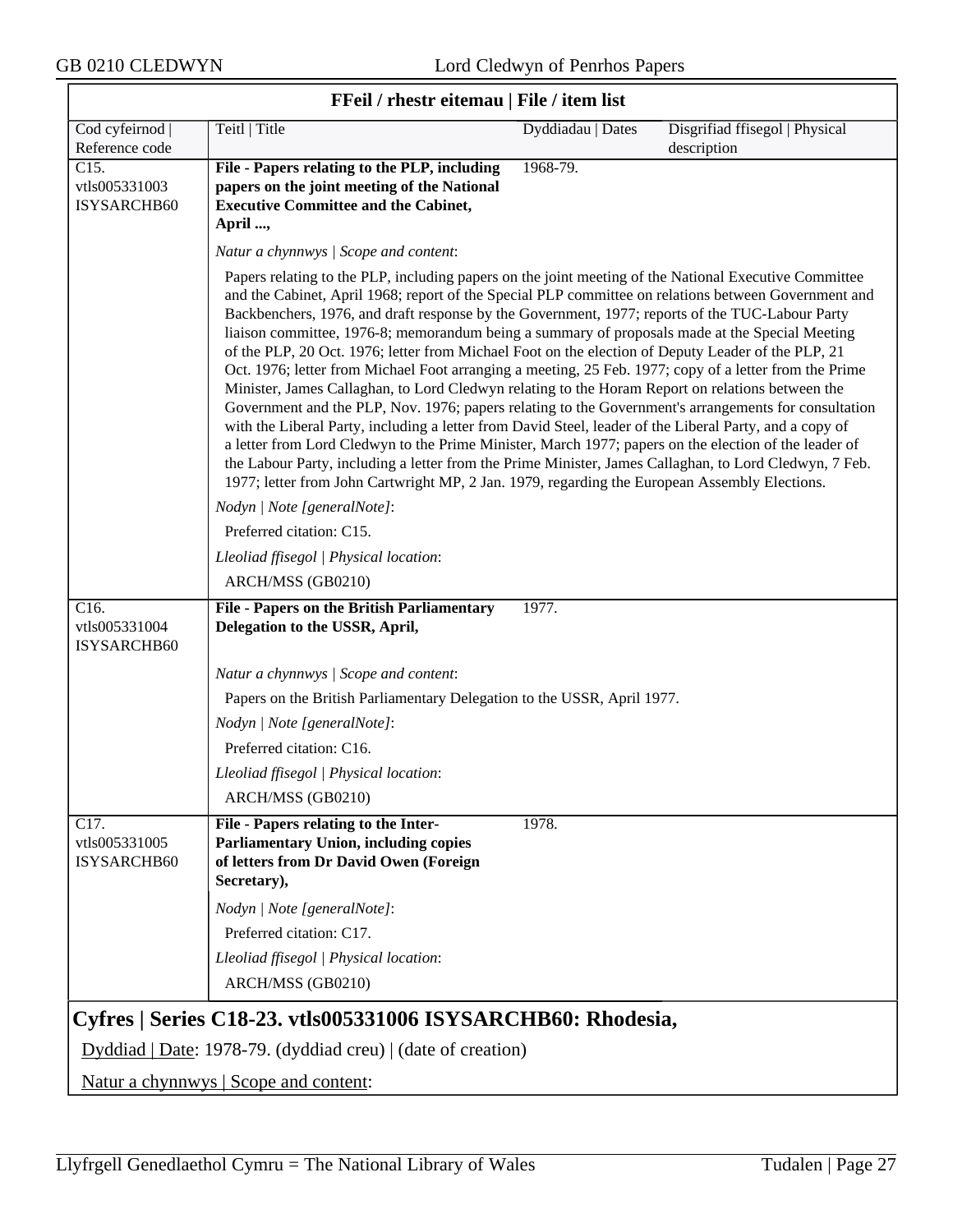Lord Cledwyn visited Rhodesia in Dec. 1978 as the Prime Minister's personal representative to ascertain whether all parties in the Rhodesian conflict might be prepared to meet to consider a negotiated settlement. He also met the leaders of other African countries.

Lleoliad ffisegol | Physical location: ARCH/MSS (GB0210)

Nodyn | Note [generalNote]:

Preferred citation: C18-23.

| FFeil / rhestr eitemau   File / item list          |                                                                                                                                                                                                                                                                                                                                                                                                                                                                                                                                                                                            |                   |                                               |
|----------------------------------------------------|--------------------------------------------------------------------------------------------------------------------------------------------------------------------------------------------------------------------------------------------------------------------------------------------------------------------------------------------------------------------------------------------------------------------------------------------------------------------------------------------------------------------------------------------------------------------------------------------|-------------------|-----------------------------------------------|
| Cod cyfeirnod  <br>Reference code                  | Teitl   Title                                                                                                                                                                                                                                                                                                                                                                                                                                                                                                                                                                              | Dyddiadau   Dates | Disgrifiad ffisegol   Physical<br>description |
| $\overline{C18}$ .<br>vtls005331007<br>ISYSARCHB60 | File - Correspondence and papers relating<br>to the mission to Rhodesia, including<br>letters from the Prime Minister, James<br>Callaghan, 22 Nov. and ,                                                                                                                                                                                                                                                                                                                                                                                                                                   | 1978-79.          |                                               |
|                                                    | Natur a chynnwys / Scope and content:                                                                                                                                                                                                                                                                                                                                                                                                                                                                                                                                                      |                   |                                               |
|                                                    | Correspondence and papers relating to the mission to Rhodesia, including letters from the Prime<br>Minister, James Callaghan, 22 Nov. and 22 Dec. 1978; letter from Ted Rowlands MP, Minister of State<br>at the Foreign and Commonwealth Office; drafts of Lord Cledwyn's report on his visit, Dec. 1978; letters<br>from Dr David Owen, Foreign Secretary; a report of David Steel's visit to Africa, Jan. 1979; letter with<br>reply from Stephen Low, United States Ambassador to Zambia; papers relating to discussions between<br>Britain and the United States over Rhodesia, 1979. |                   |                                               |
|                                                    | Nodyn   Note [generalNote]:                                                                                                                                                                                                                                                                                                                                                                                                                                                                                                                                                                |                   |                                               |
|                                                    | Preferred citation: C18.                                                                                                                                                                                                                                                                                                                                                                                                                                                                                                                                                                   |                   |                                               |
|                                                    | Lleoliad ffisegol   Physical location:                                                                                                                                                                                                                                                                                                                                                                                                                                                                                                                                                     |                   |                                               |
|                                                    | ARCH/MSS (GB0210)                                                                                                                                                                                                                                                                                                                                                                                                                                                                                                                                                                          |                   |                                               |
| C19.<br>vtls005331008<br><b>ISYSARCHB60</b>        | File - Letters wishing Lord Cledwyn well<br>on his mission, Nov.-Dec. 1978. Among the<br>correspondents are Richard Luce MP, Sir<br>Alfred Broughton ,                                                                                                                                                                                                                                                                                                                                                                                                                                     | 1978.             |                                               |
|                                                    | Natur a chynnwys / Scope and content:                                                                                                                                                                                                                                                                                                                                                                                                                                                                                                                                                      |                   |                                               |
|                                                    | Letters wishing Lord Cledwyn well on his mission, Nov.-Dec. 1978. Among the correspondents are<br>Richard Luce MP, Sir Alfred Broughton MP, Francis Pym MP, Robert Boscawen MP, Michael Mates<br>MP, Julian Amery MP, Lord Watkins, Philip Noel-Baker, Patrick Cormack MP, Hubert Morgan,<br>Gwynfor Evans MP, Hugh Fraser MP, Sir Harry Llewelyn, Rear Admiral Morgan Giles MP and John<br>Stokes MP.                                                                                                                                                                                     |                   |                                               |
|                                                    | Nodyn   Note [generalNote]:                                                                                                                                                                                                                                                                                                                                                                                                                                                                                                                                                                |                   |                                               |
|                                                    | Preferred citation: C19.                                                                                                                                                                                                                                                                                                                                                                                                                                                                                                                                                                   |                   |                                               |
|                                                    | Lleoliad ffisegol   Physical location:                                                                                                                                                                                                                                                                                                                                                                                                                                                                                                                                                     |                   |                                               |
|                                                    | ARCH/MSS (GB0210)                                                                                                                                                                                                                                                                                                                                                                                                                                                                                                                                                                          |                   |                                               |
| C <sub>20</sub> .<br>vtls005331009<br>ISYSARCHB60  | File - Background briefs accumulated<br>prior to the mission, Nov.-Dec,                                                                                                                                                                                                                                                                                                                                                                                                                                                                                                                    | 1978.             |                                               |
|                                                    | Nodyn   Note [generalNote]:                                                                                                                                                                                                                                                                                                                                                                                                                                                                                                                                                                |                   |                                               |
|                                                    | Preferred citation: C20.                                                                                                                                                                                                                                                                                                                                                                                                                                                                                                                                                                   |                   |                                               |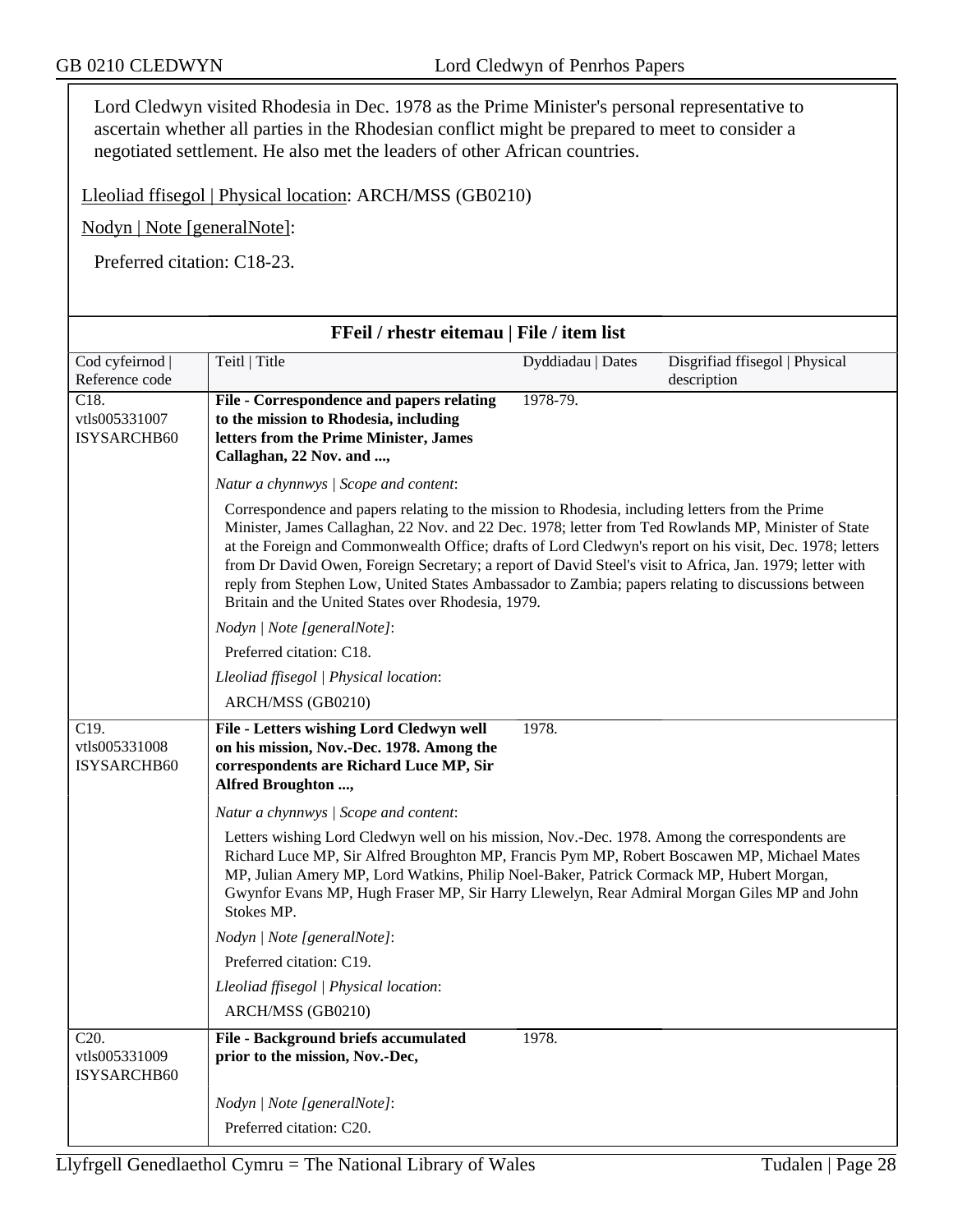|                                         | Lleoliad ffisegol   Physical location:                                                                                                                                                                                                                                                                                                   |
|-----------------------------------------|------------------------------------------------------------------------------------------------------------------------------------------------------------------------------------------------------------------------------------------------------------------------------------------------------------------------------------------|
|                                         | ARCH/MSS (GB0210)                                                                                                                                                                                                                                                                                                                        |
| C21.                                    | File - Papers relating to the mission,<br>1978.                                                                                                                                                                                                                                                                                          |
| vtls005331010                           | including itineraries, copies of telex reports                                                                                                                                                                                                                                                                                           |
| ISYSARCHB60                             | to the Prime Minister from Rhodesia and                                                                                                                                                                                                                                                                                                  |
|                                         | the other ,                                                                                                                                                                                                                                                                                                                              |
|                                         | Natur a chynnwys / Scope and content:                                                                                                                                                                                                                                                                                                    |
|                                         | Papers relating to the mission, including itineraries, copies of telex reports to the Prime Minister from<br>Rhodesia and the other African countries visited, notes of meetings and conversations.                                                                                                                                      |
|                                         | Nodyn   Note [generalNote]:                                                                                                                                                                                                                                                                                                              |
|                                         | Preferred citation: C21.                                                                                                                                                                                                                                                                                                                 |
|                                         | Lleoliad ffisegol   Physical location:                                                                                                                                                                                                                                                                                                   |
|                                         | ARCH/MSS (GB0210)                                                                                                                                                                                                                                                                                                                        |
| C22.                                    | File - Letters from residents in Rhodesia<br>1978-79.                                                                                                                                                                                                                                                                                    |
| vtls005331011                           | and other parts of Africa commenting on                                                                                                                                                                                                                                                                                                  |
| ISYSARCHB60                             | Lord Cledwyn's mission, Nov.-Dec. 1978;                                                                                                                                                                                                                                                                                                  |
|                                         | and correspondence received ,                                                                                                                                                                                                                                                                                                            |
|                                         | Natur a chynnwys / Scope and content:                                                                                                                                                                                                                                                                                                    |
|                                         | Letters from residents in Rhodesia and other parts of Africa commenting on Lord Cledwyn's mission,<br>Nov.-Dec. 1978; and correspondence received following the visit, including a letter from Judith Acton,<br>enclosing a copy of a letter from her father, Garfield Todd, former Prime Minister of Rhodesia, Dec.<br>1978-March 1979. |
|                                         | Nodyn   Note [generalNote]:                                                                                                                                                                                                                                                                                                              |
|                                         | Preferred citation: C22.                                                                                                                                                                                                                                                                                                                 |
|                                         | Lleoliad ffisegol   Physical location:                                                                                                                                                                                                                                                                                                   |
|                                         | ARCH/MSS (GB0210)                                                                                                                                                                                                                                                                                                                        |
| $C23$ .<br>vtls005331012<br>ISYSARCHB60 | File - Press cuttings relating to Lord<br>1978.<br>Cledwyn's mission, Nov.-Dec. 1979,                                                                                                                                                                                                                                                    |
|                                         | Nodyn   Note [generalNote]:                                                                                                                                                                                                                                                                                                              |
|                                         | Preferred citation: C23                                                                                                                                                                                                                                                                                                                  |
|                                         | Lleoliad ffisegol   Physical location:                                                                                                                                                                                                                                                                                                   |
|                                         | ARCH/MSS (GB0210)                                                                                                                                                                                                                                                                                                                        |
|                                         |                                                                                                                                                                                                                                                                                                                                          |
|                                         | Cyfres   Series C24. vtls005331013 ISYSARCHB60: House of Lords,                                                                                                                                                                                                                                                                          |
|                                         | Dyddiad   Date: 1983-86. (dyddiad creu)   (date of creation)                                                                                                                                                                                                                                                                             |
|                                         | Natur a chynnwys   Scope and content:                                                                                                                                                                                                                                                                                                    |
|                                         | Lord Cledwyn was Leader of the Labour Opposition in the House of Lords from 1982-1992.                                                                                                                                                                                                                                                   |
|                                         | Lleoliad ffisegol   Physical location: ARCH/MSS (GB0210)                                                                                                                                                                                                                                                                                 |
| $Nodyn \perp N$ ote $[generalNots]$     |                                                                                                                                                                                                                                                                                                                                          |

Nodyn | Note [generalNote]:

Preferred citation: C24.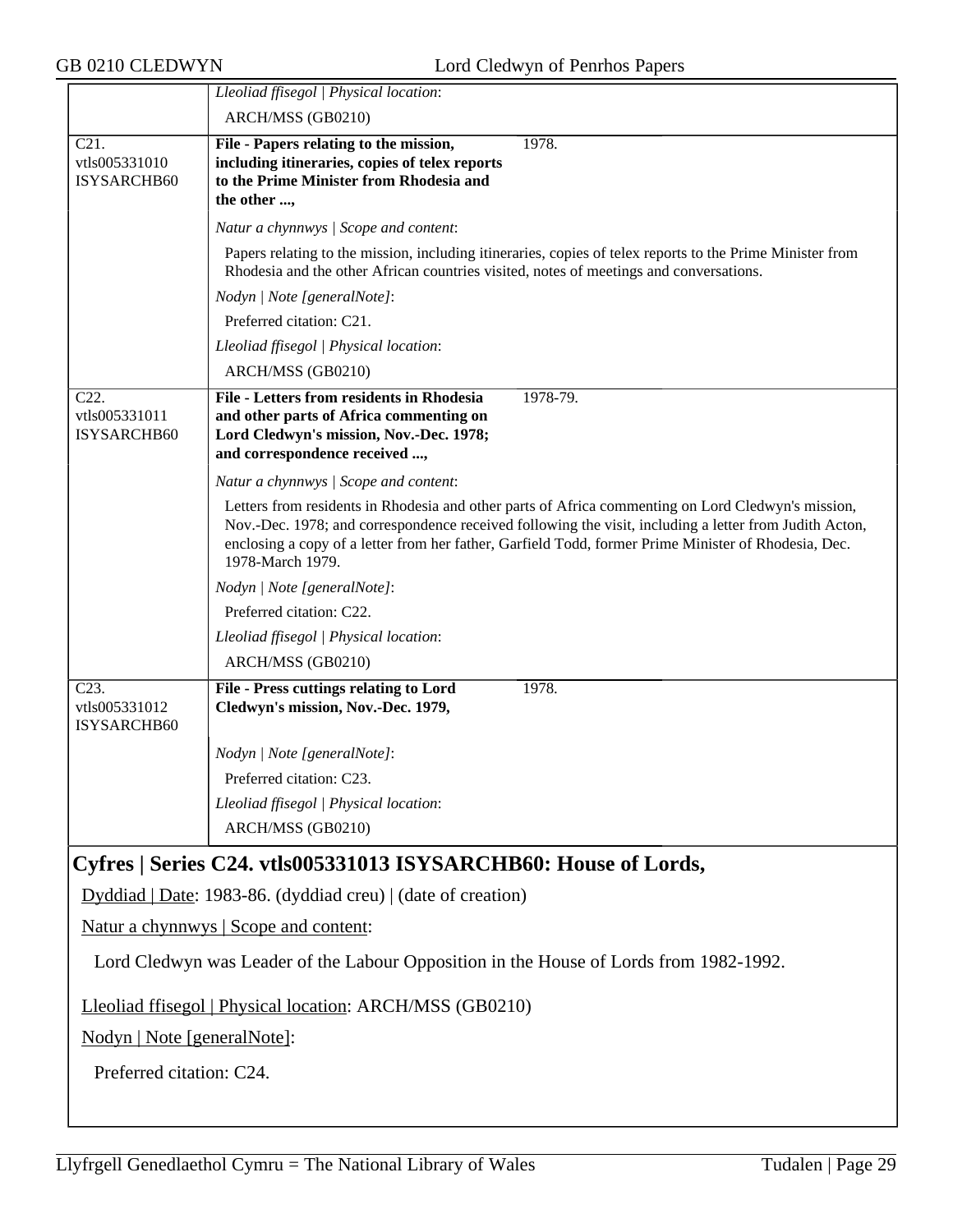$\overline{\phantom{0}}$ 

| FFeil / rhestr eitemau   File / item list |                                                                                                                                                                                                                                                                                                                                                                                                                                                                                   |                   |                                               |  |  |
|-------------------------------------------|-----------------------------------------------------------------------------------------------------------------------------------------------------------------------------------------------------------------------------------------------------------------------------------------------------------------------------------------------------------------------------------------------------------------------------------------------------------------------------------|-------------------|-----------------------------------------------|--|--|
| Cod cyfeirnod<br>Reference code           | Teitl   Title                                                                                                                                                                                                                                                                                                                                                                                                                                                                     | Dyddiadau   Dates | Disgrifiad ffisegol   Physical<br>description |  |  |
| C <sub>24</sub> .                         | File - Correspondence and papers relating                                                                                                                                                                                                                                                                                                                                                                                                                                         | 1983-86.          |                                               |  |  |
| vtls005331014                             | to Lord Cledwyn's activities as Leader of                                                                                                                                                                                                                                                                                                                                                                                                                                         |                   |                                               |  |  |
| ISYSARCHB60                               | the Labour Opposition in the House of                                                                                                                                                                                                                                                                                                                                                                                                                                             |                   |                                               |  |  |
|                                           | Lords. Among ,                                                                                                                                                                                                                                                                                                                                                                                                                                                                    |                   |                                               |  |  |
|                                           | Natur a chynnwys / Scope and content:                                                                                                                                                                                                                                                                                                                                                                                                                                             |                   |                                               |  |  |
|                                           | Correspondence and papers relating to Lord Cledwyn's activities as Leader of the Labour Opposition<br>in the House of Lords. Among the correspondents are Lord Raglan, Lord Shackleton, Albert Roberts,<br>Stan Newens, Shirley Summerskill, Dr David Owen, Roland Moyle, Lord Wilson, Lord Gowrie, Lord<br>Whitelaw (Leader of the House of Lords) (2), Lord Hume, Lord Willis, Neil Kinnock (2), Lord Caradon,<br>Len Murray, Lord Selsdon, Baroness Lane-Fox and Lord Boothby. |                   |                                               |  |  |
|                                           | Nodyn   Note [generalNote]:                                                                                                                                                                                                                                                                                                                                                                                                                                                       |                   |                                               |  |  |
|                                           | Preferred citation: C24.                                                                                                                                                                                                                                                                                                                                                                                                                                                          |                   |                                               |  |  |
|                                           | Lleoliad ffisegol   Physical location:                                                                                                                                                                                                                                                                                                                                                                                                                                            |                   |                                               |  |  |
|                                           | ARCH/MSS (GB0210)                                                                                                                                                                                                                                                                                                                                                                                                                                                                 |                   |                                               |  |  |
|                                           | Cyfres   Series C25. vtls005331015 ISYSARCHB60: Welsh affairs,                                                                                                                                                                                                                                                                                                                                                                                                                    |                   |                                               |  |  |
|                                           | Dyddiad   Date: 1980-85. (dyddiad creu)   (date of creation)                                                                                                                                                                                                                                                                                                                                                                                                                      |                   |                                               |  |  |
|                                           | Lleoliad ffisegol   Physical location: ARCH/MSS (GB0210)                                                                                                                                                                                                                                                                                                                                                                                                                          |                   |                                               |  |  |
| Nodyn   Note [generalNote]:               |                                                                                                                                                                                                                                                                                                                                                                                                                                                                                   |                   |                                               |  |  |
| Preferred citation: C25.                  |                                                                                                                                                                                                                                                                                                                                                                                                                                                                                   |                   |                                               |  |  |
|                                           |                                                                                                                                                                                                                                                                                                                                                                                                                                                                                   |                   |                                               |  |  |
|                                           |                                                                                                                                                                                                                                                                                                                                                                                                                                                                                   |                   |                                               |  |  |
|                                           | FFeil / rhestr eitemau   File / item list                                                                                                                                                                                                                                                                                                                                                                                                                                         |                   |                                               |  |  |
| Cod cyfeirnod                             | Teitl   Title                                                                                                                                                                                                                                                                                                                                                                                                                                                                     | Dyddiadau   Dates | Disgrifiad ffisegol   Physical                |  |  |
| Reference code<br>$C25$ .                 |                                                                                                                                                                                                                                                                                                                                                                                                                                                                                   |                   | description                                   |  |  |
| vtls005331016<br><b>ISYSARCHB60</b>       | File - Cwmni Theatr Cymru,                                                                                                                                                                                                                                                                                                                                                                                                                                                        | 1980-85.          |                                               |  |  |
|                                           |                                                                                                                                                                                                                                                                                                                                                                                                                                                                                   |                   |                                               |  |  |
|                                           | Natur a chynnwys / Scope and content:                                                                                                                                                                                                                                                                                                                                                                                                                                             |                   |                                               |  |  |
|                                           | Papers and correspondence, including letters from Sir Hywel Evans, Sir Thomas Parry and Wilbert Lloyd<br>Roberts.                                                                                                                                                                                                                                                                                                                                                                 |                   |                                               |  |  |
|                                           | Nodyn   Note [generalNote]:                                                                                                                                                                                                                                                                                                                                                                                                                                                       |                   |                                               |  |  |
|                                           | Preferred citation: C25.                                                                                                                                                                                                                                                                                                                                                                                                                                                          |                   |                                               |  |  |
|                                           | Lleoliad ffisegol   Physical location:                                                                                                                                                                                                                                                                                                                                                                                                                                            |                   |                                               |  |  |
|                                           | ARCH/MSS (GB0210)                                                                                                                                                                                                                                                                                                                                                                                                                                                                 |                   |                                               |  |  |
|                                           | Cyfres   Series C26-29. vtls005331017 ISYSARCHB60: Foreign affairs,                                                                                                                                                                                                                                                                                                                                                                                                               |                   |                                               |  |  |
|                                           | Dyddiad   Date: 1981-89. (dyddiad creu)   (date of creation)                                                                                                                                                                                                                                                                                                                                                                                                                      |                   |                                               |  |  |
|                                           | Lleoliad ffisegol   Physical location: ARCH/MSS (GB0210)                                                                                                                                                                                                                                                                                                                                                                                                                          |                   |                                               |  |  |
| Nodyn   Note [generalNote]:               |                                                                                                                                                                                                                                                                                                                                                                                                                                                                                   |                   |                                               |  |  |

#### **FFeil / rhestr eitemau | File / item list**

٦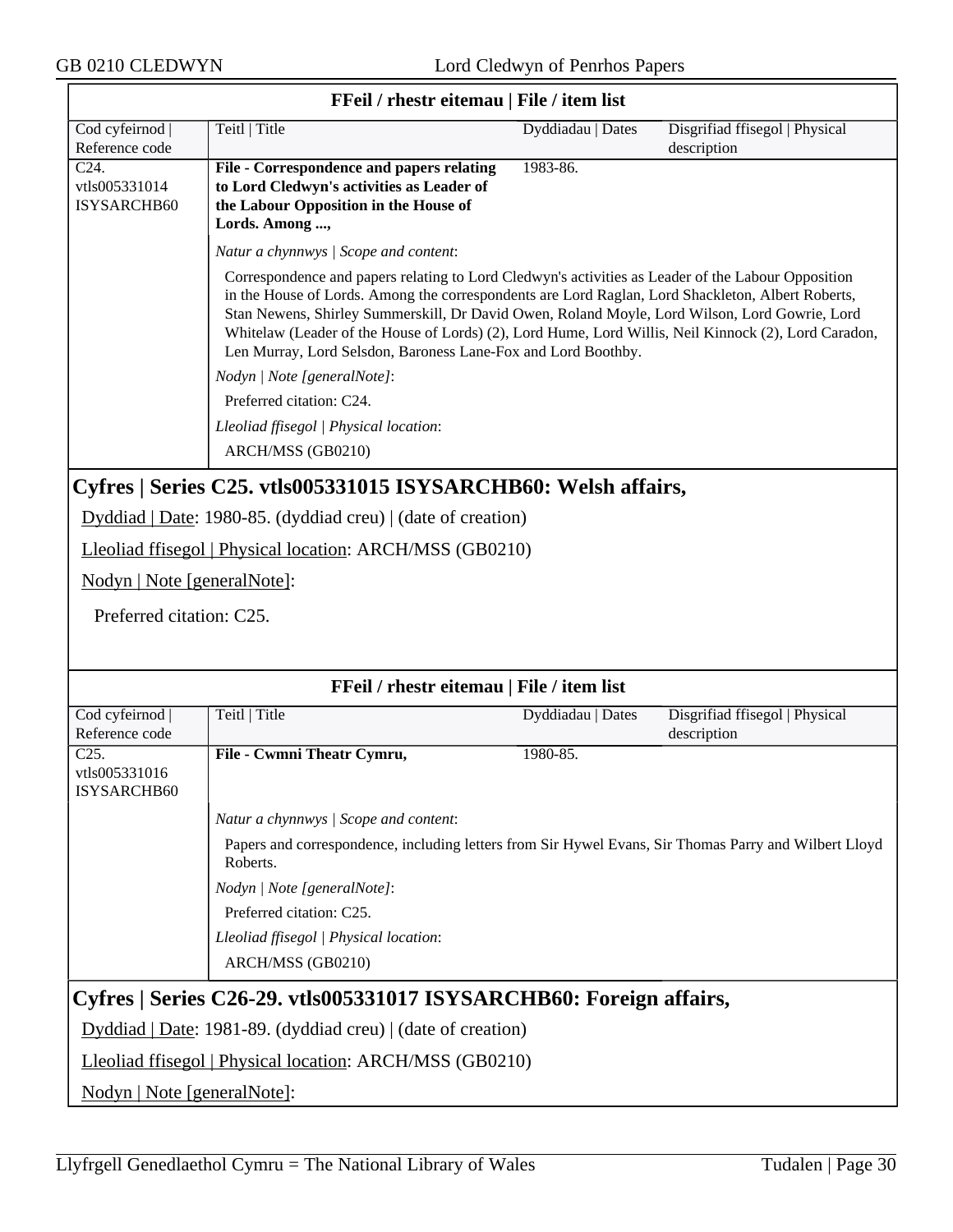Preferred citation: C26-29.

| FFeil / rhestr eitemau   File / item list         |                                                                                                                                        |                   |                                |
|---------------------------------------------------|----------------------------------------------------------------------------------------------------------------------------------------|-------------------|--------------------------------|
| Cod cyfeirnod                                     | Teitl   Title                                                                                                                          | Dyddiadau   Dates | Disgrifiad ffisegol   Physical |
| Reference code                                    |                                                                                                                                        |                   | description                    |
| C26.<br>vtls005331018<br>ISYSARCHB60              | File - St Helena,                                                                                                                      | 1981-85.          |                                |
|                                                   | Nodyn   Note [generalNote]:                                                                                                            |                   |                                |
|                                                   | Preferred citation: C26.                                                                                                               |                   |                                |
|                                                   | Lleoliad ffisegol   Physical location:                                                                                                 |                   |                                |
|                                                   | ARCH/MSS (GB0210)                                                                                                                      |                   |                                |
| C <sub>27</sub> .<br>vtls005331019<br>ISYSARCHB60 | File - The Falkland Islands,                                                                                                           | 1982-85.          |                                |
|                                                   | Nodyn   Note [generalNote]:                                                                                                            |                   |                                |
|                                                   | Preferred citation: C27.                                                                                                               |                   |                                |
|                                                   | Lleoliad ffisegol   Physical location:                                                                                                 |                   |                                |
|                                                   | ARCH/MSS (GB0210)                                                                                                                      |                   |                                |
| C <sub>28</sub> .<br>vtls005331020<br>ISYSARCHB60 | File - Hong Kong,                                                                                                                      | 1984-89.          |                                |
|                                                   | Nodyn   Note [generalNote]:                                                                                                            |                   |                                |
|                                                   | Preferred citation: C28.                                                                                                               |                   |                                |
|                                                   | Lleoliad ffisegol   Physical location:                                                                                                 |                   |                                |
|                                                   | ARCH/MSS (GB0210)                                                                                                                      |                   |                                |
| C <sub>29</sub> .<br>vtls005331021<br>ISYSARCHB60 | File - Europe, including papers on the<br>EEC, the East European Trade Council,<br>relations between east and west and<br>disarmament, | 1985-87.          |                                |
|                                                   | Nodyn   Note [generalNote]:                                                                                                            |                   |                                |
|                                                   | Preferred citation: C29.                                                                                                               |                   |                                |
|                                                   | Lleoliad ffisegol   Physical location:                                                                                                 |                   |                                |
|                                                   | ARCH/MSS (GB0210)                                                                                                                      |                   |                                |
|                                                   | Cyfres   Series C30-32. vtls005331022 ISYSARCHB60: Domestic politics,                                                                  |                   |                                |
|                                                   | Dyddiad   Date: 1983-88. (dyddiad creu)   (date of creation)                                                                           |                   |                                |
|                                                   | Lleoliad ffisegol   Physical location: ARCH/MSS (GB0210)                                                                               |                   |                                |
| Nodyn   Note [generalNote]:                       |                                                                                                                                        |                   |                                |
| Preferred citation: C30-32.                       |                                                                                                                                        |                   |                                |
|                                                   |                                                                                                                                        |                   |                                |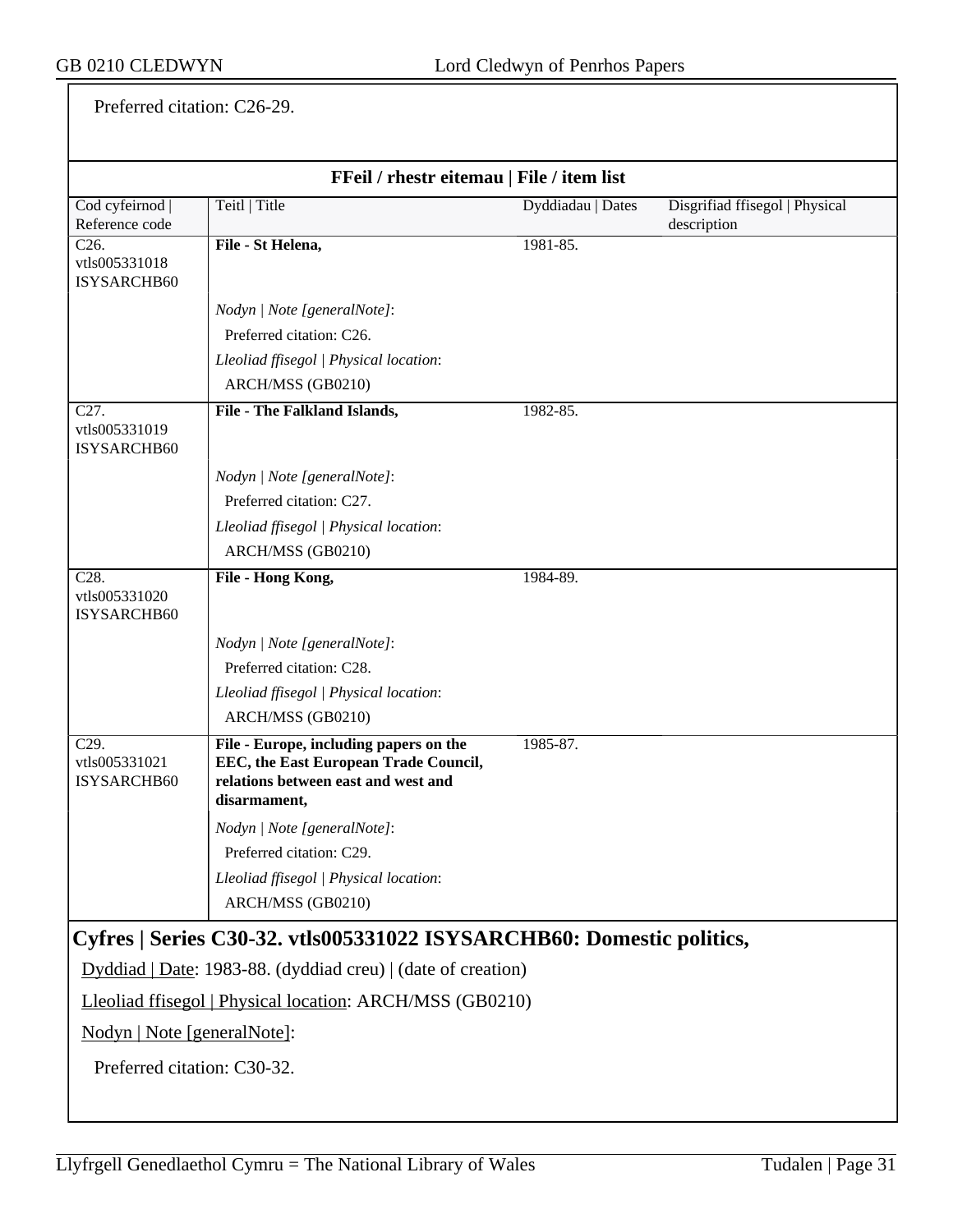|                                                   | FFeil / rhestr eitemau   File / item list                                                                                                                                                        |                         |                                               |
|---------------------------------------------------|--------------------------------------------------------------------------------------------------------------------------------------------------------------------------------------------------|-------------------------|-----------------------------------------------|
| Cod cyfeirnod  <br>Reference code                 | Teitl   Title                                                                                                                                                                                    | Dyddiadau   Dates       | Disgrifiad ffisegol   Physical<br>description |
| C <sub>30</sub> .<br>vtls005331023<br>ISYSARCHB60 | File - Agriculture, including letters from<br><b>Nicholas Edwards, Barry Jones and</b><br><b>Michael Jopling,</b>                                                                                | 1983-86.                |                                               |
|                                                   | Nodyn   Note [generalNote]:                                                                                                                                                                      |                         |                                               |
|                                                   | Preferred citation: C30.                                                                                                                                                                         |                         |                                               |
|                                                   | Lleoliad ffisegol   Physical location:                                                                                                                                                           |                         |                                               |
|                                                   | ARCH/MSS (GB0210)                                                                                                                                                                                |                         |                                               |
| C31.<br>vtls005331024<br>ISYSARCHB60              | File - Unemployment,                                                                                                                                                                             | 1984.                   |                                               |
|                                                   | Nodyn   Note [generalNote]:                                                                                                                                                                      |                         |                                               |
|                                                   | Preferred citation: C31.                                                                                                                                                                         |                         |                                               |
|                                                   | Lleoliad ffisegol   Physical location:                                                                                                                                                           |                         |                                               |
|                                                   | ARCH/MSS (GB0210)                                                                                                                                                                                |                         |                                               |
| C32.<br>vtls005331025<br>ISYSARCHB60              | <b>File - Rural Development Grants,</b><br>including letters from John Clement,                                                                                                                  | 1987-88.                |                                               |
|                                                   | Nodyn   Note [generalNote]:                                                                                                                                                                      |                         |                                               |
|                                                   | Preferred citation: C32.                                                                                                                                                                         |                         |                                               |
|                                                   | Lleoliad ffisegol   Physical location:                                                                                                                                                           |                         |                                               |
|                                                   | ARCH/MSS (GB0210)                                                                                                                                                                                |                         |                                               |
|                                                   | Cyfres   Series C33-38. vtls005331026 ISYSARCHB60: University of Wales,                                                                                                                          |                         |                                               |
|                                                   | Dyddiad   Date: 1984-90. (dyddiad creu)   (date of creation)                                                                                                                                     |                         |                                               |
|                                                   | Natur a chynnwys   Scope and content:                                                                                                                                                            |                         |                                               |
|                                                   | Lord Cledwyn served as President of the University College of Wales, Aberystwyth, 1976-85, and as<br>Pro-Chancellor of the University of Wales from 1985. The original files have been retained. |                         |                                               |
|                                                   | Lleoliad ffisegol   Physical location: ARCH/MSS (GB0210)                                                                                                                                         |                         |                                               |
| Nodyn   Note [generalNote]:                       |                                                                                                                                                                                                  |                         |                                               |
| Preferred citation: C33-38.                       |                                                                                                                                                                                                  |                         |                                               |
|                                                   | FFeil / rhestr eitemau   File / item list                                                                                                                                                        |                         |                                               |
| Cod cyfeirnod  <br>Reference code                 | Teitl   Title                                                                                                                                                                                    | Dyddiadau   Dates       | Disgrifiad ffisegol   Physical<br>description |
| C33.<br>vtls005331027<br>ISYSARCHB60              | File - Correspondence and papers,<br>including letters from Emrys Wynn Jones,<br>Principal Gareth Owen and Lady White,                                                                           | 1984, Jan.-1985<br>Nov. |                                               |
|                                                   | Nodyn   Note [generalNote]:                                                                                                                                                                      |                         |                                               |

# Llyfrgell Genedlaethol Cymru = The National Library of Wales Tudalen | Page 32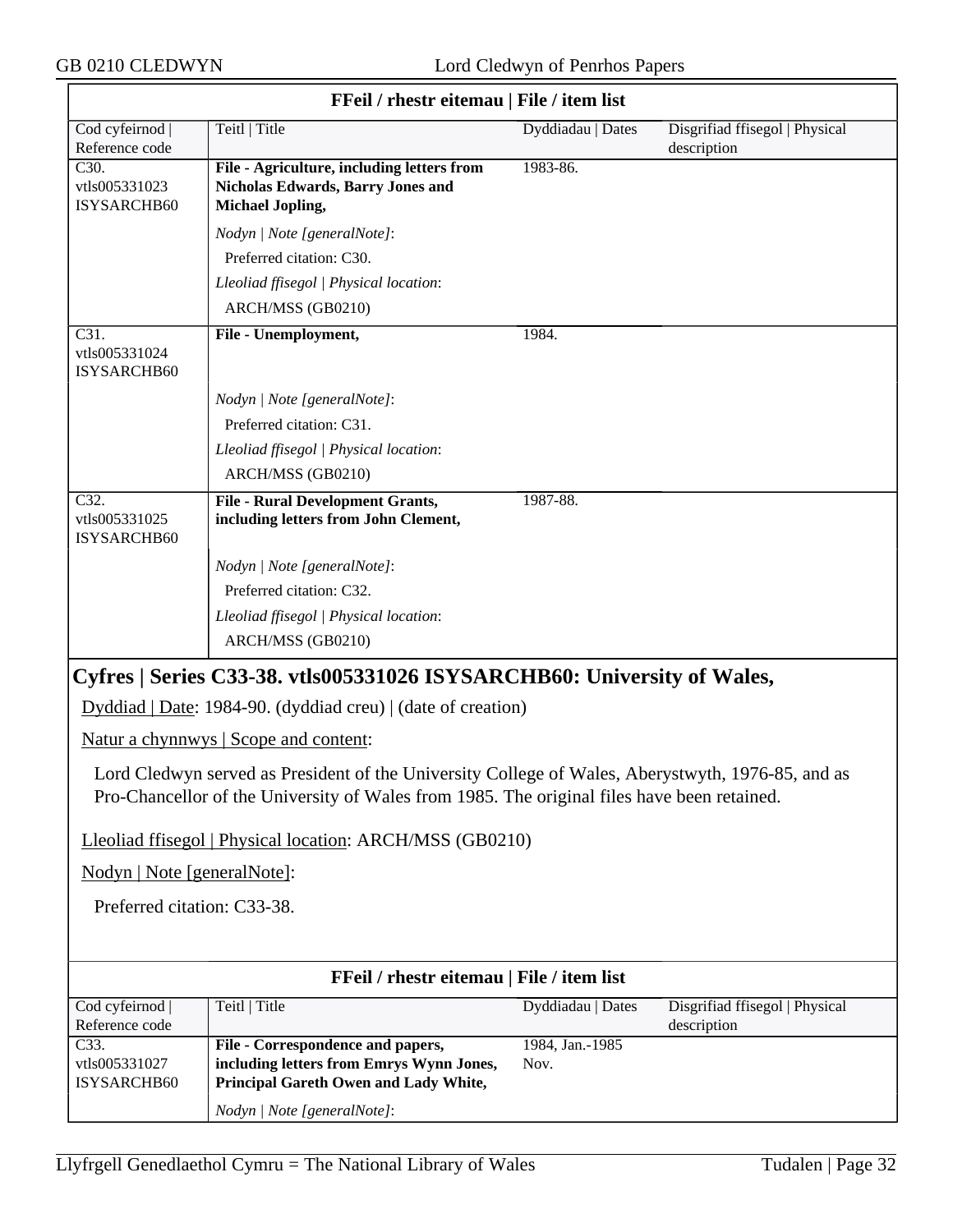|                                      | Preferred citation: C33.                                                                                                                                                                |                                                                                                                                                                                                                                                                                                         |
|--------------------------------------|-----------------------------------------------------------------------------------------------------------------------------------------------------------------------------------------|---------------------------------------------------------------------------------------------------------------------------------------------------------------------------------------------------------------------------------------------------------------------------------------------------------|
|                                      | Lleoliad ffisegol   Physical location:                                                                                                                                                  |                                                                                                                                                                                                                                                                                                         |
|                                      | ARCH/MSS (GB0210)                                                                                                                                                                       |                                                                                                                                                                                                                                                                                                         |
| C34.<br>vtls005331028<br>ISYSARCHB60 | File - Correspondence and papers,<br>including letters from Sir Peter<br><b>Swinnerton-Dyer and Principal Gareth</b><br>Owen,                                                           | 1985, Nov.-1986,<br>Dec.                                                                                                                                                                                                                                                                                |
|                                      | Nodyn   Note [generalNote]:                                                                                                                                                             |                                                                                                                                                                                                                                                                                                         |
|                                      | Preferred citation: C34.                                                                                                                                                                |                                                                                                                                                                                                                                                                                                         |
|                                      | Lleoliad ffisegol   Physical location:                                                                                                                                                  |                                                                                                                                                                                                                                                                                                         |
|                                      | ARCH/MSS (GB0210)                                                                                                                                                                       |                                                                                                                                                                                                                                                                                                         |
| C35.<br>vtls005331029<br>ISYSARCHB60 | File - Correspondence and papers,<br>including letters from Lord Callaghan of<br><b>Cardiff, Charles Prince of Wales, Professor</b><br>Brian Clarkson, Sir Peter Swinnerton-<br>Dyer ,  | 1986, May-1987,<br>July.                                                                                                                                                                                                                                                                                |
|                                      | Natur a chynnwys / Scope and content:                                                                                                                                                   |                                                                                                                                                                                                                                                                                                         |
|                                      | Gareth Owen and Lady White.                                                                                                                                                             | Correspondence and papers, including letters from Lord Callaghan of Cardiff, Charles Prince of Wales,<br>Professor Brian Clarkson, Sir Peter Swinnerton-Dyer, Lord Elwyn-Jones, T. Mervyn Jones, Principal                                                                                              |
|                                      | Nodyn   Note [generalNote]:                                                                                                                                                             |                                                                                                                                                                                                                                                                                                         |
|                                      | Preferred citation: C35.                                                                                                                                                                |                                                                                                                                                                                                                                                                                                         |
|                                      | Lleoliad ffisegol   Physical location:                                                                                                                                                  |                                                                                                                                                                                                                                                                                                         |
|                                      | ARCH/MSS (GB0210)                                                                                                                                                                       |                                                                                                                                                                                                                                                                                                         |
| C36.<br>vtls005331030<br>ISYSARCHB60 | File - Correspondence and papers,<br>including letters from Charles Prince<br>of Wales, Professor Brian Clarkson, Sir<br><b>Goronwy Daniel, Sir Aubrey Trotman-</b><br>Dickinson, Sir , | 1987, May-1988,<br>July.                                                                                                                                                                                                                                                                                |
|                                      | Natur a chynnwys / Scope and content:                                                                                                                                                   |                                                                                                                                                                                                                                                                                                         |
|                                      |                                                                                                                                                                                         | Correspondence and papers, including letters from Charles Prince of Wales, Professor Brian Clarkson,<br>Sir Goronwy Daniel, Sir Aubrey Trotman-Dickinson, Sir Peter Swinnerton-Dyer, Lord Heycock, Lord<br>Elwyn Jones, Sir William Mars Jones, Professor Eric Sunderland, Peter Walker and Lady White. |
|                                      | Nodyn   Note [generalNote]:                                                                                                                                                             |                                                                                                                                                                                                                                                                                                         |
|                                      | Preferred citation: C36.                                                                                                                                                                |                                                                                                                                                                                                                                                                                                         |
|                                      | Lleoliad ffisegol   Physical location:                                                                                                                                                  |                                                                                                                                                                                                                                                                                                         |
|                                      | ARCH/MSS (GB0210)                                                                                                                                                                       |                                                                                                                                                                                                                                                                                                         |
| C37.<br>vtls005331031<br>ISYSARCHB60 | File - Correspondence and papers,<br>including letters from Charles Prince<br>of Wales, Professor Brian Clarkson, Sir<br><b>Goronwy Daniel, Sir Aubrey Trotman</b><br>Dickinson ,       | 1988, Sept.-1990,<br>July.                                                                                                                                                                                                                                                                              |
|                                      | Natur a chynnwys / Scope and content:                                                                                                                                                   |                                                                                                                                                                                                                                                                                                         |
|                                      |                                                                                                                                                                                         | Correspondence and papers, including letters from Charles Prince of Wales, Professor Brian Clarkson,<br>Sir Goronwy Daniel, Sir Aubrey Trotman Dickinson, Sir W. Emrys Evans, Professor Kenneth O.<br>Morgan, Principal Gareth Owen, Sir John Riddell and Peter Walker. Includes files of papers on the |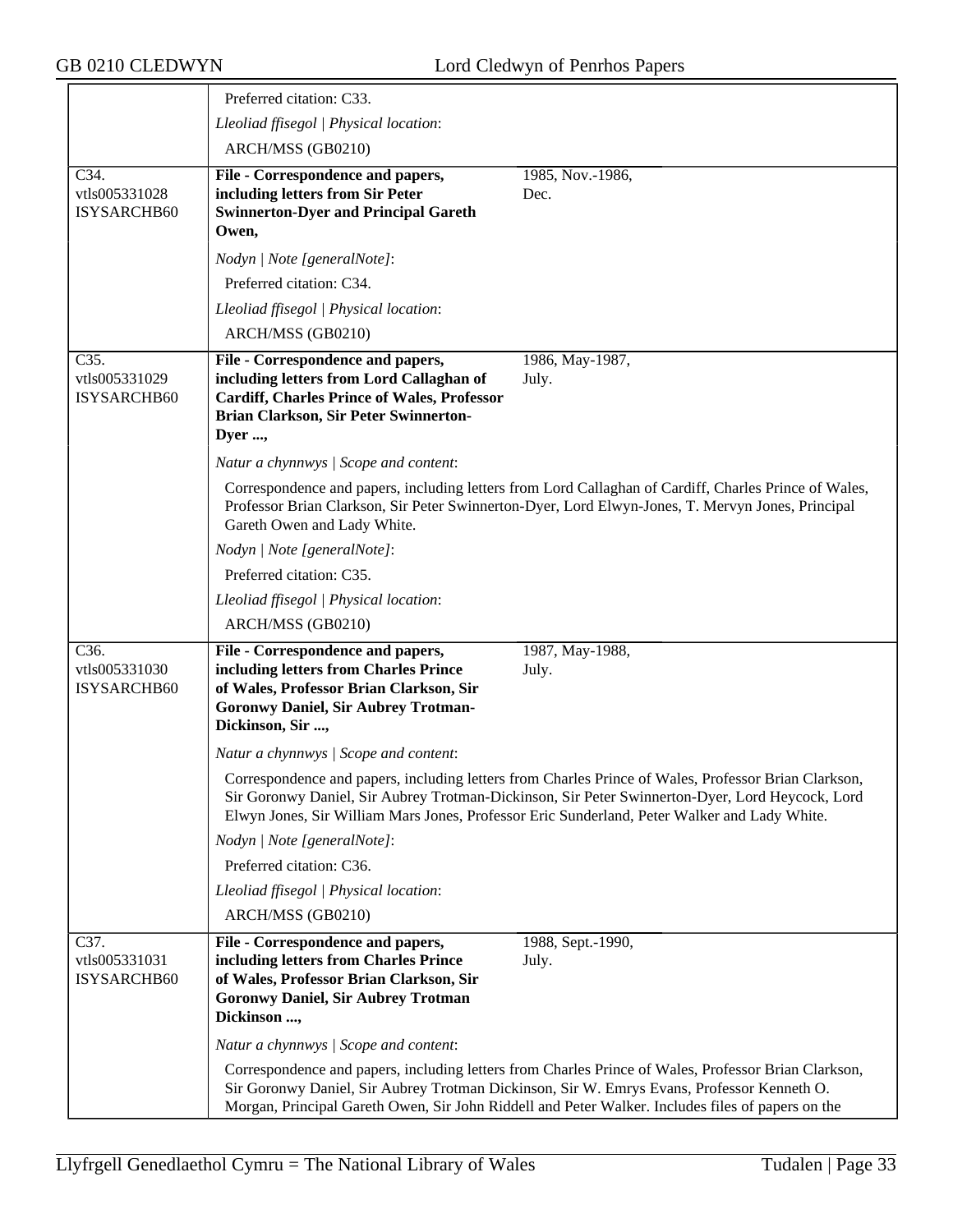| GB 0210 CLEDWYN                                    |                                                                                                                                                                                                                                                                                                                                                                                                                                    | Lord Cledwyn of Penrhos Papers |                                               |
|----------------------------------------------------|------------------------------------------------------------------------------------------------------------------------------------------------------------------------------------------------------------------------------------------------------------------------------------------------------------------------------------------------------------------------------------------------------------------------------------|--------------------------------|-----------------------------------------------|
|                                                    | development of the Centre for Advanced Welsh and Celtic Studies at the University College of Wales,<br>Aberystwyth, February - July 1989.                                                                                                                                                                                                                                                                                          |                                |                                               |
|                                                    | Nodyn   Note [generalNote]:                                                                                                                                                                                                                                                                                                                                                                                                        |                                |                                               |
|                                                    | Preferred citation: C37.                                                                                                                                                                                                                                                                                                                                                                                                           |                                |                                               |
|                                                    | Lleoliad ffisegol   Physical location:                                                                                                                                                                                                                                                                                                                                                                                             |                                |                                               |
|                                                    | ARCH/MSS (GB0210)                                                                                                                                                                                                                                                                                                                                                                                                                  |                                |                                               |
| C38.<br>vtls005331032<br>ISYSARCHB60               | File - Correspondence and papers,<br>including letters from Lord Callaghan of<br>Cardiff, Sir Goronwy Daniel, Sir Aubrey<br>Trotman Dickinson, Sir Herbert Duthie ,                                                                                                                                                                                                                                                                | 1987, Nov.-1990,<br>July.      |                                               |
|                                                    | Natur a chynnwys / Scope and content:                                                                                                                                                                                                                                                                                                                                                                                              |                                |                                               |
|                                                    | Correspondence and papers, including letters from Lord Callaghan of Cardiff, Sir Goronwy Daniel,<br>Sir Aubrey Trotman Dickinson, Sir Herbert Duthie, Professor Kenneth O. Morgan, Principal Gareth<br>Owen, Sir John Riddell, Lord Scarman and Peter Walker. Many of the papers relate to the proceedings<br>and report of the Working Group on Powers and Functions of the University of Wales chaired by Sir<br>Goronwy Daniel. |                                |                                               |
|                                                    | Nodyn   Note [generalNote]:                                                                                                                                                                                                                                                                                                                                                                                                        |                                |                                               |
|                                                    | Preferred citation: C38.                                                                                                                                                                                                                                                                                                                                                                                                           |                                |                                               |
|                                                    | Lleoliad ffisegol   Physical location:                                                                                                                                                                                                                                                                                                                                                                                             |                                |                                               |
|                                                    | ARCH/MSS (GB0210)                                                                                                                                                                                                                                                                                                                                                                                                                  |                                |                                               |
|                                                    | Cyfres   Series C39-45. vtls005331033 ISYSARCHB60: Welsh affairs,                                                                                                                                                                                                                                                                                                                                                                  |                                |                                               |
|                                                    | Dyddiad   Date: 1988-92. (dyddiad creu)   (date of creation)                                                                                                                                                                                                                                                                                                                                                                       |                                |                                               |
|                                                    | Lleoliad ffisegol   Physical location: ARCH/MSS (GB0210)                                                                                                                                                                                                                                                                                                                                                                           |                                |                                               |
| Nodyn   Note [generalNote]:                        |                                                                                                                                                                                                                                                                                                                                                                                                                                    |                                |                                               |
| Preferred citation: C39-45.                        |                                                                                                                                                                                                                                                                                                                                                                                                                                    |                                |                                               |
|                                                    |                                                                                                                                                                                                                                                                                                                                                                                                                                    |                                |                                               |
|                                                    | FFeil / rhestr eitemau   File / item list                                                                                                                                                                                                                                                                                                                                                                                          |                                |                                               |
| Cod cyfeirnod  <br>Reference code                  | Teitl   Title                                                                                                                                                                                                                                                                                                                                                                                                                      | Dyddiadau   Dates              | Disgrifiad ffisegol   Physical<br>description |
| $\overline{C39}$ .<br>vtls005331034<br>ISYSARCHB60 | File - General file of papers and<br>correspondence, including letters from<br>Lord Aberdare, Peter Garbett Edwards,<br>Ieuan Wyn Jones MP, Alun Michael ,                                                                                                                                                                                                                                                                         | 1988-92.                       |                                               |
|                                                    | Natur a chynnwys / Scope and content:                                                                                                                                                                                                                                                                                                                                                                                              |                                |                                               |

| General file of papers and correspondence, including letters from Lord Aberdare, Peter Garbett Edwards, |
|---------------------------------------------------------------------------------------------------------|
| Ieuan Wyn Jones MP, Alun Michael MP and Alan Williams MP.                                               |
| $\big \;Nodyn\;/\;Note\; [generalNote\,].$                                                              |
| $D_{\text{max}}$ $C_{\text{max}}$ $A_{\text{max}}$ $C_{\text{max}}$ $C_{\text{max}}$                    |

Preferred citation: C39. *Lleoliad ffisegol | Physical location*:

ARCH/MSS (GB0210)

C40.

vtls005331035 ISYSARCHB60 File - Aelwyd Housing Association, 1992-93.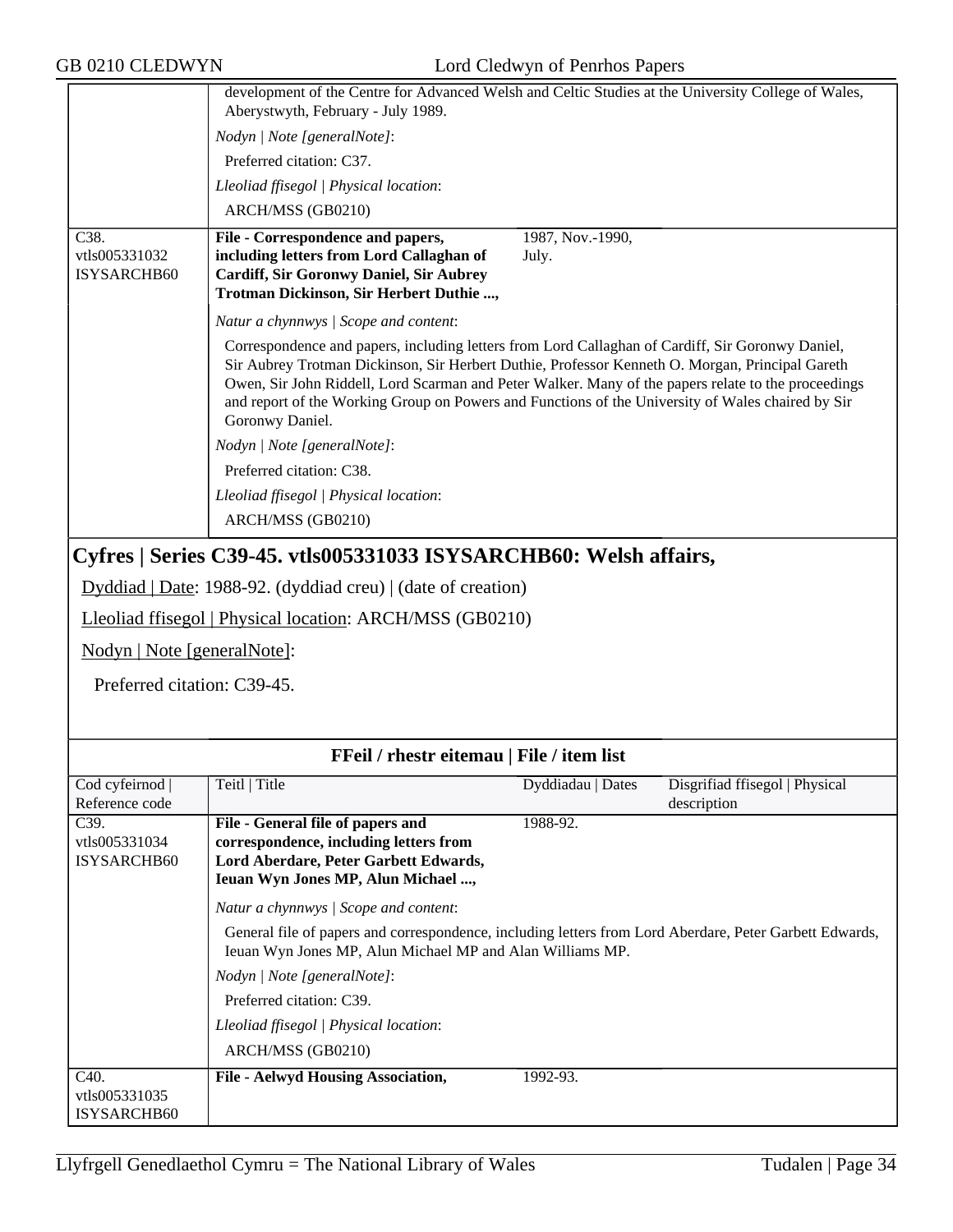|                                      | Nodyn   Note [generalNote]:                                                                                                  |          |
|--------------------------------------|------------------------------------------------------------------------------------------------------------------------------|----------|
|                                      | Preferred citation: C40.                                                                                                     |          |
|                                      |                                                                                                                              |          |
|                                      | Lleoliad ffisegol   Physical location:                                                                                       |          |
|                                      | ARCH/MSS (GB0210)                                                                                                            |          |
| C41.<br>vtls005331036                | <b>File - Assembly of Welsh Counties,</b>                                                                                    | 1990-92. |
| ISYSARCHB60                          |                                                                                                                              |          |
|                                      | Nodyn   Note [generalNote]:                                                                                                  |          |
|                                      | Preferred citation: C41.                                                                                                     |          |
|                                      | Lleoliad ffisegol   Physical location:                                                                                       |          |
|                                      | ARCH/MSS (GB0210)                                                                                                            |          |
| C42.<br>vtls005331037<br>ISYSARCHB60 | <b>File - Midland Bank Advisory Council for</b><br>Wales,                                                                    | 1990-92. |
|                                      | Nodyn   Note [generalNote]:                                                                                                  |          |
|                                      | Preferred citation: C42.                                                                                                     |          |
|                                      |                                                                                                                              |          |
|                                      | Lleoliad ffisegol   Physical location:<br>ARCH/MSS (GB0210)                                                                  |          |
|                                      |                                                                                                                              |          |
| C43.<br>vtls005331038<br>ISYSARCHB60 | <b>File - Welsh Centre for International</b><br>Affairs,                                                                     | 1991-92. |
|                                      | Nodyn   Note [generalNote]:                                                                                                  |          |
|                                      | Preferred citation: C43.                                                                                                     |          |
|                                      | Lleoliad ffisegol   Physical location:                                                                                       |          |
|                                      | ARCH/MSS (GB0210)                                                                                                            |          |
| C44.                                 | File - Welsh Language Working Party/Bill,                                                                                    | 1990-92. |
| vtls005331039<br>ISYSARCHB60         |                                                                                                                              |          |
|                                      | Nodyn   Note [generalNote]:                                                                                                  |          |
|                                      | Preferred citation: C44.                                                                                                     |          |
|                                      | Lleoliad ffisegol   Physical location:                                                                                       |          |
|                                      | ARCH/MSS (GB0210)                                                                                                            |          |
| C45.<br>vtls005331040<br>ISYSARCHB60 | File - Miscellaneous, 1991-2,                                                                                                | 1991-92. |
|                                      | Nodyn   Note [generalNote]:                                                                                                  |          |
|                                      | Preferred citation: C45.                                                                                                     |          |
|                                      | Lleoliad ffisegol   Physical location:                                                                                       |          |
|                                      | ARCH/MSS (GB0210)                                                                                                            |          |
|                                      |                                                                                                                              |          |
|                                      | Cyfres   Series C46-53. vtls005331041 ISYSARCHB60: Anglesey,<br>Dyddiad   Date: 1983-92. (dyddiad creu)   (date of creation) |          |
|                                      |                                                                                                                              |          |
|                                      | Lleoliad ffisegol   Physical location: ARCH/MSS (GB0210)                                                                     |          |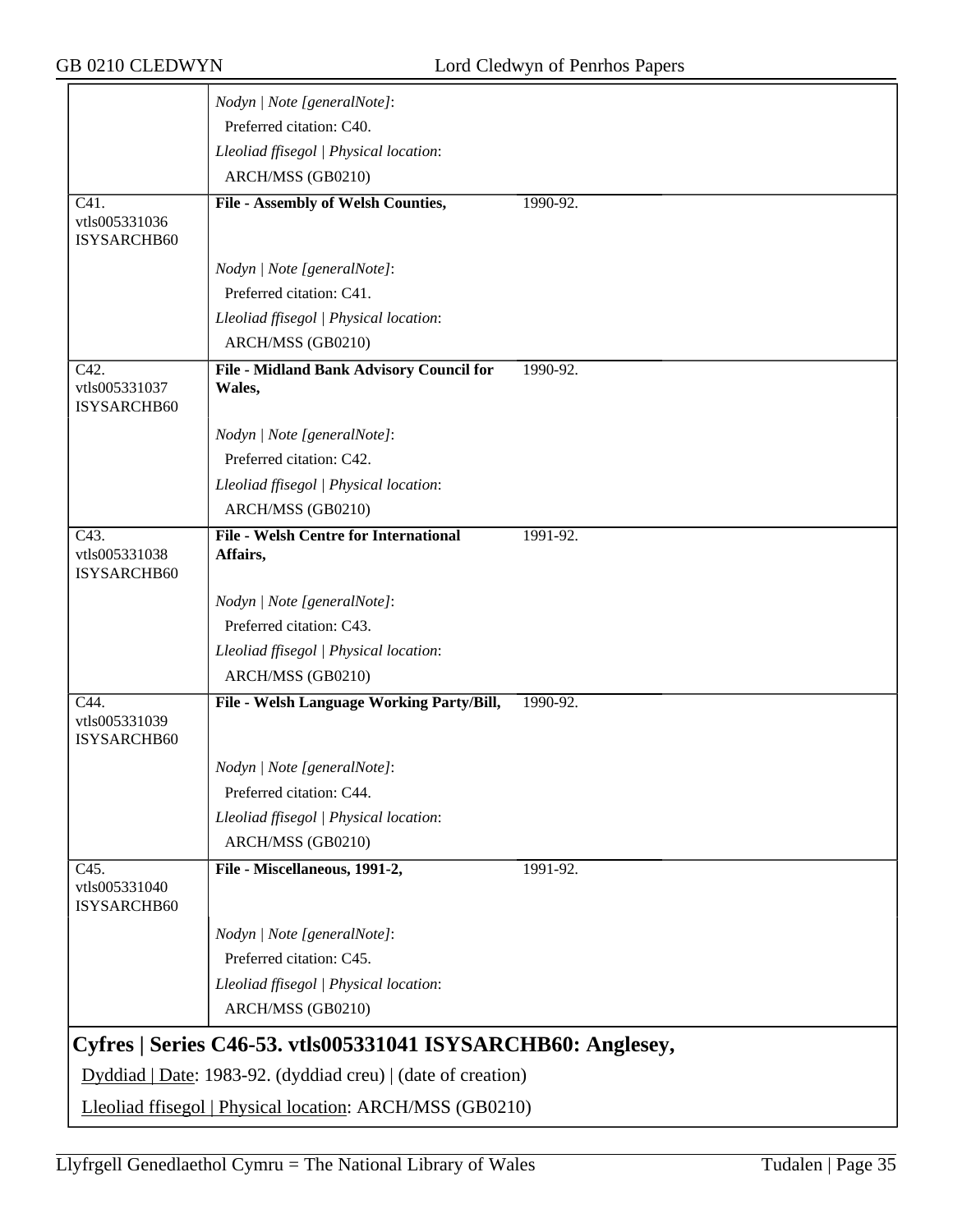## Nodyn | Note [generalNote]:

Preferred citation: C46-53.

| FFeil / rhestr eitemau   File / item list          |                                                        |                   |                                               |
|----------------------------------------------------|--------------------------------------------------------|-------------------|-----------------------------------------------|
| Cod cyfeirnod  <br>Reference code                  | Teitl   Title                                          | Dyddiadau   Dates | Disgrifiad ffisegol   Physical<br>description |
| $\overline{C46}$ .<br>vtls005331042<br>ISYSARCHB60 | File - A5 Relief Road,                                 | 1990.             |                                               |
|                                                    | Nodyn   Note [generalNote]:                            |                   |                                               |
|                                                    | Preferred citation: C46.                               |                   |                                               |
|                                                    | Lleoliad ffisegol   Physical location:                 |                   |                                               |
|                                                    | ARCH/MSS (GB0210)                                      |                   |                                               |
| C47.<br>vtls005331043<br>ISYSARCHB60               | <b>File - Anglesey Borough Council,</b>                | 1983-92.          |                                               |
|                                                    | Nodyn   Note [generalNote]:                            |                   |                                               |
|                                                    | Preferred citation: C47.                               |                   |                                               |
|                                                    | Lleoliad ffisegol   Physical location:                 |                   |                                               |
|                                                    | ARCH/MSS (GB0210)                                      |                   |                                               |
| $\overline{C48}$ .<br>vtls005331044<br>ISYSARCHB60 | <b>File - Anglesey Crossroads,</b>                     | 1991-92.          |                                               |
|                                                    | Nodyn   Note [generalNote]:                            |                   |                                               |
|                                                    | Preferred citation: C48.                               |                   |                                               |
|                                                    | Lleoliad ffisegol   Physical location:                 |                   |                                               |
|                                                    | ARCH/MSS (GB0210)                                      |                   |                                               |
| $\overline{C49}$ .<br>vtls005331045<br>ISYSARCHB60 | File - Holyhead (general),                             | 1983-92.          |                                               |
|                                                    | Nodyn   Note [generalNote]:                            |                   |                                               |
|                                                    | Preferred citation: C49.                               |                   |                                               |
|                                                    | Lleoliad ffisegol   Physical location:                 |                   |                                               |
|                                                    | ARCH/MSS (GB0210)                                      |                   |                                               |
| C50.<br>vtls005331046<br>ISYSARCHB60               | File - Holyhead & District Citizens' Advice<br>Bureau, | 1990-1992.        |                                               |
|                                                    | Nodyn   Note [generalNote]:                            |                   |                                               |
|                                                    | Preferred citation: C50.                               |                   |                                               |
|                                                    | Lleoliad ffisegol   Physical location:                 |                   |                                               |
|                                                    | ARCH/MSS (GB0210)                                      |                   |                                               |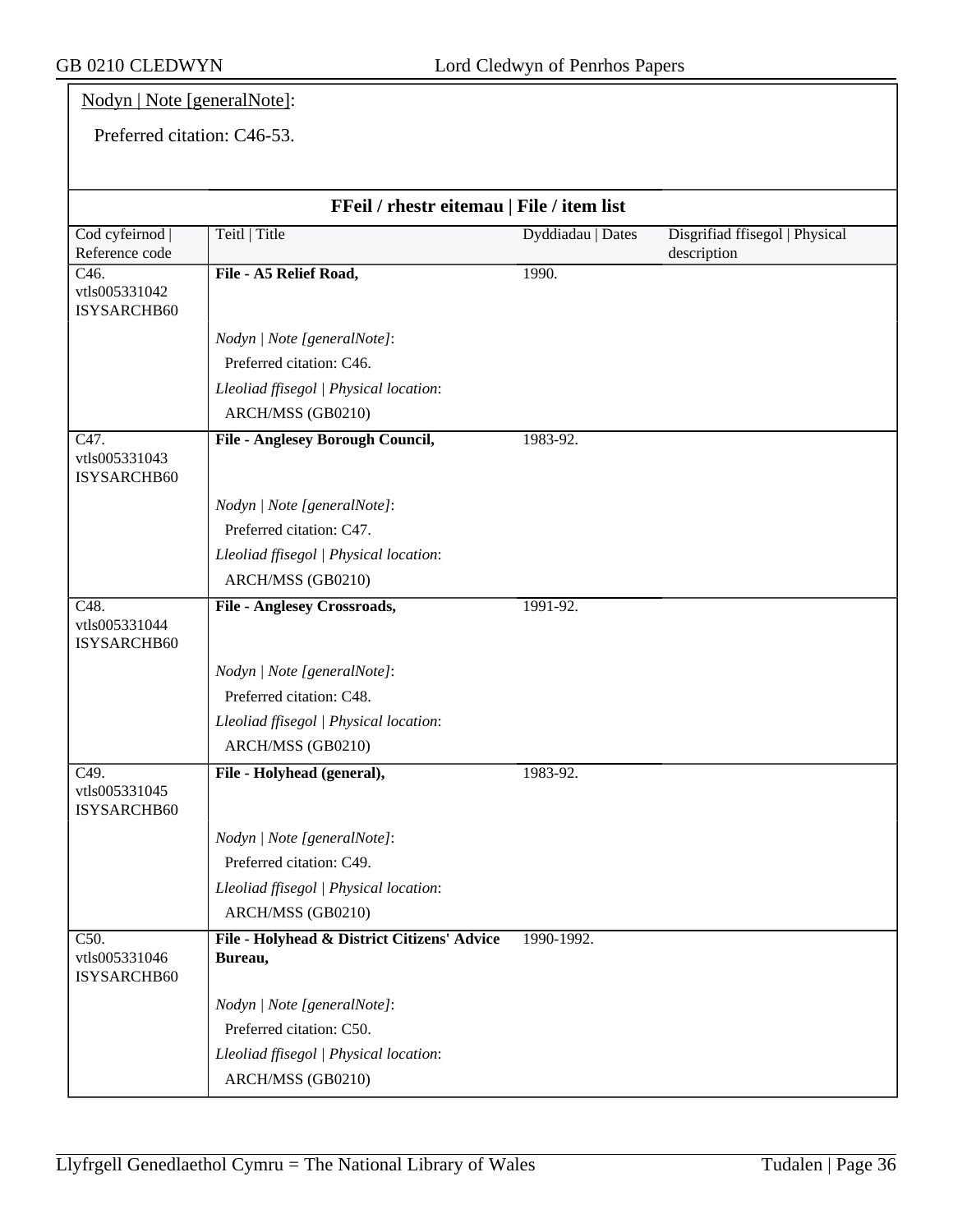| C51.<br>vtls005331047                              | File - Lloyd George Appeal Fund,                                                                                                                                                                                                                                                      | 1985-90.          |                                               |
|----------------------------------------------------|---------------------------------------------------------------------------------------------------------------------------------------------------------------------------------------------------------------------------------------------------------------------------------------|-------------------|-----------------------------------------------|
| ISYSARCHB60                                        |                                                                                                                                                                                                                                                                                       |                   |                                               |
|                                                    | Nodyn   Note [generalNote]:                                                                                                                                                                                                                                                           |                   |                                               |
|                                                    | Preferred citation: C51.                                                                                                                                                                                                                                                              |                   |                                               |
|                                                    | Lleoliad ffisegol   Physical location:                                                                                                                                                                                                                                                |                   |                                               |
|                                                    | ARCH/MSS (GB0210)                                                                                                                                                                                                                                                                     |                   |                                               |
| $\overline{C52}$ .<br>vtls005331048<br>ISYSARCHB60 | File - Up-grading of railway line to<br>Holyhead,                                                                                                                                                                                                                                     | 1990-91.          |                                               |
|                                                    | Nodyn   Note [generalNote]:                                                                                                                                                                                                                                                           |                   |                                               |
|                                                    | Preferred citation: C52.                                                                                                                                                                                                                                                              |                   |                                               |
|                                                    | Lleoliad ffisegol   Physical location:                                                                                                                                                                                                                                                |                   |                                               |
|                                                    | ARCH/MSS (GB0210)                                                                                                                                                                                                                                                                     |                   |                                               |
| $\overline{C53}$ .<br>vtls005331049<br>ISYSARCHB60 | <b>File - Welsh Development Agency;</b><br><b>Creative Learning; Holyhead</b><br><b>Opportunities Trust, etc,</b>                                                                                                                                                                     | 1989-92.          |                                               |
|                                                    | Nodyn   Note [generalNote]:                                                                                                                                                                                                                                                           |                   |                                               |
|                                                    | Preferred citation: C53.                                                                                                                                                                                                                                                              |                   |                                               |
|                                                    | Lleoliad ffisegol   Physical location:                                                                                                                                                                                                                                                |                   |                                               |
|                                                    | ARCH/MSS (GB0210)                                                                                                                                                                                                                                                                     |                   |                                               |
|                                                    | Cyfres   Series C54-71. vtls005331050 ISYSARCHB60: University of Wales,                                                                                                                                                                                                               |                   |                                               |
|                                                    | Dyddiad   Date: 1977-94. (dyddiad creu)   (date of creation)                                                                                                                                                                                                                          |                   |                                               |
|                                                    | Lleoliad ffisegol   Physical location: ARCH/MSS (GB0210)                                                                                                                                                                                                                              |                   |                                               |
| Nodyn   Note [generalNote]:                        |                                                                                                                                                                                                                                                                                       |                   |                                               |
| Preferred citation: C54-71.                        |                                                                                                                                                                                                                                                                                       |                   |                                               |
|                                                    |                                                                                                                                                                                                                                                                                       |                   |                                               |
|                                                    |                                                                                                                                                                                                                                                                                       |                   |                                               |
|                                                    | FFeil / rhestr eitemau   File / item list                                                                                                                                                                                                                                             |                   |                                               |
| Cod cyfeirnod<br>Reference code                    | Teitl   Title                                                                                                                                                                                                                                                                         | Dyddiadau   Dates | Disgrifiad ffisegol   Physical<br>description |
| C54.                                               | File - Correspondence and papers,                                                                                                                                                                                                                                                     | 1989-90.          |                                               |
| vtls005331051<br><b>ISYSARCHB60</b>                | including letters from Professor Brian<br><b>Clarkson, Sir Goronwy Daniel, Sir Peter</b>                                                                                                                                                                                              |                   |                                               |
|                                                    | <b>Swinnerton-Dyer, Lord Heycock, Lord</b>                                                                                                                                                                                                                                            |                   |                                               |
|                                                    | Elwyn Jones ,                                                                                                                                                                                                                                                                         |                   |                                               |
|                                                    | Natur a chynnwys / Scope and content:                                                                                                                                                                                                                                                 |                   |                                               |
|                                                    | Correspondence and papers, including letters from Professor Brian Clarkson, Sir Goronwy Daniel, Sir<br>Peter Swinnerton-Dyer, Lord Heycock, Lord Elwyn Jones, Professor Kenneth O. Morgan, Principal<br>Gareth Owen, Sir John Riddell, Sir John Meurig Thomas and Sir Alwyn Williams. |                   |                                               |
|                                                    |                                                                                                                                                                                                                                                                                       |                   |                                               |

Preferred citation: C54.

*Lleoliad ffisegol | Physical location*: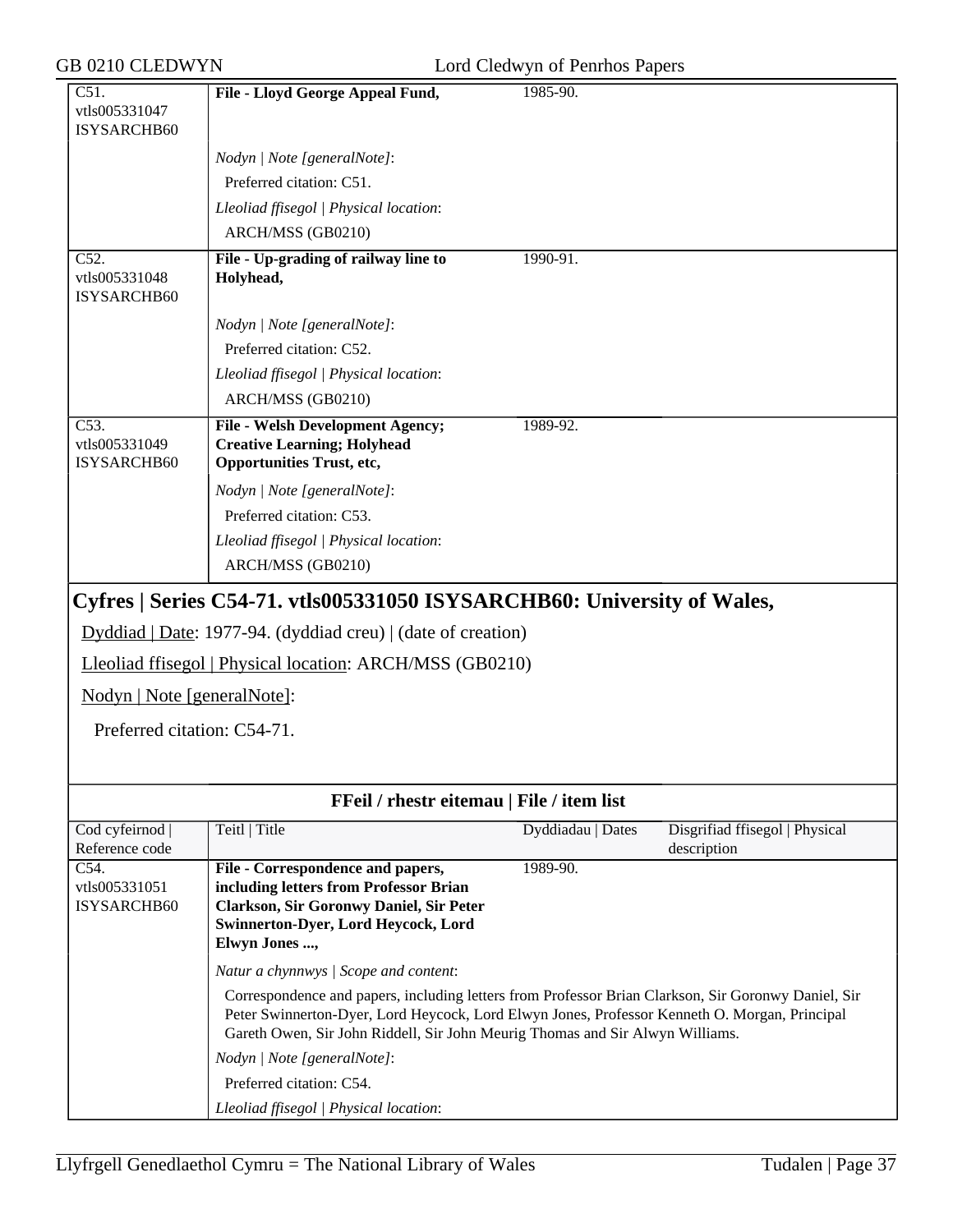|                                      | ARCH/MSS (GB0210)                                                                                                                                                                                                                                                   |
|--------------------------------------|---------------------------------------------------------------------------------------------------------------------------------------------------------------------------------------------------------------------------------------------------------------------|
| C55.<br>vtls005331052                | 1990-92.<br>File - Correspondence and papers,<br>including letters from Professor John                                                                                                                                                                              |
| ISYSARCHB60                          | <b>Andrews, Sir Aubrey Trotman-Dickinson,</b>                                                                                                                                                                                                                       |
|                                      | <b>Lord Howe of Aberavon, Professor</b><br><b>Bedwyr Lewis Jones ,</b>                                                                                                                                                                                              |
|                                      | Natur a chynnwys / Scope and content:                                                                                                                                                                                                                               |
|                                      | Correspondence and papers, including letters from Professor John Andrews, Sir Aubrey Trotman-                                                                                                                                                                       |
|                                      | Dickinson, Lord Howe of Aberavon, Professor Bedwyr Lewis Jones, Professor Kenneth O. Morgan,<br>Professor Glyn O. Phillips, Principal Keith Robbins, Professor Eric Sunderland, Sir John Meurig<br>Thomas, Lord Tonypandy and Emeritus Professor J. Gwynn Williams. |
|                                      | Nodyn   Note [generalNote]:                                                                                                                                                                                                                                         |
|                                      | Preferred citation: C55.                                                                                                                                                                                                                                            |
|                                      | Lleoliad ffisegol   Physical location:                                                                                                                                                                                                                              |
|                                      | ARCH/MSS (GB0210)                                                                                                                                                                                                                                                   |
| C56.                                 | File - Plagiarism row at University<br>1990-91.                                                                                                                                                                                                                     |
| vtls005331053<br>ISYSARCHB60         | <b>College of Swansea. Correspondence and</b><br>papers, including letters from Sir Peter                                                                                                                                                                           |
|                                      | Swinnerton-Dyer,                                                                                                                                                                                                                                                    |
|                                      | Nodyn   Note [generalNote]:                                                                                                                                                                                                                                         |
|                                      | Preferred citation: C56.                                                                                                                                                                                                                                            |
|                                      | Lleoliad ffisegol   Physical location:                                                                                                                                                                                                                              |
|                                      | ARCH/MSS (GB0210)                                                                                                                                                                                                                                                   |
|                                      |                                                                                                                                                                                                                                                                     |
| C57.<br>vtls005331054                | File - The controversy over the Vice-<br>1990-91.<br><b>Chancellorship of the University of</b>                                                                                                                                                                     |
| ISYSARCHB60                          | Wales. Correspondence and papers,                                                                                                                                                                                                                                   |
|                                      | including letters from Sir Aubrey Trotman<br>Dickinson ,                                                                                                                                                                                                            |
|                                      | Natur a chynnwys / Scope and content:                                                                                                                                                                                                                               |
|                                      | The controversy over the Vice-Chancellorship of the University of Wales. Correspondence and papers,<br>including letters from Sir Aubrey Trotman Dickinson and Professor Eric Sunderland.                                                                           |
|                                      | Nodyn   Note [generalNote]:                                                                                                                                                                                                                                         |
|                                      | Preferred citation: C57.                                                                                                                                                                                                                                            |
|                                      | Lleoliad ffisegol   Physical location:                                                                                                                                                                                                                              |
|                                      | ARCH/MSS (GB0210)                                                                                                                                                                                                                                                   |
| C58.<br>vtls005331055<br>ISYSARCHB60 | File - Correspondence and papers relating<br>1977-93.<br>to the affairs of the University of Wales,                                                                                                                                                                 |
|                                      | Nodyn   Note [generalNote]:                                                                                                                                                                                                                                         |
|                                      | Preferred citation: C58.                                                                                                                                                                                                                                            |
|                                      | Lleoliad ffisegol   Physical location:                                                                                                                                                                                                                              |
|                                      | ARCH/MSS (GB0210)                                                                                                                                                                                                                                                   |
| C59.                                 | 1987-89.<br>File - Correspondence and papers relating                                                                                                                                                                                                               |
| vtls005331056<br>ISYSARCHB60         | to the affairs of the University of Wales.<br>The papers relate to the precarious                                                                                                                                                                                   |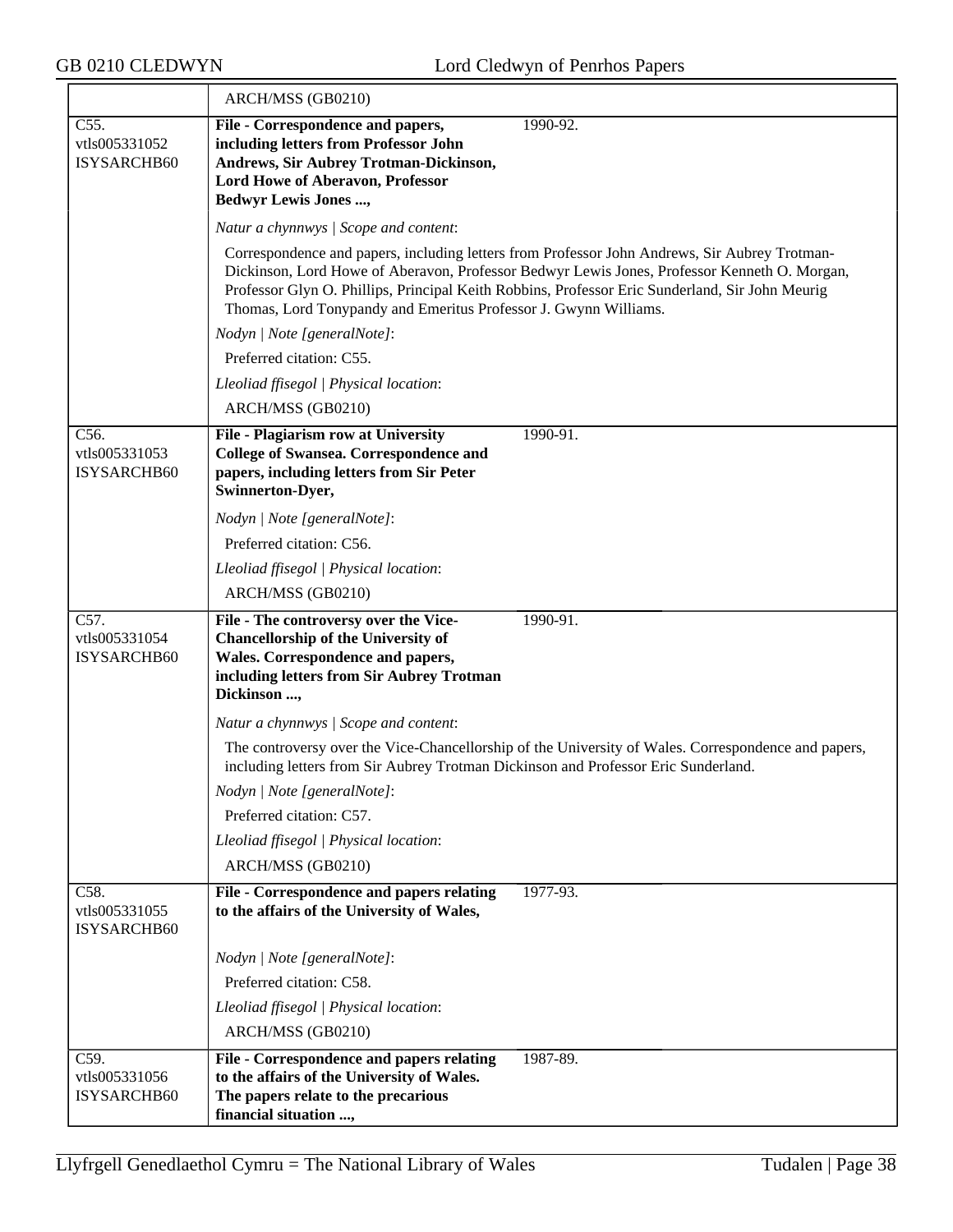$\overline{\phantom{a}}$ 

|                                             | Natur a chynnwys / Scope and content:                                                                                                                                                                                                                                                                                                                                                                                                                                                                                                                                                                                                            |
|---------------------------------------------|--------------------------------------------------------------------------------------------------------------------------------------------------------------------------------------------------------------------------------------------------------------------------------------------------------------------------------------------------------------------------------------------------------------------------------------------------------------------------------------------------------------------------------------------------------------------------------------------------------------------------------------------------|
|                                             | Correspondence and papers relating to the affairs of the University of Wales. The papers relate to the<br>precarious financial situation of University College, Cardiff, and the involvement of the University<br>Grants Committee; the proposed merger of University College, Cardiff, and UWIST; the re-organisation<br>of the University of Wales; and discussions on the future federal structure of the University of Wales.<br>The correspondents include Peter Swinnerton-Dyer and Baroness (Eirene) White of Rhymney.                                                                                                                    |
|                                             | Nodyn   Note [generalNote]:                                                                                                                                                                                                                                                                                                                                                                                                                                                                                                                                                                                                                      |
|                                             | Preferred citation: C59.                                                                                                                                                                                                                                                                                                                                                                                                                                                                                                                                                                                                                         |
|                                             | Lleoliad ffisegol   Physical location:                                                                                                                                                                                                                                                                                                                                                                                                                                                                                                                                                                                                           |
|                                             | ARCH/MSS (GB0210)                                                                                                                                                                                                                                                                                                                                                                                                                                                                                                                                                                                                                                |
| C60.<br>vtls005331057<br><b>ISYSARCHB60</b> | File - Correspondence and papers labelled<br>1987-89.<br>by Lord Cledwyn, 'Material related to the<br>problem which arose in Cardiff and to the<br>crucial ,                                                                                                                                                                                                                                                                                                                                                                                                                                                                                     |
|                                             | Natur a chynnwys / Scope and content:                                                                                                                                                                                                                                                                                                                                                                                                                                                                                                                                                                                                            |
|                                             | Correspondence and papers labelled by Lord Cledwyn, 'Material related to the problem which arose<br>in Cardiff and to the crucial meeting in June, 1987'. Most of the papers relate to the proceedings of the<br>Working Group on the Powers and Functions of the University of Wales. The correspondents include Sir<br>Goronwy Daniel and Sir Alwyn Williams.                                                                                                                                                                                                                                                                                  |
|                                             | Nodyn   Note [generalNote]:                                                                                                                                                                                                                                                                                                                                                                                                                                                                                                                                                                                                                      |
|                                             | Preferred citation: C60.                                                                                                                                                                                                                                                                                                                                                                                                                                                                                                                                                                                                                         |
|                                             | Lleoliad ffisegol   Physical location:                                                                                                                                                                                                                                                                                                                                                                                                                                                                                                                                                                                                           |
|                                             | ARCH/MSS (GB0210)                                                                                                                                                                                                                                                                                                                                                                                                                                                                                                                                                                                                                                |
| C61.<br>vtls005331058<br>ISYSARCHB60        | <b>File - Correspondence and papers</b><br>1991-92.<br>concerning the White Paper, Higher<br><b>Education: a New Framework (London:</b><br>HMSO, 1991). The correspondents include<br>Professor B ,                                                                                                                                                                                                                                                                                                                                                                                                                                              |
|                                             | Natur a chynnwys / Scope and content:                                                                                                                                                                                                                                                                                                                                                                                                                                                                                                                                                                                                            |
|                                             | Correspondence and papers concerning the White Paper, Higher Education: a New Framework (London:<br>HMSO, 1991). The correspondents include Professor B. L. Clarkson, Sir Aubrey Trotman-Dickenson,<br>David Hunt, MP, and Sir John Meurig Thomas.                                                                                                                                                                                                                                                                                                                                                                                               |
|                                             | Nodyn   Note [generalNote]:                                                                                                                                                                                                                                                                                                                                                                                                                                                                                                                                                                                                                      |
|                                             | Preferred citation: C61.                                                                                                                                                                                                                                                                                                                                                                                                                                                                                                                                                                                                                         |
|                                             | Lleoliad ffisegol   Physical location:                                                                                                                                                                                                                                                                                                                                                                                                                                                                                                                                                                                                           |
|                                             | ARCH/MSS (GB0210)                                                                                                                                                                                                                                                                                                                                                                                                                                                                                                                                                                                                                                |
| C62.<br>vtls005331059<br>ISYSARCHB60        | File - Correspondence, papers and press<br>1991-92.<br>cuttings relating to the University of Wales.<br>The correspondents include Professor B. L.<br>Clarkson, David Hunt ,                                                                                                                                                                                                                                                                                                                                                                                                                                                                     |
|                                             | Natur a chynnwys / Scope and content:                                                                                                                                                                                                                                                                                                                                                                                                                                                                                                                                                                                                            |
|                                             | Correspondence, papers and press cuttings relating to the University of Wales. The correspondents<br>include Professor B. L. Clarkson, David Hunt, MP, Professor Kenneth O. Morgan, Sir Melvyn Rosser<br>and Sir John Meurig Thomas. The papers relate to defederalization, university research funding, the<br>future structure of the University of Wales, and the creation of the University of Glamorgan. The papers<br>include two memoranda by Sir John Meurig Thomas 'Thoughts on the changing scene in the University<br>of Wales', November 1991, and 'Further thoughts on the changing scene in the University of Wales', May<br>1992. |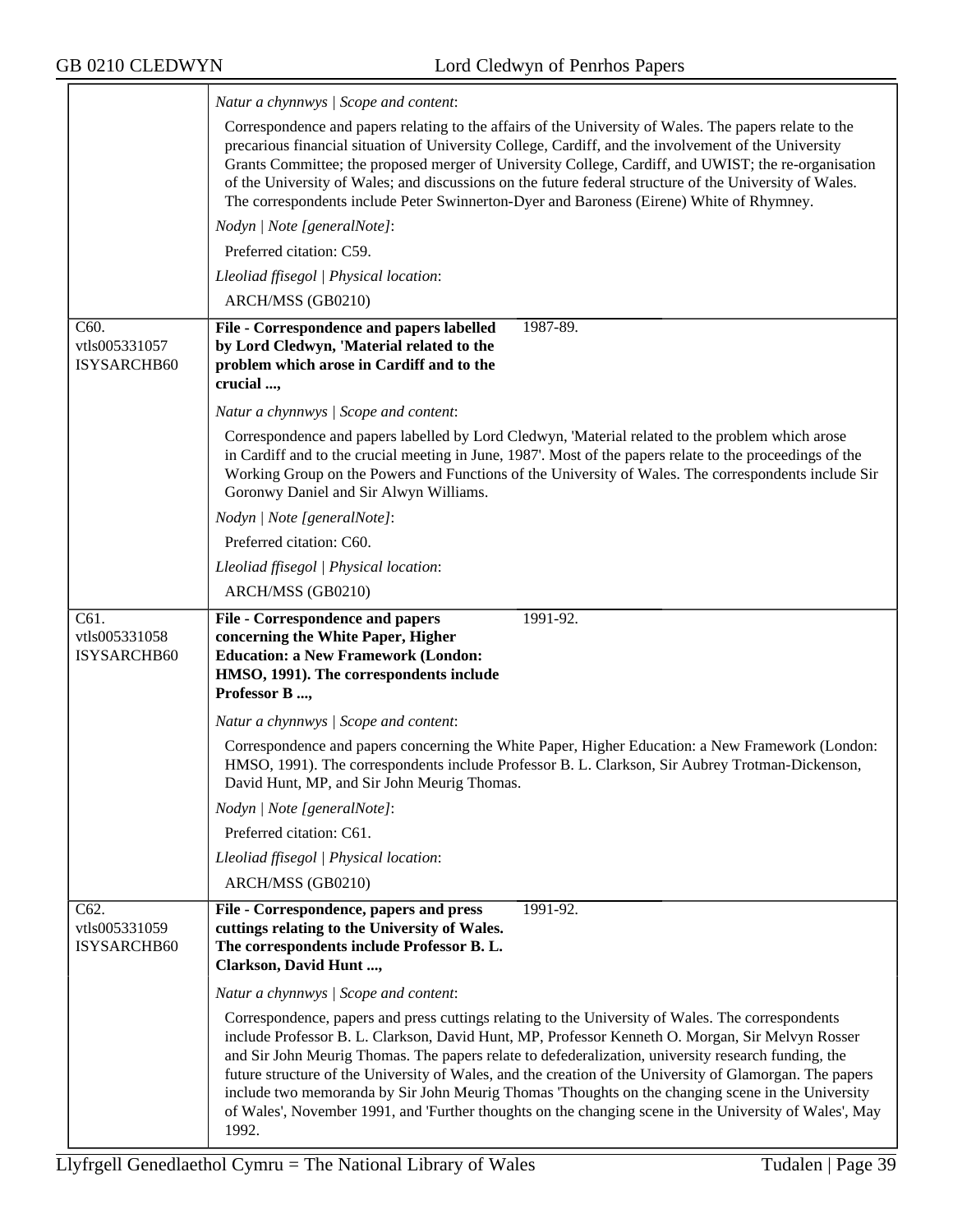|                                     | Nodyn   Note [generalNote]:                                                                                                                                                                                                                                                                                                                                                                                                                                                                                                           |
|-------------------------------------|---------------------------------------------------------------------------------------------------------------------------------------------------------------------------------------------------------------------------------------------------------------------------------------------------------------------------------------------------------------------------------------------------------------------------------------------------------------------------------------------------------------------------------------|
|                                     | Preferred citation: C62.                                                                                                                                                                                                                                                                                                                                                                                                                                                                                                              |
|                                     | Lleoliad ffisegol   Physical location:                                                                                                                                                                                                                                                                                                                                                                                                                                                                                                |
|                                     | ARCH/MSS (GB0210)                                                                                                                                                                                                                                                                                                                                                                                                                                                                                                                     |
| $\overline{C63}$ .                  | <b>File - Correspondence and papers</b><br>1991-93.                                                                                                                                                                                                                                                                                                                                                                                                                                                                                   |
| vtls005331060                       | concerning the preparations for the                                                                                                                                                                                                                                                                                                                                                                                                                                                                                                   |
| ISYSARCHB60                         | <b>November 1993 Centenary Honorary</b><br><b>Degree Ceremony. The correspondents</b>                                                                                                                                                                                                                                                                                                                                                                                                                                                 |
|                                     | include James Callaghan, the ,                                                                                                                                                                                                                                                                                                                                                                                                                                                                                                        |
|                                     | Natur a chynnwys / Scope and content:                                                                                                                                                                                                                                                                                                                                                                                                                                                                                                 |
|                                     | Correspondence and papers concerning the preparations for the November 1993 Centenary Honorary<br>Degree Ceremony. The correspondents include James Callaghan, the Lord Callaghan of Cardiff, Sir<br>Aubrey Trotman-Dickenson, Professor Bedwyr Lewis Jones and John Morris, MP.                                                                                                                                                                                                                                                      |
|                                     | Nodyn   Note [generalNote]:                                                                                                                                                                                                                                                                                                                                                                                                                                                                                                           |
|                                     | Preferred citation: C63.                                                                                                                                                                                                                                                                                                                                                                                                                                                                                                              |
|                                     | Lleoliad ffisegol   Physical location:                                                                                                                                                                                                                                                                                                                                                                                                                                                                                                |
|                                     | ARCH/MSS (GB0210)                                                                                                                                                                                                                                                                                                                                                                                                                                                                                                                     |
| C64.                                | File - Correspondence and papers relating<br>1992.                                                                                                                                                                                                                                                                                                                                                                                                                                                                                    |
| vtls005331061                       | to the proceedings of the JPRC Working                                                                                                                                                                                                                                                                                                                                                                                                                                                                                                |
| ISYSARCHB60                         | Party set up to consider the implications of                                                                                                                                                                                                                                                                                                                                                                                                                                                                                          |
|                                     | the ,                                                                                                                                                                                                                                                                                                                                                                                                                                                                                                                                 |
|                                     | Natur a chynnwys / Scope and content:                                                                                                                                                                                                                                                                                                                                                                                                                                                                                                 |
|                                     | Correspondence and papers relating to the proceedings of the JPRC Working Party set up to consider<br>the implications of the Further and Higher Education Bill. Many of the papers concern the 'Possible<br>admission of new constituent institutions into the University of Wales: towards a comprehensive<br>university'. Some relate to the setting up of the Working Party on University Governance (The Rosser<br>Commission). The correspondents include Dr E. Roderic Bowen, Sir Melvyn Rosser and Sir John Meurig<br>Thomas. |
|                                     | Nodyn   Note [generalNote]:                                                                                                                                                                                                                                                                                                                                                                                                                                                                                                           |
|                                     | Preferred citation: C64.                                                                                                                                                                                                                                                                                                                                                                                                                                                                                                              |
|                                     | Lleoliad ffisegol   Physical location:                                                                                                                                                                                                                                                                                                                                                                                                                                                                                                |
|                                     | ARCH/MSS (GB0210)                                                                                                                                                                                                                                                                                                                                                                                                                                                                                                                     |
| C65.                                | File - Correspondence and papers relating<br>1992-93.                                                                                                                                                                                                                                                                                                                                                                                                                                                                                 |
| vtls005331062<br><b>ISYSARCHB60</b> | to the events and celebrations organised to<br>mark the Centenary of the University of<br>Wales in ,                                                                                                                                                                                                                                                                                                                                                                                                                                  |
|                                     | Natur a chynnwys / Scope and content:                                                                                                                                                                                                                                                                                                                                                                                                                                                                                                 |
|                                     | Correspondence and papers relating to the events and celebrations organised to mark the Centenary of the<br>University of Wales in November 1993. The correspondents include Professor Kenneth O. Morgan and<br>Sir John Meurig Thomas.                                                                                                                                                                                                                                                                                               |
|                                     | Nodyn   Note [generalNote]:                                                                                                                                                                                                                                                                                                                                                                                                                                                                                                           |
|                                     | Preferred citation: C65.                                                                                                                                                                                                                                                                                                                                                                                                                                                                                                              |
|                                     | Lleoliad ffisegol   Physical location:                                                                                                                                                                                                                                                                                                                                                                                                                                                                                                |
|                                     | ARCH/MSS (GB0210)                                                                                                                                                                                                                                                                                                                                                                                                                                                                                                                     |
| C66.                                | File - Correspondence, papers, memoranda<br>1992-94.                                                                                                                                                                                                                                                                                                                                                                                                                                                                                  |
| vtls005331063<br>ISYSARCHB60        | and printed items, concerning the future                                                                                                                                                                                                                                                                                                                                                                                                                                                                                              |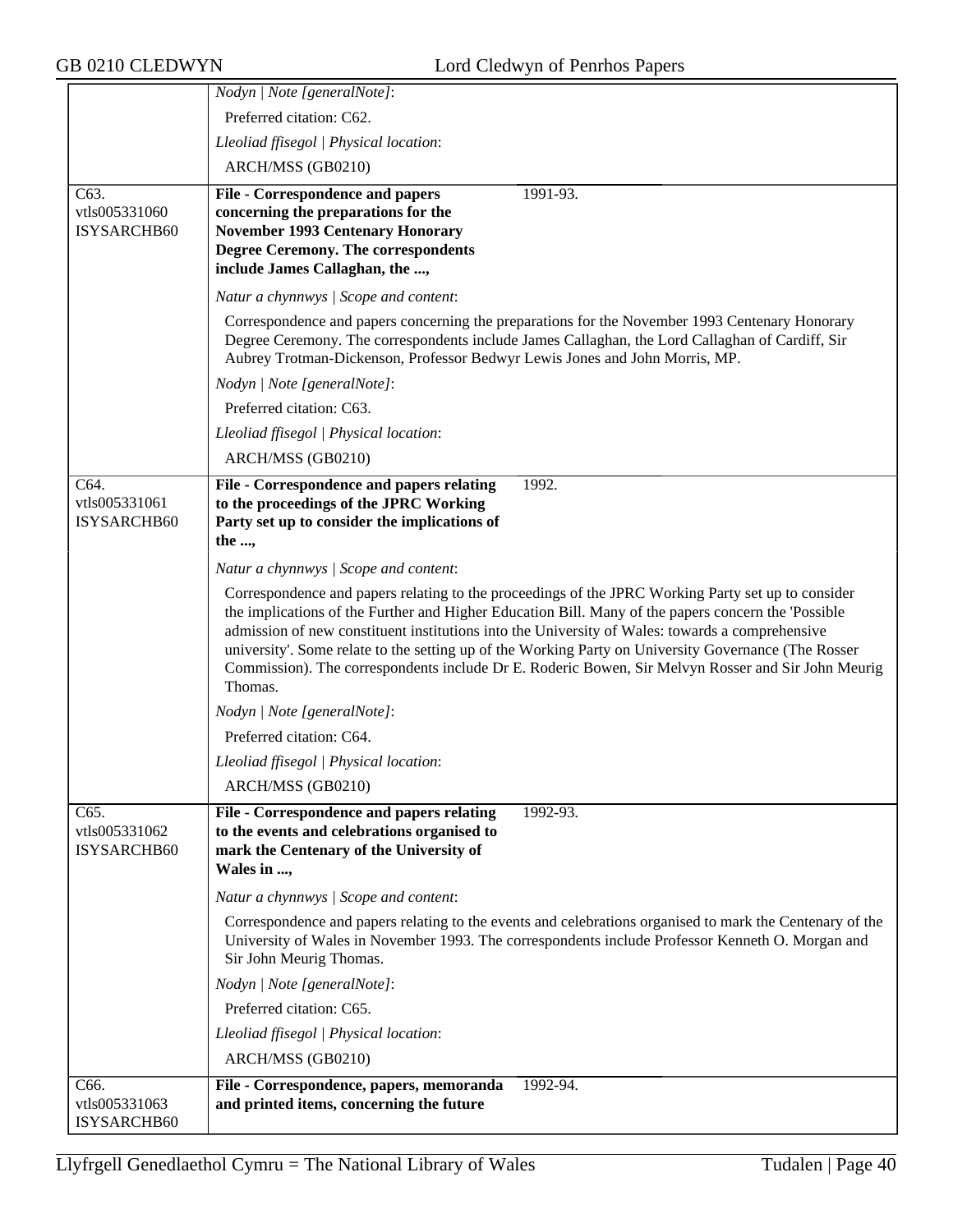|                                      | and the organisation of the University of                                                                                                                                                                                                                                                                                                                                                                                                                                                                                                                                                                                                                                                                                                                                                  |
|--------------------------------------|--------------------------------------------------------------------------------------------------------------------------------------------------------------------------------------------------------------------------------------------------------------------------------------------------------------------------------------------------------------------------------------------------------------------------------------------------------------------------------------------------------------------------------------------------------------------------------------------------------------------------------------------------------------------------------------------------------------------------------------------------------------------------------------------|
|                                      | Wales, some relating to ,                                                                                                                                                                                                                                                                                                                                                                                                                                                                                                                                                                                                                                                                                                                                                                  |
|                                      | Natur a chynnwys / Scope and content:                                                                                                                                                                                                                                                                                                                                                                                                                                                                                                                                                                                                                                                                                                                                                      |
|                                      | Correspondence, papers, memoranda and printed items, concerning the future and the organisation of the<br>University of Wales, some relating to the proposals of the Rosser Report. The correspondents include<br>Professor B. L. Clarkson, Sir John Meurig Thomas, Sir Keith Thomas, Sir Donald Walters and Professor<br>Sir Dillwyn Williams.                                                                                                                                                                                                                                                                                                                                                                                                                                            |
|                                      | Nodyn   Note [generalNote]:                                                                                                                                                                                                                                                                                                                                                                                                                                                                                                                                                                                                                                                                                                                                                                |
|                                      | Preferred citation: C66.                                                                                                                                                                                                                                                                                                                                                                                                                                                                                                                                                                                                                                                                                                                                                                   |
|                                      | Lleoliad ffisegol   Physical location:                                                                                                                                                                                                                                                                                                                                                                                                                                                                                                                                                                                                                                                                                                                                                     |
|                                      | ARCH/MSS (GB0210)                                                                                                                                                                                                                                                                                                                                                                                                                                                                                                                                                                                                                                                                                                                                                                          |
| C67.<br>vtls005331064<br>ISYSARCHB60 | File - General correspondence relating<br>1992-94.<br>to the affairs of the University of Wales.<br>Among the subjects discussed are the<br>proceedings of the ,                                                                                                                                                                                                                                                                                                                                                                                                                                                                                                                                                                                                                           |
|                                      | Natur a chynnwys / Scope and content:                                                                                                                                                                                                                                                                                                                                                                                                                                                                                                                                                                                                                                                                                                                                                      |
|                                      | General correspondence relating to the affairs of the University of Wales. Among the subjects discussed<br>are the proceedings of the Court of the University, the convening of conferences and committees,<br>relations with the National Audit Office, the award of honorary degrees, appointments to the Council<br>of the University, and general administration. The correspondents include Professor John Andrews,<br>James Callaghan, the Lord Callaghan of Cardiff, Principal B. L. Clarkson, Lord Crickhowell (Nicholas<br>Edwards, MP), Sir Aubrey Trotman-Dickenson, Professor R. Merfyn Jones, Professor Kenneth O.<br>Morgan, His Honour Judge Dewi Watkin Powell, Principal Eric Sunderland, Sir John Meurig Thomas,<br>Ned Thomas and Emeritus Professor J. Gwynn Williams. |
|                                      | Nodyn   Note [generalNote]:                                                                                                                                                                                                                                                                                                                                                                                                                                                                                                                                                                                                                                                                                                                                                                |
|                                      | Preferred citation: C67.                                                                                                                                                                                                                                                                                                                                                                                                                                                                                                                                                                                                                                                                                                                                                                   |
|                                      | Lleoliad ffisegol   Physical location:                                                                                                                                                                                                                                                                                                                                                                                                                                                                                                                                                                                                                                                                                                                                                     |
|                                      | ARCH/MSS (GB0210)                                                                                                                                                                                                                                                                                                                                                                                                                                                                                                                                                                                                                                                                                                                                                                          |
| C68.                                 | $1992 - 93.$<br>File - Correspondence and papers                                                                                                                                                                                                                                                                                                                                                                                                                                                                                                                                                                                                                                                                                                                                           |
| vtls005331065<br><b>ISYSARCHB60</b>  | concerning the University Court meeting<br>and the Honorary Degree Congregation to<br>be convened in July 1993. The ,                                                                                                                                                                                                                                                                                                                                                                                                                                                                                                                                                                                                                                                                      |
|                                      | Natur a chynnwys / Scope and content:                                                                                                                                                                                                                                                                                                                                                                                                                                                                                                                                                                                                                                                                                                                                                      |
|                                      | Correspondence and papers concerning the University Court meeting and the Honorary Degree<br>Congregation to be convened in July 1993. The correspondents include Sir John Meurig Thomas.                                                                                                                                                                                                                                                                                                                                                                                                                                                                                                                                                                                                  |
|                                      | Nodyn   Note [generalNote]:                                                                                                                                                                                                                                                                                                                                                                                                                                                                                                                                                                                                                                                                                                                                                                |
|                                      | Preferred citation: C68.                                                                                                                                                                                                                                                                                                                                                                                                                                                                                                                                                                                                                                                                                                                                                                   |
|                                      | Lleoliad ffisegol   Physical location:                                                                                                                                                                                                                                                                                                                                                                                                                                                                                                                                                                                                                                                                                                                                                     |
|                                      | ARCH/MSS (GB0210)                                                                                                                                                                                                                                                                                                                                                                                                                                                                                                                                                                                                                                                                                                                                                                          |
| C69.<br>vtls005331066<br>ISYSARCHB60 | File - 'University Misc. Papers',<br>1992-94.                                                                                                                                                                                                                                                                                                                                                                                                                                                                                                                                                                                                                                                                                                                                              |
|                                      | Natur a chynnwys / Scope and content:                                                                                                                                                                                                                                                                                                                                                                                                                                                                                                                                                                                                                                                                                                                                                      |
|                                      | They include documents relating to the Welsh Funding Councils, the final proposals of the Rosser<br>Working Party, the University of Wales Registry and Central Services Strategic Plan, 1993-4/1997-8,<br>membership of the Council of the University of Wales, the Centenary Celebrations of the University,<br>the proceedings of the Rosser Implementation Monitoring Committee, and the University of Wales                                                                                                                                                                                                                                                                                                                                                                           |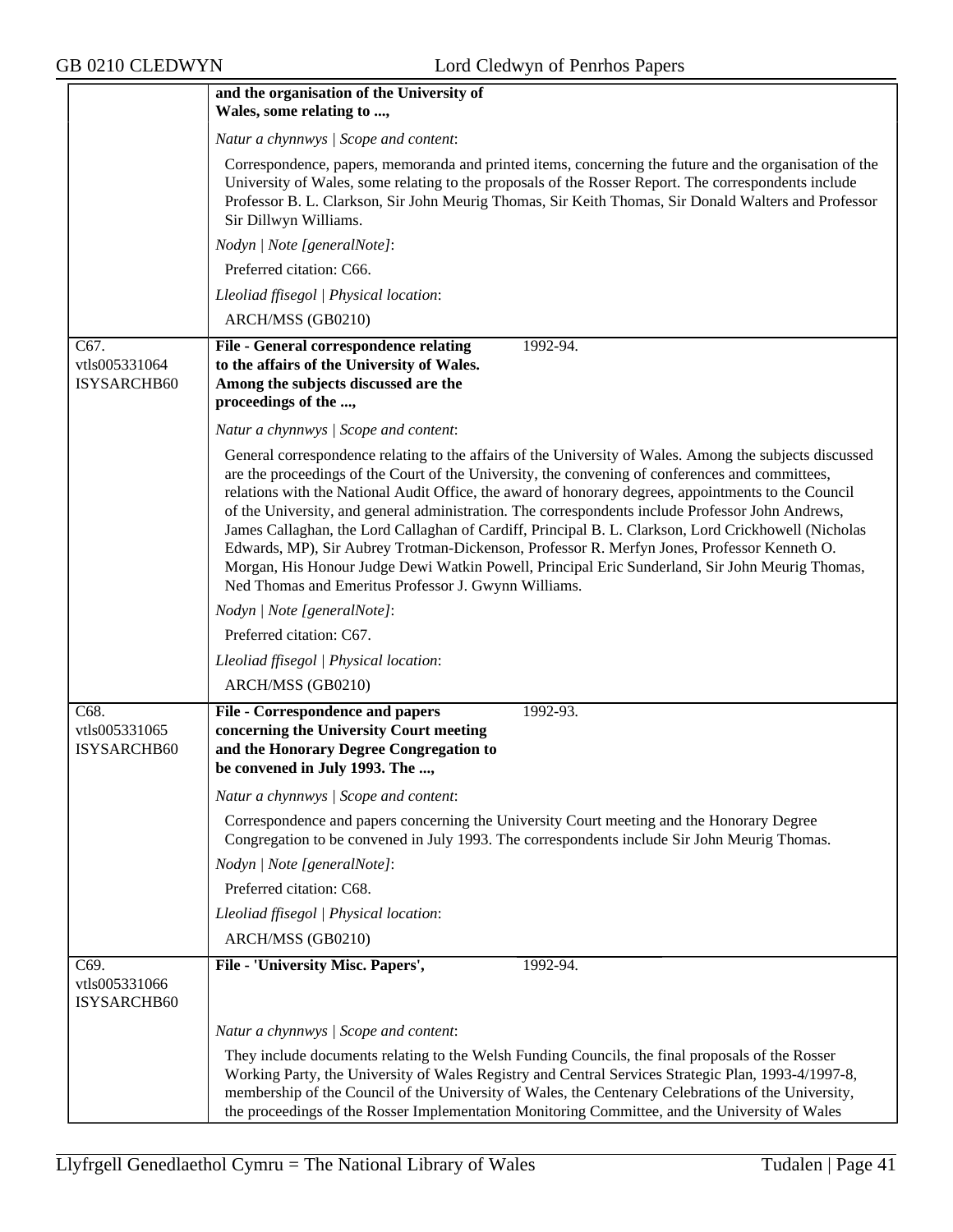|                                           | Fellowship Fund. The correspondents include Professor John Andrews, Professor Derec Llwyd Morgan,<br>Professor Kenneth O. Morgan, Sir John Meurig Thomas and Emeritus Professor J. Gwynn Williams.                                                                                                                                                                                                                                                                                                                                                                                                                                    |  |
|-------------------------------------------|---------------------------------------------------------------------------------------------------------------------------------------------------------------------------------------------------------------------------------------------------------------------------------------------------------------------------------------------------------------------------------------------------------------------------------------------------------------------------------------------------------------------------------------------------------------------------------------------------------------------------------------|--|
|                                           | Nodyn   Note [generalNote]:                                                                                                                                                                                                                                                                                                                                                                                                                                                                                                                                                                                                           |  |
|                                           | Preferred citation: C69.                                                                                                                                                                                                                                                                                                                                                                                                                                                                                                                                                                                                              |  |
|                                           | Lleoliad ffisegol   Physical location:                                                                                                                                                                                                                                                                                                                                                                                                                                                                                                                                                                                                |  |
|                                           | ARCH/MSS (GB0210)                                                                                                                                                                                                                                                                                                                                                                                                                                                                                                                                                                                                                     |  |
| C70.                                      | 1992-94.                                                                                                                                                                                                                                                                                                                                                                                                                                                                                                                                                                                                                              |  |
| vtls005331067                             | File - Correspondence and papers<br>concerning the employment contract of Sir                                                                                                                                                                                                                                                                                                                                                                                                                                                                                                                                                         |  |
| ISYSARCHB60                               | John Meurig Thomas as the Deputy Pro-                                                                                                                                                                                                                                                                                                                                                                                                                                                                                                                                                                                                 |  |
|                                           | Chancellor of the University of ,                                                                                                                                                                                                                                                                                                                                                                                                                                                                                                                                                                                                     |  |
|                                           | Natur a chynnwys / Scope and content:                                                                                                                                                                                                                                                                                                                                                                                                                                                                                                                                                                                                 |  |
|                                           | Correspondence and papers concerning the employment contract of Sir John Meurig Thomas as the<br>Deputy Pro-Chancellor of the University of Wales. The correspondents include Sir Aubrey Trotman-<br>Dickenson, Peter Swinnerton-Dyer, W. Emrys Evans, Sir Melvyn Rosser and Sir John Meurig Thomas.                                                                                                                                                                                                                                                                                                                                  |  |
|                                           | Nodyn   Note [generalNote]:                                                                                                                                                                                                                                                                                                                                                                                                                                                                                                                                                                                                           |  |
|                                           | Preferred citation: C70.                                                                                                                                                                                                                                                                                                                                                                                                                                                                                                                                                                                                              |  |
|                                           | Lleoliad ffisegol   Physical location:                                                                                                                                                                                                                                                                                                                                                                                                                                                                                                                                                                                                |  |
|                                           | ARCH/MSS (GB0210)                                                                                                                                                                                                                                                                                                                                                                                                                                                                                                                                                                                                                     |  |
| C71.<br>vtls005331068<br>ISYSARCHB60      | File - General correspondence relating<br>1993.<br>to the affairs of the University of Wales.<br>Among the subjects discussed are the<br>Centenary celebrations of ,                                                                                                                                                                                                                                                                                                                                                                                                                                                                  |  |
|                                           | Natur a chynnwys / Scope and content:                                                                                                                                                                                                                                                                                                                                                                                                                                                                                                                                                                                                 |  |
|                                           | General correspondence relating to the affairs of the University of Wales. Among the subjects discussed<br>are the Centenary celebrations of the University, the federal structure of the University of Wales, the<br>Fellowship Fund, the status of the Centre for Advanced Welsh and Celtic Studies, and the proceedings<br>of the Rosser Implementation Monitoring Committee. The correspondents include Viscount Astor, Sir<br>Goronwy Daniel, Sir Aubrey Trotman-Dickenson, Professor Hywel Teifi Edwards, Professor Kenneth O.<br>Morgan, Rhodri Morgan, MP, Professor Gwyn Thomas, Dr David Thorne and Sir John Meurig Thomas. |  |
|                                           | Nodyn   Note [generalNote]:                                                                                                                                                                                                                                                                                                                                                                                                                                                                                                                                                                                                           |  |
|                                           | Preferred citation: C71.                                                                                                                                                                                                                                                                                                                                                                                                                                                                                                                                                                                                              |  |
|                                           | Lleoliad ffisegol   Physical location:                                                                                                                                                                                                                                                                                                                                                                                                                                                                                                                                                                                                |  |
|                                           | ARCH/MSS (GB0210)                                                                                                                                                                                                                                                                                                                                                                                                                                                                                                                                                                                                                     |  |
|                                           | Cyfres   Series C72-73. vtls005331069 ISYSARCHB60: Welsh affairs,                                                                                                                                                                                                                                                                                                                                                                                                                                                                                                                                                                     |  |
|                                           | Dyddiad   Date: 1993-97. (dyddiad creu)   (date of creation)                                                                                                                                                                                                                                                                                                                                                                                                                                                                                                                                                                          |  |
|                                           | Lleoliad ffisegol   Physical location: ARCH/MSS (GB0210)                                                                                                                                                                                                                                                                                                                                                                                                                                                                                                                                                                              |  |
| Nodyn   Note [generalNote]:               |                                                                                                                                                                                                                                                                                                                                                                                                                                                                                                                                                                                                                                       |  |
| Preferred citation: C72-73.               |                                                                                                                                                                                                                                                                                                                                                                                                                                                                                                                                                                                                                                       |  |
|                                           |                                                                                                                                                                                                                                                                                                                                                                                                                                                                                                                                                                                                                                       |  |
| FFeil / rhestr eitemau   File / item list |                                                                                                                                                                                                                                                                                                                                                                                                                                                                                                                                                                                                                                       |  |
| Cod cyfeirnod<br>Reference code           | Teitl   Title<br>Disgrifiad ffisegol   Physical<br>Dyddiadau   Dates<br>description                                                                                                                                                                                                                                                                                                                                                                                                                                                                                                                                                   |  |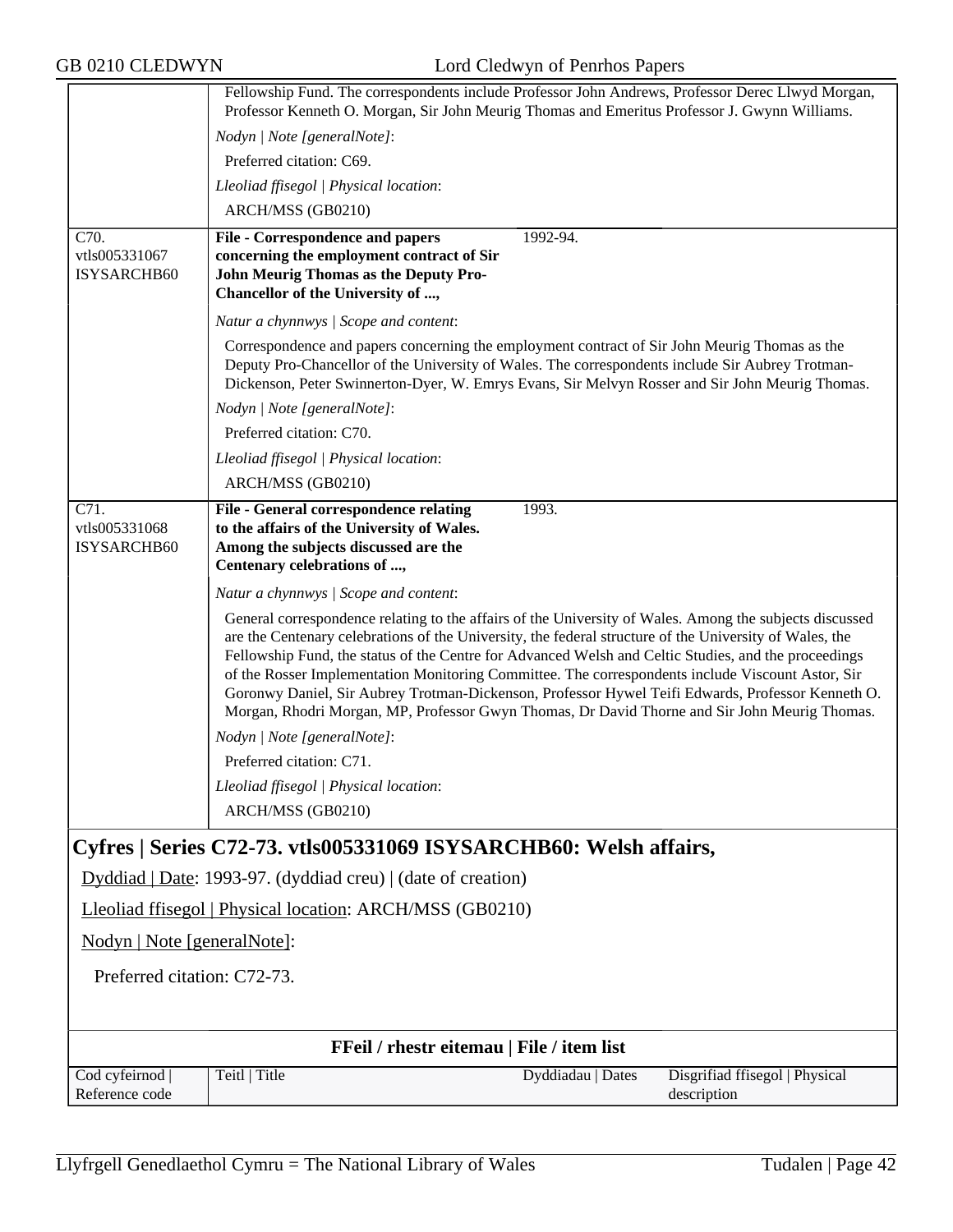| concerning Welsh affairs. Among the<br>vtls005331070<br>ISYSARCHB60<br>subjects discussed are the Welsh National<br>Opera, the Aelwyd Housing Association,<br>Cymdeithas ,<br>Natur a chynnwys / Scope and content:<br>Correspondence and papers concerning Welsh affairs. Among the subjects discussed are the Welsh<br>National Opera, the Aelwyd Housing Association, Cymdeithas yr Iaith Gymraeg, the Wales Council<br>for Voluntary Action, Police Authorities in Wales, the North Wales Coastal Forum, the 1993<br>Local Government (Wales) Bill, the Honourable Society of Cymmrodorion, the Campaign for<br>Montgomeryshire and some matters relating to Ynys Môn. The correspondents include D. P. Garbett<br>Edwards, Professor Emrys Jones, John Redwood, MP (as Secretary of State for Wales), Dr Brynley F.<br>Roberts, Principal Elfed ap Nefydd Roberts and Lord Stanley of Alderley.<br>Nodyn   Note [generalNote]:<br>Preferred citation: C72.<br>Lleoliad ffisegol   Physical location:<br>ARCH/MSS (GB0210)<br>C73.<br>File - Correspondence and papers<br>1994-97.<br>vtls005331071<br>concerning Welsh affairs. Among the<br>ISYSARCHB60<br>subjects discussed are the Aelwyd Housing<br><b>Association, BBC Wales, the North</b><br>Wales ,<br>Natur a chynnwys / Scope and content:<br>Correspondence and papers concerning Welsh affairs. Among the subjects discussed are the Aelwyd<br>Housing Association, BBC Wales, the North Wales Police Authority, the Lloyd George Centenary<br>Appeal, the Farmers' Union of Wales, Cymdeithas yr Iaith Gymraeg, the Local Government (Wales)<br>Act, 1994, 'Wales in London', the Prince of Wales' Committee, S4C, Community Enterprise Wales,<br>the Assembly of Welsh Counties, HTV, the North Wales Health Authority and many matters relating<br>to Ynys Môn. The correspondents include Viscount Astor, Lord Crickhowell (Nicholas Edwards),<br>Lord (Gwilym) Prys Davies, William Hague, MP, Most Rev. Alwyn Rice Jones, Archbishop of Wales,<br>Gwilym Jones, MP, Ieuan Wyn Jones, MP, John Elfed Jones, John Redwood, MP, Lord (Brian) Rix, Sir<br>Wyn Roberts, Ted Rowlands, MP, and Baroness Trumpington.<br>Nodyn   Note [generalNote]:<br>Preferred citation: C73.<br>Lleoliad ffisegol   Physical location:<br>ARCH/MSS (GB0210)<br>Cyfres   Series C74-78. vtls005331072 ISYSARCHB60: Miscellaneous,<br>Dyddiad   Date: 1968-96. (dyddiad creu)   (date of creation)<br>Lleoliad ffisegol   Physical location: ARCH/MSS (GB0210)<br>Nodyn   Note [generalNote]:<br>Preferred citation: C74-78.<br>FFeil / rhestr eitemau   File / item list<br>Cod cyfeirnod<br>Teitl   Title<br>Disgrifiad ffisegol   Physical<br>Dyddiadau   Dates<br>Reference code<br>description | C72. | <b>File - Correspondence and papers</b><br>1993-94. |  |
|--------------------------------------------------------------------------------------------------------------------------------------------------------------------------------------------------------------------------------------------------------------------------------------------------------------------------------------------------------------------------------------------------------------------------------------------------------------------------------------------------------------------------------------------------------------------------------------------------------------------------------------------------------------------------------------------------------------------------------------------------------------------------------------------------------------------------------------------------------------------------------------------------------------------------------------------------------------------------------------------------------------------------------------------------------------------------------------------------------------------------------------------------------------------------------------------------------------------------------------------------------------------------------------------------------------------------------------------------------------------------------------------------------------------------------------------------------------------------------------------------------------------------------------------------------------------------------------------------------------------------------------------------------------------------------------------------------------------------------------------------------------------------------------------------------------------------------------------------------------------------------------------------------------------------------------------------------------------------------------------------------------------------------------------------------------------------------------------------------------------------------------------------------------------------------------------------------------------------------------------------------------------------------------------------------------------------------------------------------------------------------------------------------------------------------------------------------------------------------------------------------------------------------------------------------------------------------------------------------------------------------------------------------------------------------------------------------------------------------------------------------|------|-----------------------------------------------------|--|
|                                                                                                                                                                                                                                                                                                                                                                                                                                                                                                                                                                                                                                                                                                                                                                                                                                                                                                                                                                                                                                                                                                                                                                                                                                                                                                                                                                                                                                                                                                                                                                                                                                                                                                                                                                                                                                                                                                                                                                                                                                                                                                                                                                                                                                                                                                                                                                                                                                                                                                                                                                                                                                                                                                                                                        |      |                                                     |  |
|                                                                                                                                                                                                                                                                                                                                                                                                                                                                                                                                                                                                                                                                                                                                                                                                                                                                                                                                                                                                                                                                                                                                                                                                                                                                                                                                                                                                                                                                                                                                                                                                                                                                                                                                                                                                                                                                                                                                                                                                                                                                                                                                                                                                                                                                                                                                                                                                                                                                                                                                                                                                                                                                                                                                                        |      |                                                     |  |
|                                                                                                                                                                                                                                                                                                                                                                                                                                                                                                                                                                                                                                                                                                                                                                                                                                                                                                                                                                                                                                                                                                                                                                                                                                                                                                                                                                                                                                                                                                                                                                                                                                                                                                                                                                                                                                                                                                                                                                                                                                                                                                                                                                                                                                                                                                                                                                                                                                                                                                                                                                                                                                                                                                                                                        |      |                                                     |  |
|                                                                                                                                                                                                                                                                                                                                                                                                                                                                                                                                                                                                                                                                                                                                                                                                                                                                                                                                                                                                                                                                                                                                                                                                                                                                                                                                                                                                                                                                                                                                                                                                                                                                                                                                                                                                                                                                                                                                                                                                                                                                                                                                                                                                                                                                                                                                                                                                                                                                                                                                                                                                                                                                                                                                                        |      |                                                     |  |
|                                                                                                                                                                                                                                                                                                                                                                                                                                                                                                                                                                                                                                                                                                                                                                                                                                                                                                                                                                                                                                                                                                                                                                                                                                                                                                                                                                                                                                                                                                                                                                                                                                                                                                                                                                                                                                                                                                                                                                                                                                                                                                                                                                                                                                                                                                                                                                                                                                                                                                                                                                                                                                                                                                                                                        |      |                                                     |  |
|                                                                                                                                                                                                                                                                                                                                                                                                                                                                                                                                                                                                                                                                                                                                                                                                                                                                                                                                                                                                                                                                                                                                                                                                                                                                                                                                                                                                                                                                                                                                                                                                                                                                                                                                                                                                                                                                                                                                                                                                                                                                                                                                                                                                                                                                                                                                                                                                                                                                                                                                                                                                                                                                                                                                                        |      |                                                     |  |
|                                                                                                                                                                                                                                                                                                                                                                                                                                                                                                                                                                                                                                                                                                                                                                                                                                                                                                                                                                                                                                                                                                                                                                                                                                                                                                                                                                                                                                                                                                                                                                                                                                                                                                                                                                                                                                                                                                                                                                                                                                                                                                                                                                                                                                                                                                                                                                                                                                                                                                                                                                                                                                                                                                                                                        |      |                                                     |  |
|                                                                                                                                                                                                                                                                                                                                                                                                                                                                                                                                                                                                                                                                                                                                                                                                                                                                                                                                                                                                                                                                                                                                                                                                                                                                                                                                                                                                                                                                                                                                                                                                                                                                                                                                                                                                                                                                                                                                                                                                                                                                                                                                                                                                                                                                                                                                                                                                                                                                                                                                                                                                                                                                                                                                                        |      |                                                     |  |
|                                                                                                                                                                                                                                                                                                                                                                                                                                                                                                                                                                                                                                                                                                                                                                                                                                                                                                                                                                                                                                                                                                                                                                                                                                                                                                                                                                                                                                                                                                                                                                                                                                                                                                                                                                                                                                                                                                                                                                                                                                                                                                                                                                                                                                                                                                                                                                                                                                                                                                                                                                                                                                                                                                                                                        |      |                                                     |  |
|                                                                                                                                                                                                                                                                                                                                                                                                                                                                                                                                                                                                                                                                                                                                                                                                                                                                                                                                                                                                                                                                                                                                                                                                                                                                                                                                                                                                                                                                                                                                                                                                                                                                                                                                                                                                                                                                                                                                                                                                                                                                                                                                                                                                                                                                                                                                                                                                                                                                                                                                                                                                                                                                                                                                                        |      |                                                     |  |
|                                                                                                                                                                                                                                                                                                                                                                                                                                                                                                                                                                                                                                                                                                                                                                                                                                                                                                                                                                                                                                                                                                                                                                                                                                                                                                                                                                                                                                                                                                                                                                                                                                                                                                                                                                                                                                                                                                                                                                                                                                                                                                                                                                                                                                                                                                                                                                                                                                                                                                                                                                                                                                                                                                                                                        |      |                                                     |  |
|                                                                                                                                                                                                                                                                                                                                                                                                                                                                                                                                                                                                                                                                                                                                                                                                                                                                                                                                                                                                                                                                                                                                                                                                                                                                                                                                                                                                                                                                                                                                                                                                                                                                                                                                                                                                                                                                                                                                                                                                                                                                                                                                                                                                                                                                                                                                                                                                                                                                                                                                                                                                                                                                                                                                                        |      |                                                     |  |
|                                                                                                                                                                                                                                                                                                                                                                                                                                                                                                                                                                                                                                                                                                                                                                                                                                                                                                                                                                                                                                                                                                                                                                                                                                                                                                                                                                                                                                                                                                                                                                                                                                                                                                                                                                                                                                                                                                                                                                                                                                                                                                                                                                                                                                                                                                                                                                                                                                                                                                                                                                                                                                                                                                                                                        |      |                                                     |  |
|                                                                                                                                                                                                                                                                                                                                                                                                                                                                                                                                                                                                                                                                                                                                                                                                                                                                                                                                                                                                                                                                                                                                                                                                                                                                                                                                                                                                                                                                                                                                                                                                                                                                                                                                                                                                                                                                                                                                                                                                                                                                                                                                                                                                                                                                                                                                                                                                                                                                                                                                                                                                                                                                                                                                                        |      |                                                     |  |
|                                                                                                                                                                                                                                                                                                                                                                                                                                                                                                                                                                                                                                                                                                                                                                                                                                                                                                                                                                                                                                                                                                                                                                                                                                                                                                                                                                                                                                                                                                                                                                                                                                                                                                                                                                                                                                                                                                                                                                                                                                                                                                                                                                                                                                                                                                                                                                                                                                                                                                                                                                                                                                                                                                                                                        |      |                                                     |  |
|                                                                                                                                                                                                                                                                                                                                                                                                                                                                                                                                                                                                                                                                                                                                                                                                                                                                                                                                                                                                                                                                                                                                                                                                                                                                                                                                                                                                                                                                                                                                                                                                                                                                                                                                                                                                                                                                                                                                                                                                                                                                                                                                                                                                                                                                                                                                                                                                                                                                                                                                                                                                                                                                                                                                                        |      |                                                     |  |
|                                                                                                                                                                                                                                                                                                                                                                                                                                                                                                                                                                                                                                                                                                                                                                                                                                                                                                                                                                                                                                                                                                                                                                                                                                                                                                                                                                                                                                                                                                                                                                                                                                                                                                                                                                                                                                                                                                                                                                                                                                                                                                                                                                                                                                                                                                                                                                                                                                                                                                                                                                                                                                                                                                                                                        |      |                                                     |  |
|                                                                                                                                                                                                                                                                                                                                                                                                                                                                                                                                                                                                                                                                                                                                                                                                                                                                                                                                                                                                                                                                                                                                                                                                                                                                                                                                                                                                                                                                                                                                                                                                                                                                                                                                                                                                                                                                                                                                                                                                                                                                                                                                                                                                                                                                                                                                                                                                                                                                                                                                                                                                                                                                                                                                                        |      |                                                     |  |
|                                                                                                                                                                                                                                                                                                                                                                                                                                                                                                                                                                                                                                                                                                                                                                                                                                                                                                                                                                                                                                                                                                                                                                                                                                                                                                                                                                                                                                                                                                                                                                                                                                                                                                                                                                                                                                                                                                                                                                                                                                                                                                                                                                                                                                                                                                                                                                                                                                                                                                                                                                                                                                                                                                                                                        |      |                                                     |  |
|                                                                                                                                                                                                                                                                                                                                                                                                                                                                                                                                                                                                                                                                                                                                                                                                                                                                                                                                                                                                                                                                                                                                                                                                                                                                                                                                                                                                                                                                                                                                                                                                                                                                                                                                                                                                                                                                                                                                                                                                                                                                                                                                                                                                                                                                                                                                                                                                                                                                                                                                                                                                                                                                                                                                                        |      |                                                     |  |
|                                                                                                                                                                                                                                                                                                                                                                                                                                                                                                                                                                                                                                                                                                                                                                                                                                                                                                                                                                                                                                                                                                                                                                                                                                                                                                                                                                                                                                                                                                                                                                                                                                                                                                                                                                                                                                                                                                                                                                                                                                                                                                                                                                                                                                                                                                                                                                                                                                                                                                                                                                                                                                                                                                                                                        |      |                                                     |  |
|                                                                                                                                                                                                                                                                                                                                                                                                                                                                                                                                                                                                                                                                                                                                                                                                                                                                                                                                                                                                                                                                                                                                                                                                                                                                                                                                                                                                                                                                                                                                                                                                                                                                                                                                                                                                                                                                                                                                                                                                                                                                                                                                                                                                                                                                                                                                                                                                                                                                                                                                                                                                                                                                                                                                                        |      |                                                     |  |
|                                                                                                                                                                                                                                                                                                                                                                                                                                                                                                                                                                                                                                                                                                                                                                                                                                                                                                                                                                                                                                                                                                                                                                                                                                                                                                                                                                                                                                                                                                                                                                                                                                                                                                                                                                                                                                                                                                                                                                                                                                                                                                                                                                                                                                                                                                                                                                                                                                                                                                                                                                                                                                                                                                                                                        |      |                                                     |  |
|                                                                                                                                                                                                                                                                                                                                                                                                                                                                                                                                                                                                                                                                                                                                                                                                                                                                                                                                                                                                                                                                                                                                                                                                                                                                                                                                                                                                                                                                                                                                                                                                                                                                                                                                                                                                                                                                                                                                                                                                                                                                                                                                                                                                                                                                                                                                                                                                                                                                                                                                                                                                                                                                                                                                                        |      |                                                     |  |
|                                                                                                                                                                                                                                                                                                                                                                                                                                                                                                                                                                                                                                                                                                                                                                                                                                                                                                                                                                                                                                                                                                                                                                                                                                                                                                                                                                                                                                                                                                                                                                                                                                                                                                                                                                                                                                                                                                                                                                                                                                                                                                                                                                                                                                                                                                                                                                                                                                                                                                                                                                                                                                                                                                                                                        |      |                                                     |  |
|                                                                                                                                                                                                                                                                                                                                                                                                                                                                                                                                                                                                                                                                                                                                                                                                                                                                                                                                                                                                                                                                                                                                                                                                                                                                                                                                                                                                                                                                                                                                                                                                                                                                                                                                                                                                                                                                                                                                                                                                                                                                                                                                                                                                                                                                                                                                                                                                                                                                                                                                                                                                                                                                                                                                                        |      |                                                     |  |
|                                                                                                                                                                                                                                                                                                                                                                                                                                                                                                                                                                                                                                                                                                                                                                                                                                                                                                                                                                                                                                                                                                                                                                                                                                                                                                                                                                                                                                                                                                                                                                                                                                                                                                                                                                                                                                                                                                                                                                                                                                                                                                                                                                                                                                                                                                                                                                                                                                                                                                                                                                                                                                                                                                                                                        |      |                                                     |  |
|                                                                                                                                                                                                                                                                                                                                                                                                                                                                                                                                                                                                                                                                                                                                                                                                                                                                                                                                                                                                                                                                                                                                                                                                                                                                                                                                                                                                                                                                                                                                                                                                                                                                                                                                                                                                                                                                                                                                                                                                                                                                                                                                                                                                                                                                                                                                                                                                                                                                                                                                                                                                                                                                                                                                                        |      |                                                     |  |
|                                                                                                                                                                                                                                                                                                                                                                                                                                                                                                                                                                                                                                                                                                                                                                                                                                                                                                                                                                                                                                                                                                                                                                                                                                                                                                                                                                                                                                                                                                                                                                                                                                                                                                                                                                                                                                                                                                                                                                                                                                                                                                                                                                                                                                                                                                                                                                                                                                                                                                                                                                                                                                                                                                                                                        |      |                                                     |  |
|                                                                                                                                                                                                                                                                                                                                                                                                                                                                                                                                                                                                                                                                                                                                                                                                                                                                                                                                                                                                                                                                                                                                                                                                                                                                                                                                                                                                                                                                                                                                                                                                                                                                                                                                                                                                                                                                                                                                                                                                                                                                                                                                                                                                                                                                                                                                                                                                                                                                                                                                                                                                                                                                                                                                                        |      |                                                     |  |
|                                                                                                                                                                                                                                                                                                                                                                                                                                                                                                                                                                                                                                                                                                                                                                                                                                                                                                                                                                                                                                                                                                                                                                                                                                                                                                                                                                                                                                                                                                                                                                                                                                                                                                                                                                                                                                                                                                                                                                                                                                                                                                                                                                                                                                                                                                                                                                                                                                                                                                                                                                                                                                                                                                                                                        |      |                                                     |  |
|                                                                                                                                                                                                                                                                                                                                                                                                                                                                                                                                                                                                                                                                                                                                                                                                                                                                                                                                                                                                                                                                                                                                                                                                                                                                                                                                                                                                                                                                                                                                                                                                                                                                                                                                                                                                                                                                                                                                                                                                                                                                                                                                                                                                                                                                                                                                                                                                                                                                                                                                                                                                                                                                                                                                                        |      |                                                     |  |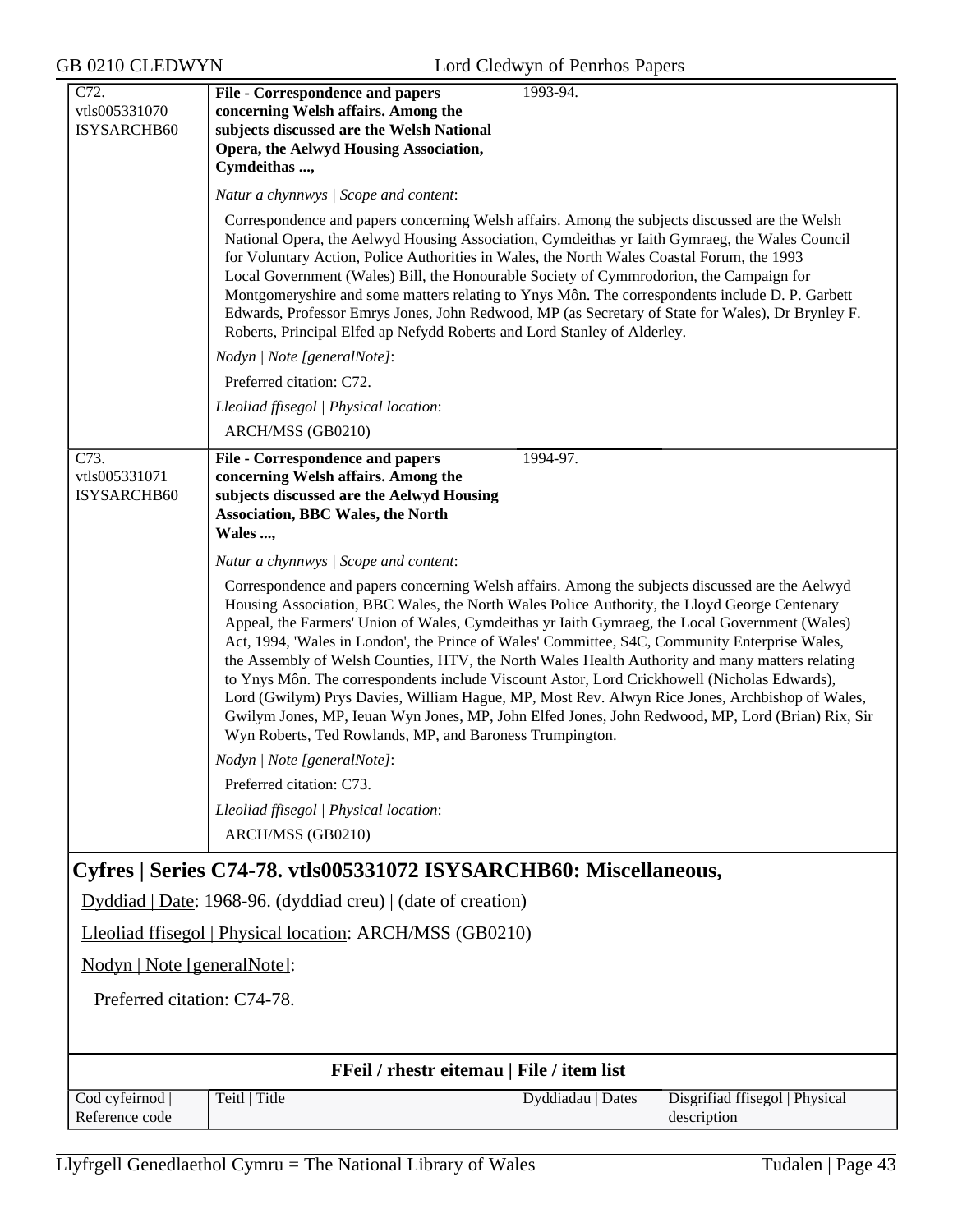| C74.               | File - Correspondence, papers and press<br>1968-91.                                                                                                                                                                                                         |
|--------------------|-------------------------------------------------------------------------------------------------------------------------------------------------------------------------------------------------------------------------------------------------------------|
| vtls005331073      | cuttings relating to the Campaign to                                                                                                                                                                                                                        |
| <b>ISYSARCHB60</b> | establish a Trade-Technology Centre                                                                                                                                                                                                                         |
|                    | for Wales, including a memorandum,                                                                                                                                                                                                                          |
|                    | [1968]                                                                                                                                                                                                                                                      |
|                    | Natur a chynnwys / Scope and content:                                                                                                                                                                                                                       |
|                    | Correspondence, papers and press cuttings relating to the Campaign to establish a Trade-Technology<br>Centre for Wales, including a memorandum, [1968], by the late Dr Idris Jones.                                                                         |
|                    | Nodyn   Note [generalNote]:                                                                                                                                                                                                                                 |
|                    | Preferred citation: C74.                                                                                                                                                                                                                                    |
|                    | Lleoliad ffisegol   Physical location:                                                                                                                                                                                                                      |
|                    | ARCH/MSS (GB0210)                                                                                                                                                                                                                                           |
| C75.               | <b>File - Parliamentary papers,</b><br>1987-95.                                                                                                                                                                                                             |
| vtls005331074      | correspondence and papers relating to the                                                                                                                                                                                                                   |
| ISYSARCHB60        | proceedings and activities of the Working                                                                                                                                                                                                                   |
|                    | Group of the Sittings of the ,                                                                                                                                                                                                                              |
|                    | Natur a chynnwys / Scope and content:                                                                                                                                                                                                                       |
|                    | Parliamentary papers, correspondence and papers relating to the proceedings and activities of the<br>Working Group of the Sittings of the House of Lords. The correspondents include Sir Goronwy Daniel,<br>Lord (John) Wakeham and Lord Williams of Elvel. |
|                    | Nodyn   Note [generalNote]:                                                                                                                                                                                                                                 |
|                    | Preferred citation: C75.                                                                                                                                                                                                                                    |
|                    | Lleoliad ffisegol   Physical location:                                                                                                                                                                                                                      |
|                    | ARCH/MSS (GB0210)                                                                                                                                                                                                                                           |
| C76.               | 1990.<br>File - Miscellaneous papers assembled                                                                                                                                                                                                              |
| vtls005331075      | by Lord Cledwyn in preparation for                                                                                                                                                                                                                          |
| ISYSARCHB60        | his Welsh Political Archive Lecture in                                                                                                                                                                                                                      |
|                    | November 1990: 'Cymru yn y ,                                                                                                                                                                                                                                |
|                    | Natur a chynnwys / Scope and content:                                                                                                                                                                                                                       |
|                    | Miscellaneous papers assembled by Lord Cledwyn in preparation for his Welsh Political Archive Lecture<br>in November 1990: 'Cymru yn y Ddau D: Wales in Both Houses'.                                                                                       |
|                    | Nodyn   Note [generalNote]:                                                                                                                                                                                                                                 |
|                    | Preferred citation: C76.                                                                                                                                                                                                                                    |
|                    | Lleoliad ffisegol   Physical location:                                                                                                                                                                                                                      |
|                    | ARCH/MSS (GB0210)                                                                                                                                                                                                                                           |
| C77.               | File - Miscellaneous papers assembled<br>$[c.1990-91]$ .                                                                                                                                                                                                    |
| vtls005331076      | c.1990-1991 relating mainly to the work of                                                                                                                                                                                                                  |
| ISYSARCHB60        | Labour peers in the House of Lords. They                                                                                                                                                                                                                    |
|                    | include a ,                                                                                                                                                                                                                                                 |
|                    | Natur a chynnwys / Scope and content:                                                                                                                                                                                                                       |
|                    | Miscellaneous papers assembled c.1990-1991 relating mainly to the work of Labour peers in the House                                                                                                                                                         |
|                    | of Lords. They include a memorandum, 'Strictly private and confidential', from Lord Cledwyn to Neil<br>Kinnock, 26 June 1991.                                                                                                                               |
|                    | Nodyn   Note [generalNote]:                                                                                                                                                                                                                                 |
|                    | Preferred citation: C77.                                                                                                                                                                                                                                    |
|                    | Lleoliad ffisegol   Physical location:                                                                                                                                                                                                                      |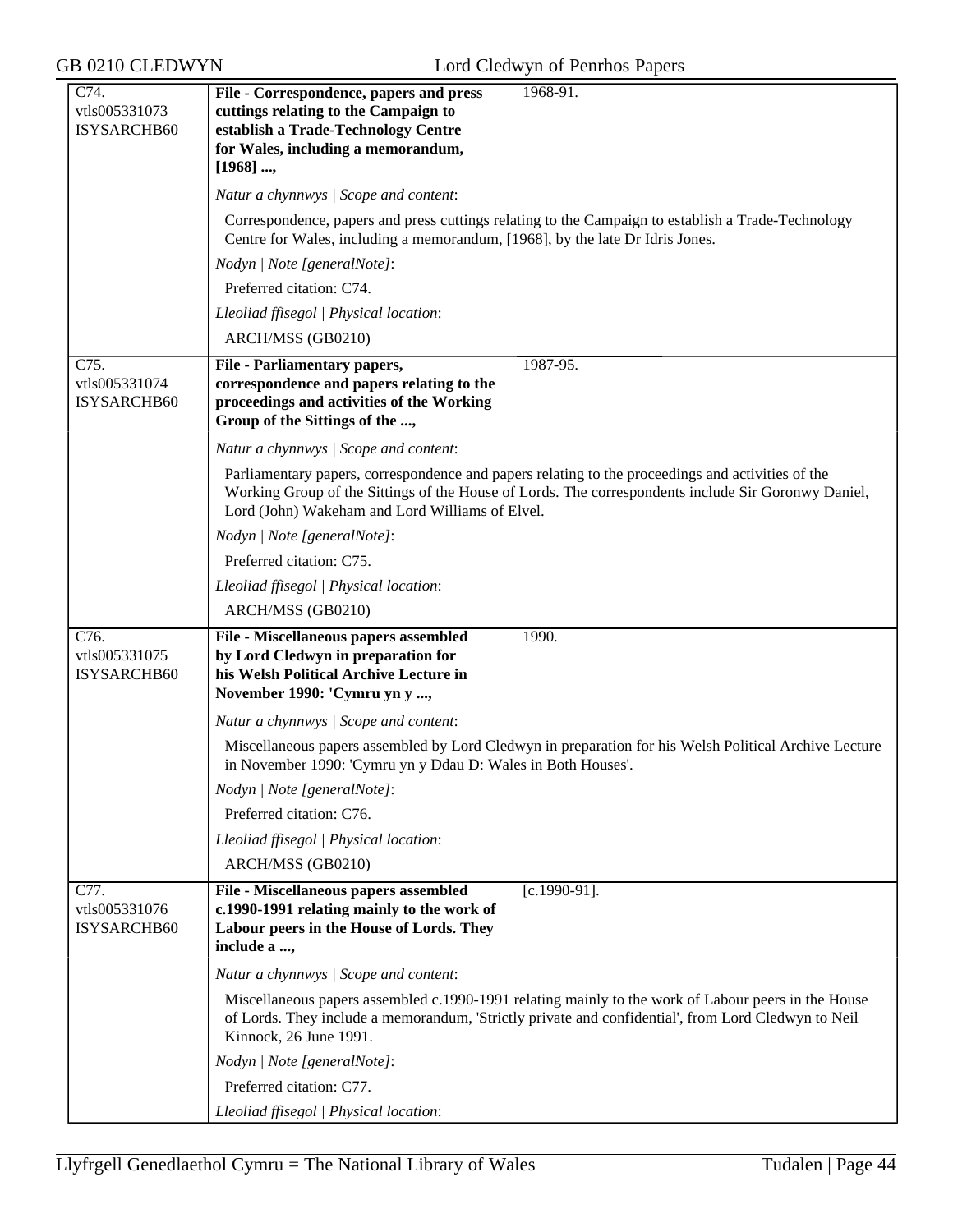| GB 0210 CLEDWYN<br>Lord Cledwyn of Penrhos Papers                                                                                                                                         |                                                                                                                                                                                         |                   |                                               |
|-------------------------------------------------------------------------------------------------------------------------------------------------------------------------------------------|-----------------------------------------------------------------------------------------------------------------------------------------------------------------------------------------|-------------------|-----------------------------------------------|
|                                                                                                                                                                                           | ARCH/MSS (GB0210)                                                                                                                                                                       |                   |                                               |
| C78.<br>vtls005331077<br>ISYSARCHB60                                                                                                                                                      | <b>File - Correspondence and papers</b><br>concerning the proceedings of the Sub-<br><b>Committee on Lords' Interests of the</b><br><b>Committee for Privileges,</b>                    | 1994-96.          |                                               |
|                                                                                                                                                                                           | Nodyn   Note [generalNote]:                                                                                                                                                             |                   |                                               |
|                                                                                                                                                                                           | Preferred citation: C78.                                                                                                                                                                |                   |                                               |
|                                                                                                                                                                                           | Lleoliad ffisegol   Physical location:                                                                                                                                                  |                   |                                               |
|                                                                                                                                                                                           | ARCH/MSS (GB0210)                                                                                                                                                                       |                   |                                               |
|                                                                                                                                                                                           | Is-fonds   Subfonds D. vtls005331078 ISYSARCHB60: Constituency papers,                                                                                                                  |                   |                                               |
|                                                                                                                                                                                           | Dyddiad   Date: 1955-1996. (dyddiad creu)   (date of creation)                                                                                                                          |                   |                                               |
|                                                                                                                                                                                           | Lleoliad ffisegol   Physical location: ARCH/MSS (GB0210)                                                                                                                                |                   |                                               |
| Nodyn   Note [generalNote]:                                                                                                                                                               |                                                                                                                                                                                         |                   |                                               |
| Preferred citation: D.                                                                                                                                                                    |                                                                                                                                                                                         |                   |                                               |
|                                                                                                                                                                                           | FFeil / rhestr eitemau   File / item list                                                                                                                                               |                   |                                               |
| Cod cyfeirnod<br>Reference code                                                                                                                                                           | Teitl   Title                                                                                                                                                                           | Dyddiadau   Dates | Disgrifiad ffisegol   Physical<br>description |
| D1. vtls005331079<br>ISYSARCHB60                                                                                                                                                          | <b>File - Constituency correspondence</b><br>and papers, including papers relating<br>to the proposed school at Beaumaris;<br>unemployment in Anglesey and Holyhead;<br>nuclear power , | 1955-62.          |                                               |
|                                                                                                                                                                                           | Natur a chynnwys / Scope and content:                                                                                                                                                   |                   |                                               |
| Constituency correspondence and papers, including papers relating to the proposed school at Beaumaris;<br>unemployment in Anglesey and Holyhead; nuclear power station proposal at Wylfa. |                                                                                                                                                                                         |                   |                                               |
|                                                                                                                                                                                           | Nodyn   Note [generalNote]:                                                                                                                                                             |                   |                                               |
|                                                                                                                                                                                           | Preferred citation: D1.                                                                                                                                                                 |                   |                                               |
|                                                                                                                                                                                           | Lleoliad ffisegol   Physical location:                                                                                                                                                  |                   |                                               |

|                                               | ARCH/MSS (GB0210)                                                                                                                                                                                                                                                                                                                                                                                                                                                                                      |
|-----------------------------------------------|--------------------------------------------------------------------------------------------------------------------------------------------------------------------------------------------------------------------------------------------------------------------------------------------------------------------------------------------------------------------------------------------------------------------------------------------------------------------------------------------------------|
| D <sub>2</sub> . vtls005331080<br>ISYSARCHB60 | 1963-65.<br><b>File - Constituency correspondence</b><br>and papers including papers relating to<br>proposed housing development at Aethwy<br><b>Rural District Council; proposed crossing</b><br>of Menai ,                                                                                                                                                                                                                                                                                           |
|                                               | Natur a chynnwys   Scope and content:<br>Constituency correspondence and papers including papers relating to proposed housing development<br>at Aethwy Rural District Council; proposed crossing of Menai Straits; first flats in north Wales for the<br>elderly; agricultural price review discussions; rent increases, Valley Rural district; proposed special baby<br>unit, St David's, Bangor.<br>Nodyn / Note [generalNote]:<br>Preferred citation: D2.<br>Lleoliad ffisegol   Physical location: |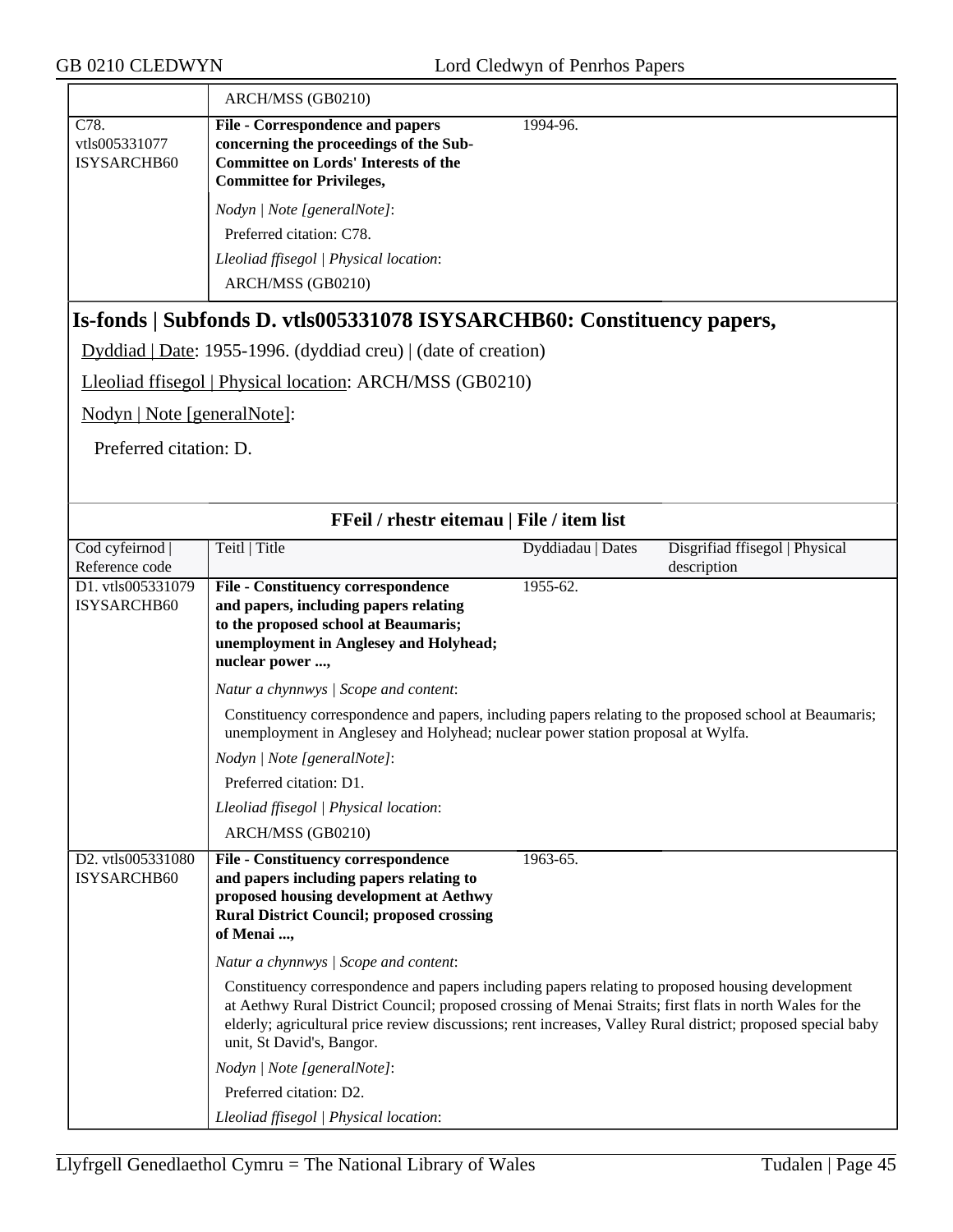≂

|                                  | ARCH/MSS (GB0210)                                                                                                                                                                                            |                                                                                                                                                                                                                                                                                                                                                                                                                                                                                                                                     |
|----------------------------------|--------------------------------------------------------------------------------------------------------------------------------------------------------------------------------------------------------------|-------------------------------------------------------------------------------------------------------------------------------------------------------------------------------------------------------------------------------------------------------------------------------------------------------------------------------------------------------------------------------------------------------------------------------------------------------------------------------------------------------------------------------------|
| D3. vtls005331081                | <b>File - Constituency correspondence</b>                                                                                                                                                                    | 1966-68.                                                                                                                                                                                                                                                                                                                                                                                                                                                                                                                            |
| ISYSARCHB60                      | and papers including papers relating to                                                                                                                                                                      |                                                                                                                                                                                                                                                                                                                                                                                                                                                                                                                                     |
|                                  | election; development at Bridge Street,<br><b>Llangefni</b> ; preparations by Anglesey                                                                                                                       |                                                                                                                                                                                                                                                                                                                                                                                                                                                                                                                                     |
|                                  | <b>Constituency Labour Party ,</b>                                                                                                                                                                           |                                                                                                                                                                                                                                                                                                                                                                                                                                                                                                                                     |
|                                  | Natur a chynnwys / Scope and content:                                                                                                                                                                        |                                                                                                                                                                                                                                                                                                                                                                                                                                                                                                                                     |
|                                  | proposals.                                                                                                                                                                                                   | Constituency correspondence and papers including papers relating to election; development at Bridge<br>Street, Llangefni; preparations by Anglesey Constituency Labour Party for the 1966 election; roads at<br>Brynsiencyn; development proposed at site near Church of St Eilian, Amlwch, Anglesey; dispute, over<br>Master's pay, Holyhead; accusation against the Chief Constable of Gwynedd over alleged obstruction<br>to the course of justice; state of roads in Anglesey; question of staffing, Holyhead school; Rio Tinto |
|                                  | Nodyn   Note [generalNote]:                                                                                                                                                                                  |                                                                                                                                                                                                                                                                                                                                                                                                                                                                                                                                     |
|                                  | Preferred citation: D3.                                                                                                                                                                                      |                                                                                                                                                                                                                                                                                                                                                                                                                                                                                                                                     |
|                                  | Lleoliad ffisegol   Physical location:                                                                                                                                                                       |                                                                                                                                                                                                                                                                                                                                                                                                                                                                                                                                     |
|                                  | ARCH/MSS (GB0210)                                                                                                                                                                                            |                                                                                                                                                                                                                                                                                                                                                                                                                                                                                                                                     |
| D4. vtls005331082<br>ISYSARCHB60 | <b>File - Constituency correspondence</b><br>and papers including papers relating to<br><b>Holyhead Rural Parish Council; Anglesey</b><br><b>Council Employment Committee; Anglesey</b><br>Aluminium,        | 1968-69.                                                                                                                                                                                                                                                                                                                                                                                                                                                                                                                            |
|                                  | Nodyn   Note [generalNote]:                                                                                                                                                                                  |                                                                                                                                                                                                                                                                                                                                                                                                                                                                                                                                     |
|                                  | Preferred citation: D4.                                                                                                                                                                                      |                                                                                                                                                                                                                                                                                                                                                                                                                                                                                                                                     |
|                                  | Lleoliad ffisegol   Physical location:                                                                                                                                                                       |                                                                                                                                                                                                                                                                                                                                                                                                                                                                                                                                     |
|                                  | ARCH/MSS (GB0210)                                                                                                                                                                                            |                                                                                                                                                                                                                                                                                                                                                                                                                                                                                                                                     |
| D5. vtls005331083<br>ISYSARCHB60 | File - Constituency correspondence and<br>papers,                                                                                                                                                            | 1969.                                                                                                                                                                                                                                                                                                                                                                                                                                                                                                                               |
|                                  | Nodyn   Note [generalNote]:                                                                                                                                                                                  |                                                                                                                                                                                                                                                                                                                                                                                                                                                                                                                                     |
|                                  | Preferred citation: D5.                                                                                                                                                                                      |                                                                                                                                                                                                                                                                                                                                                                                                                                                                                                                                     |
|                                  | Lleoliad ffisegol   Physical location:                                                                                                                                                                       |                                                                                                                                                                                                                                                                                                                                                                                                                                                                                                                                     |
|                                  | ARCH/MSS (GB0210)                                                                                                                                                                                            |                                                                                                                                                                                                                                                                                                                                                                                                                                                                                                                                     |
| D6. vtls005331084<br>ISYSARCHB60 | File - Constituency correspondence and<br>papers, including a letter from Margaret<br>Thatcher,                                                                                                              | $1969 - 70.$                                                                                                                                                                                                                                                                                                                                                                                                                                                                                                                        |
|                                  | Nodyn   Note [generalNote]:                                                                                                                                                                                  |                                                                                                                                                                                                                                                                                                                                                                                                                                                                                                                                     |
|                                  | Preferred citation: D6.                                                                                                                                                                                      |                                                                                                                                                                                                                                                                                                                                                                                                                                                                                                                                     |
|                                  | Lleoliad ffisegol   Physical location:                                                                                                                                                                       |                                                                                                                                                                                                                                                                                                                                                                                                                                                                                                                                     |
|                                  | ARCH/MSS (GB0210)                                                                                                                                                                                            |                                                                                                                                                                                                                                                                                                                                                                                                                                                                                                                                     |
| D7. vtls005331085<br>ISYSARCHB60 | File - Constituency correspondence and<br>papers, including papers relating to the<br>oil terminal at Amlwch; proposed state<br>pension scheme; fire at Britannia ,<br>Natur a chynnwys / Scope and content: | 1970.                                                                                                                                                                                                                                                                                                                                                                                                                                                                                                                               |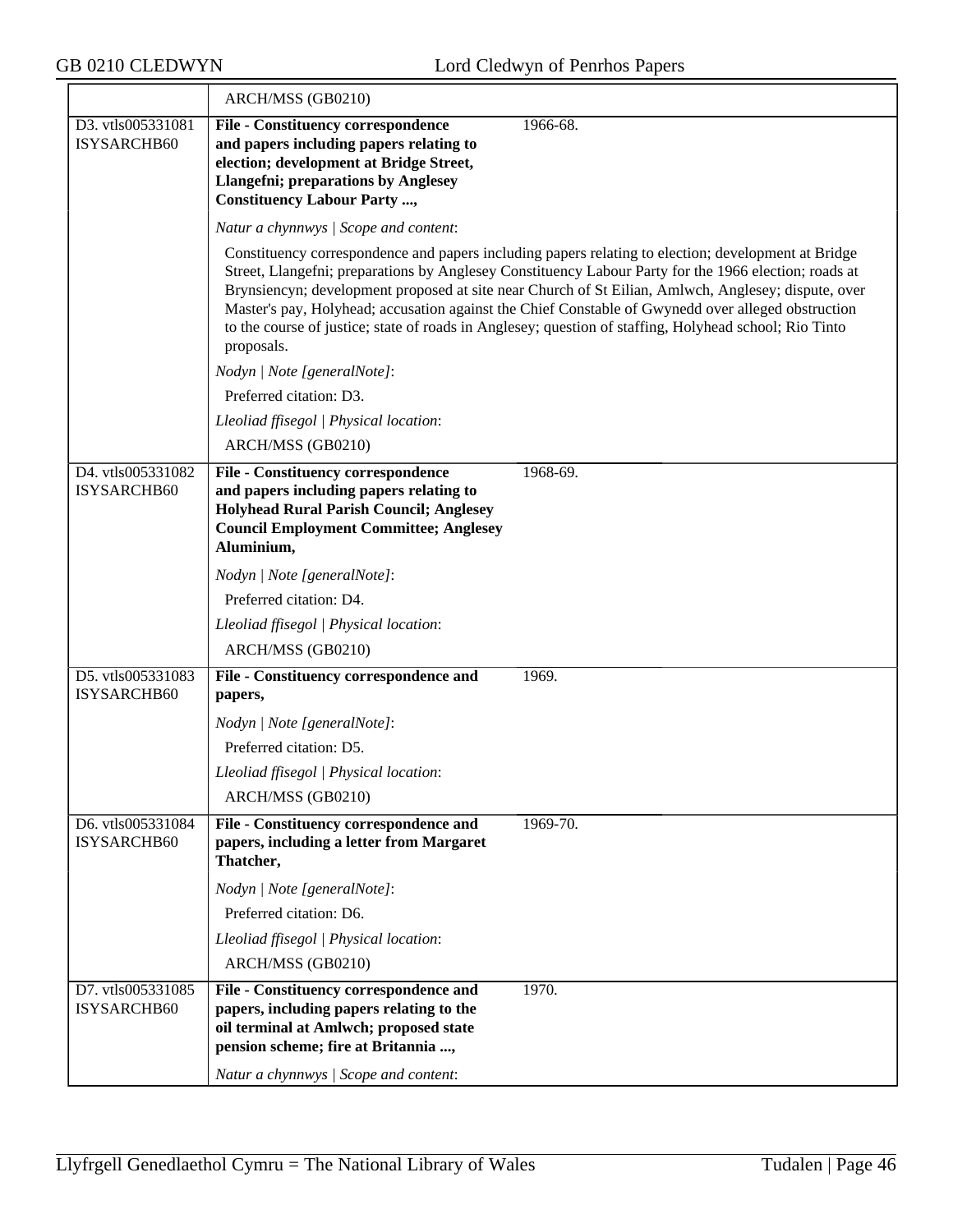|                                      | Constituency correspondence and papers, including papers relating to the oil terminal at Amlwch;<br>proposed state pension scheme; fire at Britannia Bridge; Caernarvon and Anglesey Hospital Management<br>Committee Correspondence; Anglesey Agricultural Society. |  |  |
|--------------------------------------|----------------------------------------------------------------------------------------------------------------------------------------------------------------------------------------------------------------------------------------------------------------------|--|--|
|                                      | Nodyn   Note [generalNote]:                                                                                                                                                                                                                                          |  |  |
|                                      | Preferred citation: D7.                                                                                                                                                                                                                                              |  |  |
|                                      | Lleoliad ffisegol   Physical location:                                                                                                                                                                                                                               |  |  |
|                                      | ARCH/MSS (GB0210)                                                                                                                                                                                                                                                    |  |  |
| D8. vtls005331086<br>ISYSARCHB60     | 1970.<br>File - Constituency correspondence and<br>papers, including papers relating to a<br>meeting with Anglesey Industrialists; fire<br>damage to the Britannia Bridge,                                                                                           |  |  |
|                                      | Nodyn   Note [generalNote]:                                                                                                                                                                                                                                          |  |  |
|                                      | Preferred citation: D8.                                                                                                                                                                                                                                              |  |  |
|                                      | Lleoliad ffisegol   Physical location:                                                                                                                                                                                                                               |  |  |
|                                      | ARCH/MSS (GB0210)                                                                                                                                                                                                                                                    |  |  |
| D9. vtls005331087<br>ISYSARCHB60     | 1970.<br>File - Constituency correspondence and<br>papers, including papers relating to<br>Parys Mines, Anglesey; Hemerdon Hill,<br>Devon; Brittania Bridge; local government<br>reorganisation,                                                                     |  |  |
|                                      | Nodyn   Note [generalNote]:                                                                                                                                                                                                                                          |  |  |
|                                      | Preferred citation: D9.                                                                                                                                                                                                                                              |  |  |
|                                      | Lleoliad ffisegol   Physical location:                                                                                                                                                                                                                               |  |  |
|                                      | ARCH/MSS (GB0210)                                                                                                                                                                                                                                                    |  |  |
| D10.<br>vtls005331088<br>ISYSARCHB60 | 1971-76.<br>File - Constituency correspondence and<br>papers, including papers relating to an<br><b>Unemployment Conference in Anglesey;</b><br>the proposed withdrawal of the Holyhead<br>livestock ,                                                               |  |  |
|                                      | Natur a chynnwys / Scope and content:                                                                                                                                                                                                                                |  |  |
|                                      | Constituency correspondence and papers, including papers relating to an Unemployment Conference in<br>Anglesey; the proposed withdrawal of the Holyhead livestock service; the Anglesey Knitting Company;<br>Queen's Jubilee visit to Wales.                         |  |  |
|                                      | Nodyn   Note [generalNote]:                                                                                                                                                                                                                                          |  |  |
|                                      | Preferred citation: D10.                                                                                                                                                                                                                                             |  |  |
|                                      | Lleoliad ffisegol   Physical location:                                                                                                                                                                                                                               |  |  |
|                                      | ARCH/MSS (GB0210)                                                                                                                                                                                                                                                    |  |  |
| D11.<br>vtls005331089<br>ISYSARCHB60 | File - Constituency correspondence and<br>1976.<br>papers, including papers relating to the<br>Fairfax Jersey Group Ltd,                                                                                                                                             |  |  |
|                                      | Nodyn   Note [generalNote]:                                                                                                                                                                                                                                          |  |  |
|                                      | Preferred citation: D11.                                                                                                                                                                                                                                             |  |  |
|                                      | Lleoliad ffisegol   Physical location:                                                                                                                                                                                                                               |  |  |
|                                      | ARCH/MSS (GB0210)                                                                                                                                                                                                                                                    |  |  |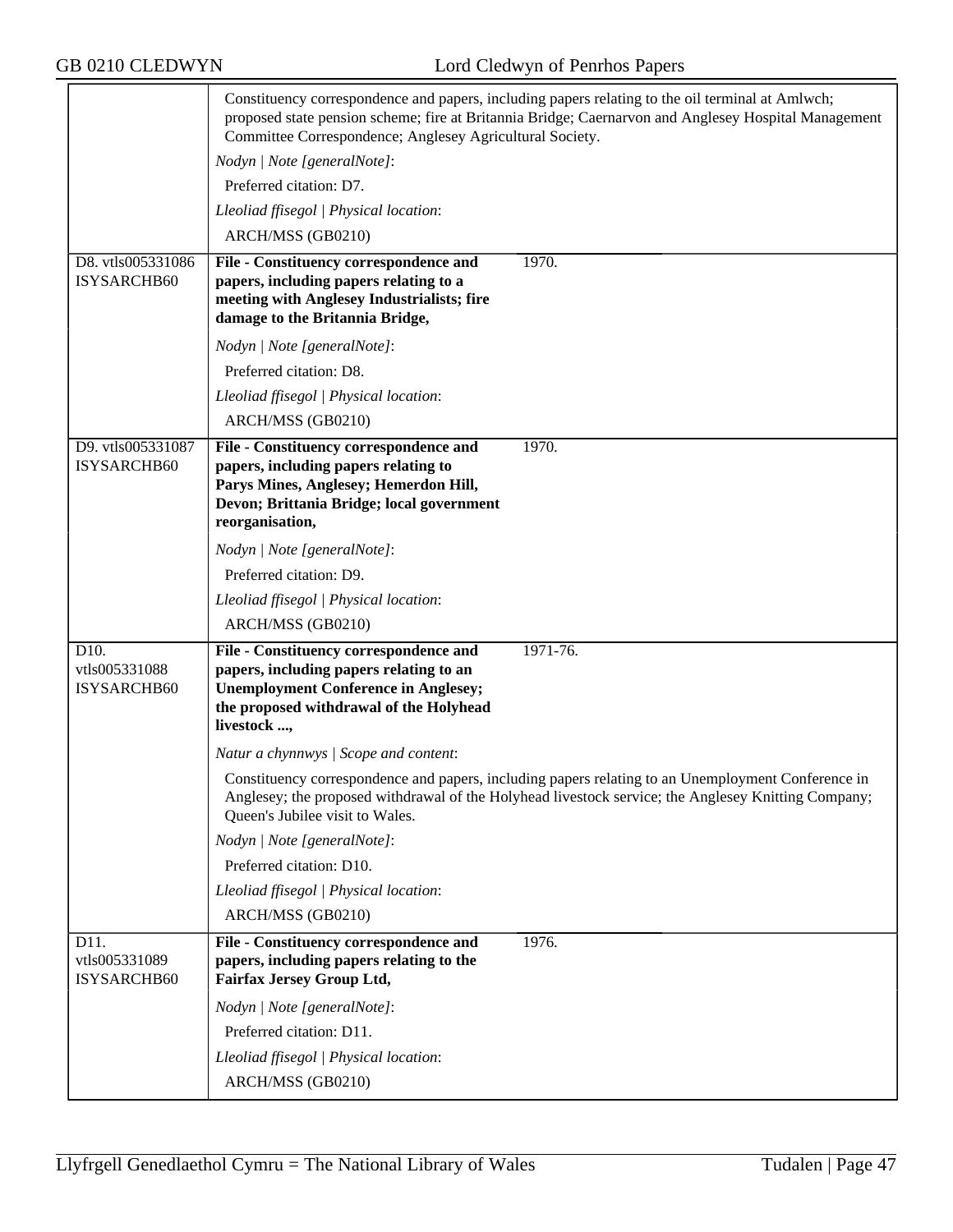| D12.<br>vtls005331090                       | 1976.<br>File - Constituency correspondence and<br>papers, including papers on the future of                                                                                                                                                                                                                                                                                                                               |
|---------------------------------------------|----------------------------------------------------------------------------------------------------------------------------------------------------------------------------------------------------------------------------------------------------------------------------------------------------------------------------------------------------------------------------------------------------------------------------|
| ISYSARCHB60                                 | Holyhead as a port,                                                                                                                                                                                                                                                                                                                                                                                                        |
|                                             | Nodyn   Note [generalNote]:                                                                                                                                                                                                                                                                                                                                                                                                |
|                                             | Preferred citation: D12.                                                                                                                                                                                                                                                                                                                                                                                                   |
|                                             | Lleoliad ffisegol   Physical location:                                                                                                                                                                                                                                                                                                                                                                                     |
|                                             | ARCH/MSS (GB0210)                                                                                                                                                                                                                                                                                                                                                                                                          |
| D13.                                        | 1977-79.<br>File - Constituency correspondence and                                                                                                                                                                                                                                                                                                                                                                         |
| vtls005331091<br>ISYSARCHB60                | papers, including papers relating to the<br>visit by the Queen; the reorganisation by                                                                                                                                                                                                                                                                                                                                      |
|                                             | Post Office of parcel ,                                                                                                                                                                                                                                                                                                                                                                                                    |
|                                             | Natur a chynnwys / Scope and content:                                                                                                                                                                                                                                                                                                                                                                                      |
|                                             | Constituency correspondence and papers, including papers relating to the visit by the Queen; the<br>reorganisation by Post Office of parcel service; the future of John H. Earl Ltd; ambulance manning<br>arrangements; Warrenpoint; alleged victimisation of children in an Anglesey school (including<br>correspondence with Neil Kinnock); proposed Young Offenders Centre, Holyhead; Gwynedd Area<br>Health Authority. |
|                                             | Nodyn   Note [generalNote]:                                                                                                                                                                                                                                                                                                                                                                                                |
|                                             | Preferred citation: D13.                                                                                                                                                                                                                                                                                                                                                                                                   |
|                                             | Lleoliad ffisegol   Physical location:                                                                                                                                                                                                                                                                                                                                                                                     |
|                                             | ARCH/MSS (GB0210)                                                                                                                                                                                                                                                                                                                                                                                                          |
| D14.<br>vtls005331092<br><b>ISYSARCHB60</b> | File - Correspondence and papers relating<br>1990-92.<br>to the pollution problem at Trearddur Bay,<br>Holyhead. The correspondents include<br>David Hunt, MP, and Ieuan ,                                                                                                                                                                                                                                                 |
|                                             | Natur a chynnwys / Scope and content:                                                                                                                                                                                                                                                                                                                                                                                      |
|                                             | Correspondence and papers relating to the pollution problem at Trearddur Bay, Holyhead. The<br>correspondents include David Hunt, MP, and Ieuan Wyn Jones, MP.                                                                                                                                                                                                                                                             |
|                                             | Nodyn   Note [generalNote]:                                                                                                                                                                                                                                                                                                                                                                                                |
|                                             | Preferred citation: D14.                                                                                                                                                                                                                                                                                                                                                                                                   |
|                                             | Lleoliad ffisegol   Physical location:                                                                                                                                                                                                                                                                                                                                                                                     |
|                                             | ARCH/MSS (GB0210)                                                                                                                                                                                                                                                                                                                                                                                                          |
| D15.<br>vtls005331093<br>ISYSARCHB60        | <b>File - Correspondence and papers</b><br>$1992 - 93.$<br>concerning the intention of Hamilton Oil<br>Company Ltd to set up (in conjunction<br>with British Gas) an ,                                                                                                                                                                                                                                                     |
|                                             | Natur a chynnwys / Scope and content:                                                                                                                                                                                                                                                                                                                                                                                      |
|                                             | Correspondence and papers concerning the intention of Hamilton Oil Company Ltd to set up (in<br>conjunction with British Gas) an oil and gas terminal works at Point of Air and its links with Holyhead.<br>The correspondents include Sir Wyn Roberts.                                                                                                                                                                    |
|                                             | Nodyn   Note [generalNote]:                                                                                                                                                                                                                                                                                                                                                                                                |
|                                             | Preferred citation: D15.                                                                                                                                                                                                                                                                                                                                                                                                   |
|                                             | Lleoliad ffisegol   Physical location:                                                                                                                                                                                                                                                                                                                                                                                     |
|                                             | ARCH/MSS (GB0210)                                                                                                                                                                                                                                                                                                                                                                                                          |
| D16.<br>vtls005331094<br>ISYSARCHB60        | File - Correspondence and papers relating<br>1992-93.<br>to local affairs and events, including the                                                                                                                                                                                                                                                                                                                        |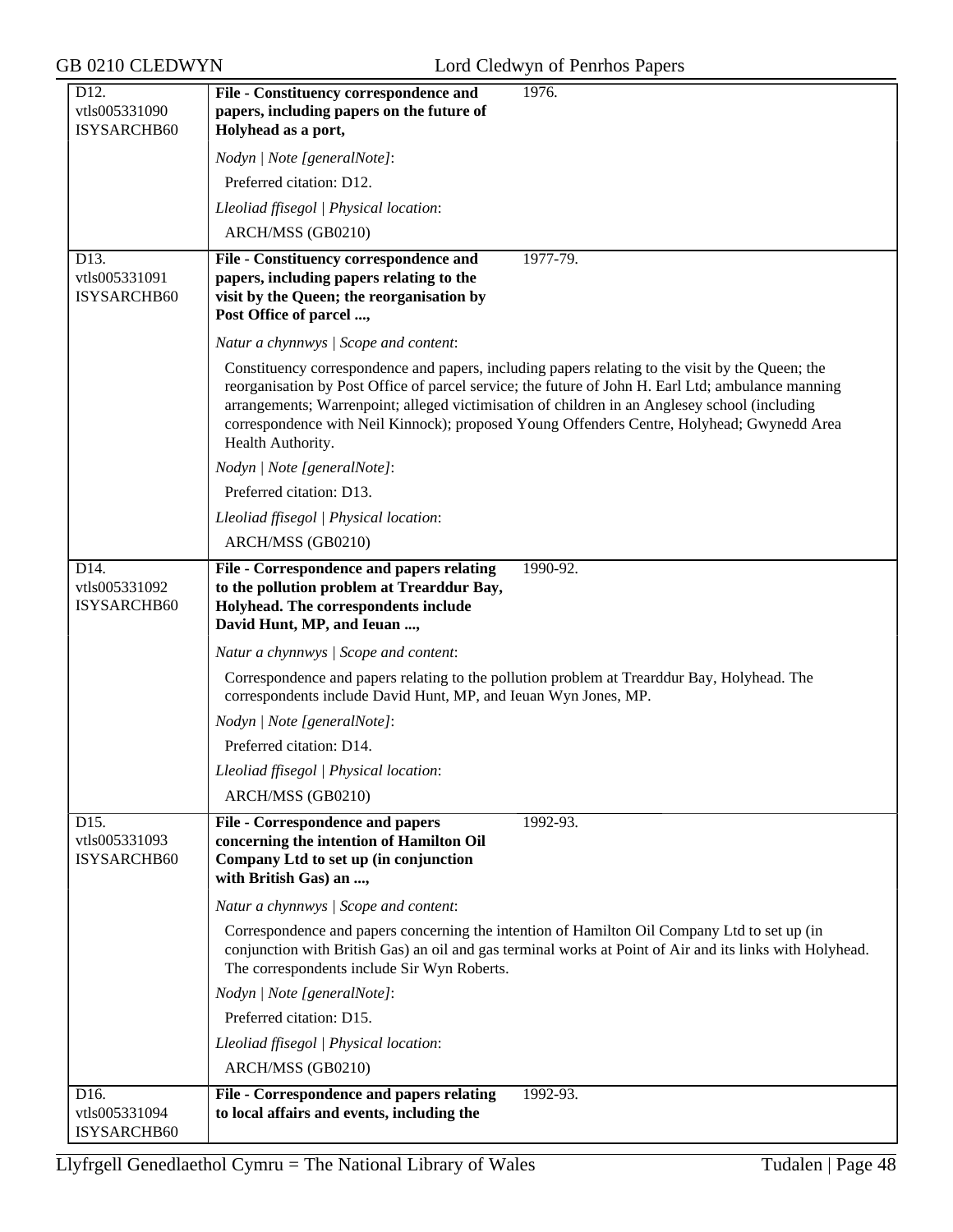|                                      | responsibilities of Ynys Môn Borough<br>Council, the activities of ,                                                                                                                                                                                                                                                                                                                                                                                                                                                                                                                                                                                                                                                                                   |  |  |
|--------------------------------------|--------------------------------------------------------------------------------------------------------------------------------------------------------------------------------------------------------------------------------------------------------------------------------------------------------------------------------------------------------------------------------------------------------------------------------------------------------------------------------------------------------------------------------------------------------------------------------------------------------------------------------------------------------------------------------------------------------------------------------------------------------|--|--|
|                                      | Natur a chynnwys / Scope and content:                                                                                                                                                                                                                                                                                                                                                                                                                                                                                                                                                                                                                                                                                                                  |  |  |
|                                      | Correspondence and papers relating to local affairs and events, including the responsibilities of Ynys<br>Môn Borough Council, the activities of the Welsh Federation of Housing Associations, the Holyhead<br>Teenage Health Advisory Centre, the Government Review of Assisted Areas, Anglesey Aluminium<br>Ltd, the Holyhead Opportunities Trust, the Anglesey Antiquarian Society & Field Club, the Holyhead<br>Arts Festival, the local initiatives of the Welsh Development Agency and the Countryside Council for<br>Wales, Oriel Ynys Môn, and the Holyhead Youth Crime Prevention Panel. The correspondents include<br>Lord Anglesey, James Callaghan, the Lord Callaghan of Cardiff, David Hunt, MP, Sir Wyn Roberts and<br>Kyffin Williams. |  |  |
|                                      | Nodyn   Note [generalNote]:                                                                                                                                                                                                                                                                                                                                                                                                                                                                                                                                                                                                                                                                                                                            |  |  |
|                                      | Preferred citation: D16.                                                                                                                                                                                                                                                                                                                                                                                                                                                                                                                                                                                                                                                                                                                               |  |  |
|                                      | Lleoliad ffisegol   Physical location:                                                                                                                                                                                                                                                                                                                                                                                                                                                                                                                                                                                                                                                                                                                 |  |  |
|                                      | ARCH/MSS (GB0210)                                                                                                                                                                                                                                                                                                                                                                                                                                                                                                                                                                                                                                                                                                                                      |  |  |
| D17.<br>vtls005331095<br>ISYSARCHB60 | File - Correspondence, papers and press<br>1992-93.<br>cuttings deriving from the activities of<br>the Holyhead Port Users' Association,<br>including agenda and minutes of ,                                                                                                                                                                                                                                                                                                                                                                                                                                                                                                                                                                          |  |  |
|                                      | Natur a chynnwys / Scope and content:                                                                                                                                                                                                                                                                                                                                                                                                                                                                                                                                                                                                                                                                                                                  |  |  |
|                                      | Correspondence, papers and press cuttings deriving from the activities of the Holyhead Port Users'<br>Association, including agenda and minutes of meetings. Many of the papers relate to the proposed<br>sale of the port of Holyhead by ferry operator Sealink-Stena, likely redundancies and the port's future<br>management. The papers from late 1993 concern the proposed Anglesey Yacht Haven at Holyhead<br>harbour and the related planning applications.                                                                                                                                                                                                                                                                                     |  |  |
|                                      | Nodyn   Note [generalNote]:                                                                                                                                                                                                                                                                                                                                                                                                                                                                                                                                                                                                                                                                                                                            |  |  |
|                                      | Preferred citation: D17.                                                                                                                                                                                                                                                                                                                                                                                                                                                                                                                                                                                                                                                                                                                               |  |  |
|                                      | Lleoliad ffisegol   Physical location:                                                                                                                                                                                                                                                                                                                                                                                                                                                                                                                                                                                                                                                                                                                 |  |  |
|                                      | ARCH/MSS (GB0210)                                                                                                                                                                                                                                                                                                                                                                                                                                                                                                                                                                                                                                                                                                                                      |  |  |
| D18.<br>vtls005331096<br>ISYSARCHB60 | <b>File - Correspondence and papers</b><br>1994-96.<br>concerning the development of the<br>Holyhead boatyard and the work of the<br>Port Users' Association,                                                                                                                                                                                                                                                                                                                                                                                                                                                                                                                                                                                          |  |  |
|                                      | Nodyn   Note [generalNote]:                                                                                                                                                                                                                                                                                                                                                                                                                                                                                                                                                                                                                                                                                                                            |  |  |
|                                      | Preferred citation: D18.                                                                                                                                                                                                                                                                                                                                                                                                                                                                                                                                                                                                                                                                                                                               |  |  |
|                                      | Lleoliad ffisegol   Physical location:<br>ARCH/MSS (GB0210)                                                                                                                                                                                                                                                                                                                                                                                                                                                                                                                                                                                                                                                                                            |  |  |
|                                      | Is-fonds   Subfonds E. vtls005331097 ISYSARCHB60: Miscellaneous,                                                                                                                                                                                                                                                                                                                                                                                                                                                                                                                                                                                                                                                                                       |  |  |
|                                      | Dyddiad   Date: 1944-1993. (dyddiad creu)   (date of creation)                                                                                                                                                                                                                                                                                                                                                                                                                                                                                                                                                                                                                                                                                         |  |  |
|                                      | Lleoliad ffisegol   Physical location: ARCH/MSS (GB0210)                                                                                                                                                                                                                                                                                                                                                                                                                                                                                                                                                                                                                                                                                               |  |  |
| Nodyn   Note [generalNote]:          |                                                                                                                                                                                                                                                                                                                                                                                                                                                                                                                                                                                                                                                                                                                                                        |  |  |
| Preferred citation: E.               |                                                                                                                                                                                                                                                                                                                                                                                                                                                                                                                                                                                                                                                                                                                                                        |  |  |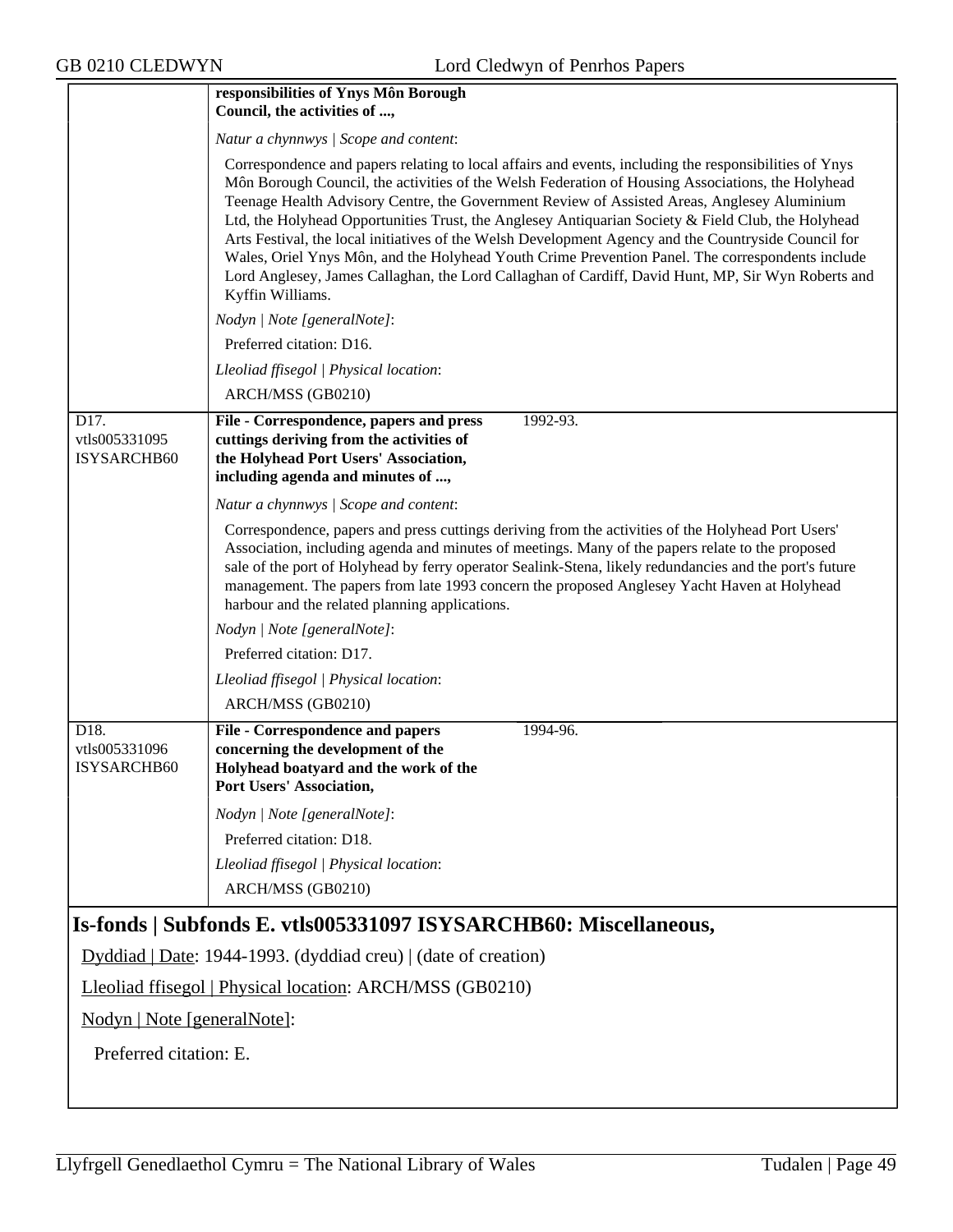$\overline{1}$ 

| FFeil / rhestr eitemau   File / item list |                                                                                                                                                                                                                                                                                                                                                                                                                                                              |                   |                                               |  |
|-------------------------------------------|--------------------------------------------------------------------------------------------------------------------------------------------------------------------------------------------------------------------------------------------------------------------------------------------------------------------------------------------------------------------------------------------------------------------------------------------------------------|-------------------|-----------------------------------------------|--|
| Cod cyfeirnod  <br>Reference code         | Teitl   Title                                                                                                                                                                                                                                                                                                                                                                                                                                                | Dyddiadau   Dates | Disgrifiad ffisegol   Physical<br>description |  |
| E1. vtls005331098<br>ISYSARCHB60          | File - Notes for speeches by Lord Cledwyn,                                                                                                                                                                                                                                                                                                                                                                                                                   | 1952-79.          |                                               |  |
|                                           | Nodyn   Note [generalNote]:                                                                                                                                                                                                                                                                                                                                                                                                                                  |                   |                                               |  |
|                                           | Preferred citation: E1.                                                                                                                                                                                                                                                                                                                                                                                                                                      |                   |                                               |  |
|                                           | Lleoliad ffisegol   Physical location:                                                                                                                                                                                                                                                                                                                                                                                                                       |                   |                                               |  |
|                                           | ARCH/MSS (GB0210)                                                                                                                                                                                                                                                                                                                                                                                                                                            |                   |                                               |  |
| E2. vtls005331099<br>ISYSARCHB60          | File - Notes for speeches and sermons by<br>Lord Cledwyn, undated,                                                                                                                                                                                                                                                                                                                                                                                           | $[1950s-70s]$ .   |                                               |  |
|                                           | Nodyn   Note [generalNote]:                                                                                                                                                                                                                                                                                                                                                                                                                                  |                   |                                               |  |
|                                           | Preferred citation: E2.                                                                                                                                                                                                                                                                                                                                                                                                                                      |                   |                                               |  |
|                                           | Lleoliad ffisegol   Physical location:                                                                                                                                                                                                                                                                                                                                                                                                                       |                   |                                               |  |
|                                           | ARCH/MSS (GB0210)                                                                                                                                                                                                                                                                                                                                                                                                                                            |                   |                                               |  |
| E3. vtls005331100<br>ISYSARCHB60          | File - Miscellaneous notes, papers and<br>memoranda, including a biographical<br>note on A. E. Jones, 'Cynan', [c. 1951], a<br>memorandum by James ,                                                                                                                                                                                                                                                                                                         | 1950s-1978.       |                                               |  |
|                                           | Natur a chynnwys / Scope and content:                                                                                                                                                                                                                                                                                                                                                                                                                        |                   |                                               |  |
|                                           | Miscellaneous notes, papers and memoranda, including a biographical note on A. E. Jones, 'Cynan',<br>[c. 1951], a memorandum by James Callaghan on colonial territories, 1958, a typescript extract from<br>the diary of [?Lord Ponsonby] describing a conversation with Lloyd George, 2 June 1940, notes by<br>Lord Leatherland on his experiences during the First World War, 1977, and a tribute to E. A. Moelwyn-<br>Hughes by Sir Goronwy Daniel, 1978. |                   |                                               |  |
|                                           | Nodyn   Note [generalNote]:                                                                                                                                                                                                                                                                                                                                                                                                                                  |                   |                                               |  |
|                                           | Preferred citation: E3.                                                                                                                                                                                                                                                                                                                                                                                                                                      |                   |                                               |  |
|                                           | Lleoliad ffisegol   Physical location:                                                                                                                                                                                                                                                                                                                                                                                                                       |                   |                                               |  |
|                                           | ARCH/MSS (GB0210)                                                                                                                                                                                                                                                                                                                                                                                                                                            |                   |                                               |  |
| E4. vtls005331101<br>ISYSARCHB60          | <b>File - Miscellaneous papers including</b><br>dinner and engagement lists,<br>parliamentary questions, etc,                                                                                                                                                                                                                                                                                                                                                | 1960s-86.         |                                               |  |
|                                           | Nodyn   Note [generalNote]:                                                                                                                                                                                                                                                                                                                                                                                                                                  |                   |                                               |  |
|                                           | Preferred citation: E4.                                                                                                                                                                                                                                                                                                                                                                                                                                      |                   |                                               |  |
|                                           | Lleoliad ffisegol   Physical location:                                                                                                                                                                                                                                                                                                                                                                                                                       |                   |                                               |  |
|                                           | ARCH/MSS (GB0210)                                                                                                                                                                                                                                                                                                                                                                                                                                            |                   |                                               |  |
| E5. vtls005331102<br>ISYSARCHB60          | File - Personal papers including plans, etc.,<br>relating to the building of Lord Cledwyn's<br>house, Ty Gwyn, at Holyhead,                                                                                                                                                                                                                                                                                                                                  | 1960-85.          |                                               |  |
|                                           | Nodyn   Note [generalNote]:                                                                                                                                                                                                                                                                                                                                                                                                                                  |                   |                                               |  |
|                                           | Preferred citation: E5.                                                                                                                                                                                                                                                                                                                                                                                                                                      |                   |                                               |  |
|                                           | Lleoliad ffisegol   Physical location:                                                                                                                                                                                                                                                                                                                                                                                                                       |                   |                                               |  |
|                                           | ARCH/MSS (GB0210)                                                                                                                                                                                                                                                                                                                                                                                                                                            |                   |                                               |  |
| E6. vtls005331103<br>ISYSARCHB60          | File - Papers relating to a proposed<br>book by Lord Cledwyn on the work of                                                                                                                                                                                                                                                                                                                                                                                  | 1971.             |                                               |  |

#### **FFeil / rhestr eitemau | File / item list**

٦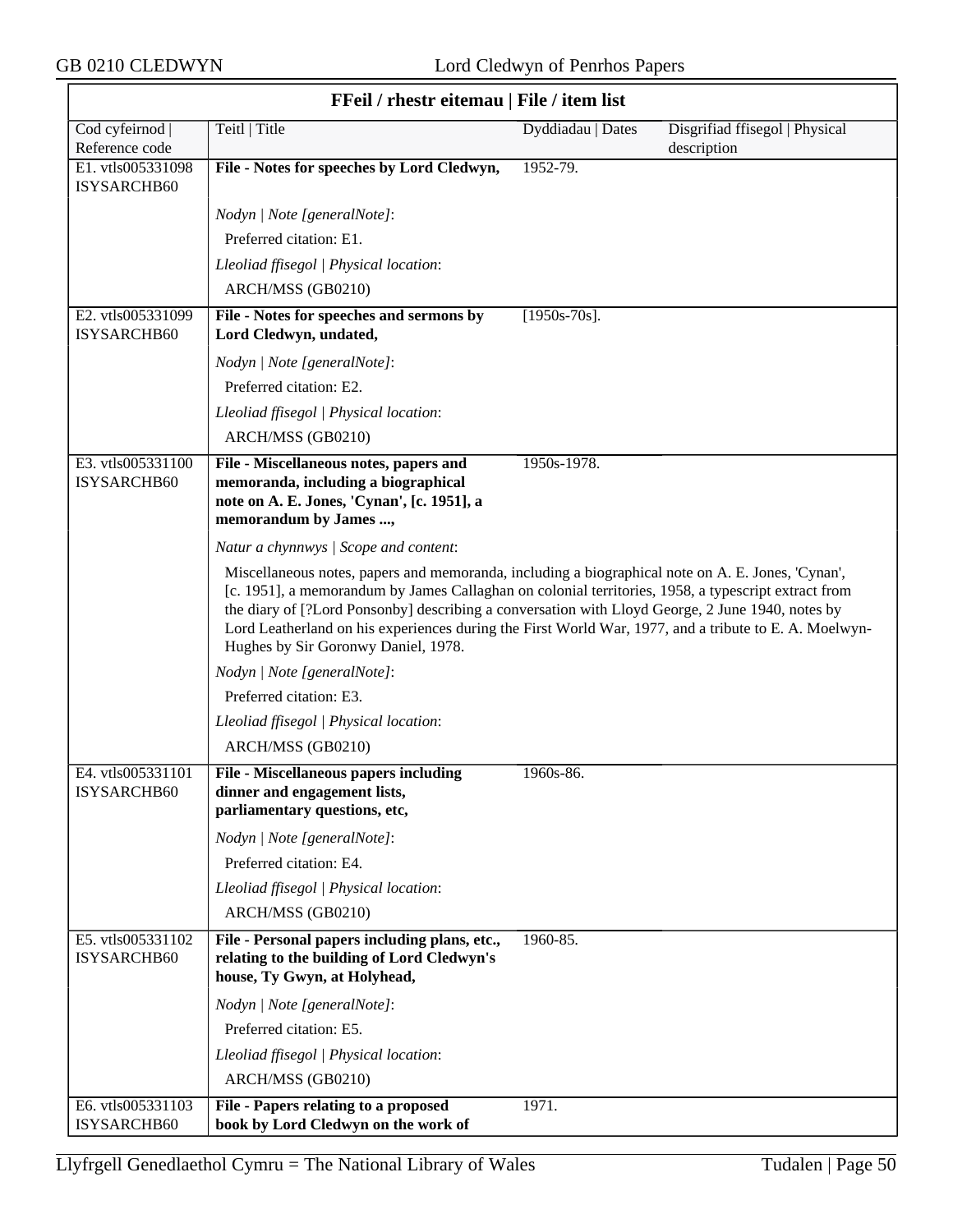|                                       | a Member of Parliament entitled 'The                                                                                                                                   |  |  |
|---------------------------------------|------------------------------------------------------------------------------------------------------------------------------------------------------------------------|--|--|
|                                       | Palace ,                                                                                                                                                               |  |  |
|                                       | Natur a chynnwys / Scope and content:                                                                                                                                  |  |  |
|                                       | Papers relating to a proposed book by Lord Cledwyn on the work of a Member of Parliament entitled<br>'The Palace of Westminster - A Place of Work'.                    |  |  |
|                                       | Nodyn   Note [generalNote]:                                                                                                                                            |  |  |
|                                       | Preferred citation: E6.                                                                                                                                                |  |  |
|                                       | Lleoliad ffisegol   Physical location:                                                                                                                                 |  |  |
|                                       | ARCH/MSS (GB0210)                                                                                                                                                      |  |  |
| E7-8.<br>vtls005331104<br>ISYSARCHB60 | File - Ephemera, including invitations to<br>1960s-80s.<br>functions and events, etc,                                                                                  |  |  |
|                                       | Nodyn   Note [generalNote]:                                                                                                                                            |  |  |
|                                       | Preferred citation: E7-8.                                                                                                                                              |  |  |
|                                       | Lleoliad ffisegol   Physical location:                                                                                                                                 |  |  |
|                                       | ARCH/MSS (GB0210)                                                                                                                                                      |  |  |
| E9. vtls005331105<br>ISYSARCHB60      | File - Album containing cuttings,<br>1967.<br>photographs, etc., on Lord Cledwyn's<br>visit as Secretary of State for Wales, to<br>Pennsylvania and Delaware, United , |  |  |
|                                       | Natur a chynnwys / Scope and content:                                                                                                                                  |  |  |
|                                       | Album containing cuttings, photographs, etc., on Lord Cledwyn's visit as Secretary of State for Wales, to<br>Pennsylvania and Delaware, United States of America.      |  |  |
|                                       | Nodyn   Note [generalNote]:                                                                                                                                            |  |  |
|                                       | Preferred citation: E9.                                                                                                                                                |  |  |
|                                       | Lleoliad ffisegol   Physical location:                                                                                                                                 |  |  |
|                                       | ARCH/MSS (GB0210)                                                                                                                                                      |  |  |
| E10.<br>vtls005331106<br>ISYSARCHB60  | File - Photocopies of extracts from the<br>1980-89.<br>House of Lords Hansard, some comprising<br>speeches by Lord Cledwyn and most<br>detailing debates on ,          |  |  |
|                                       | Natur a chynnwys / Scope and content:                                                                                                                                  |  |  |
|                                       | Photocopies of extracts from the House of Lords Hansard, some comprising speeches by Lord Cledwyn<br>and most detailing debates on Welsh affairs.                      |  |  |
|                                       | Nodyn   Note [generalNote]:                                                                                                                                            |  |  |
|                                       | Preferred citation: E10.                                                                                                                                               |  |  |
|                                       | Lleoliad ffisegol   Physical location:                                                                                                                                 |  |  |
|                                       | ARCH/MSS (GB0210)                                                                                                                                                      |  |  |
| E11.<br>vtls005331107<br>ISYSARCHB60  | File - Notes for speeches delivered by Lord<br>1944-92.<br>Cledwyn,                                                                                                    |  |  |
|                                       | Nodyn   Note [generalNote]:                                                                                                                                            |  |  |
|                                       | Preferred citation: E11.                                                                                                                                               |  |  |
|                                       | Lleoliad ffisegol   Physical location:                                                                                                                                 |  |  |
|                                       | ARCH/MSS (GB0210)                                                                                                                                                      |  |  |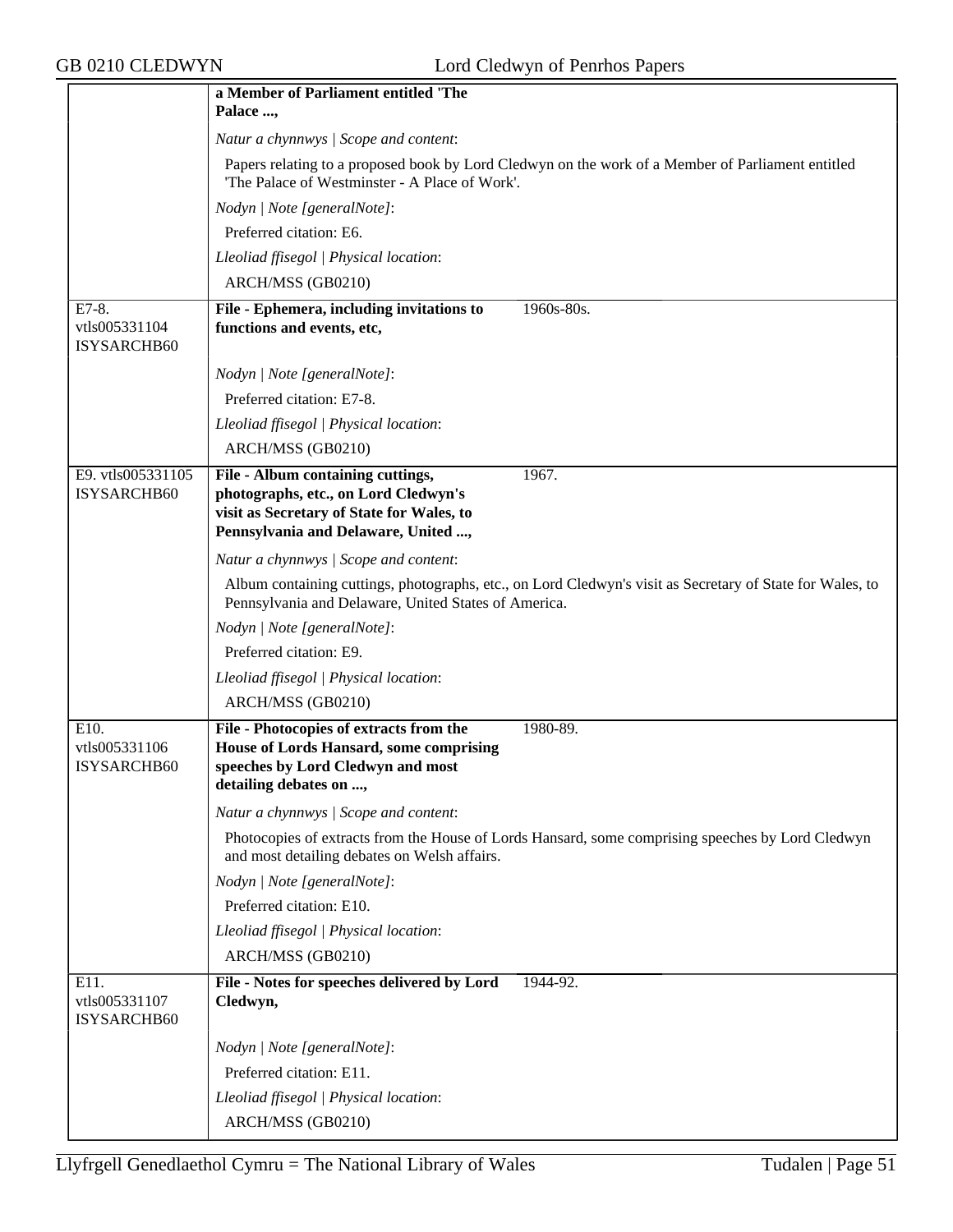| E12.                         | File - Undated notes for speeches delivered                                                                                         |
|------------------------------|-------------------------------------------------------------------------------------------------------------------------------------|
| vtls005331108                | by Lord Cledwyn.                                                                                                                    |
| ISYSARCHB60                  |                                                                                                                                     |
|                              | Nodyn   Note [generalNote]:                                                                                                         |
|                              | Preferred citation: E12.                                                                                                            |
|                              | Lleoliad ffisegol   Physical location:                                                                                              |
|                              | ARCH/MSS (GB0210)                                                                                                                   |
| E13.                         | File - Fragments of speech notes.                                                                                                   |
| vtls005331109                |                                                                                                                                     |
| ISYSARCHB60                  |                                                                                                                                     |
|                              | Nodyn   Note [generalNote]:                                                                                                         |
|                              | Preferred citation: E13.                                                                                                            |
|                              | Lleoliad ffisegol   Physical location:                                                                                              |
|                              | ARCH/MSS (GB0210)                                                                                                                   |
| E14.                         | File - Lord Cledwyn's sermon notes,                                                                                                 |
| vtls005331110<br>ISYSARCHB60 | undated.                                                                                                                            |
|                              | Nodyn   Note [generalNote]:                                                                                                         |
|                              | Preferred citation: E14.                                                                                                            |
|                              | Lleoliad ffisegol   Physical location:                                                                                              |
|                              | ARCH/MSS (GB0210)                                                                                                                   |
| E15.                         | 1951-86.<br><b>File - Photocopies from extracts from</b>                                                                            |
| vtls005331111                | Hansard, including the text of Lord                                                                                                 |
| ISYSARCHB60                  | Cledwyn's maiden speech in the House of                                                                                             |
|                              | Commons, 8 Nov ,                                                                                                                    |
|                              | Natur a chynnwys / Scope and content:                                                                                               |
|                              | Photocopies from extracts from Hansard, including the text of Lord Cledwyn's maiden speech in the<br>House of Commons, 8 Nov. 1951. |
|                              | Nodyn   Note [generalNote]:                                                                                                         |
|                              | Preferred citation: E15.                                                                                                            |
|                              | Lleoliad ffisegol   Physical location:                                                                                              |
|                              | ARCH/MSS (GB0210)                                                                                                                   |
| E16.                         | File - A copy of Seren Gomer: Cylchgrawn<br>1980.                                                                                   |
| vtls005331112<br>ISYSARCHB60 | Bedyddwyr Cymru, cyfrol 72, rhif 2 (haf<br>1980), containing the text of an address ,                                               |
|                              | Natur a chynnwys / Scope and content:                                                                                               |
|                              | A copy of Seren Gomer: Cylchgrawn Bedyddwyr Cymru, cyfrol 72, rhif 2 (haf 1980), containing the text                                |
|                              | of an address by Lord Cledwyn 'Angen y Byd Cyfoes' given at a service at the Tabernacl, Holyhead, 4<br>May 1980.                    |
|                              | Nodyn   Note [generalNote]:                                                                                                         |
|                              | Preferred citation: E16.                                                                                                            |
|                              | Lleoliad ffisegol   Physical location:                                                                                              |
|                              | ARCH/MSS (GB0210)                                                                                                                   |
| E17.                         | File - Papers relating to the publication<br>1989-90.                                                                               |
| vtls005331113<br>ISYSARCHB60 | of Emyr Price, Yr Arglwydd Cledwyn o                                                                                                |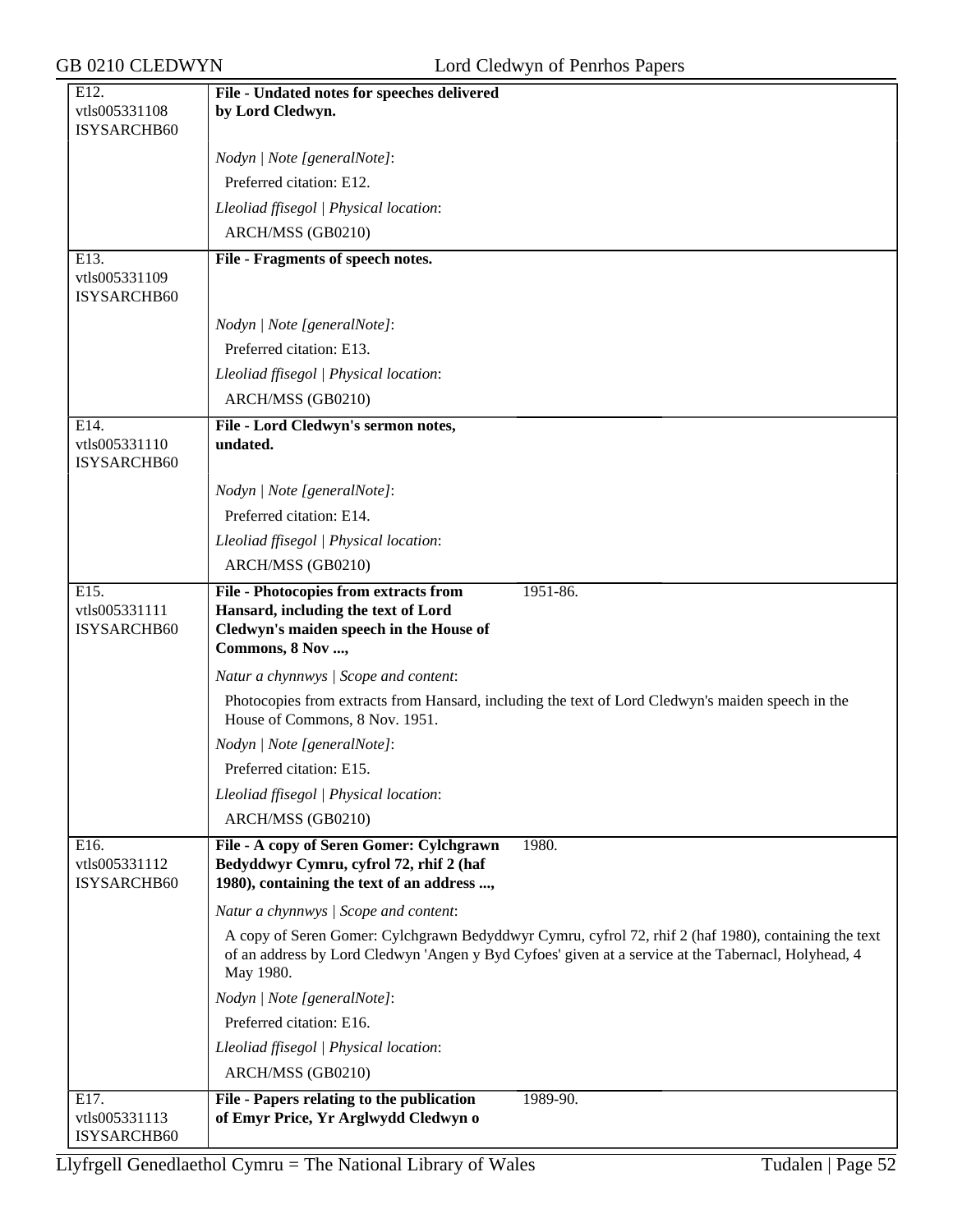|                                      | Benrhos, including a letter, 8 Sept. 1989,                                                                                                                                                                                |  |  |  |
|--------------------------------------|---------------------------------------------------------------------------------------------------------------------------------------------------------------------------------------------------------------------------|--|--|--|
|                                      | from ,                                                                                                                                                                                                                    |  |  |  |
|                                      | Natur a chynnwys / Scope and content:                                                                                                                                                                                     |  |  |  |
|                                      | Papers relating to the publication of Emyr Price, Yr Arglwydd Cledwyn o Benrhos, including a letter, 8<br>Sept. 1989, from Dr Derec Llwyd Morgan, and a copy of a review by Dr Cyril Parry published in Llais<br>Llyfrau. |  |  |  |
|                                      | Nodyn   Note [generalNote]:                                                                                                                                                                                               |  |  |  |
|                                      | Preferred citation: E17.                                                                                                                                                                                                  |  |  |  |
|                                      | Lleoliad ffisegol   Physical location:                                                                                                                                                                                    |  |  |  |
|                                      | ARCH/MSS (GB0210)                                                                                                                                                                                                         |  |  |  |
| E18.<br>vtls005331114<br>ISYSARCHB60 | File - Papers concerning the opening of the<br>1990.<br>Lloyd George Museum at Llanystumdwy,<br>including a letter from Eirene, Baroness<br>White, and messages ,                                                         |  |  |  |
|                                      | Natur a chynnwys / Scope and content:                                                                                                                                                                                     |  |  |  |
|                                      | Papers concerning the opening of the Lloyd George Museum at Llanystumdwy, including a letter from<br>Eirene, Baroness White, and messages from Paddy Ashdown, Neil Kinnock, John Major and Peter<br>Walker.               |  |  |  |
|                                      | Nodyn   Note [generalNote]:                                                                                                                                                                                               |  |  |  |
|                                      | Preferred citation: E18.                                                                                                                                                                                                  |  |  |  |
|                                      | Lleoliad ffisegol   Physical location:                                                                                                                                                                                    |  |  |  |
|                                      | ARCH/MSS (GB0210)                                                                                                                                                                                                         |  |  |  |
|                                      |                                                                                                                                                                                                                           |  |  |  |
| E19.<br>vtls005331115<br>ISYSARCHB60 | File - Miscellaneous typescripts, mainly of<br>political or legal interest. They include the<br>typescript of a play by John Separ [Enid<br>Morgan]                                                                       |  |  |  |
|                                      | Natur a chynnwys / Scope and content:                                                                                                                                                                                     |  |  |  |
|                                      | Miscellaneous typescripts, mainly of political or legal interest. They include the typescript of a play by<br>John Separ [Enid Morgan], 'Britons shall never be Slaves'.                                                  |  |  |  |
|                                      | Nodyn   Note [generalNote]:                                                                                                                                                                                               |  |  |  |
|                                      | Preferred citation: E19.                                                                                                                                                                                                  |  |  |  |
|                                      | Lleoliad ffisegol   Physical location:                                                                                                                                                                                    |  |  |  |
|                                      | ARCH/MSS (GB0210)                                                                                                                                                                                                         |  |  |  |
| E20.<br>vtls005331116<br>ISYSARCHB60 | File - Miscellanea, including Cledwyn<br>[Includes 1946-55].<br><b>Hughes's Co-operative Society Ltd</b><br>Member's Pass Book, 1946-55, and the<br>baptismal certificate, 2 July 1950, of his ,                          |  |  |  |
|                                      | Natur a chynnwys / Scope and content:                                                                                                                                                                                     |  |  |  |
|                                      | Miscellanea, including Cledwyn Hughes's Co-operative Society Ltd Member's Pass Book, 1946-55, and<br>the baptismal certificate, 2 July 1950, of his daughter Emily Ann Hughes.                                            |  |  |  |
|                                      | Nodyn   Note [generalNote]:                                                                                                                                                                                               |  |  |  |
|                                      | Preferred citation: E20.                                                                                                                                                                                                  |  |  |  |
|                                      | Lleoliad ffisegol   Physical location:                                                                                                                                                                                    |  |  |  |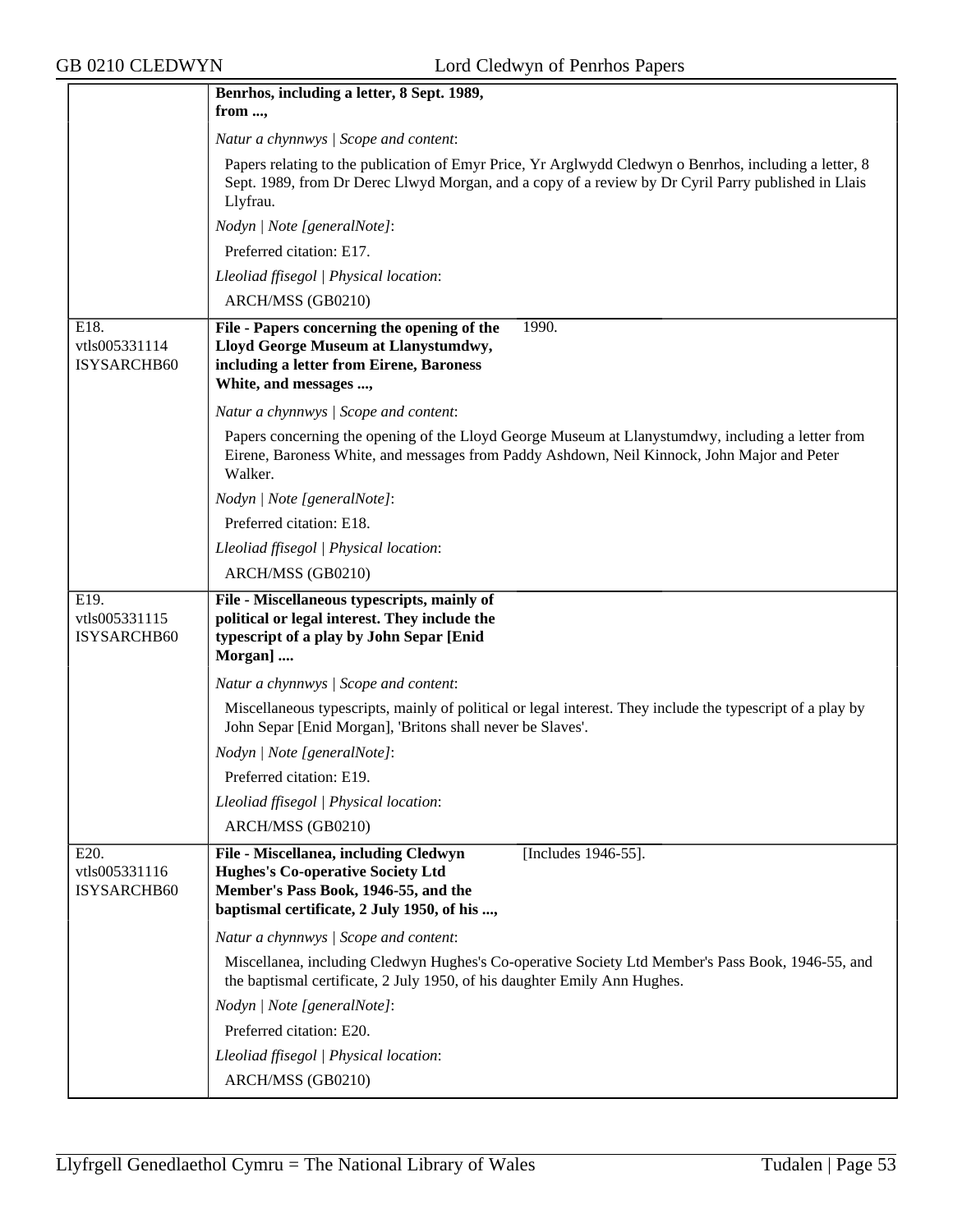| E21.                                 | [Includes 1978-93].<br><b>File - Miscellaneous circulars and</b>                                                                                                                                                                                                                                                                                                                                                                                                                                                                                                                                                                                                                                                                                           |  |  |
|--------------------------------------|------------------------------------------------------------------------------------------------------------------------------------------------------------------------------------------------------------------------------------------------------------------------------------------------------------------------------------------------------------------------------------------------------------------------------------------------------------------------------------------------------------------------------------------------------------------------------------------------------------------------------------------------------------------------------------------------------------------------------------------------------------|--|--|
| vtls005331117<br>ISYSARCHB60         | typescript items, including a press<br>release, 5 May 1978, announcing Cledwyn<br>Hughes's intention to retire from the ,                                                                                                                                                                                                                                                                                                                                                                                                                                                                                                                                                                                                                                  |  |  |
|                                      | Natur a chynnwys / Scope and content:                                                                                                                                                                                                                                                                                                                                                                                                                                                                                                                                                                                                                                                                                                                      |  |  |
|                                      | Miscellaneous circulars and typescript items, including a press release, 5 May 1978, announcing<br>Cledwyn Hughes's intention to retire from the House of Commons at the next general election<br>and reviewing the milestones in his career; a copy of the Writ of Summons to Parliament, May<br>1987, addressed to the Lord Cledwyn; a copy of a circular 'Who Runs Wales?: a briefing paper on<br>quangos in Wales', published by the Wales Labour Party in January 1993; typescript notes for Lord<br>Cledwyn's speech, 16 August 1993, to the opening session of the 15th Congress of the Association of<br>Commonwealth Universities at the University of Wales, Swansea; and a typescript tribute, undated, from<br>Lord Cledwyn to Lord Tonypandy. |  |  |
|                                      | Nodyn   Note [generalNote]:                                                                                                                                                                                                                                                                                                                                                                                                                                                                                                                                                                                                                                                                                                                                |  |  |
|                                      | Preferred citation: E21.                                                                                                                                                                                                                                                                                                                                                                                                                                                                                                                                                                                                                                                                                                                                   |  |  |
|                                      | Lleoliad ffisegol   Physical location:                                                                                                                                                                                                                                                                                                                                                                                                                                                                                                                                                                                                                                                                                                                     |  |  |
|                                      | ARCH/MSS (GB0210)                                                                                                                                                                                                                                                                                                                                                                                                                                                                                                                                                                                                                                                                                                                                          |  |  |
| E22.<br>vtls005331118<br>ISYSARCHB60 | File - Bundle of miscellaneous greetings<br>1992.<br>cards, some sent to Lord Cledwyn on the<br>occasion of his retirement as Leader of<br>the ,                                                                                                                                                                                                                                                                                                                                                                                                                                                                                                                                                                                                           |  |  |
|                                      | Natur a chynnwys / Scope and content:                                                                                                                                                                                                                                                                                                                                                                                                                                                                                                                                                                                                                                                                                                                      |  |  |
|                                      | Bundle of miscellaneous greetings cards, some sent to Lord Cledwyn on the occasion of his retirement as<br>Leader of the Opposition in the House of Lords.                                                                                                                                                                                                                                                                                                                                                                                                                                                                                                                                                                                                 |  |  |
|                                      | Nodyn   Note [generalNote]:                                                                                                                                                                                                                                                                                                                                                                                                                                                                                                                                                                                                                                                                                                                                |  |  |
|                                      | Preferred citation: E22.                                                                                                                                                                                                                                                                                                                                                                                                                                                                                                                                                                                                                                                                                                                                   |  |  |
|                                      | Lleoliad ffisegol   Physical location:                                                                                                                                                                                                                                                                                                                                                                                                                                                                                                                                                                                                                                                                                                                     |  |  |
|                                      | ARCH/MSS (GB0210)                                                                                                                                                                                                                                                                                                                                                                                                                                                                                                                                                                                                                                                                                                                                          |  |  |
| E23.<br>vtls005331119<br>ISYSARCHB60 | File - Bundle of birthday cards, many sent<br>1986, Sept.<br>to Lord Cledwyn on the occasion of his<br>70th birthday,                                                                                                                                                                                                                                                                                                                                                                                                                                                                                                                                                                                                                                      |  |  |
|                                      | Nodyn   Note [generalNote]:                                                                                                                                                                                                                                                                                                                                                                                                                                                                                                                                                                                                                                                                                                                                |  |  |
|                                      | Preferred citation: E23.                                                                                                                                                                                                                                                                                                                                                                                                                                                                                                                                                                                                                                                                                                                                   |  |  |
|                                      | Lleoliad ffisegol   Physical location:                                                                                                                                                                                                                                                                                                                                                                                                                                                                                                                                                                                                                                                                                                                     |  |  |
|                                      | ARCH/MSS (GB0210)                                                                                                                                                                                                                                                                                                                                                                                                                                                                                                                                                                                                                                                                                                                                          |  |  |
| E24.<br>vtls005331120<br>ISYSARCHB60 | File - Bundle of miscellaneous postcards.                                                                                                                                                                                                                                                                                                                                                                                                                                                                                                                                                                                                                                                                                                                  |  |  |
|                                      | Nodyn   Note [generalNote]:                                                                                                                                                                                                                                                                                                                                                                                                                                                                                                                                                                                                                                                                                                                                |  |  |
|                                      | Preferred citation: E24.                                                                                                                                                                                                                                                                                                                                                                                                                                                                                                                                                                                                                                                                                                                                   |  |  |
|                                      | Lleoliad ffisegol   Physical location:<br>ARCH/MSS (GB0210)                                                                                                                                                                                                                                                                                                                                                                                                                                                                                                                                                                                                                                                                                                |  |  |
|                                      | Is-fonds   Subfonds F. vtls005331121 ISYSARCHB60: Printed material,                                                                                                                                                                                                                                                                                                                                                                                                                                                                                                                                                                                                                                                                                        |  |  |
|                                      | Dyddiad   Date: 1945-1996. (dyddiad creu)   (date of creation)                                                                                                                                                                                                                                                                                                                                                                                                                                                                                                                                                                                                                                                                                             |  |  |
|                                      | Lleoliad ffisegol   Physical location: ARCH/MSS (GB0210)                                                                                                                                                                                                                                                                                                                                                                                                                                                                                                                                                                                                                                                                                                   |  |  |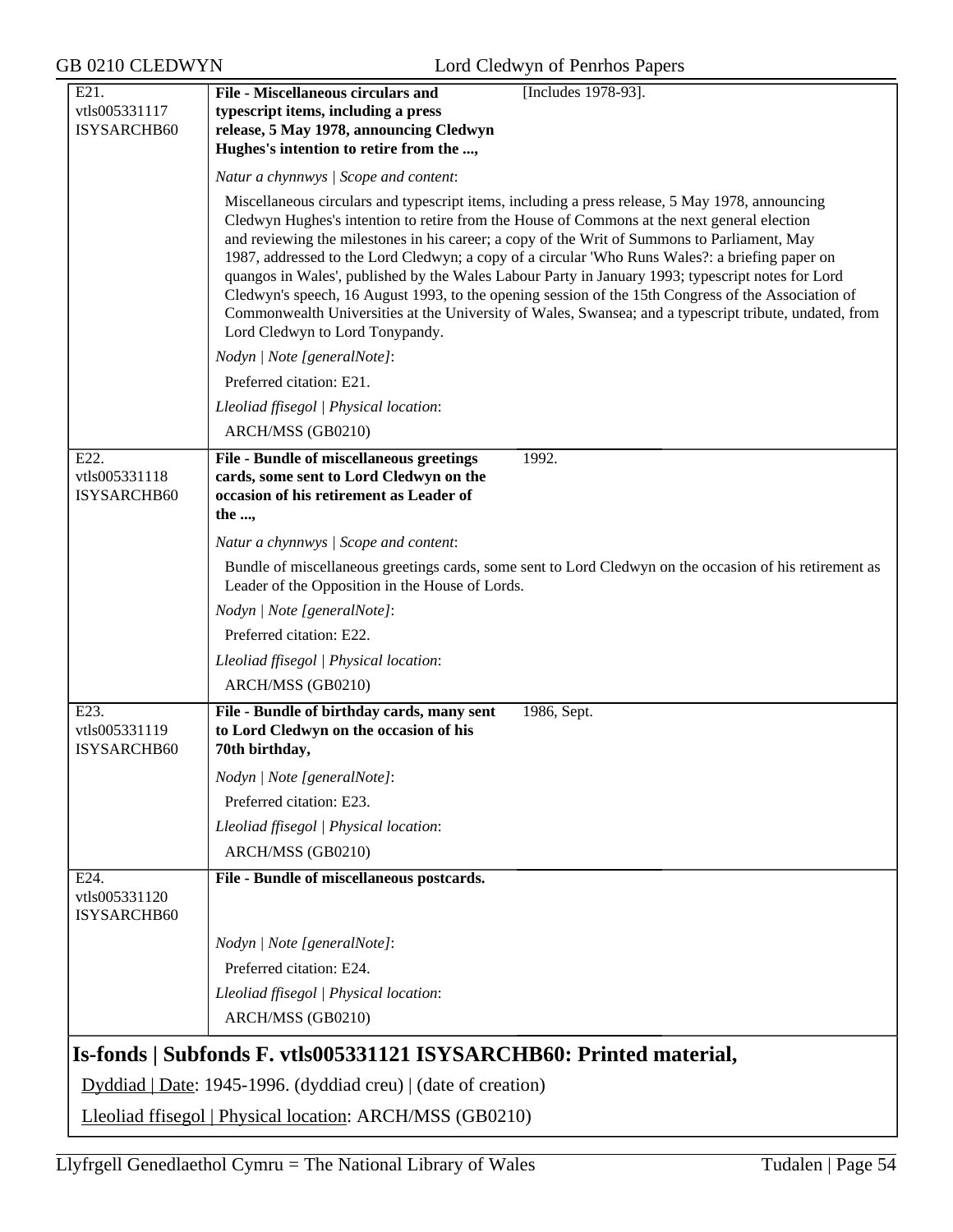## Nodyn | Note [generalNote]:

#### Preferred citation: F.

| FFeil / rhestr eitemau   File / item list |                                                                                                                                                                                                                                                                             |                   |                                |  |
|-------------------------------------------|-----------------------------------------------------------------------------------------------------------------------------------------------------------------------------------------------------------------------------------------------------------------------------|-------------------|--------------------------------|--|
| Cod cyfeirnod                             | Teitl   Title                                                                                                                                                                                                                                                               | Dyddiadau   Dates | Disgrifiad ffisegol   Physical |  |
| Reference code                            |                                                                                                                                                                                                                                                                             |                   | description                    |  |
| F1. vtls005331122<br>ISYSARCHB60          | <b>File - Press-cuttings on Lord Cledwyn's</b><br>political career and the contemporary<br>political scene including his period as<br>Secretary of State for Wales ,                                                                                                        | $[1950s-1980s]$ . |                                |  |
|                                           | Natur a chynnwys / Scope and content:                                                                                                                                                                                                                                       |                   |                                |  |
|                                           | Press-cuttings on Lord Cledwyn's political career and the contemporary political scene including his<br>period as Secretary of State for Wales and Minister of Agriculture. There are also cuttings of tributes to<br>Aneurin Bevan, 1960, and Sir Winston Churchill, 1965. |                   |                                |  |
|                                           | Nodyn   Note [generalNote]:                                                                                                                                                                                                                                                 |                   |                                |  |
|                                           | Preferred citation: F1.                                                                                                                                                                                                                                                     |                   |                                |  |
|                                           | Lleoliad ffisegol   Physical location:                                                                                                                                                                                                                                      |                   |                                |  |
|                                           | ARCH/MSS (GB0210)                                                                                                                                                                                                                                                           |                   |                                |  |
| F2. vtls005331123                         | File - Press cuttings relating to the                                                                                                                                                                                                                                       | 1957-65.          |                                |  |
| <b>ISYSARCHB60</b>                        | <b>Commonwealth and to Lord Cledwyn's</b><br>period as Minister of State at the<br><b>Commonwealth Office,</b>                                                                                                                                                              |                   |                                |  |
|                                           | Nodyn   Note [generalNote]:                                                                                                                                                                                                                                                 |                   |                                |  |
|                                           | Preferred citation: F2.                                                                                                                                                                                                                                                     |                   |                                |  |
|                                           | Lleoliad ffisegol   Physical location:                                                                                                                                                                                                                                      |                   |                                |  |
|                                           | ARCH/MSS (GB0210)                                                                                                                                                                                                                                                           |                   |                                |  |
| $F3-4.$<br>vtls005331124<br>ISYSARCHB60   | <b>File - Government publications,</b><br>periodicals, pamphlets and brochures<br>including reports on devolution, copies of<br>the House Magazine, 1976-79 (no. 10, vol.<br>2,                                                                                             | 1955-79.          |                                |  |
|                                           | Natur a chynnwys / Scope and content:                                                                                                                                                                                                                                       |                   |                                |  |
|                                           | Government publications, periodicals, pamphlets and brochures including reports on devolution, copies<br>of the House Magazine, 1976-79 (no. 10, vol. 2, includes a profile of Lord Cledwyn), etc.                                                                          |                   |                                |  |
|                                           | Nodyn   Note [generalNote]:                                                                                                                                                                                                                                                 |                   |                                |  |
|                                           | Preferred citation: F3-4.                                                                                                                                                                                                                                                   |                   |                                |  |
|                                           | Lleoliad ffisegol   Physical location:                                                                                                                                                                                                                                      |                   |                                |  |
|                                           | ARCH/MSS (GB0210)                                                                                                                                                                                                                                                           |                   |                                |  |
| F5. vtls005331125<br>ISYSARCHB60          | File - Miscellaneous circulars, memoranda,<br>leaflets, press cuttings etc., including<br>material on proposals for reform of the<br>House of Lords, the need ,<br>Natur a chynnwys / Scope and content:                                                                    | $[c.1975-85]$ .   |                                |  |
|                                           |                                                                                                                                                                                                                                                                             |                   |                                |  |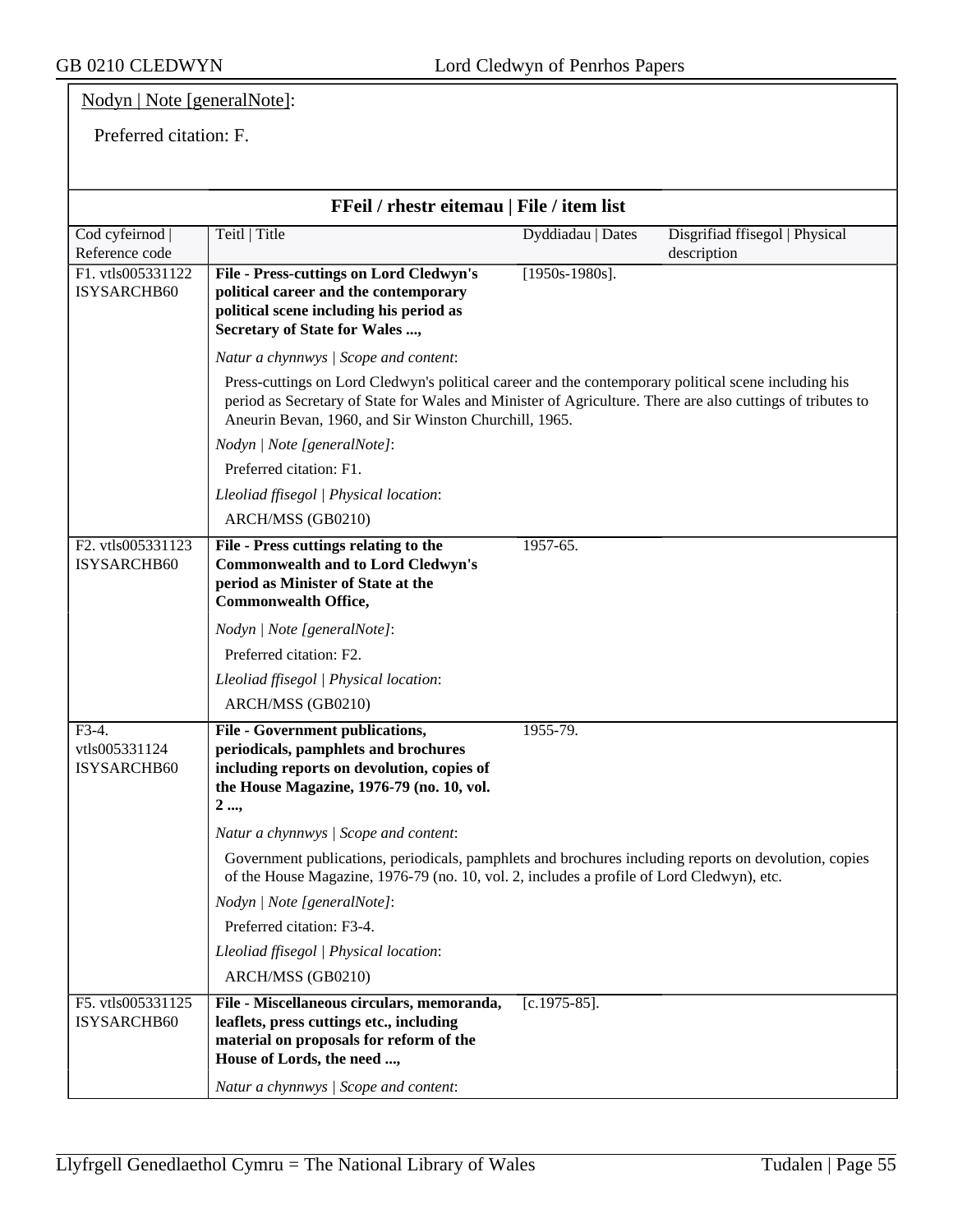|                                  | Miscellaneous circulars, memoranda, leaflets, press cuttings etc., including material on proposals for<br>reform of the House of Lords, the need for a new Welsh Language Act, and the affairs of the National<br>Museum of Wales.                                           |  |  |  |
|----------------------------------|------------------------------------------------------------------------------------------------------------------------------------------------------------------------------------------------------------------------------------------------------------------------------|--|--|--|
|                                  | Nodyn   Note [generalNote]:                                                                                                                                                                                                                                                  |  |  |  |
|                                  | Preferred citation: F5.                                                                                                                                                                                                                                                      |  |  |  |
|                                  | Lleoliad ffisegol   Physical location:                                                                                                                                                                                                                                       |  |  |  |
|                                  | ARCH/MSS (GB0210)                                                                                                                                                                                                                                                            |  |  |  |
| F6. vtls005331126<br>ISYSARCHB60 | File - A poster advertising a meeting to be<br>1945.<br>held at Holyhead town hall on 22 March<br>[1945] under the auspices of ,                                                                                                                                             |  |  |  |
|                                  | Natur a chynnwys / Scope and content:                                                                                                                                                                                                                                        |  |  |  |
|                                  | A poster advertising a meeting to be held at Holyhead town hall on 22 March [1945] under the auspices<br>of the Holyhead Trades Council where Alderman Hugh T. Edwards and Cledwyn Hughes were to speak.                                                                     |  |  |  |
|                                  | Nodyn   Note [generalNote]:                                                                                                                                                                                                                                                  |  |  |  |
|                                  | Preferred citation: F6.                                                                                                                                                                                                                                                      |  |  |  |
|                                  | Lleoliad ffisegol   Physical location:                                                                                                                                                                                                                                       |  |  |  |
|                                  | ARCH/MSS (GB0210)                                                                                                                                                                                                                                                            |  |  |  |
| F7. vtls005331127                | File - A card from Cledwyn Hughes<br>1946.                                                                                                                                                                                                                                   |  |  |  |
| ISYSARCHB60                      | thanking the electors for their reception<br>when canvassing for the Anglesey County<br>Council Elections, 2 ,                                                                                                                                                               |  |  |  |
|                                  | Natur a chynnwys / Scope and content:                                                                                                                                                                                                                                        |  |  |  |
|                                  | A card from Cledwyn Hughes thanking the electors for their reception when canvassing for the Anglesey<br>County Council Elections, 2 March 1946, and urging them to vote for him.                                                                                            |  |  |  |
|                                  | Nodyn   Note [generalNote]:                                                                                                                                                                                                                                                  |  |  |  |
|                                  | Preferred citation: F7.                                                                                                                                                                                                                                                      |  |  |  |
|                                  | Lleoliad ffisegol   Physical location:                                                                                                                                                                                                                                       |  |  |  |
|                                  | ARCH/MSS (GB0210)                                                                                                                                                                                                                                                            |  |  |  |
| F8. vtls005331128<br>ISYSARCHB60 | File - Cledwyn Hughes' election address in<br>1959.<br>the general election of 8 Oct,                                                                                                                                                                                        |  |  |  |
|                                  | Nodyn   Note [generalNote]:                                                                                                                                                                                                                                                  |  |  |  |
|                                  | Preferred citation: F8.                                                                                                                                                                                                                                                      |  |  |  |
|                                  | Lleoliad ffisegol   Physical location:                                                                                                                                                                                                                                       |  |  |  |
|                                  | ARCH/MSS (GB0210)                                                                                                                                                                                                                                                            |  |  |  |
| F9. vtls005331129<br>ISYSARCHB60 | File - Press cuttings, mainly relating to<br>1957-92.<br>Lord Cledwyn's career and to political<br>events. There is material describing his<br>appointment as Secretary ,                                                                                                    |  |  |  |
|                                  | Natur a chynnwys / Scope and content:                                                                                                                                                                                                                                        |  |  |  |
|                                  | Press cuttings, mainly relating to Lord Cledwyn's career and to political events. There is material<br>describing his appointment as Secretary of State for Wales in 1966, and to the celebrations marking his<br>silver anniversary as Labour MP for Anglesey in 1976-1977. |  |  |  |
|                                  | Nodyn   Note [generalNote]:                                                                                                                                                                                                                                                  |  |  |  |
|                                  | Preferred citation: F9.                                                                                                                                                                                                                                                      |  |  |  |
|                                  | Lleoliad ffisegol   Physical location:                                                                                                                                                                                                                                       |  |  |  |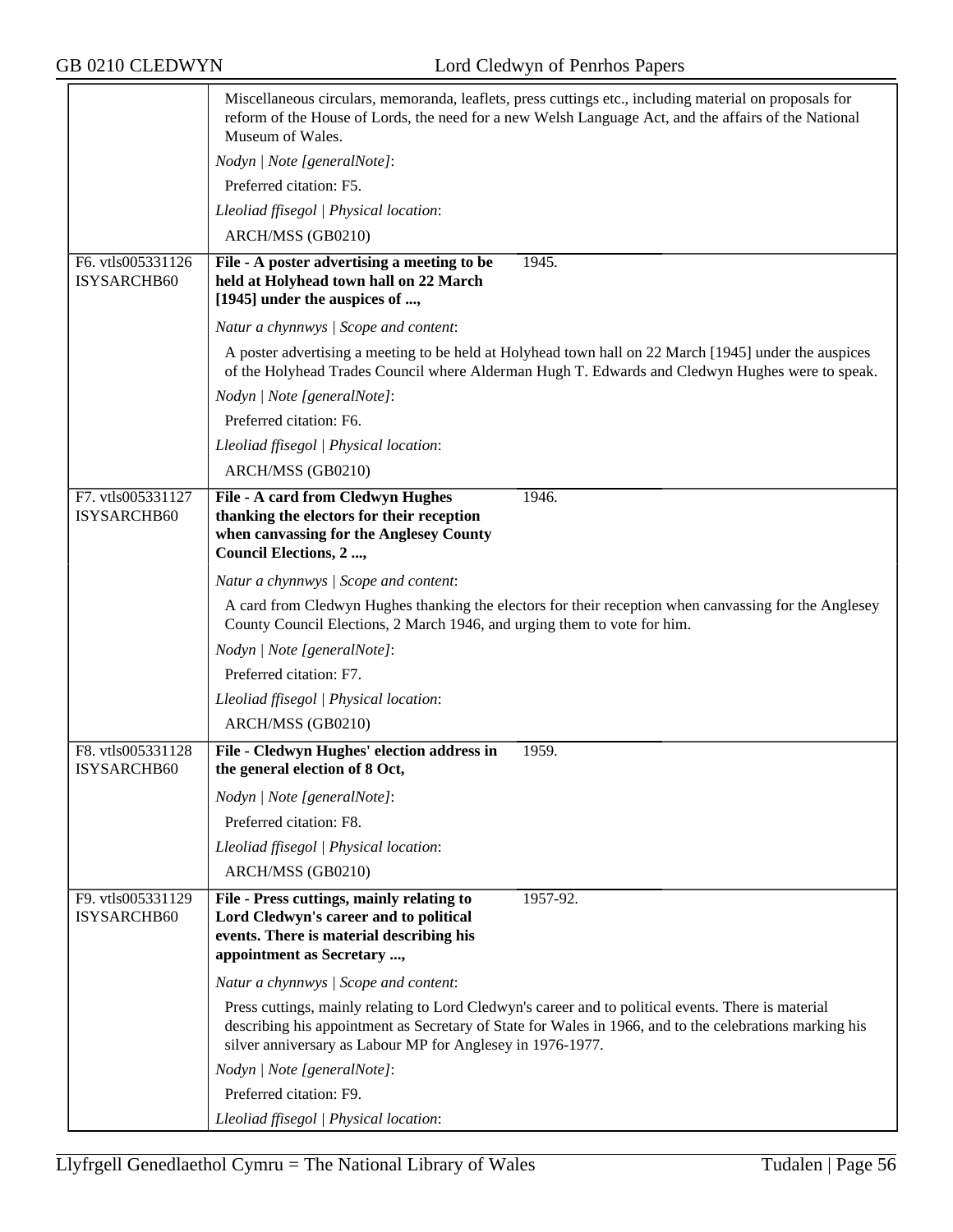|                              | ARCH/MSS (GB0210)                                                                                                                                                                                                                                                                                           |  |  |
|------------------------------|-------------------------------------------------------------------------------------------------------------------------------------------------------------------------------------------------------------------------------------------------------------------------------------------------------------|--|--|
| F10.                         | File - Undated press cuttings.                                                                                                                                                                                                                                                                              |  |  |
| vtls005331130<br>ISYSARCHB60 |                                                                                                                                                                                                                                                                                                             |  |  |
|                              | Nodyn   Note [generalNote]:                                                                                                                                                                                                                                                                                 |  |  |
|                              | Preferred citation: F10.                                                                                                                                                                                                                                                                                    |  |  |
|                              | Lleoliad ffisegol   Physical location:                                                                                                                                                                                                                                                                      |  |  |
|                              | ARCH/MSS (GB0210)                                                                                                                                                                                                                                                                                           |  |  |
| F11.                         | <b>File - Magazines and newspapers</b><br>1981.                                                                                                                                                                                                                                                             |  |  |
| vtls005331131<br>ISYSARCHB60 | describing the marriage of the Prince and<br>Princess of Wales in July,                                                                                                                                                                                                                                     |  |  |
|                              | Natur a chynnwys / Scope and content:                                                                                                                                                                                                                                                                       |  |  |
|                              | Magazines and newspapers describing the marriage of the Prince and Princess of Wales in July 1981.                                                                                                                                                                                                          |  |  |
|                              | Nodyn   Note [generalNote]:                                                                                                                                                                                                                                                                                 |  |  |
|                              | Preferred citation: F11.                                                                                                                                                                                                                                                                                    |  |  |
|                              | Lleoliad ffisegol   Physical location:                                                                                                                                                                                                                                                                      |  |  |
|                              | ARCH/MSS (GB0210)                                                                                                                                                                                                                                                                                           |  |  |
| F12.                         | File - Photocopies of press cuttings relating<br>1988-89.                                                                                                                                                                                                                                                   |  |  |
| vtls005331132<br>ISYSARCHB60 | to fraud within the EEC,                                                                                                                                                                                                                                                                                    |  |  |
|                              | Nodyn   Note [generalNote]:                                                                                                                                                                                                                                                                                 |  |  |
|                              | Preferred citation: F12.                                                                                                                                                                                                                                                                                    |  |  |
|                              | Lleoliad ffisegol   Physical location:                                                                                                                                                                                                                                                                      |  |  |
|                              | ARCH/MSS (GB0210)                                                                                                                                                                                                                                                                                           |  |  |
| F13.<br>vtls005331133        | File - Invitations, programmes of events,<br>1962-95.<br>tickets of admission and orders of service,                                                                                                                                                                                                        |  |  |
| ISYSARCHB60                  | many relating to events held to honour the                                                                                                                                                                                                                                                                  |  |  |
|                              | Lord ,                                                                                                                                                                                                                                                                                                      |  |  |
|                              | Natur a chynnwys / Scope and content:                                                                                                                                                                                                                                                                       |  |  |
|                              | Invitations, programmes of events, tickets of admission and orders of service, many relating to events<br>held to honour the Lord Cledwyn. Several of the items derive from functions of the University of Wales<br>or the University College of Wales, Aberystwyth, and some from events held in Anglesey. |  |  |
|                              | Nodyn   Note [generalNote]:                                                                                                                                                                                                                                                                                 |  |  |
|                              | Preferred citation: F13.                                                                                                                                                                                                                                                                                    |  |  |
|                              | Lleoliad ffisegol   Physical location:                                                                                                                                                                                                                                                                      |  |  |
|                              | ARCH/MSS (GB0210)                                                                                                                                                                                                                                                                                           |  |  |
| F14.                         | File - Printed items, including booklets,<br>1963-96.                                                                                                                                                                                                                                                       |  |  |
| vtls005331134<br>ISYSARCHB60 | reports, issues of Hansard, issues of<br>journals and magazines, many relating to                                                                                                                                                                                                                           |  |  |
|                              | Wales or to Anglesey ,                                                                                                                                                                                                                                                                                      |  |  |
|                              | Nodyn   Note [generalNote]:                                                                                                                                                                                                                                                                                 |  |  |
|                              | Preferred citation: F14.                                                                                                                                                                                                                                                                                    |  |  |
|                              | Lleoliad ffisegol   Physical location:                                                                                                                                                                                                                                                                      |  |  |
|                              | ARCH/MSS (GB0210)                                                                                                                                                                                                                                                                                           |  |  |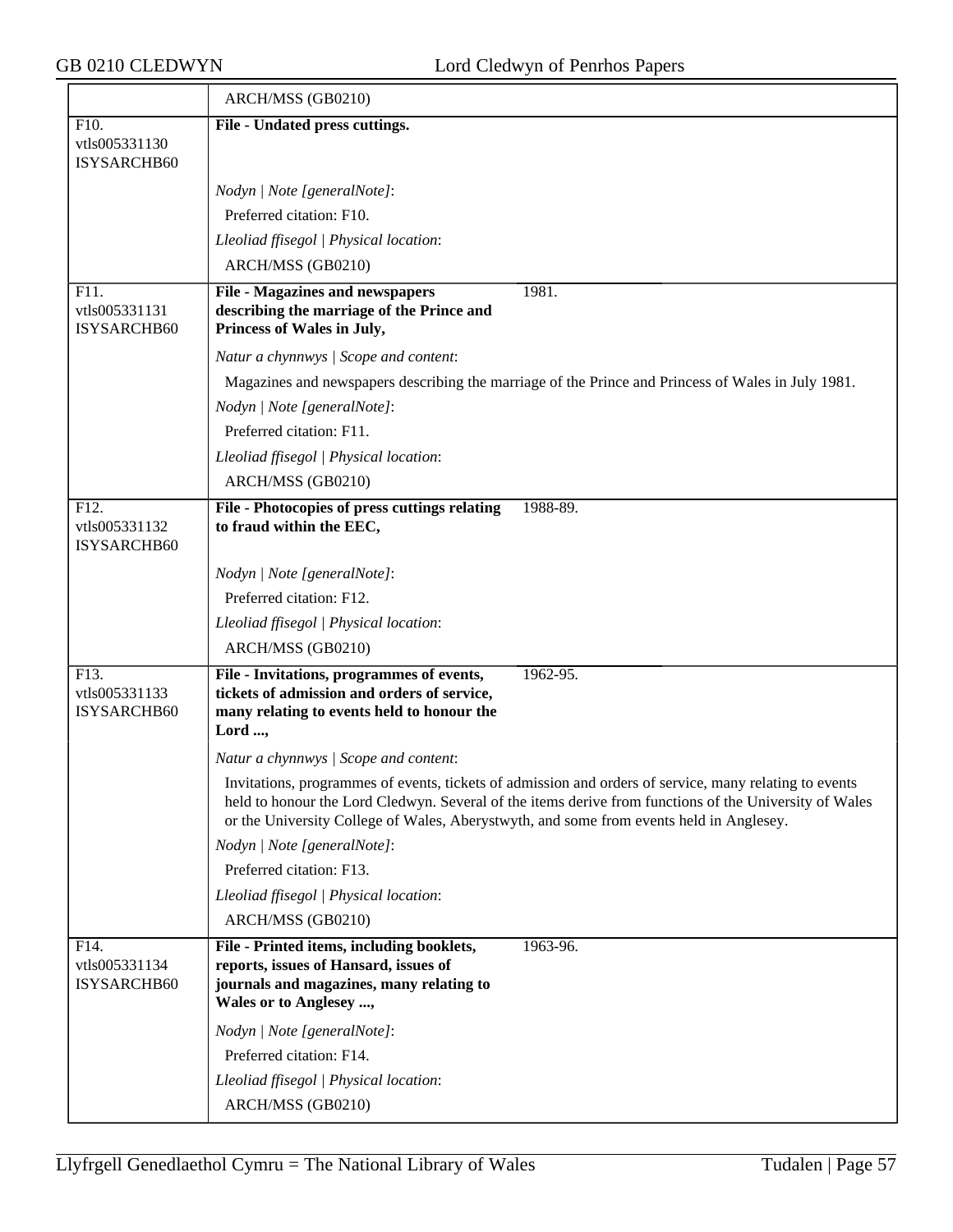| F15.                                              | File - Framed verses by W. R. P. George<br>1979, May.                                                                                                                                                                                                                                            |  |  |  |
|---------------------------------------------------|--------------------------------------------------------------------------------------------------------------------------------------------------------------------------------------------------------------------------------------------------------------------------------------------------|--|--|--|
| vtls005331135                                     | presented to Cledwyn Hughes, CH, on the                                                                                                                                                                                                                                                          |  |  |  |
| ISYSARCHB60                                       | occasion of a dinner of the ,                                                                                                                                                                                                                                                                    |  |  |  |
|                                                   | Natur a chynnwys / Scope and content:                                                                                                                                                                                                                                                            |  |  |  |
|                                                   | Framed verses by W. R. P. George presented to Cledwyn Hughes, CH, on the occasion of a dinner of the                                                                                                                                                                                             |  |  |  |
|                                                   | Gwynedd County Council.                                                                                                                                                                                                                                                                          |  |  |  |
|                                                   | Nodyn   Note [generalNote]:                                                                                                                                                                                                                                                                      |  |  |  |
|                                                   | Preferred citation: F15.                                                                                                                                                                                                                                                                         |  |  |  |
|                                                   | Lleoliad ffisegol   Physical location:                                                                                                                                                                                                                                                           |  |  |  |
|                                                   | ARCH/MSS (GB0210)                                                                                                                                                                                                                                                                                |  |  |  |
| F <sub>16</sub> .                                 | File - Printed miscellanea.                                                                                                                                                                                                                                                                      |  |  |  |
| vtls005331136<br>ISYSARCHB60                      |                                                                                                                                                                                                                                                                                                  |  |  |  |
|                                                   | Nodyn   Note [generalNote]:                                                                                                                                                                                                                                                                      |  |  |  |
|                                                   | Preferred citation: F16.                                                                                                                                                                                                                                                                         |  |  |  |
|                                                   | Lleoliad ffisegol   Physical location:                                                                                                                                                                                                                                                           |  |  |  |
|                                                   | ARCH/MSS (GB0210)                                                                                                                                                                                                                                                                                |  |  |  |
|                                                   |                                                                                                                                                                                                                                                                                                  |  |  |  |
| F17.<br>vtls005331137<br>ISYSARCHB60              | File - Invitations, programmes and tickets<br>1965-97.<br>of admission to events and functions,                                                                                                                                                                                                  |  |  |  |
|                                                   | Nodyn   Note [generalNote]:                                                                                                                                                                                                                                                                      |  |  |  |
|                                                   | Preferred citation: F17.                                                                                                                                                                                                                                                                         |  |  |  |
|                                                   | Lleoliad ffisegol   Physical location:                                                                                                                                                                                                                                                           |  |  |  |
|                                                   | ARCH/MSS (GB0210)                                                                                                                                                                                                                                                                                |  |  |  |
|                                                   |                                                                                                                                                                                                                                                                                                  |  |  |  |
| F18.<br>vtls005331138<br>ISYSARCHB60              | File - Brochures, orders of service,<br>1966-96.<br>programmes, handbooks, table plans, guest<br>lists etc,                                                                                                                                                                                      |  |  |  |
|                                                   | Nodyn   Note [generalNote]:                                                                                                                                                                                                                                                                      |  |  |  |
|                                                   | Preferred citation: F18.                                                                                                                                                                                                                                                                         |  |  |  |
|                                                   | Lleoliad ffisegol   Physical location:                                                                                                                                                                                                                                                           |  |  |  |
|                                                   | ARCH/MSS (GB0210)                                                                                                                                                                                                                                                                                |  |  |  |
|                                                   |                                                                                                                                                                                                                                                                                                  |  |  |  |
| F19.<br>vtls005331139<br>ISYSARCHB60              | File - Invitations and orders of proceedings<br>1986-92.<br>etc., relating to royal events: state<br>banquets, luncheons, garden parties at<br>Buckingham Palace, presentation of ,                                                                                                              |  |  |  |
|                                                   | Natur a chynnwys / Scope and content:                                                                                                                                                                                                                                                            |  |  |  |
|                                                   | Invitations and orders of proceedings etc., relating to royal events: state banquets, luncheons, garden<br>parties at Buckingham Palace, presentation of addresses, state visits of foreign royalty and dignitaries, an<br>observance for Commonwealth Day, and the State Opening of Parliament. |  |  |  |
|                                                   | Nodyn   Note [generalNote]:                                                                                                                                                                                                                                                                      |  |  |  |
|                                                   | Preferred citation: F19.                                                                                                                                                                                                                                                                         |  |  |  |
|                                                   | Lleoliad ffisegol   Physical location:                                                                                                                                                                                                                                                           |  |  |  |
|                                                   | ARCH/MSS (GB0210)                                                                                                                                                                                                                                                                                |  |  |  |
|                                                   |                                                                                                                                                                                                                                                                                                  |  |  |  |
| F <sub>20</sub> .<br>vtls005331140<br>ISYSARCHB60 | File - Memorial service cards, mainly of<br>1984-95.<br>politicians and judicial figures,                                                                                                                                                                                                        |  |  |  |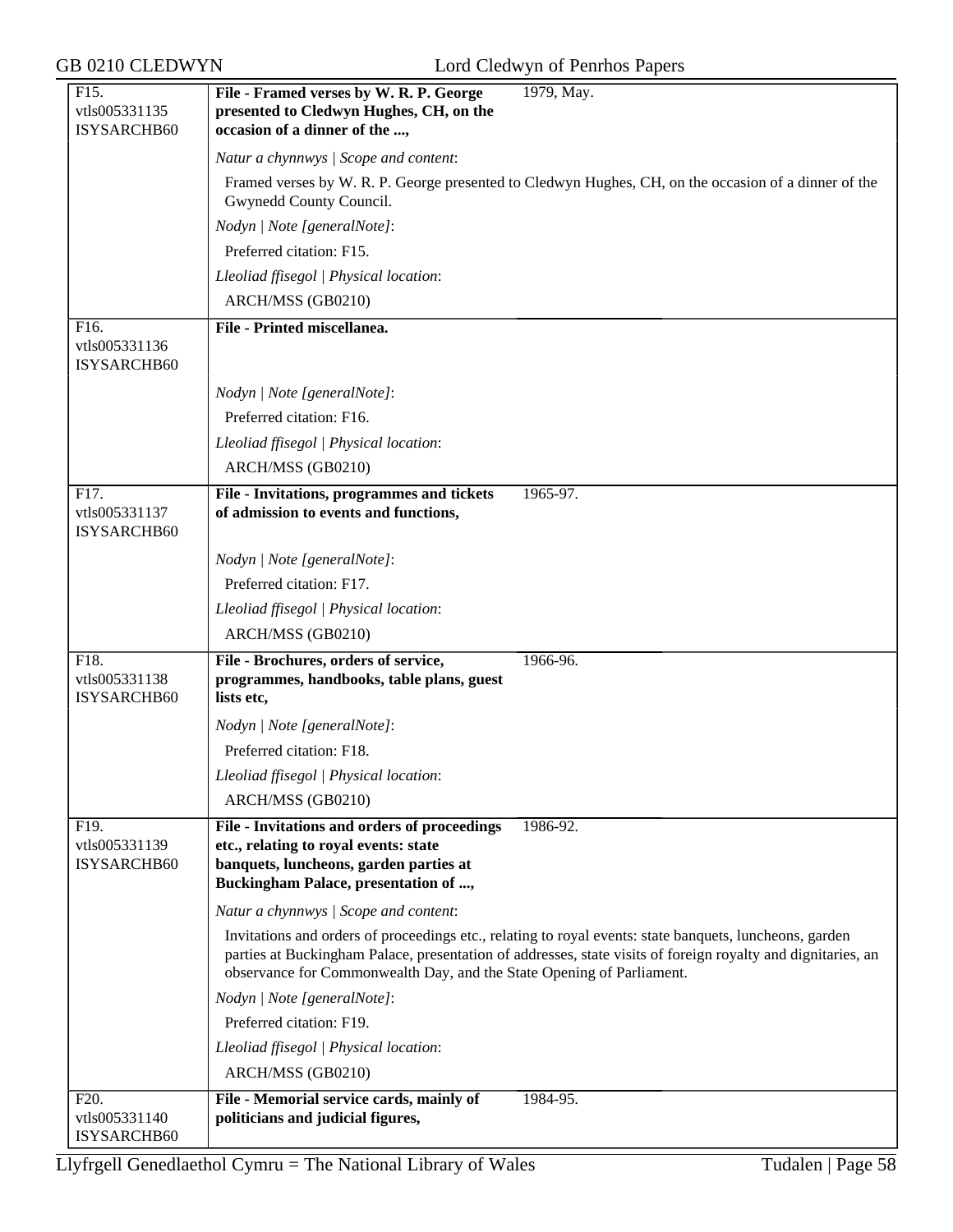|                                                          | Nodyn   Note [generalNote]:<br>Preferred citation: F20.                                                                                                                                                                                                                                      |  |  |  |
|----------------------------------------------------------|----------------------------------------------------------------------------------------------------------------------------------------------------------------------------------------------------------------------------------------------------------------------------------------------|--|--|--|
|                                                          | Lleoliad ffisegol   Physical location:                                                                                                                                                                                                                                                       |  |  |  |
|                                                          | ARCH/MSS (GB0210)                                                                                                                                                                                                                                                                            |  |  |  |
| F21.<br>vtls005738528<br><b>ISYSARCHB60</b>              | File - Miscellaneous press cuttings and<br>photocopies of newspaper articles and<br>columns.                                                                                                                                                                                                 |  |  |  |
|                                                          | Nodyn   Note [generalNote]:                                                                                                                                                                                                                                                                  |  |  |  |
|                                                          | Preferred citation: F21.                                                                                                                                                                                                                                                                     |  |  |  |
|                                                          | Lleoliad ffisegol   Physical location:                                                                                                                                                                                                                                                       |  |  |  |
|                                                          | ARCH/MSS (GB0210)                                                                                                                                                                                                                                                                            |  |  |  |
| F <sub>22</sub> .<br>vtls005738529<br><b>ISYSARCHB60</b> | File - Miscellaneous booklets and issues of<br>$[c. 1986]$ .<br>journals and magazines. They include a<br>brochure for the HTV series 'Cledwyn';<br>and a copy ,                                                                                                                             |  |  |  |
|                                                          | Natur a chynnwys / Scope and content:                                                                                                                                                                                                                                                        |  |  |  |
|                                                          | Miscellaneous booklets and issues of journals and magazines. They include a brochure for the HTV<br>series 'Cledwyn'; and a copy of the booklet by Gwynfor Evans and Meredydd Evans, Yr iaith yn y<br>nawdegau - yr her o'n blaen / The language in the nineties - a call for action [1986]. |  |  |  |
|                                                          | Nodyn   Note [generalNote]:                                                                                                                                                                                                                                                                  |  |  |  |
|                                                          | Preferred citation: F22.                                                                                                                                                                                                                                                                     |  |  |  |
|                                                          | Lleoliad ffisegol   Physical location:                                                                                                                                                                                                                                                       |  |  |  |
|                                                          | ARCH/MSS (GB0210)                                                                                                                                                                                                                                                                            |  |  |  |

## **Is-fonds | Subfonds [Donation May 2002] vtls004957912: Donation May 2002.**

## **Cyfres | Series 1 vtls004266223 (WlAbNL)0000266223: Correspondence**

Crëwr | Creator: University of Wales

Dyddiad | Date: 1964-2001 (mainly 1992-2001) (dyddiad creu) | (date of creation)

Natur a chynnwys | Scope and content:

The series comprises letters, 1964-2001, addressed to Lord Cledwyn of Penrhos, sometimes interspersed with copies of his replies. The correspondence is strongly political, much concerning his work within the House of Lords. A number refer to requests for political honours. Some of the letters refer to events in Anglesey, some from his former constituents, including invitations to attend numerous events. Some letters discuss the affairs of the University of Wales which Lord Cledwyn served as Pro-Chancellor. There are also a number of letters from the media, including requests for contributions to radio and television broadcasts and interviews. Some letters are requests from academics and students for assistance with their research projects.

Disgrifiad ffisegol | Physical description: 4 folders

Lleoliad ffisegol | Physical location: ARCH/MSS (GB0210)

Nodyn | Note [generalNote]: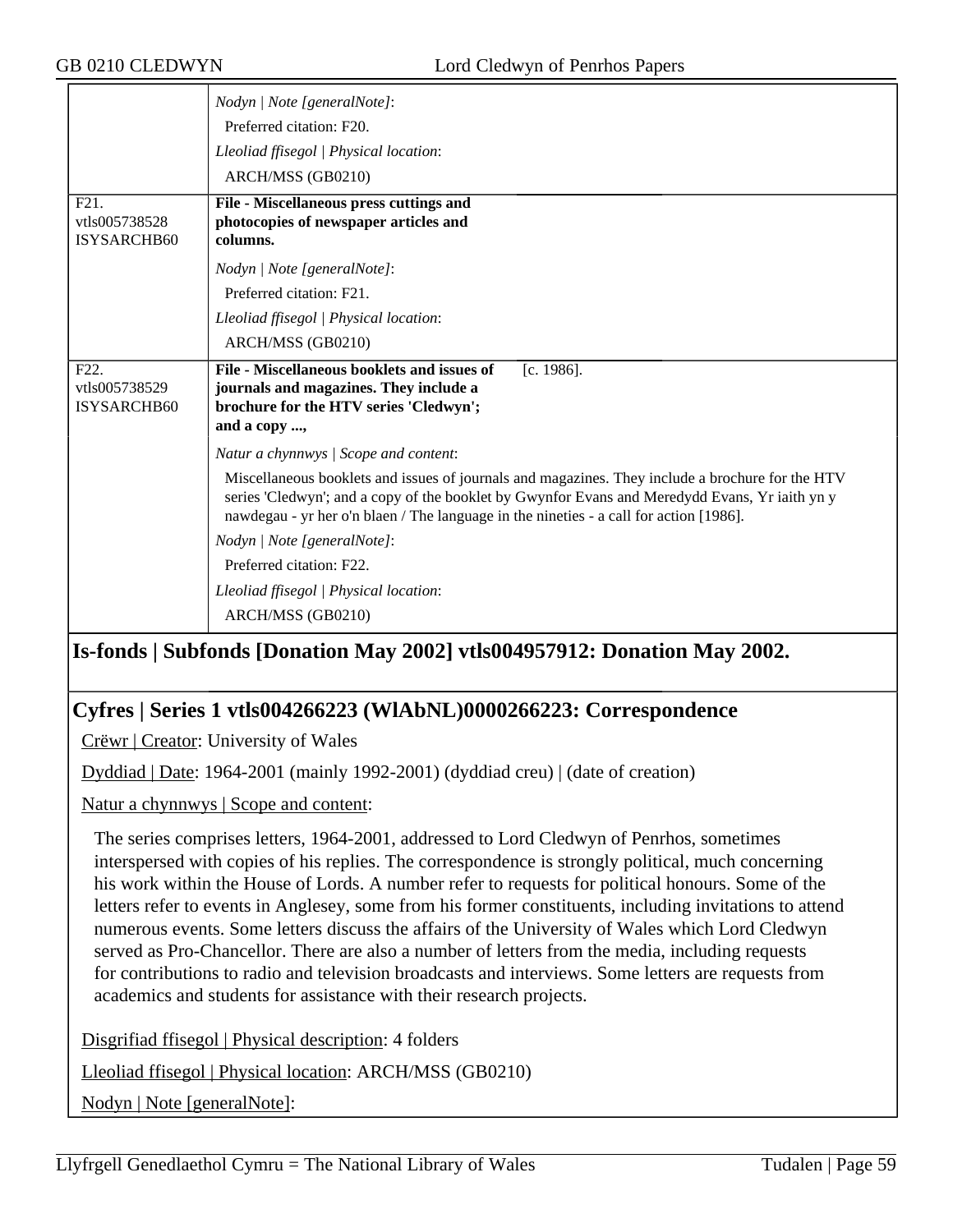Preferred citation: 1

Pwyntiau mynediad | Access points:

- Great Britain. Parliament. House of Lords
- Letters (ffurfiau dogfennol) | (documentary form)
- Anglesey (Wales) (pwnc) | (subject)

#### Trefniant | Arrangement:

Arranged chronologically by and within each file.

| FFeil / rhestr eitemau   File / item list |                                                                                                                                                                                                                                                                                                                                                                                                                                                                                                                                                       |                   |                                               |  |
|-------------------------------------------|-------------------------------------------------------------------------------------------------------------------------------------------------------------------------------------------------------------------------------------------------------------------------------------------------------------------------------------------------------------------------------------------------------------------------------------------------------------------------------------------------------------------------------------------------------|-------------------|-----------------------------------------------|--|
| Cod cyfeirnod  <br>Reference code         | Teitl   Title                                                                                                                                                                                                                                                                                                                                                                                                                                                                                                                                         | Dyddiadau   Dates | Disgrifiad ffisegol   Physical<br>description |  |
| 1/1 vtls004266282                         | <b>File - Correspondence</b>                                                                                                                                                                                                                                                                                                                                                                                                                                                                                                                          | 1964-1996 (mainly | 3 cm.                                         |  |
| (WIAbNL)0000266282                        |                                                                                                                                                                                                                                                                                                                                                                                                                                                                                                                                                       | 1992-1996)        |                                               |  |
|                                           | Crëwr / Creator:                                                                                                                                                                                                                                                                                                                                                                                                                                                                                                                                      |                   |                                               |  |
|                                           | Callaghan, James, 1912-2005                                                                                                                                                                                                                                                                                                                                                                                                                                                                                                                           |                   |                                               |  |
|                                           | Natur a chynnwys / Scope and content:                                                                                                                                                                                                                                                                                                                                                                                                                                                                                                                 |                   |                                               |  |
|                                           | The file includes letters from James Callaghan (the Lord Callaghan of Cardiff) (3), Stanley Clinton-<br>Davis, William Hague MP, Emlyn Hooson (the Lord Hooson), Lord Elwyn-Jones, Gerald Kaufman MP,<br>Neil Kinnock, John Major (3), Brian Morris (Lord Morris of Castle Morris), Elfed Roberts, Principal Eric<br>Sunderland, Ned Thomas, David Gibson Watt (Lord Gibson-Watt), Eirene White (the Baroness White of<br>Rhymney) and Kyffin Williams. Some of the letters discuss the award of an honour to W. Emrys Evans<br>and John Elfed Jones. |                   |                                               |  |
|                                           | Nodyn   Note [generalNote]:                                                                                                                                                                                                                                                                                                                                                                                                                                                                                                                           |                   |                                               |  |
|                                           | Preferred citation: 1/1                                                                                                                                                                                                                                                                                                                                                                                                                                                                                                                               |                   |                                               |  |
|                                           | Lleoliad ffisegol   Physical location:                                                                                                                                                                                                                                                                                                                                                                                                                                                                                                                |                   |                                               |  |
|                                           | ARCH/MSS (GB0210)                                                                                                                                                                                                                                                                                                                                                                                                                                                                                                                                     |                   |                                               |  |
| 1/2 vtls004266301                         | <b>File - Correspondence</b>                                                                                                                                                                                                                                                                                                                                                                                                                                                                                                                          | 1997              | $3.5$ cm.                                     |  |
| (WIAbNL)0000266301                        |                                                                                                                                                                                                                                                                                                                                                                                                                                                                                                                                                       |                   |                                               |  |
|                                           | Crëwr   Creator:                                                                                                                                                                                                                                                                                                                                                                                                                                                                                                                                      |                   |                                               |  |
|                                           | Blair, Tony, 1953-                                                                                                                                                                                                                                                                                                                                                                                                                                                                                                                                    |                   |                                               |  |
|                                           | Natur a chynnwys / Scope and content:                                                                                                                                                                                                                                                                                                                                                                                                                                                                                                                 |                   |                                               |  |
|                                           | The file includes letters from Tony Blair MP, Dr W. R. P. George, John Major MP, Brian Morris (Lord<br>Morris of Castle Morris) (2), and Geoffrey Robinson MP. Some of the letters refer to the death and<br>memorial service of George Thomas (Viscount Tonypandy) and to Lady White. Some of the letters<br>discuss the proposal to commission a memorial statue to Harold Wilson.                                                                                                                                                                  |                   |                                               |  |
|                                           | Nodyn   Note [generalNote]:                                                                                                                                                                                                                                                                                                                                                                                                                                                                                                                           |                   |                                               |  |
|                                           | Preferred citation: 1/2                                                                                                                                                                                                                                                                                                                                                                                                                                                                                                                               |                   |                                               |  |
|                                           | Lleoliad ffisegol   Physical location:                                                                                                                                                                                                                                                                                                                                                                                                                                                                                                                |                   |                                               |  |
|                                           | ARCH/MSS (GB0210)                                                                                                                                                                                                                                                                                                                                                                                                                                                                                                                                     |                   |                                               |  |
| 1/3 vtls004266346<br>(WIAbNL)0000266346   | <b>File - Correspondence</b>                                                                                                                                                                                                                                                                                                                                                                                                                                                                                                                          | 1998-1999         | 2.75 cm.                                      |  |
|                                           | Crëwr   Creator:                                                                                                                                                                                                                                                                                                                                                                                                                                                                                                                                      |                   |                                               |  |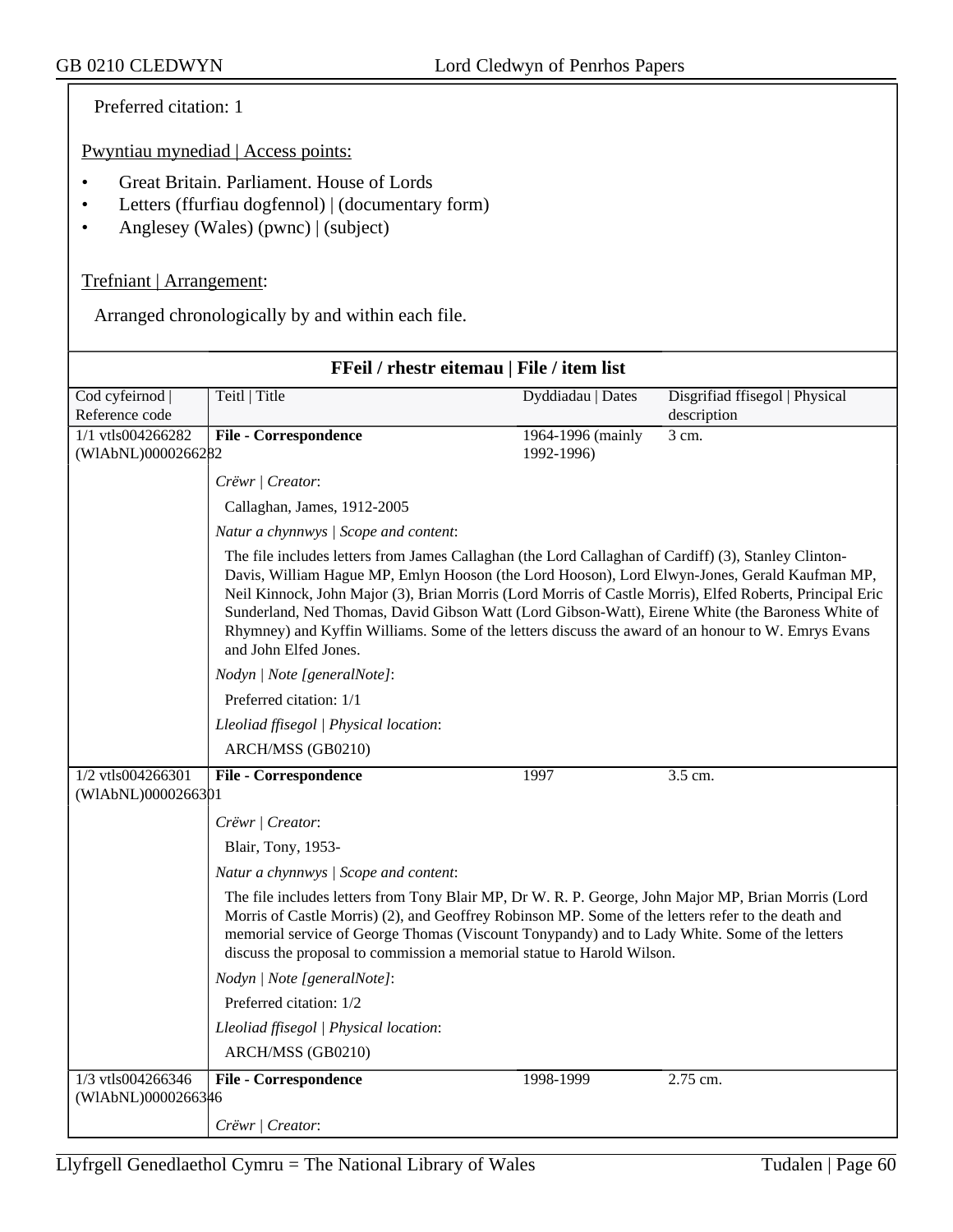| GB 0210 CLEDWYN                                          | Lord Cledwyn of Penrhos Papers                                                                                                                                                                                                                                                                                                                                                                                                                                                                                                                                                                                                                                                                     |  |  |  |
|----------------------------------------------------------|----------------------------------------------------------------------------------------------------------------------------------------------------------------------------------------------------------------------------------------------------------------------------------------------------------------------------------------------------------------------------------------------------------------------------------------------------------------------------------------------------------------------------------------------------------------------------------------------------------------------------------------------------------------------------------------------------|--|--|--|
| Blair, Tony, 1953-                                       |                                                                                                                                                                                                                                                                                                                                                                                                                                                                                                                                                                                                                                                                                                    |  |  |  |
|                                                          | Natur a chynnwys / Scope and content:                                                                                                                                                                                                                                                                                                                                                                                                                                                                                                                                                                                                                                                              |  |  |  |
|                                                          | The file includes letters from Tony Blair MP, James Callaghan MP (the Lord Callaghan of Cardiff), W.<br>Emrys Evans, Michael Foot MP, Francis Pym MP and the Baroness Young.                                                                                                                                                                                                                                                                                                                                                                                                                                                                                                                       |  |  |  |
| Nodyn   Note [generalNote]:<br>Preferred citation: 1/3   |                                                                                                                                                                                                                                                                                                                                                                                                                                                                                                                                                                                                                                                                                                    |  |  |  |
|                                                          |                                                                                                                                                                                                                                                                                                                                                                                                                                                                                                                                                                                                                                                                                                    |  |  |  |
|                                                          | ARCH/MSS (GB0210)                                                                                                                                                                                                                                                                                                                                                                                                                                                                                                                                                                                                                                                                                  |  |  |  |
| 1/4 vtls004266354<br>(WIAbNL)0000266354                  | <b>File - Correspondence</b><br>2000-2001<br>2.5 cm.                                                                                                                                                                                                                                                                                                                                                                                                                                                                                                                                                                                                                                               |  |  |  |
|                                                          | Crëwr   Creator:                                                                                                                                                                                                                                                                                                                                                                                                                                                                                                                                                                                                                                                                                   |  |  |  |
|                                                          | Callaghan, James, 1912-2005                                                                                                                                                                                                                                                                                                                                                                                                                                                                                                                                                                                                                                                                        |  |  |  |
|                                                          | Natur a chynnwys / Scope and content:                                                                                                                                                                                                                                                                                                                                                                                                                                                                                                                                                                                                                                                              |  |  |  |
|                                                          | The file includes letters from James Callaghan MP (the Lord Callaghan of Cardiff), David Griffiths,<br>Dafydd Elis Thomas (Lord Elis-Thomas of Nant Conwy), Lord Longford, Professor Kenneth O. Morgan<br>(Lord Morgan of Aberdyfi), Rhodri Morgan, Peter Shore (Lord Shore), and Kyffin Williams. Some of the<br>letters discuss the possibility of securing a knighthood for Dr Roderic Bowen and a few refer to the death<br>and the memorial service of Baroness White of Rhymney. Many of the letters refer to Lord Cledwyn's<br>declining health and final illness.<br>Nodyn   Note [generalNote]:<br>Preferred citation: 1/4<br>Lleoliad ffisegol   Physical location:<br>ARCH/MSS (GB0210) |  |  |  |
|                                                          | Cyfres   Series 2 vtls004266508 (WIAbNL)0000266508: Subject files                                                                                                                                                                                                                                                                                                                                                                                                                                                                                                                                                                                                                                  |  |  |  |
|                                                          | Dyddiad   Date: 1989-2000 (dyddiad creu)   (date of creation)                                                                                                                                                                                                                                                                                                                                                                                                                                                                                                                                                                                                                                      |  |  |  |
|                                                          | <u>Natur a chynnwys</u>   Scope and content:                                                                                                                                                                                                                                                                                                                                                                                                                                                                                                                                                                                                                                                       |  |  |  |
|                                                          | The series comprises files of correspondence and papers, 1989-2000, on specific subjects. They<br>include material on the campaign to erect a statue of Lloyd George in Parliament Square and papers<br>relating to the 1993 Welsh Language Bill.                                                                                                                                                                                                                                                                                                                                                                                                                                                  |  |  |  |
|                                                          | Disgrifiad ffisegol   Physical description: 7 folders                                                                                                                                                                                                                                                                                                                                                                                                                                                                                                                                                                                                                                              |  |  |  |
| Lleoliad ffisegol   Physical location: ARCH/MSS (GB0210) |                                                                                                                                                                                                                                                                                                                                                                                                                                                                                                                                                                                                                                                                                                    |  |  |  |
| Nodyn   Note [generalNote]:                              |                                                                                                                                                                                                                                                                                                                                                                                                                                                                                                                                                                                                                                                                                                    |  |  |  |
| Preferred citation: 2                                    |                                                                                                                                                                                                                                                                                                                                                                                                                                                                                                                                                                                                                                                                                                    |  |  |  |
| Trefniant   Arrangement:                                 |                                                                                                                                                                                                                                                                                                                                                                                                                                                                                                                                                                                                                                                                                                    |  |  |  |
| Arranged chronologically by and within each file.        |                                                                                                                                                                                                                                                                                                                                                                                                                                                                                                                                                                                                                                                                                                    |  |  |  |
|                                                          | FFeil / rhestr eitemau   File / item list                                                                                                                                                                                                                                                                                                                                                                                                                                                                                                                                                                                                                                                          |  |  |  |
| Cod cyfeirnod  <br>Reference code                        | Teitl   Title<br>Dyddiadau   Dates<br>Disgrifiad ffisegol   Physical<br>description                                                                                                                                                                                                                                                                                                                                                                                                                                                                                                                                                                                                                |  |  |  |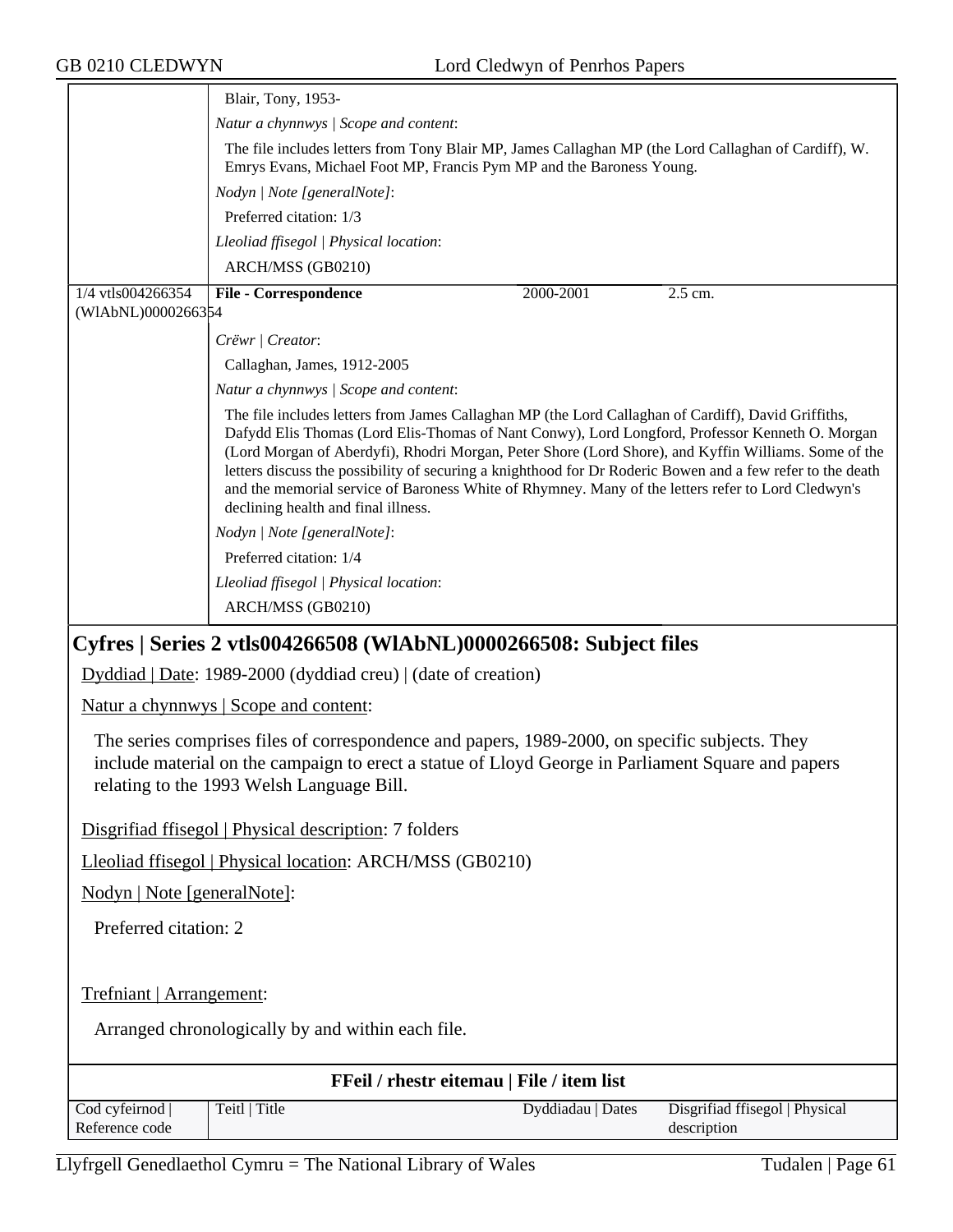| GB 0210 CLEDWYN                         | Lord Cledwyn of Penrhos Papers                                                                                                                                                                                                                                                                                                                                                                                                      |  |  |  |  |
|-----------------------------------------|-------------------------------------------------------------------------------------------------------------------------------------------------------------------------------------------------------------------------------------------------------------------------------------------------------------------------------------------------------------------------------------------------------------------------------------|--|--|--|--|
| 2/1 vtls004266520<br>(WIAbNL)0000266520 | <b>File - Lloyd George Statue</b><br>1989-1997 (mainly<br>1.5 cm.<br>1996-1997)                                                                                                                                                                                                                                                                                                                                                     |  |  |  |  |
|                                         | Natur a chynnwys / Scope and content:                                                                                                                                                                                                                                                                                                                                                                                               |  |  |  |  |
|                                         | The file contains correspondence and papers, 1989-1997, relating to plans to commission a statue of<br>Lloyd George for erection in Parliament Square, London. It includes agenda and minutes of the statue<br>committee, lists of donations, press cuttings etc. The papers from 1989 concern the Lloyd George<br>Centenary Appeal.                                                                                                |  |  |  |  |
|                                         | Nodyn   Note [generalNote]:                                                                                                                                                                                                                                                                                                                                                                                                         |  |  |  |  |
|                                         | Preferred citation: 2/1                                                                                                                                                                                                                                                                                                                                                                                                             |  |  |  |  |
|                                         | Lleoliad ffisegol   Physical location:                                                                                                                                                                                                                                                                                                                                                                                              |  |  |  |  |
|                                         | ARCH/MSS (GB0210)                                                                                                                                                                                                                                                                                                                                                                                                                   |  |  |  |  |
| 2/2 vtls004266526                       | File - The Slate Industry of North Wales:<br>1.25 cm.<br>[1990]<br>(WIAbNL)000026652 the Quarrymen's Union                                                                                                                                                                                                                                                                                                                          |  |  |  |  |
|                                         | Natur a chynnwys / Scope and content:                                                                                                                                                                                                                                                                                                                                                                                               |  |  |  |  |
|                                         | The file consists of a wallet of photocopies of original douments on the Penrhyn Quarry Lock-Out<br>prepared by the Gwynedd Archives Service Teaching Unit.                                                                                                                                                                                                                                                                         |  |  |  |  |
|                                         | Nodyn   Note [generalNote]:                                                                                                                                                                                                                                                                                                                                                                                                         |  |  |  |  |
|                                         | Preferred citation: 2/2                                                                                                                                                                                                                                                                                                                                                                                                             |  |  |  |  |
|                                         | Lleoliad ffisegol   Physical location:                                                                                                                                                                                                                                                                                                                                                                                              |  |  |  |  |
|                                         | ARCH/MSS (GB0210)                                                                                                                                                                                                                                                                                                                                                                                                                   |  |  |  |  |
| 2/3 vtls004266559<br>(WIAbNL)0000266559 | 2.5 cm.<br>File - Welsh Language Bill<br>1992-1993                                                                                                                                                                                                                                                                                                                                                                                  |  |  |  |  |
|                                         | Crëwr   Creator:                                                                                                                                                                                                                                                                                                                                                                                                                    |  |  |  |  |
|                                         | Clowes, Carl                                                                                                                                                                                                                                                                                                                                                                                                                        |  |  |  |  |
|                                         | Natur a chynnwys / Scope and content:                                                                                                                                                                                                                                                                                                                                                                                               |  |  |  |  |
|                                         | The file comprises correspondence and papers relating to the preparation and drafting of the Welsh<br>Language Bill, 1993. It includes a large number of reports, circulars and memoranda. The file includes<br>letters from Dr Carl Clowes, David Hunt MP, Emyr Jenkins, Principal Derec Llwyd Morgan, Sir Wyn<br>Roberts (Lord Roberts of Conwy), (2) and Professor J. Beverley Smith (2).                                        |  |  |  |  |
|                                         | Nodyn   Note [generalNote]:                                                                                                                                                                                                                                                                                                                                                                                                         |  |  |  |  |
|                                         | Preferred citation: 2/3                                                                                                                                                                                                                                                                                                                                                                                                             |  |  |  |  |
|                                         | Lleoliad ffisegol   Physical location:                                                                                                                                                                                                                                                                                                                                                                                              |  |  |  |  |
|                                         | ARCH/MSS (GB0210)                                                                                                                                                                                                                                                                                                                                                                                                                   |  |  |  |  |
| 2/4 vtls004266594<br>(WIAbNL)0000266594 | 0.5 cm.<br><b>File - Scott Inquiry</b><br>1993-1994                                                                                                                                                                                                                                                                                                                                                                                 |  |  |  |  |
|                                         | Crëwr   Creator:                                                                                                                                                                                                                                                                                                                                                                                                                    |  |  |  |  |
|                                         | Major, John Roy, 1943-                                                                                                                                                                                                                                                                                                                                                                                                              |  |  |  |  |
|                                         | Natur a chynnwys / Scope and content:                                                                                                                                                                                                                                                                                                                                                                                               |  |  |  |  |
|                                         | The file contains correspondence and papers, 1993-1994, concerning the proceedings of the Scott Inquiry<br>into government policy on defence exports to Iraq. The letters relate mainly to an accusation that James<br>Callaghan, then Chancellor of the Exchequer, had lied to the House of Commons over plans to devalue<br>the pound in 1967. The file includes letters from James Callaghan, John Major and William Waldegrave. |  |  |  |  |
|                                         | Nodyn   Note [generalNote]:                                                                                                                                                                                                                                                                                                                                                                                                         |  |  |  |  |
|                                         | Preferred citation: 2/4                                                                                                                                                                                                                                                                                                                                                                                                             |  |  |  |  |
|                                         | Lleoliad ffisegol   Physical location:                                                                                                                                                                                                                                                                                                                                                                                              |  |  |  |  |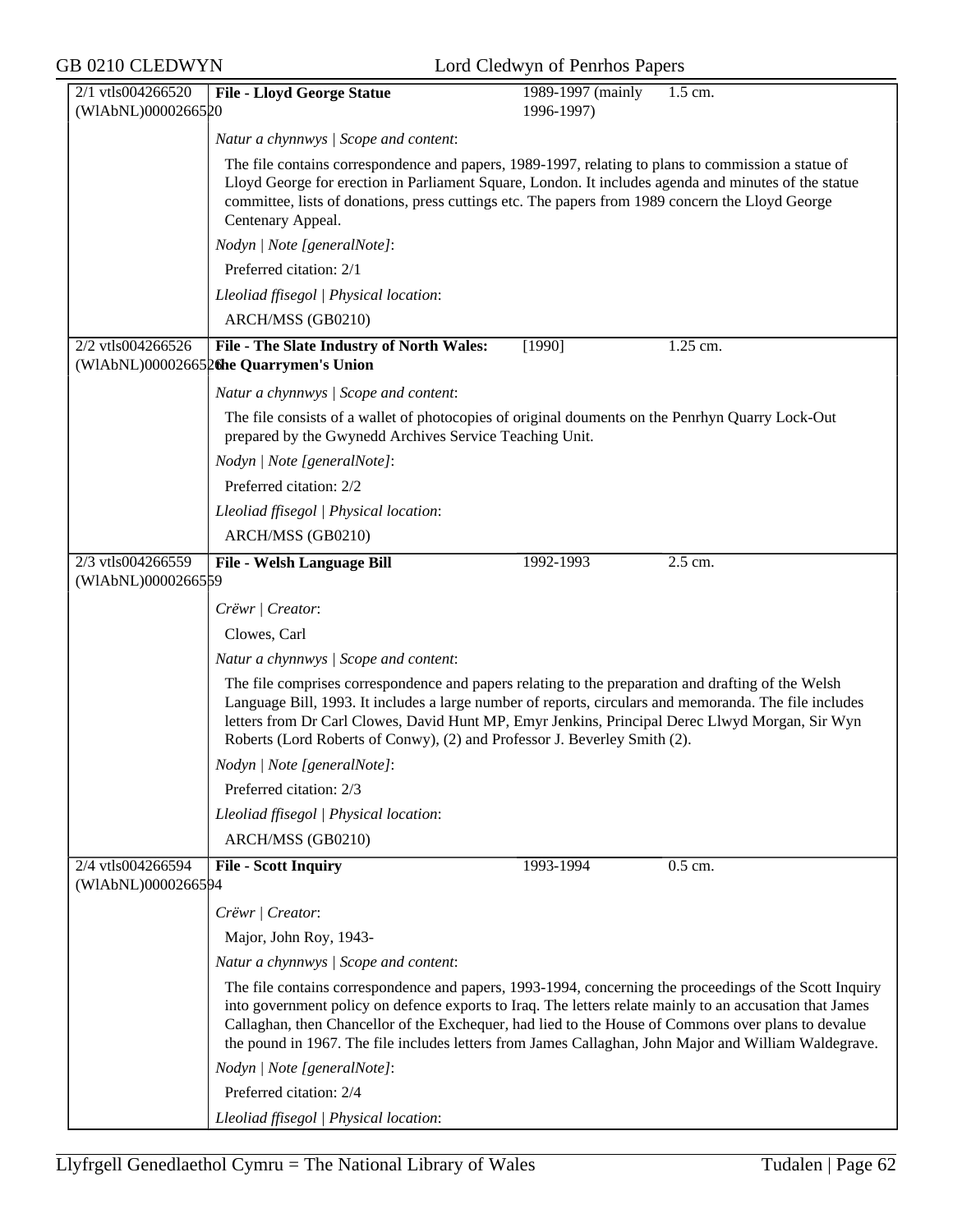|                                                                                                                   | ARCH/MSS (GB0210)                                                                                                                                                                                                                                                                                                                                              |       |          |  |  |
|-------------------------------------------------------------------------------------------------------------------|----------------------------------------------------------------------------------------------------------------------------------------------------------------------------------------------------------------------------------------------------------------------------------------------------------------------------------------------------------------|-------|----------|--|--|
| 2/6 vtls004266626                                                                                                 | File - Section 28 of the 1988 Local                                                                                                                                                                                                                                                                                                                            | 2000  | 3.5 cm.  |  |  |
| (WIAbNL)000026662Government Act                                                                                   |                                                                                                                                                                                                                                                                                                                                                                |       |          |  |  |
|                                                                                                                   | Crëwr   Creator:                                                                                                                                                                                                                                                                                                                                               |       |          |  |  |
|                                                                                                                   | Great Britain. Local Government Act 1988                                                                                                                                                                                                                                                                                                                       |       |          |  |  |
|                                                                                                                   | Natur a chynnwys / Scope and content:                                                                                                                                                                                                                                                                                                                          |       |          |  |  |
|                                                                                                                   | The file comprises letters, dated 2000, relating to the government's intention to repeal Section 28 of the<br>1988 Local Government Act, and to equalise the age of consent to homosexual relationships at 16. Most<br>of the correspondents appeal to Lord Cledwyn to support an amendment introduced by Baroness Young<br>opposing the repeal of Section 28. |       |          |  |  |
|                                                                                                                   | Nodyn   Note [generalNote]:                                                                                                                                                                                                                                                                                                                                    |       |          |  |  |
|                                                                                                                   | Preferred citation: 2/6                                                                                                                                                                                                                                                                                                                                        |       |          |  |  |
|                                                                                                                   | Lleoliad ffisegol   Physical location:                                                                                                                                                                                                                                                                                                                         |       |          |  |  |
|                                                                                                                   | ARCH/MSS (GB0210)                                                                                                                                                                                                                                                                                                                                              |       |          |  |  |
| 2/7.                                                                                                              | File - 'Devolution and the Health Service in                                                                                                                                                                                                                                                                                                                   | 2000. | 0.75 cm. |  |  |
| vtls004266643                                                                                                     | Wales',                                                                                                                                                                                                                                                                                                                                                        |       |          |  |  |
| (WIAbNL)0000266643                                                                                                |                                                                                                                                                                                                                                                                                                                                                                |       |          |  |  |
|                                                                                                                   | Crëwr   Creator:                                                                                                                                                                                                                                                                                                                                               |       |          |  |  |
|                                                                                                                   | Webster, Charles, 1936-                                                                                                                                                                                                                                                                                                                                        |       |          |  |  |
|                                                                                                                   | Natur a chynnwys / Scope and content:                                                                                                                                                                                                                                                                                                                          |       |          |  |  |
|                                                                                                                   | The file contains a typescript copy of a research paper by Professor Charles Webster 'Devolution and the<br>Health Service in Wales, 1919-1969', together with detailed comments by Lord Prys-Davies, and two<br>covering letters, August 2000, from Dr Pamela Michael, University of Wales, Bangor, to Lord Cledwyn.                                          |       |          |  |  |
|                                                                                                                   | Nodyn   Note [generalNote]:                                                                                                                                                                                                                                                                                                                                    |       |          |  |  |
|                                                                                                                   | WIAbNL Adran Gwasanaethau Casgliadau = Department of Collection Services 2/7 4                                                                                                                                                                                                                                                                                 |       |          |  |  |
|                                                                                                                   | Nodyn   Note [generalNote]:                                                                                                                                                                                                                                                                                                                                    |       |          |  |  |
|                                                                                                                   | Preferred citation: 2/7.                                                                                                                                                                                                                                                                                                                                       |       |          |  |  |
|                                                                                                                   | Lleoliad ffisegol   Physical location:                                                                                                                                                                                                                                                                                                                         |       |          |  |  |
|                                                                                                                   | ARCH/MSS (GB0210)                                                                                                                                                                                                                                                                                                                                              |       |          |  |  |
|                                                                                                                   | Cyfres   Series 3 vtls004268090 (WIAbNL)0000268090: Miscellaneous Papers                                                                                                                                                                                                                                                                                       |       |          |  |  |
|                                                                                                                   | Dyddiad   Date: 1980-1999 (dyddiad creu)   (date of creation)                                                                                                                                                                                                                                                                                                  |       |          |  |  |
|                                                                                                                   | Natur a chynnwys   Scope and content:                                                                                                                                                                                                                                                                                                                          |       |          |  |  |
| The series consists of press cuttings and printed items, 1980-1999, and speech notes and memoranda,<br>1983-1998. |                                                                                                                                                                                                                                                                                                                                                                |       |          |  |  |
| Disgrifiad ffisegol   Physical description: 2 folders                                                             |                                                                                                                                                                                                                                                                                                                                                                |       |          |  |  |
| Lleoliad ffisegol   Physical location: ARCH/MSS (GB0210)                                                          |                                                                                                                                                                                                                                                                                                                                                                |       |          |  |  |
| Nodyn   Note [generalNote]:                                                                                       |                                                                                                                                                                                                                                                                                                                                                                |       |          |  |  |
| Preferred citation: 3                                                                                             |                                                                                                                                                                                                                                                                                                                                                                |       |          |  |  |
| Trefniant   Arrangement:                                                                                          |                                                                                                                                                                                                                                                                                                                                                                |       |          |  |  |